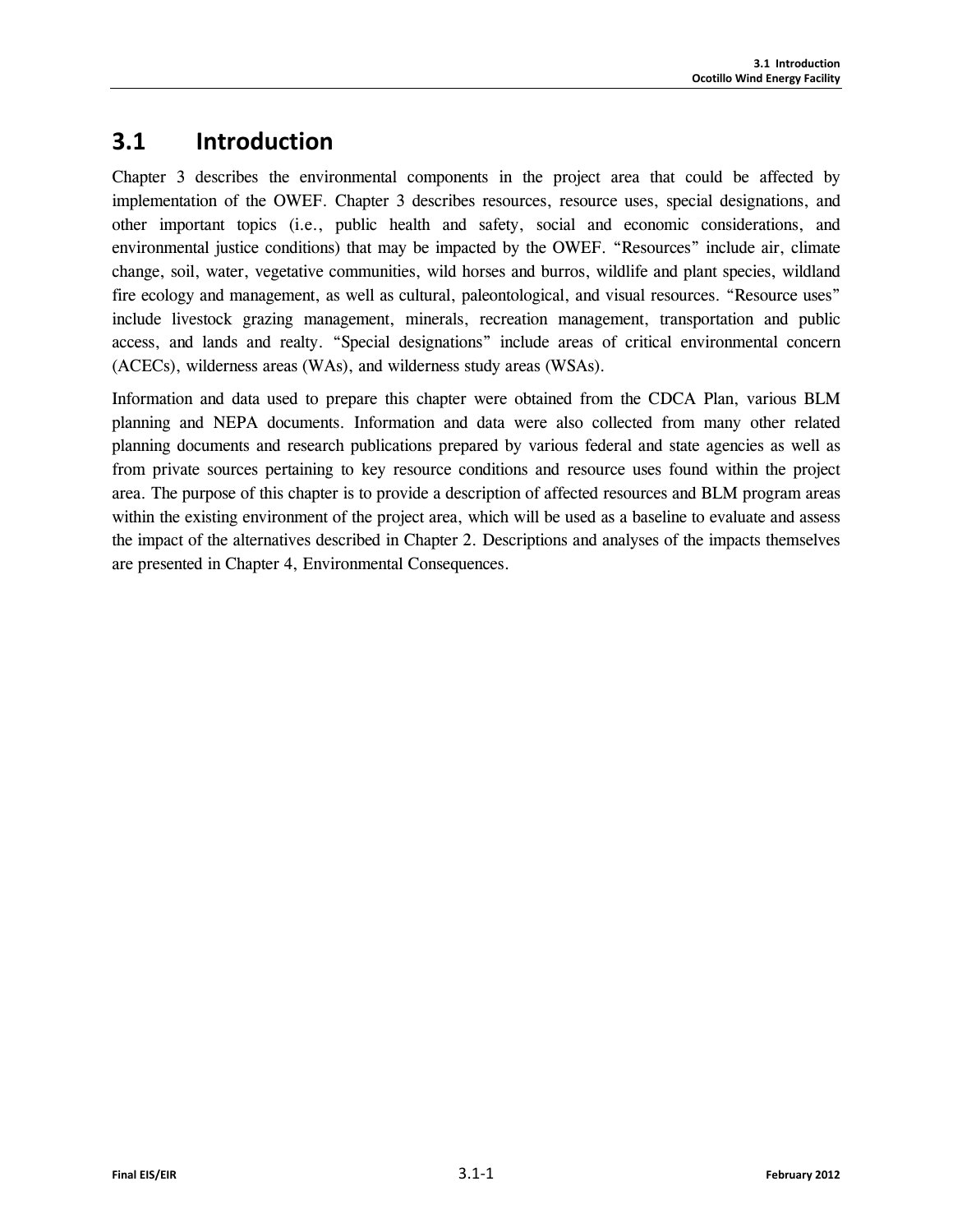# **3.2 Air Resources**

## **3.2.1 Environmental Setting**

## **3.2.1.1 Meteorological Conditions**

The Imperial Valley portion of Imperial County has a subtropical desert climate characterized by low precipitation, hot summers, mild winters, low humidity, and strong temperature inversions. As described in Table 3.2-1, based on historic weather data from El Centro, average summer (June-September) high and low temperatures in the study area range from 107°F to 68°F, respectively. Average winter (December-March) high and low temperatures in the study area range from 79°F to 41°F. Total rainfall in El Centro averages 2.96 inches per year with about 60 percent of the total rainfall occurring during the winter rainy season (November-March) and 35 percent occurring during late summer and early fall desert monsoon season (August-October) (WC, 2010). The Imperial Valley is in the rain shadow of the Santa Rosa and San Jacinto mountains, which greatly reduces the winter season rainfall in comparison with coastal and mountain areas located to the west.

| Table 3.2-1. El Centro Monthly Average Temperature and Precipitation |                  |         |                        |  |  |  |
|----------------------------------------------------------------------|------------------|---------|------------------------|--|--|--|
| <b>Month</b>                                                         | Temperature (°F) |         |                        |  |  |  |
|                                                                      | Maximum          | Minimum | Precipitation (inches) |  |  |  |
| January                                                              | 70               | 41      | 0.51                   |  |  |  |
| February                                                             | 75               | 45      | 0.36                   |  |  |  |
| March                                                                | 79               | 49      | 0.31                   |  |  |  |
| April                                                                | 86               | 54      | 0.05                   |  |  |  |
| May                                                                  | 94               | 61      | 0.03                   |  |  |  |
| June                                                                 | 103              | 68      | 0.01                   |  |  |  |
| July                                                                 | 107              | 76      | 0.06                   |  |  |  |
| August                                                               | 106              | 77      | 0.32                   |  |  |  |
| September                                                            | 101              | 71      | 0.36                   |  |  |  |
| October                                                              | 91               | 59      | 0.35                   |  |  |  |
| November                                                             | 78               | 47      | 0.17                   |  |  |  |
| December                                                             | 70               | 41      | 0.43                   |  |  |  |

Source: The Weather Channel, 2010.

The OWEF project site area, although located relatively close to El Centro, is located further from the Salton Sea and the Imperial Valley agricultural areas than it is from El Centro, and so would on average have lower relative humidity than El Centro, has much higher average wind speeds, and would have temperatures that are often influenced from areas west of the project site which could be higher or lower than those occurring in El Centro. However, the generalized weather conditions summarized above (low precipitation, hot summers, mild winters, low humidity, and strong temperature inversions) apply to both the OWEF project site and El Centro.

The project site area, as would be expected for a wind energy project site, is characterized by predominant and strong winds from the southwest and west southwest. Winds from these two directions, as determined by data from Boulevard, located 10 miles west southwest of the project site, occur approximately 53 percent of the time with the average hourly wind speeds of 8.8 miles per hour and 9.1 miles per hour from each direction, respectively (WRCC, 2011). The Applicant also provided over 7,700 hours of wind data collected in 2010 from a monitoring tower at the project site that indicates a median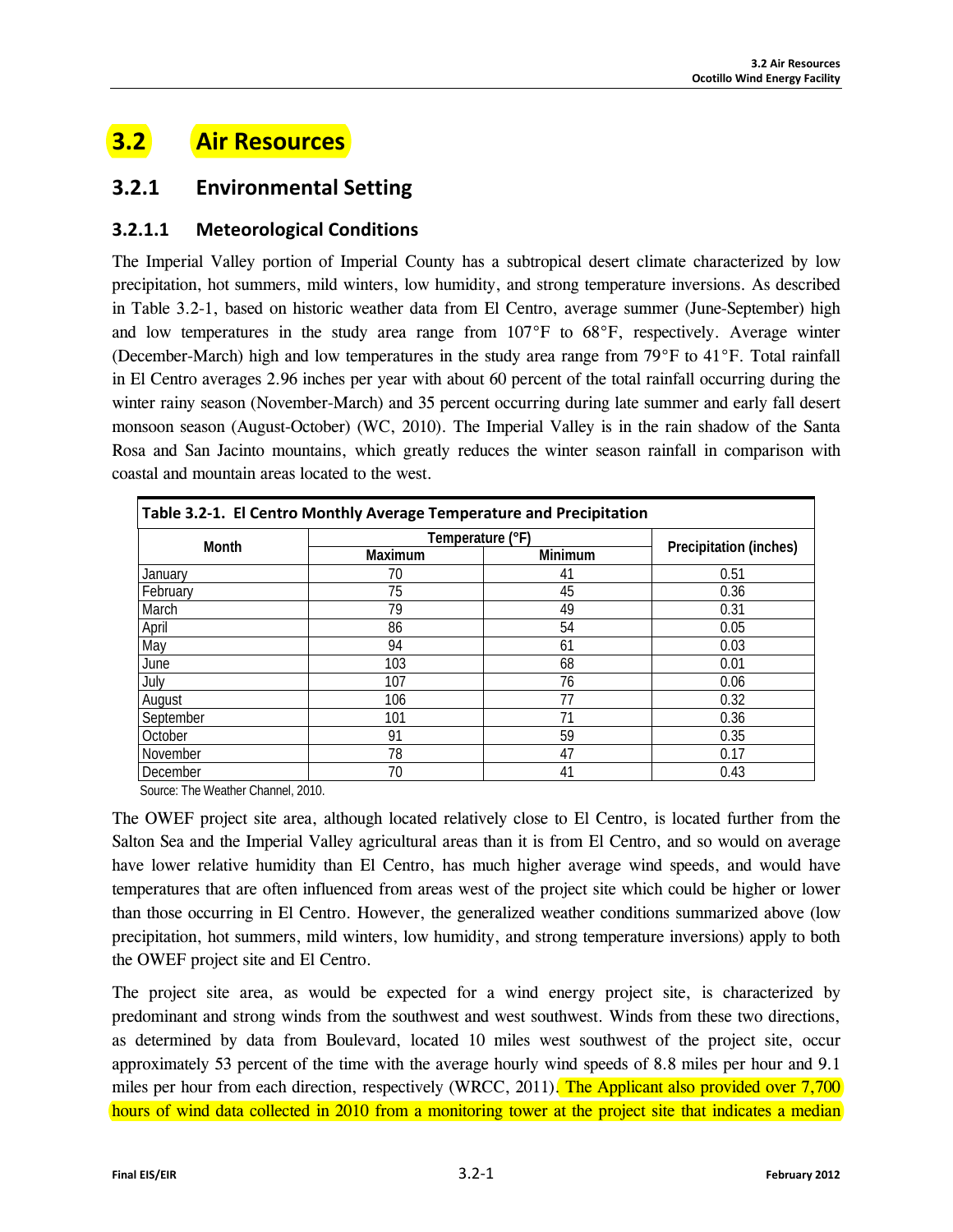wind speed of 10.7 miles per hour at a 10-meter height and that the wind direction frequency for winds from the southwest and west southwest occur approximately half of the time.

## **3.2.1.2 Existing Air Quality**

The United States Environmental Protection Agency (USEPA), California Air Resources Board (CARB), and the local air districts classify an area as attainment, unclassified, or nonattainment depending on whether or not the monitored ambient air quality data shows compliance, insufficient data available, or non-compliance with the ambient air quality standards, respectively. The National and California Ambient Air Quality Standards (NAAQS and CAAQS) relevant to the proposed OWEF are provided in Table 3.2- 2.

| Table 3.2-2. National and California Ambient Air Quality Standards |                   |                                |                                     |  |  |  |
|--------------------------------------------------------------------|-------------------|--------------------------------|-------------------------------------|--|--|--|
| <b>Pollutant</b>                                                   | Averaging<br>Time | California<br><b>Standards</b> | <b>National</b><br><b>Standards</b> |  |  |  |
| Ozone                                                              | 1-hour            | $0.09$ ppm                     |                                     |  |  |  |
| $(O_3)$                                                            | 8-hour            | 0.070 ppm                      | $0.075$ ppma                        |  |  |  |
| Carbon monoxide                                                    | 1-hour            | 20 ppm                         | 35 pm                               |  |  |  |
| (CO)                                                               | 8-hour            | 9.0 ppm                        | $9.0$ ppm                           |  |  |  |
| Nitrogen dioxide                                                   | 1-hour            | $0.18$ ppm                     | $0.100$ ppm <sup>b</sup>            |  |  |  |
| (NO <sub>2</sub> )                                                 | Annual mean       | $0.030$ ppm                    | $0.053$ ppm                         |  |  |  |
| Respirable particulate matter                                      | 24-hour           | $50 \mu g/m^3$                 | 150 µg/m <sup>3</sup>               |  |  |  |
| (PM10)                                                             | Annual mean       | $20 \mu g/m3$                  |                                     |  |  |  |
| Fine particulate matter                                            | 24-hour           |                                | $35 \mu g/m3$                       |  |  |  |
| (PM2.5)                                                            | Annual mean       | $12 \mu g/m3$                  | $15 \mu q/m^3$                      |  |  |  |
|                                                                    | 1-hour            | $0.25$ ppm                     | $0.075$ ppm <sup>b</sup>            |  |  |  |
| Sulfur dioxide                                                     | 3-hour            |                                | $0.5$ ppm                           |  |  |  |
| (SO <sub>2</sub> )                                                 | 24-hour           | $0.04$ ppm                     | $0.14$ ppm                          |  |  |  |
|                                                                    | Annual mean       |                                | $0.03$ ppm                          |  |  |  |

Source: CARB, 2010a.

ppm=parts per million; µg/m3= micrograms per cubic meter; "—" = no standard

Notes:

a The attainment of this federal standard is based on the three-year average of the fourth-higest daily maximum 8-hour average ozone concentration.

 $b$  The new federal 1-hour NO<sub>2</sub> and SO<sub>2</sub> standards are based on the 98<sup>th</sup> and 99<sup>th</sup> percentile of daily hourly maximum values, respectively.

The proposed OWEF is located north, south, and west of the unincorporated community of Ocotillo, in Imperial County. The project site is located within the Salton Sea Air Basin (SSAB), under the jurisdiction of Imperial County Air Pollution Control District (ICAPCD or District). The project area within the SSAB is designated as non-attainment for the federal and state ozone and PM10 standards. In 2009 the USEPA determined that Imperial County had attained the federal 1997 8-hour ozone standard, but the official redesignation to attainment is awaiting approval of the ozone maintenance plan. The project area is designated as attainment or unclassified for the state and federal CO, NOx, SOx, and PM2.5 standards. An area approximately 10 miles east of the OWEF project site in Imperial County surrounding the more urbanized cities of El Centro and Calexico is designated as nonattainment for the 24-hour PM2.5 standard. Table 3.2-3 summarizes the federal and State attainment status of criteria pollutants for the project site area based on the NAAQS and CAAQS, respectively.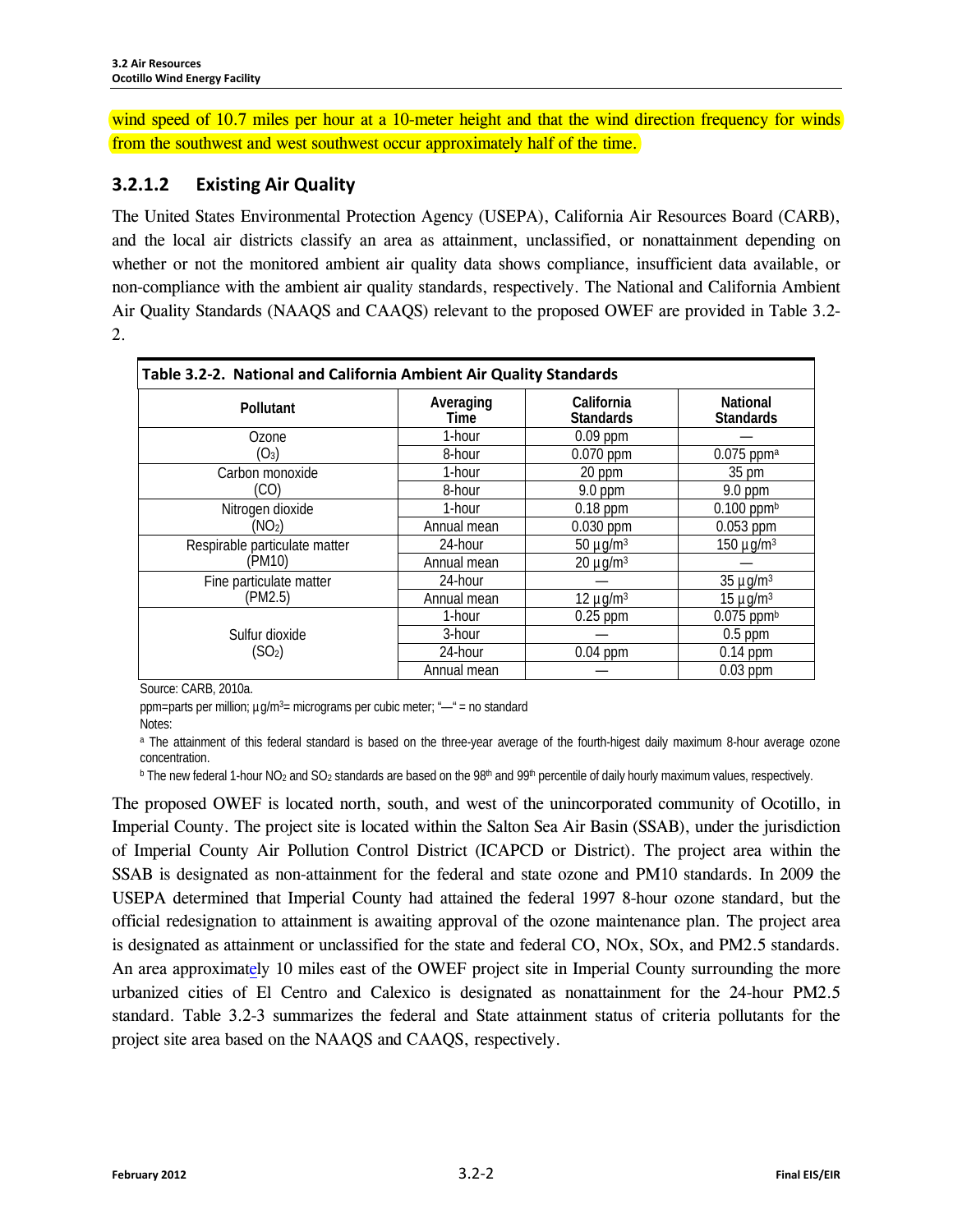| <b>Pollutant</b> | <b>Attainment Status</b> |                        |  |  |  |
|------------------|--------------------------|------------------------|--|--|--|
|                  | Federal                  | <b>State</b>           |  |  |  |
| Ozone            | Moderate Nonattainment   | Moderate Nonattainment |  |  |  |
| CO               | Attainment <sup>a</sup>  | Attainment             |  |  |  |
| NO <sub>2</sub>  | Attainment <sup>b</sup>  | Attainment             |  |  |  |
| <b>PM10</b>      | Serious Nonattainment    | Nonattainment          |  |  |  |
| PM2.5            | Attainment <sup>c</sup>  | <b>Attainmenta</b>     |  |  |  |
| SO <sub>2</sub>  | Attainment               | Attainment             |  |  |  |

Source: CARB, 2010b; EPA, 2010

Note:

a Attainment = unclassified

**b** The federal 1-hour NO<sub>2</sub> standard attainment/nonattainment designation will not be completed until 2012.

c Areas east of the site surrounding El Centro and Calexico are designated as nonattainment of the federal PM2.5 standard.

#### **3.2.1.3 Criteria Air Pollutants**

The following is a general description of the criteria air pollutants that would be emitted by the project's construction and operation and a summary of the monitored concentrations for each pollutant at sites near to the project site. The SSAB has nine-monitoring stations to measure air quality. The most representative monitoring site, the El Centro 9<sup>th</sup> Street Station, within the SSAB has been used to represent the background air quality conditions for the proposed project site. Table 3.2-4 provides a summary of the last three years of available ambient monitoring data.

| Table 3.2-4. Background Ambient Air Quality Data - El Centro 9th Street Monitoring Station |                                          |      |                                          |          |                                                                               |                          |       |        |       |
|--------------------------------------------------------------------------------------------|------------------------------------------|------|------------------------------------------|----------|-------------------------------------------------------------------------------|--------------------------|-------|--------|-------|
| <b>CARB Air Monitoring Station</b>                                                         | Number of Days<br><b>Exceeding NAAQS</b> |      | Number of Days<br><b>Exceeding CAAQS</b> |          | <b>Maximum Concentration</b><br>(ppm or $\mu$ g/m <sup>3</sup> ) <sup>a</sup> |                          |       |        |       |
|                                                                                            | 2008                                     | 2009 | 2010                                     | 2008     | 2009                                                                          | 2010                     | 2008  | 2009   | 2010  |
| 1-Hour Ozone                                                                               |                                          | 0    | 0                                        | 4        | 9                                                                             | 3                        | 0.135 | 0.111  | 0.122 |
| 8-Hour Ozone                                                                               | $\mathfrak{D}$                           | 11   | 10                                       | 9        | 30                                                                            | 29                       | 0.084 | 0.085  | 0.082 |
| 8-Hour CO                                                                                  | $\Omega$                                 | 0    | 1                                        | $\Omega$ | $\Omega$                                                                      |                          | 1.71  | 3.20   | 9.69  |
| 1-Hour $NO2$                                                                               | $-$                                      |      |                                          | $\Omega$ | $\Omega$                                                                      | $\Omega$                 | 0.081 | 0.122  | 0.141 |
| 1-Hour $NO2 b$                                                                             |                                          |      |                                          | --       |                                                                               | $\overline{\phantom{a}}$ | 0.047 | NA.    | NА    |
| Annual NO <sub>2</sub>                                                                     | --                                       |      |                                          |          |                                                                               |                          | 0.009 | 0.008  | 0.004 |
| 24-Hour PM10 - Federal                                                                     | $\Omega$                                 | 13.1 | 13.1                                     |          |                                                                               |                          | 88.2  | 243.1c | 69.4  |
| 24-Hour PM10 - State                                                                       |                                          |      | --                                       | 25.5     | 104.6                                                                         | <b>NA</b>                | 88.7  | 233.7c | 70.2  |
| Annual PM10 - State                                                                        | $- -$                                    | $-$  |                                          |          |                                                                               |                          | 32.7  | 47.9   | NA.   |
| 24-Hour PM2.5 - Federal d                                                                  | $\Omega$                                 | 3.1  | 0.0                                      | --       |                                                                               | $-$                      | ND.   | 17.9   | 13.4  |
| Annual PM2.5 - Federal                                                                     |                                          |      |                                          |          |                                                                               |                          | ND.   | 7.9    | 6.5   |
| Annual PM2.5 - Sate                                                                        |                                          |      |                                          |          |                                                                               |                          | ND    | 8.0    | 6.6   |

Source: CARB, 2011; CARB, 2010c;

NA = Not Available; ND = No Reported Data; "--" = Not Applicable

Notes:

<sup>a</sup> Gaseous pollutant (ozone, NO<sub>2</sub>, and CO) concentrations are shown in ppm and particulate (PM10 and PM2.5) concentrations are

shown in  $\mu$ g/m<sup>3</sup>.<br>**b 98th percentile of maximum daily 1-hour concentrations.** 

<sup>c</sup> These data may represent exceptional natural events (high wind or fire.)

<sup>d</sup> 98th percentile of federal 24-hour PM2.5.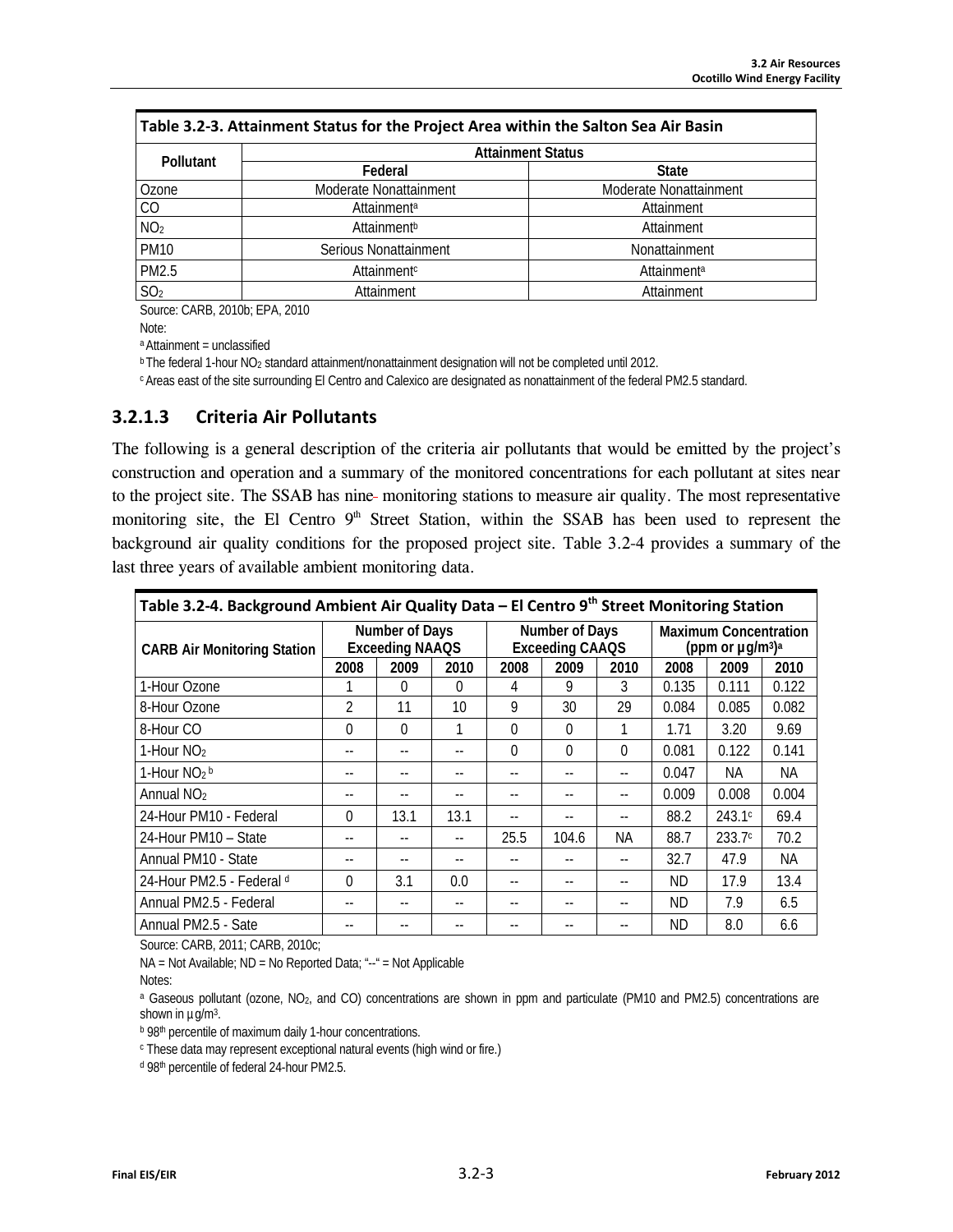#### **Ozone (O<sub>3</sub>)**

In the presence of ultraviolet radiation, both nitrogen oxides (NOx) and volatile organic compounds (VOCs) go through a number of complex chemical reactions to form ozone. Table 3.2-4 includes the maximum hourly concentration of  $\mathbf{O}_3$  and the number of days  $\mathbf{O}_3$  exceeds the federal and State standards. As shown in Table 3.2-4, ozone continues to exceed the State 1-hour standard and both the federal and State 8-hour ozone standards. The project site area is designated nonattainment for the federal and State ozone standards.

#### **Carbon Monoxide (CO)**

CO is primarily a byproduct of motor vehicle exhaust, which contributes more than two-thirds of all CO emissions nationwide. In cities, automobile exhaust can cause as much as 95 percent of all CO emissions. These emissions can result in high concentrations of CO, particularly in local areas with heavy traffic congestion. Other sources of CO emissions include industrial processes and fuel combustion in sources such as boilers and incinerators. Despite an overall downward trend in concentrations and emissions of CO, some metropolitan areas still experience high levels of CO. Table 3.2-4 summarizes the CO monitoring data collected over the past three years. The project site area is designated attainment of the State and federal CO standards.

#### **Nitrogen Dioxide (NO<sub>2</sub>) and Nitrogen Oxides (NOx)**

Nitrogen dioxide is a reddish brown, highly reactive gas that is formed in the ambient air through the oxidation of nitric oxide. NOx, the generic term for a group of highly reactive gases that contain nitrogen and oxygen in varying amounts, plays a major role in the formation of ozone, particulate matter (PM), and acid rain. NOx emissions result from high-temperature combustion processes such as vehicle exhaust emissions and power plants. Home heaters and gas stoves can also produce substantial amounts of  $NO<sub>2</sub>$  in indoor settings. The majority of the NOx emitted from combustion sources is in the form of NO, while the balance is mainly NO<sub>2</sub>. NO is oxidized by  $O_3$  in the atmosphere to NO<sub>2</sub> but some level of photochemical activity is needed for this conversion. Table  $3.2-4$  summarizes the NO<sub>2</sub> monitoring data collected over the past three years. The project site area is designated attainment of the State and federal NO2 standards. It is expected that the site area would also be designated attainment of the new federal 1 hour standard.

#### **Particulate Matter (PM)**

PM pollution consists of very small aerosol and solid particles floating in the air. PM is a mixture of materials that can include smoke, soot, dust, salt, acids, and metals. Some PM, such as pollen, is naturally occurring. PM also forms when gases emitted from motor vehicles and industrial sources undergo chemical reactions in the atmosphere. The USEPA currently regulates two types of PM emissions, PM10 and PM2.5. PM10 refers to particles less than or equal to 10 microns in diameter and PM2.5 refers to particles less than or equal to 2.5 microns in diameter.

**Respirable Particulate Matter (PM10).** PM10 can be emitted directly or it can be formed many miles downwind from emission sources when various precursor pollutants interact in the atmosphere. Gaseous emissions of pollutants like NOx, sulfur oxides (SOx), VOCs, and ammonia, given the right meteorological conditions, can form PM in the form of nitrates  $(NO<sub>3</sub>)$ , sulfates  $(SO<sub>4</sub>)$ , and organic particles. These pollutants are known as secondary particulates, because they are not directly emitted, but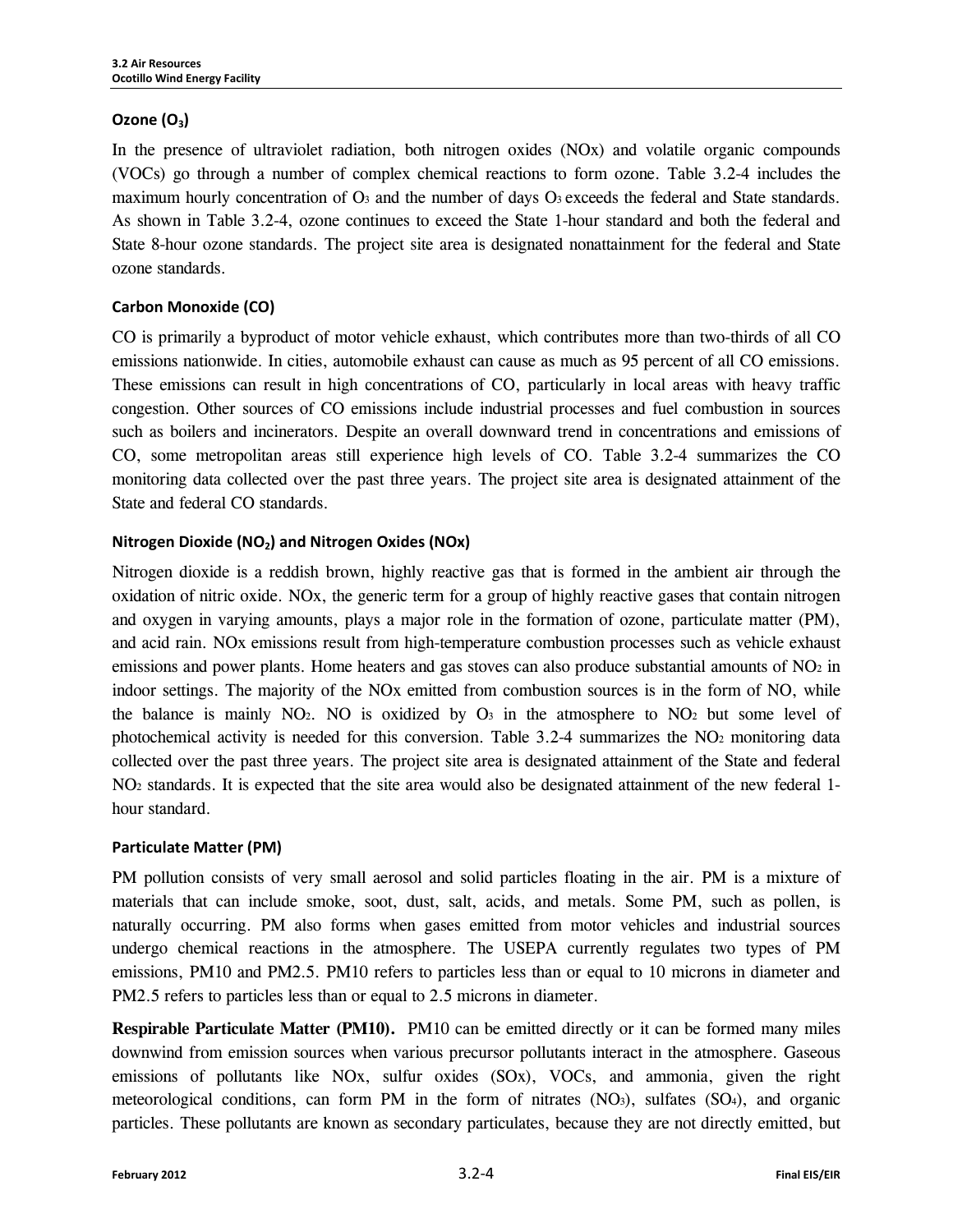are formed through complex chemical reactions in the atmosphere. Table 3.2-4 summarizes the ambient PM10 monitoring data collected over the past three years. The table includes the maximum 24-hour and annual arithmetic average concentrations and the number of days above the federal and State standards. The project site area is designated nonattainment of the State and federal PM10 standards.

Fine Particulate Matter (PM2.5). Fine particulate matter, or PM2.5, is derived mainly from either the combustion of materials, or from precursor gases (SOx, NOx, and VOCs) through complex reactions in the atmosphere. PM2.5 consists mostly of sulfates, nitrates, ammonium, elemental carbon, and a small portion of organic and inorganic compounds. Table 3.2-4 summarizes the ambient PM2.5 monitoring data collected over the past three years. The project site area is designated attainment of the State and federal PM2.5 standards.

#### **Sulfur Dioxide (SO<sub>2</sub>)**

Sulfur dioxide is typically emitted as a result of the combustion of a fuel containing sulfur. Fuels such as natural gas contain very little sulfur and consequently have very low  $SO<sub>2</sub>$  emissions when combusted. By contrast, fuels high in sulfur content such as coal or heavy fuel oils can emit very large amounts of  $SO<sub>2</sub>$ when combusted. Sources of SO<sub>2</sub> emissions come from every economic sector and include a wide variety of fuels, gaseous, liquid and solid.

As shown in Table 3.2-4, the ICAPCD is designated attainment or unclassified for all  $SO<sub>2</sub>$  State and federal ambient air quality standards. Due to the restrictions for the use of high sulfur fuels, reduction in gasoline and diesel sulfur contents and reduction in SO2 emissions from other industrial sources (such as refineries), SO2 pollution is no longer a major air quality concern in most of California including the project site area, which is designated attainment of the State and federal SO<sub>2</sub> standards. SO<sub>2</sub> monitoring data is only collected at the Calexico-Ethel Street monitoring station within the SSAB. SO<sub>2</sub> monitoring data collected at this monitoring station does not represent the  $SO<sub>2</sub>$  emissions in the project site area since the Calexico-Ethel Street monitoring station is greatly affected by SO2 emissions from Mexicali, Mexico. Therefore, no SO2 monitoring data is presented in Table 3.2-4.

#### **Summary**

As discussed above and presented in Table 3.2-3 and Table 3.2-4, the project area is designated nonattainment for the State and the federal ozone and PM10 standards. The project area is designated as attainment for the PM2.5, CO, NO2, and SO2 federal and State standards.

## **3.2.1.4 Sensitive Receptors**

Some land uses are considered more sensitive to air pollution than others due to the types of population groups or activities involved. Sensitive population groups include children, the elderly, the acutely ill and the chronically ill, especially those with cardio-respiratory diseases.

Residential areas are also considered to be sensitive to air pollution because residents (including children and the elderly) tend to be at home for extended periods of time, resulting in sustained exposure to any pollutants present. Recreational land uses are considered moderately sensitive to air pollution. Although exposure periods are generally short, exercise places a high demand on respiratory functions, which can be impaired by air pollution. In addition, noticeable air pollution can detract from the enjoyment of recreation. Industrial and commercial areas are considered the least sensitive to air pollution. Exposure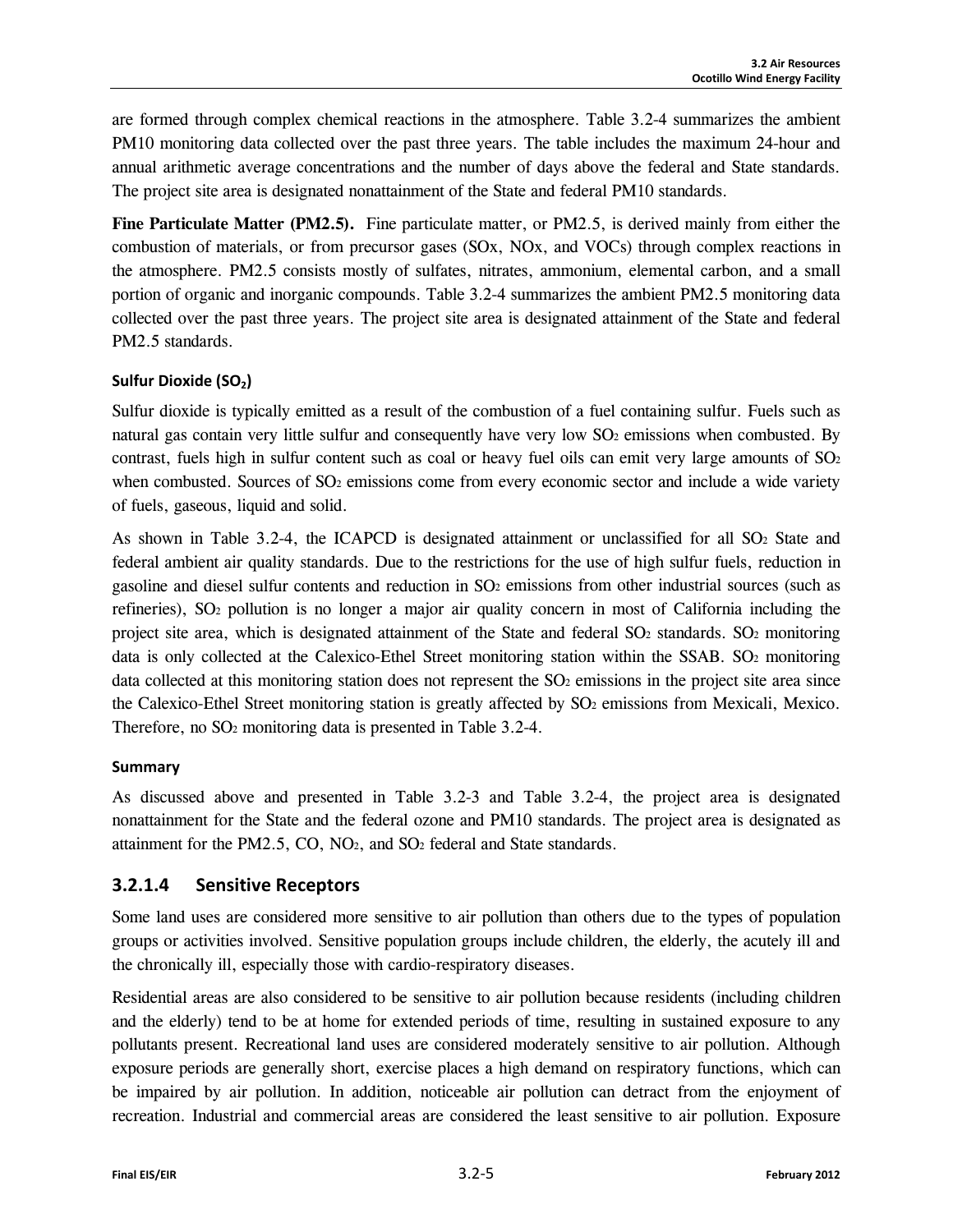periods are relatively short and intermittent, as the majority of the workers tend to stay indoors most of the time. In addition, the working population is generally the healthiest segment of the public.

The nearest residential receptors for the project are located immediately south of the northeastern portion of the project site in the unincorporated community of Ocotillo and east of the southeast portion of the project in the unincorporated community of Coyote Wells. There are no other types of sensitive receptors (schools, hospitals, etc.) located near the project site.

## **3.2.2 Applicable Regulations, Plans, and Standards**

## **3.2.2.1 Federal**

The District is responsible for issuing federal New Source Review (NSR) permits and has been delegated enforcement of the New Source Performance Standards (NSPS). The federal NSR program requires air quality construction and operating permits for stationary sources when they exceed specific emissions thresholds for nonattainment pollutants, NSR air quality permits, and for attainment pollutants, Prevention of Significant Deterioration (PSD) air quality permits. The NSPS are emission control/performance standards for specific types of stationary sources, such as boilers, cement kilns, gas turbines, etc. However, this project does not include stationary sources of air pollution that would have emissions high enough to trigger federal air quality permitting, or that would be subject to any of the NSPS.

The proposed OWEF is located in a federal nonattainment area and requires the approval of a federal agency (BLM). Therefore, the proposed project is subject to the general conformity regulations (40 CFR Part 93). The project area is classified as moderate nonattainment of the federal ozone ambient air quality standard and serious nonattainment of the federal PM10 ambient air quality standard. The general conformity emissions applicability thresholds for these nonattainment classifications are 100 tons/year of ozone precursor emissions (NOx and VOCs), and 70 tons/year of PM10 emissions.

The USEPA has set emission standards for nonroad diesel engines, including those used on construction cranes. These standards are published in the US Code of Federal Regulations, Title 40, Part 89 *[40 CFR Part 89]*.

## **3.2.2.2 State**

As discussed above in Section 3.2.1.2, CARB has established CAAQS for many of the same pollutants covered under the federal NAAQS that are as stringent as or more stringent than the NAAQS. Pollutants regulated under these standards include  $O_3$ ,  $NO_2$ ,  $CO$ ,  $PM10$ ,  $PM2.5$ ,  $SO_2$ , lead, sulfates, hydrogen sulfide, vinyl chloride, and visibility reducing particles. Additional information regarding the CAAQS that are relevant to the project is provided Section 3.2.1.2.

CARB also has on-road and off-road engine emission reduction programs that indirectly affect the project's emissions through the phasing in of cleaner on-road and off-road equipment engines. Additionally, CARB has a Portable Equipment Registration Program that allows owners or operators of portable engines and associated equipment to register their units under a statewide portable program to operate their equipment, which must meet specified program emission requirements, throughout California without having to obtain individual permits from local air districts.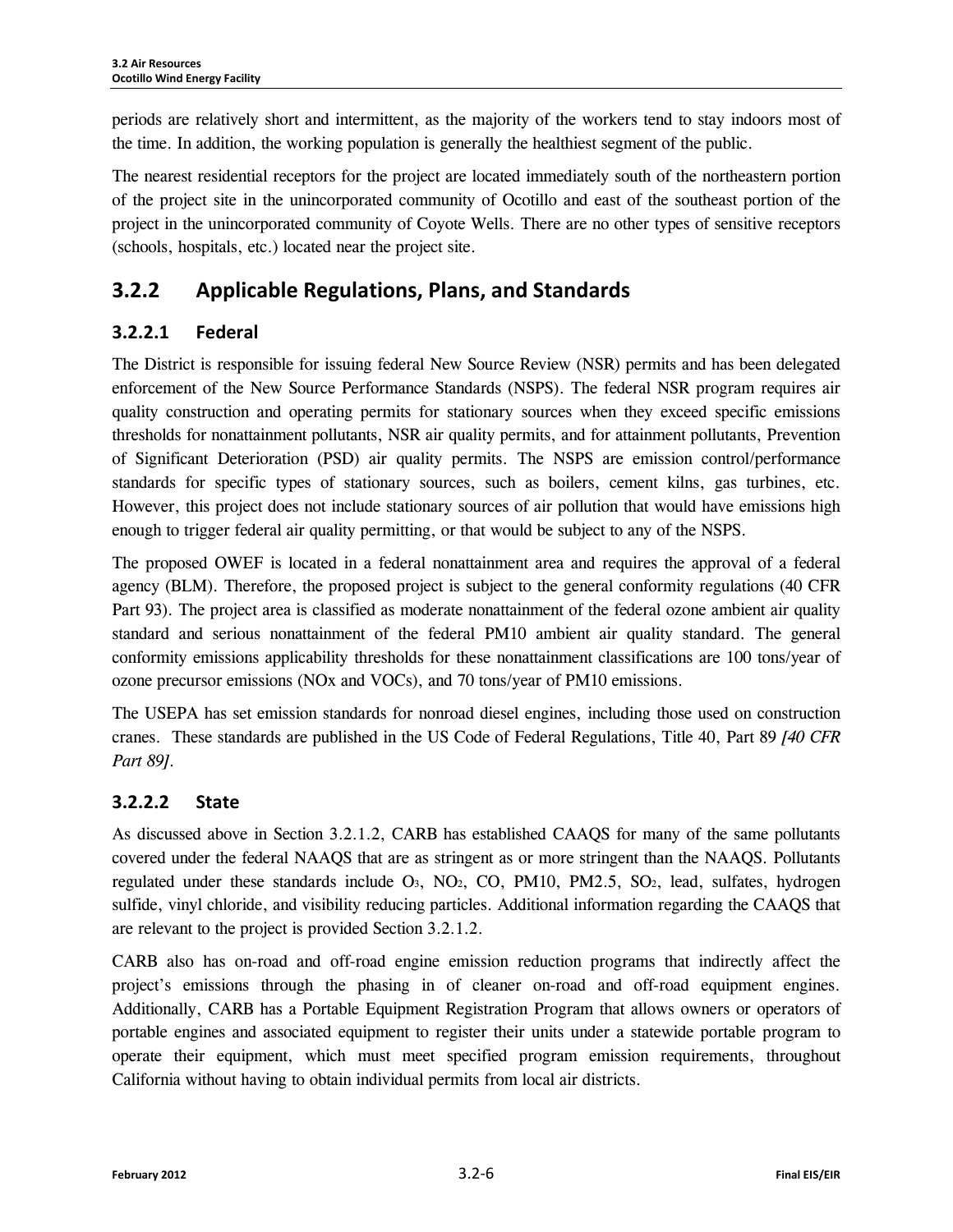The State has also enacted a regulation for the reduction of diesel particulate matter (DPM) and criteria pollutant emissions from in-use off-road diesel-fueled vehicles (CCR Title 13, Article 4.8, Chapter 9, Section 2449). This regulation provides target emission rates for PM and NOx emissions from owners of fleets of diesel-fueled off-road vehicles and applies to equipment fleets of three specific sizes and the target emission rates are reduced over time (CARB, 2007).

## **3.2.2.3 Local**

#### **Imperial County Air Pollution Control District (ICAPCD) Rules and Regulations**

The ICAPCD has primary responsibility for regulating stationary sources of air pollution situated within its jurisdictional boundaries. To this end, the ICAPCD implements air quality programs required by State and federal mandates, enforces rules and regulations based on air pollution laws, and educates businesses and residents about their role in protecting air quality. The ICAPCD is also responsible for managing and permitting existing, new, and modified sources of air emissions within the County. The project would include one small propane or natural gas fired emergency generator that would require permitting, and would include short term stationary sources during construction, such as the temporary concrete batch plant, that would require permitting through the construction contractor.

The applicable rules and regulations include:

- **Rule 201 Permits Required.** This rule requires an Authority to Construct and Permit to Operate before the construction or operation, respectively, of non-exempt emission sources. The only known stationary source that will require permitting is the proposed small propane or natural gas fired emergency generator that would be located at the project's new substation. It is also likely that the temporary concrete batch plant that will operate during construction will require permits from the ICAPCD. It is assumed that these permits will be the responsibility of the construction contractor.
- **Rule 207 New and Modified Stationary Source Review.** This rule establishes the stationary source requirements that must be met to obtain a Permit to Operate, including the requirement to comply with best available control technology (BACT), and provide emission offsets for emission increases above the following thresholds:
	- − 137 lbs/day for ROC, NOx, SOx, PM10 and CO
- **Rule 401 Opacity of Emissions.** Rule 401 limits visible emissions from emissions sources. This rule prohibits discharge of any emissions, other than uncombined water vapor, for more than three minutes in any hour.
- **Rule 407 Nuisance.** This rule restricts emissions that would cause nuisance or injury to people or property (identical to California Health and Safety Code 41700).
- **Rule 800 General Requirements for Control of Fine Particulate Matter.** Specifies the types of chemical stabilizing agents and dust suppressant materials that can (and cannot) be used to minimize fugitive dust from anthropogenic (man-made) sources. The rule also specifies test methods for determining compliance with visible dust emission (VDE) standards, stabilized surface conditions, soil moisture content, silt content for bulk materials, silt content for unpaved roads and unpaved vehicle/ equipment traffic areas, and threshold friction velocity.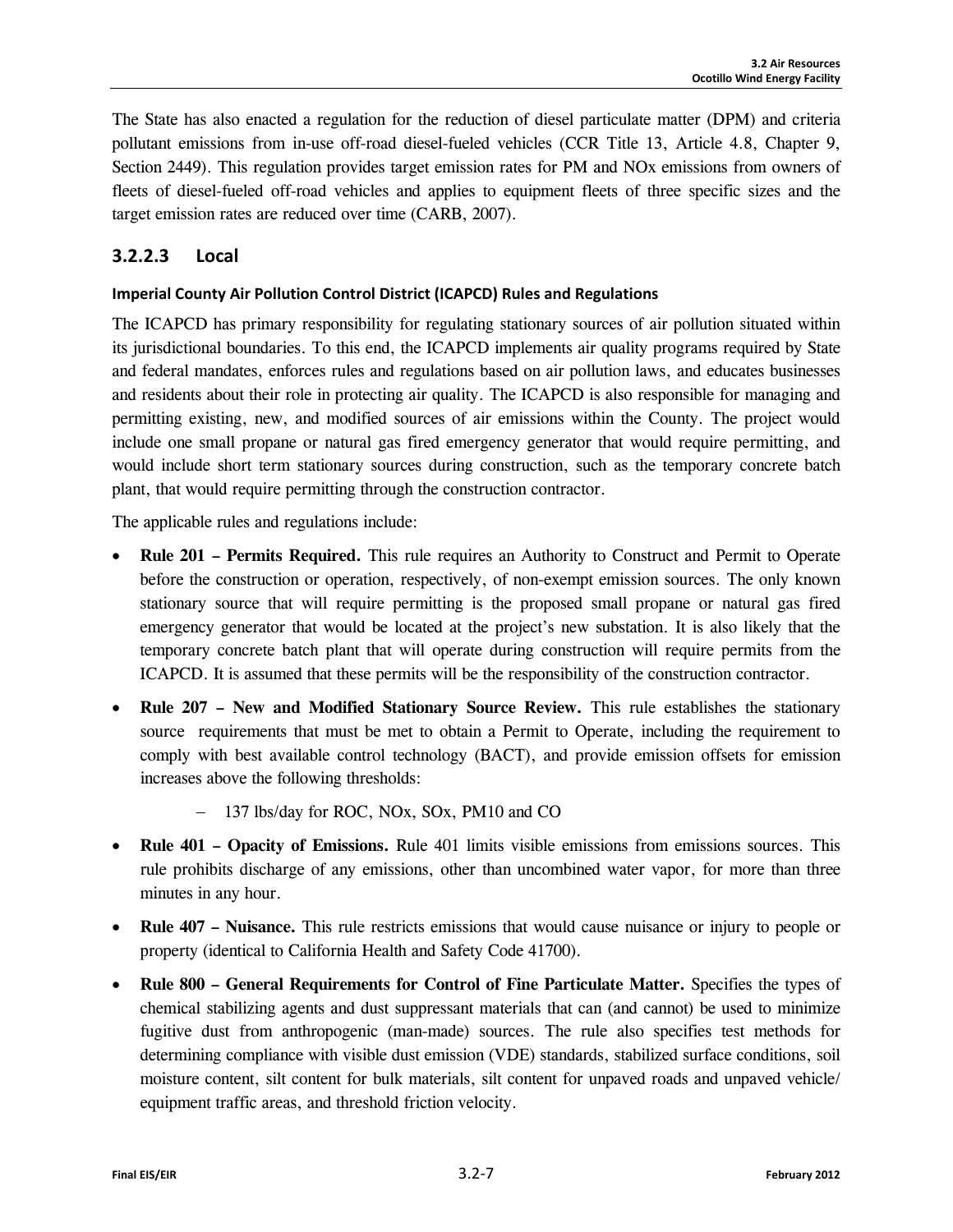- **Rule 801 Construction and Earthmoving Activities.** Requires fugitive dust emissions throughout construction activities (from pre-activity to active operations and during periods of inactivity) to comply with the conditions of a stabilized surface area and to not exceed an opacity limit of 20 percent, by means of water application, chemical dust suppressants, or constructing and maintaining wind barriers. A Dust Control Plan is also required and shall be submitted to the Air Pollution Control Officer (APCO) at least 30 days prior to the start of any construction activities on any site that will include 10 acres or more of disturbed surface area for residential developments, and 5 acres or more of disturbed surface area for non-residential development.
- **Rule 802 Bulk Materials.** Limits the fugitive dust emissions from the outdoor handling, storage and transport of bulk materials. Requires fugitive dust emissions to comply with the conditions of a stabilized unpaved road surface and to not exceed an opacity limit of 20 percent. It specifies that bulk materials be transported using wetting agents, allow appropriate freeboard space in the vehicles, or be covered. It also requires that stored materials be covered or stabilized.
- **Rule 803 Carry-out and Track-out.** Limits carry-out and track-out during construction, demolition, excavation, extraction, and other earthmoving activities (Rule 801), from bulk materials handling (Rule 802), and from paved and unpaved roads (Rule 805) where carry-out has occurred or may occur. Specifies acceptable (and unacceptable) methods for cleanup of carry-out and track-out.
- **Rule 805 Paved and Unpaved Roads.** Specifies the width of paved shoulders on paved roads and guidelines for medians. Requires gravel, roadmix, paving, landscaping, watering, and/or the use of chemical dust suppressants on unpaved roadways to prevent exceeding an opacity limit of 20 percent.

#### **Imperial County Air Pollution Control District (ICAPCD) Plans**

The ICAPCD has recently adopted a modified Ozone Air Quality Management Plan (AQMP) and a PM10 State Implementation Plan (SIP) to meet attainment for those pollutants that are designated nonattainment (ICAPCD, 2009a; ICAPCD 2009b). These lastest air quality plans have not yet been approved by USEPA. The ICAPCD also adopted Final ICAPCD 2009 Reasonably Available Control Technology (RACT) SIP (ICAPCD, 2009c) to require implementation of VOC and NOx emission controls that are economically and technologically feasible assuring that major sources of ozone precursor emissions are controlled to a reasonably possible extent. These measures are essentially to control emissions from the stationary sources; however, the proposed project does not include any major stationary source. Therefore, the ICAPCD RACT SIP is not applicable to the proposed project.

The applicable plans include:

• **ICAPCD Ozone Air Quality Management Plan.** The current federally approved ozone plan for Imperial County is the 1991 Air Quality Attainment Plan (ICAPCD, 1991). This plan includes recommendations for measures to control stationary source and mobile source Reactive Organic Gases (ROG) and NOx emissions. Measures applicable to the proposed project include additional NOx control for internal combustion engines (ICEs). The proposed project's equipment would comply with the measures listed in the 1991 plan.

Imperial County failed to meet federal attainment for the 8-hour ozone NAAQS, and was formally reclassified as moderate nonattainment of the federal 8-hour ozone standard in 2008. USEPA issued a final ruling determining that Imperial County moderate 8-hour ozone nonattainment area has attained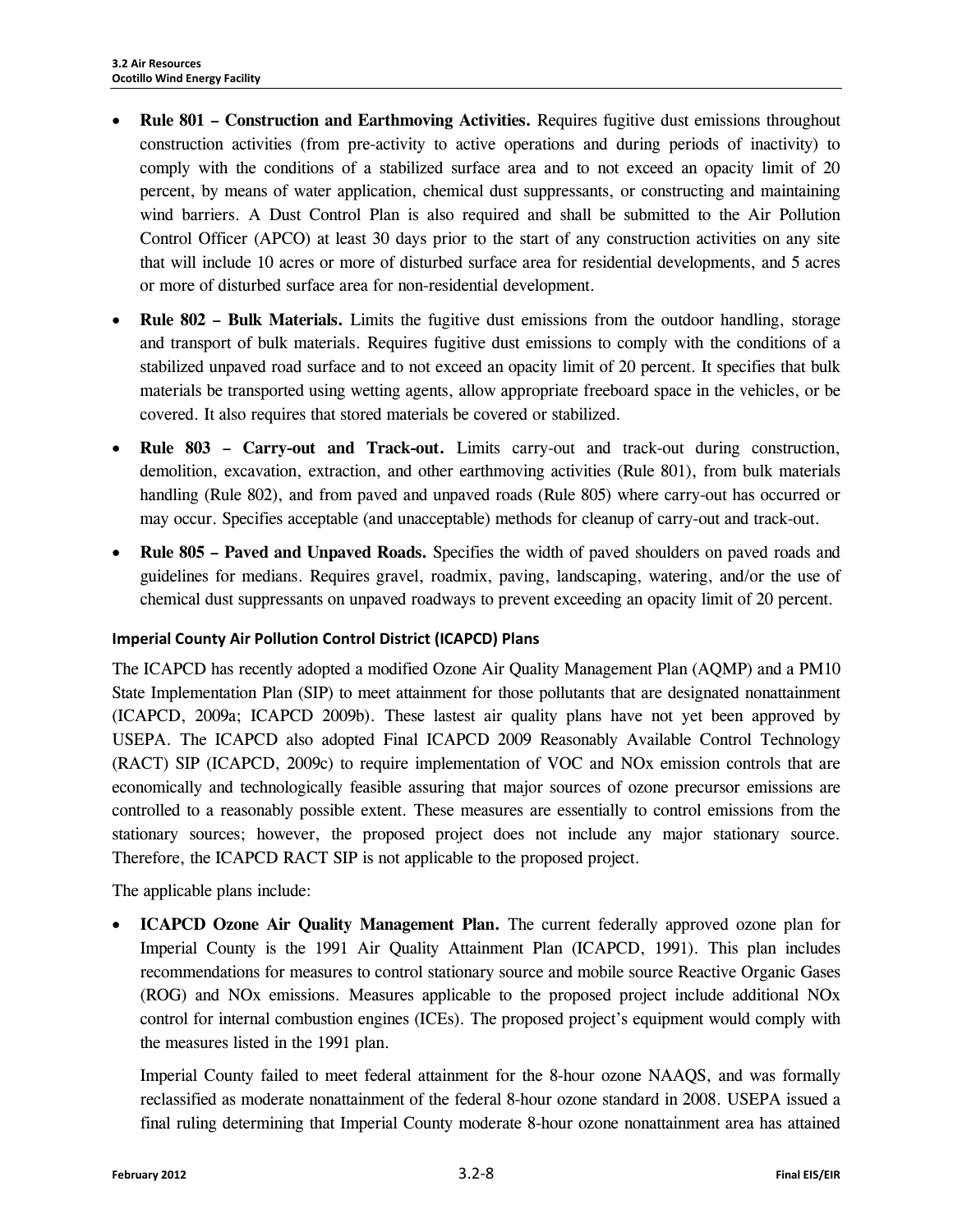the 1997 8-hour standard. In the final ruling issued on December 3, 2009, USEPA specifies that this determination does not constitute a redesignation to attainment, but the area still remains as moderate nonattainment for 1997 8-hour ozone standard until the ICAPCD provides an ozone maintenance plan as part of the ozone AQMP. Imperial County formally approved a modified AQMP that includes the required ozone attainment maintenance plan on July 13, 2010. This final ozone plan contains control measures or strategies for the reduction of NOx and ROG emissions from stationary and mobile sources. The only measures potentially applicable to the proposed project would include transportation control measures listed in the County's CEQA Handbook to reduce trips to and from the site; including carpool/vanpool measures and facility design measures to enable the use of public transportation; and reducing trips to and from the site during shift changes and lunch. The Applicant has proposed several transportation control measures including vanpools and the use of low emission electric-hybrid vehicles, as appropriate.

• **ICAPCD Particulate Matter 10 State Implementation Plan (SIP).** The current federally approved PM10 plan for Imperial County is the 1993 State Implementation Plan for PM10 in the Imperial Valley (ICAPCD, 1993). This plan focuses on the reduction of fugitive dust emissions from wind erosion, agricultural operations including open burning, unpaved roads, and construction activities. The recommended mitigation measures for project construction and operation would comply with the recommended PM10 mitigation measures in this plan.

USEPA reclassified Imperial County from "moderate" to "serious" non-attainment of the 24-hour PM10 NAAQS on August 11, 2004. As part of this re-classification, Imperial County is required to develop a new PM10 Attainment Plan that provides attainment and at least 5 percent annual reduction in PM10 or PM10 precursor emissions until the area reaches attainment status. Imperial County completed a new PM10 Attainment Plan on August 11, 2009, that addresses impacts of PM10 transport from Mexicali, Mexico, impacts of PM10 generated by natural events such as wind and wildfire, and impacts from local sources. This plan states that the PM10 NAAQS has been attained but for international emissions. The plan relies on control measures already adopted as District rules. The core of the PM10 control program is based on the Imperial County Regulation VIII fugitive dust rules, most provisions of which were effective January 2006. Regulation VIII includes Rule 801 Construction and Earthmoving Activities, Rule 802 Bulk Materials, Rule 803 Carry-out and Trackout, Rule 804 Open Areas, Rule 805 Paved and Unpaved Roads, and Rule 806 Conservation Management Practices. USEPA approval of this plan is pending.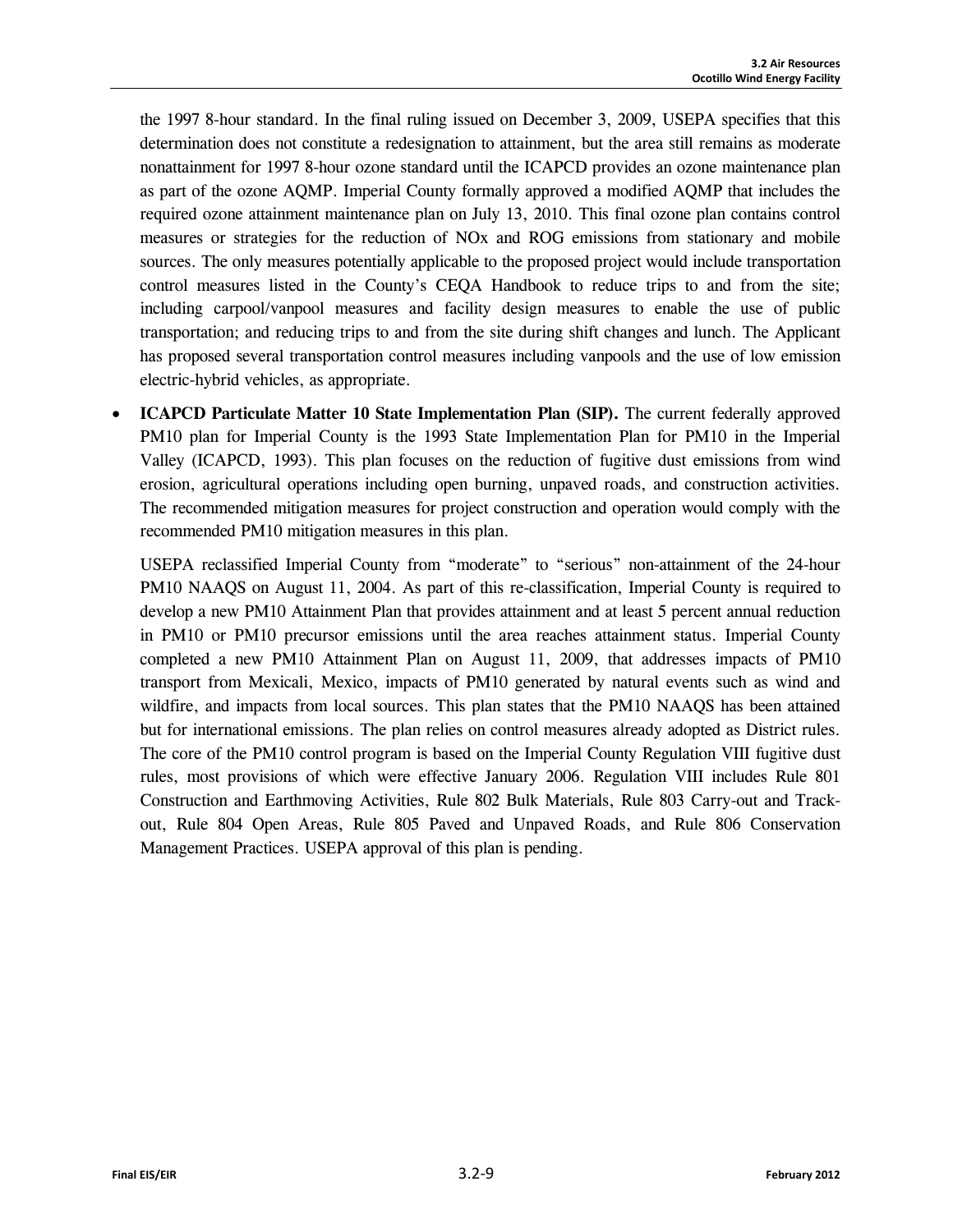# **3.3 Climate Change**

## **3.3.1 Environmental Setting**

## **3.3.1.1 Climate Change**

There is general scientific consensus that climate change is occurring and that human activity contributes in some measure (perhaps substantially) to that change. Man-made emissions of greenhouse gases (GHGs), if not sufficiently curtailed, are likely to contribute further to continued increases in global temperatures. Increases in global temperature will cause a reduction in the polar ice caps and increase sea level, which will flood low lying areas of the world. Additionally, climate change will shift rainfall patterns that will cause significant impacts to agriculture and fresh water availability worldwide.

### **3.3.1.2 Greenhouse Gases**

Generation of electricity can produce GHGs in addition to the criteria air pollutants that have been traditionally regulated under the federal and state Clean Air Acts. GHGs include carbon dioxide (CO2), methane (CH<sub>4</sub>), nitrous oxide (N<sub>2</sub>O), hydrofluorocarbons (HFCs), perfluorocarbons (PFCs) and sulfur hexafluoride (SF<sub>6</sub>), and are so named because of their ability prevent heat from the surface of the earth from escaping to space. The principal climate-change gases resulting from human activity that enter and accumulate in the atmosphere are listed below.

- Carbon Dioxide  $(CO_2)$ :  $CO_2$  enters the atmosphere through the burning of fossil fuels (oil, natural gas, and coal), solid waste, trees and wood products, and chemical reactions (e.g., the manufacture of cement).  $CO<sub>2</sub>$  is also removed from the atmosphere (or "sequestered") when it is absorbed by plants as part of the biological carbon cycle.
- Methane (CH<sub>4</sub>): CH<sub>4</sub> is emitted during the production and transport of coal, natural gas, and oil. CH<sub>4</sub> emissions also result from livestock and agricultural practices and the decay of organic waste in municipal solid waste landfills.
- Nitrous Oxide (N<sub>2</sub>O): N<sub>2</sub>O is emitted during agricultural and industrial activities as well as during combustion of fossil fuels and solid waste.
- Fluorinated Gases: HFCs, PFCs, and  $SF_6$  are synthetic, powerful climate-change gases that are emitted from a variety of industrial processes. Fluorinated gases are often used as substitutes for ozone-depleting substances (i.e., chlorofluorocarbons, hydrochloro-fluorocarbons, and halons). These gases are typically emitted in smaller quantities, but because they are potent climate-change gases, they are sometimes referred to as high Global Warming Potential (GWP) gases.

GHG emissions in the United States come mostly from energy use. Energy-related carbon dioxide emissions, resulting from fossil fuel exploration and use account for approximately three-quarters of the human-generated GHG emissions in the United States, primarily in the form of carbon dioxide emissions from burning fossil fuels. More than half the energy-related emissions come from large stationary sources such as power plants; approximately a third comes from transportation; while industrial processes, agriculture, forestry, other land uses, and waste management make up a majority of the remainder of sources (EPA, 2010). For wind power energy generation facilities the stationary source GHG emissions are much smaller than fossil fuel-fired power plants.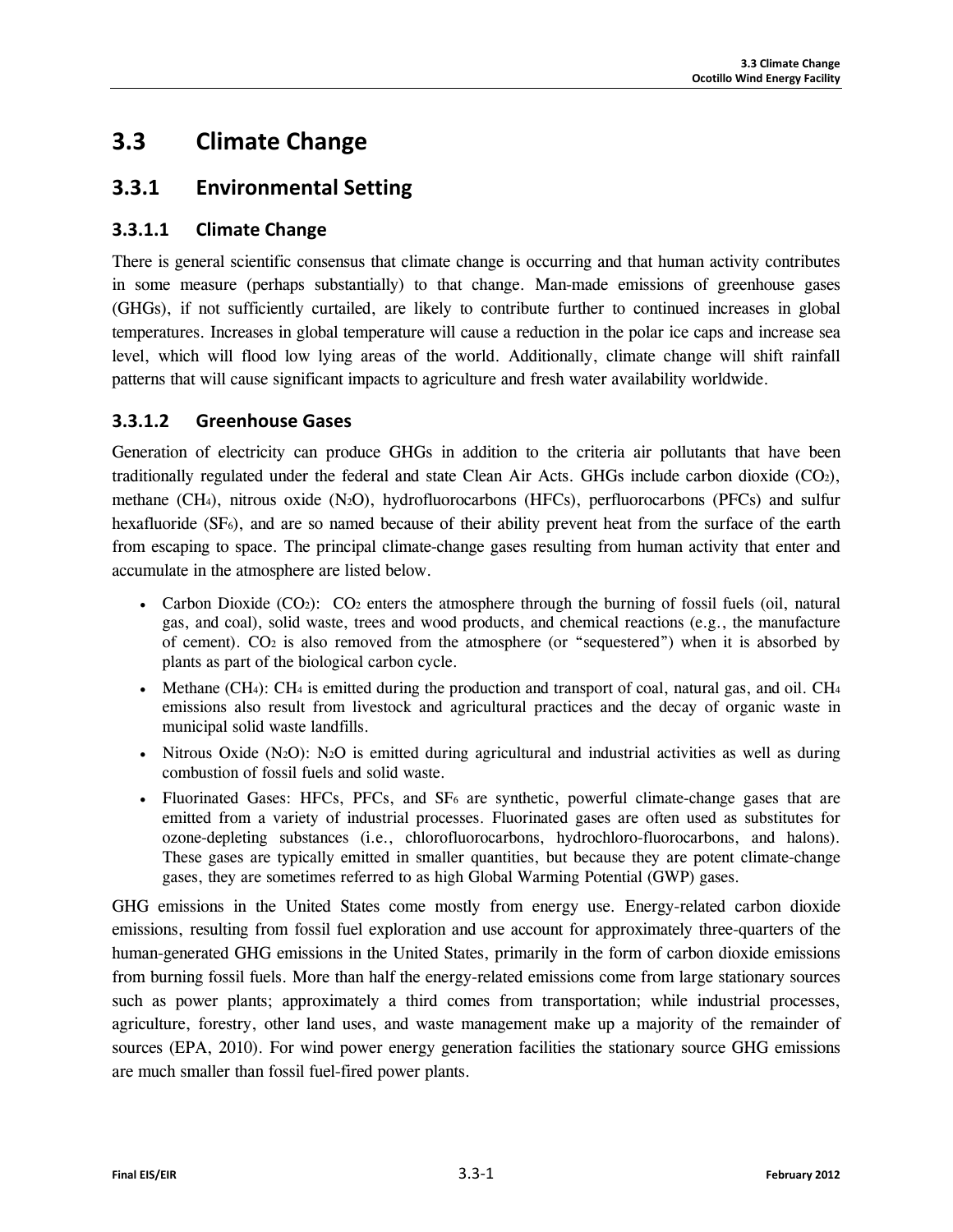Global warming potential is a relative measure, compared to carbon dioxide, of a compound's residence time in the atmosphere and ability to warm the planet. Mass emissions of GHGs are converted into carbon dioxide equivalent (CO2e) emissions for ease of comparison.

## **3.3.2 Applicable Regulations, Plans, and Standards**

## **3.3.2.1 Federal**

#### **U.S. Environmental Protection Agency (EPA)**

On April 2, 2007, in *Massachusetts v. EPA*, 549 U.S. 497 (2007), the Supreme Court found that GHGs are air pollutants covered by the Clean Air Act. The Court held that the EPA must determine whether or not emissions of GHGs from new motor vehicles cause or contribute to air pollution which may reasonably be anticipated to endanger public health or welfare, or whether the science is too uncertain to make a reasoned decision. In making these decisions, the EPA is required to follow the language of section 202(a) of the Clean Air Act. The Supreme Court decision resulted from a petition for rulemaking under section 202(a) filed by more than a dozen environmental, renewable energy, and other organizations.

On April 17, 2009, the Administrator signed proposed endangerment and cause or contribute findings for GHGs under Section 202(a) of the Clean Air Act. The EPA held a 60-day public comment period, which ended June 23, 2009, and received over 380,000 public comments. These included both written comments as well as testimony at two public hearings in Arlington, Virginia, and Seattle, Washington. The EPA carefully reviewed, considered, and incorporated public comments and has now issued these final Findings.

The EPA found that six GHGs taken in combination endanger both the public health and the public welfare of current and future generations. The EPA also found that the combined emissions of these GHGs from new motor vehicles and new motor vehicle engines contribute to the greenhouse as air pollution that endangers public health and welfare under CAA section 202(a). These Findings were based on careful consideration of the full weight of scientific evidence and a thorough review of numerous public comments received on the Proposed Findings published April 24, 2009. These Findings became effective on January 14, 2010 (EPA, 2011a).

Specific GHG Regulations that the EPA has adopted to date are as follows:

#### **40 CFR Part 98. Mandatory Reporting of Greenhouse Gases Rule**

This rule requires mandatory reporting of GHG emissions for facilities that emit more than 25,000 metric tons of CO2e emissions per year (EPA, 2009). The proposed project would not trigger GHG reporting as required by this regulation.

## **40 CFR Part 52. Proposed Prevention of Significant Deterioration and Title V Greenhouse Gas Tailoring Rule**

U.S. Environmental Protection Agency recently mandated to apply Prevention of Significant Deterioration (PSD) requirements to facilities whose stationary source CO2e emissions exceed 75,000 tons per year (EPA, 2011a). The proposed project would not trigger PSD permitting as required by this regulation.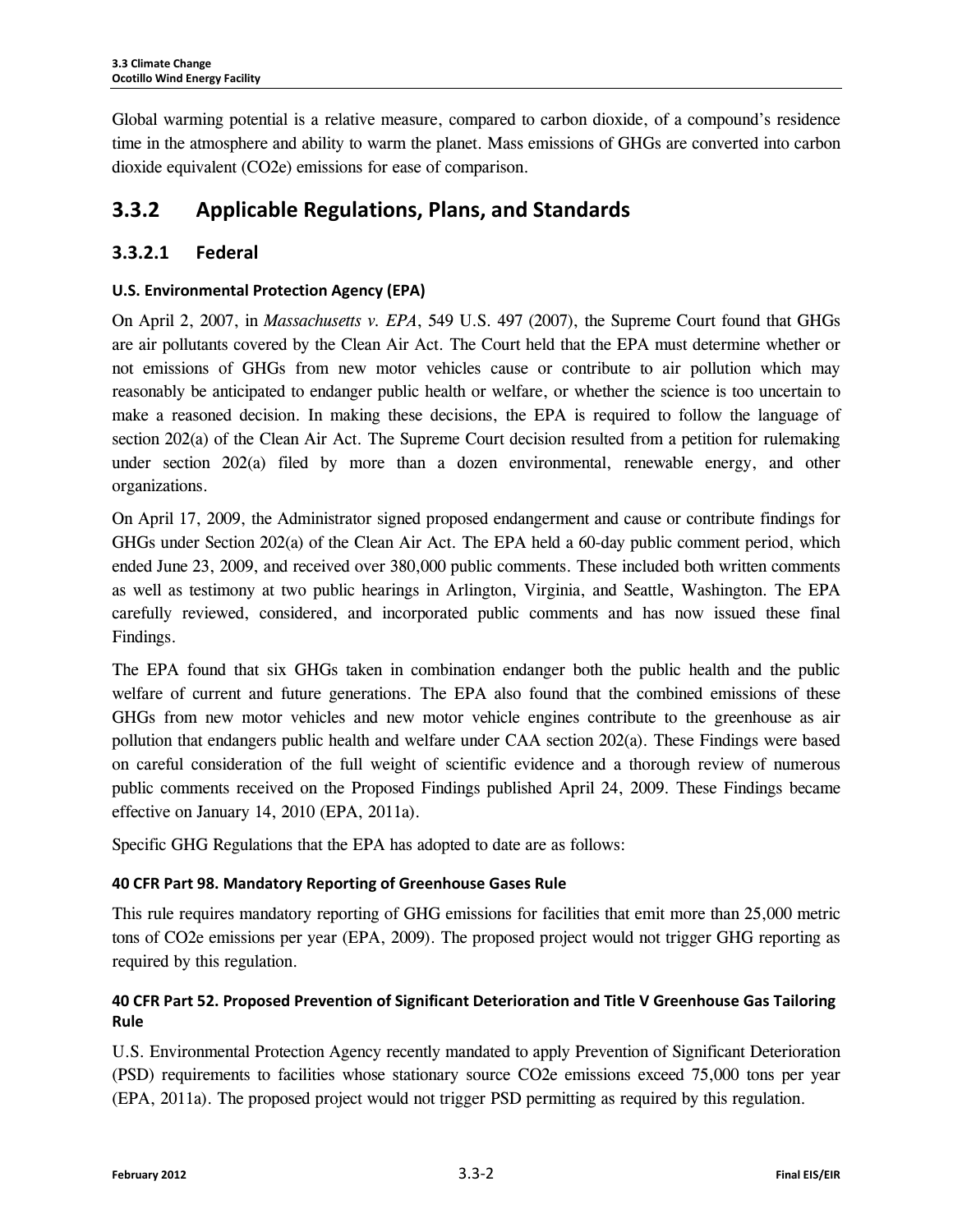#### **3.3.2.2 State**

There are a variety of statewide rules and regulations which have been implemented or are in development in California that mandate the quantification or reduction of GHGs. Under CEQA, an analysis and mitigation of emissions of GHGs and climate change in relation to a proposed project is required where it has been determined that a project will result in a significant addition of GHGs to the atmosphere.

#### **Executive Order S-3-05**

Executive Order S-3-05 was established by Governor Arnold Schwarzenegger in June 2006. Executive Order S-3-05 establishes statewide emission reduction targets through the year 2050:

- by 2010, reduce GHG emissions to 2000 levels;
- by 2020, reduce GHG emissions to 1990 levels; and
- by 2050, reduce GHG emissions to 80 percent below 1990 levels.

This Executive Order does not include any specific requirements that pertain to the Proposed Action. However, actions taken by the State to implement these goals may affect the Project, depending on the specific implementation measures that are developed.

#### **California Renewable Portfolio Standard Program**

Senate Bill (SB) 1078 established California's Renewable Portfolio Standard (RPS) program in 2002. The RPS program requires electrical corporations and electric service providers to purchase a specified minimum percentage of electricity generated by eligible renewable energy resources. The bill requires the California Energy Commission to certify eligible renewable energy resources, to design and implement an accounting system to verify compliance with the RPS by retail sellers, and to allocate and award supplemental energy payments to cover above-market costs of renewable energy. Under SB 1078, each electrical corporation was required to increase its total procurement of eligible renewable energy resources by at least one percent  $(1\%)$  per year so that 20 percent of its retail sales were procured from eligible renewable energy resources.

In 2006, SB 107 accelerated the RPS program by establishing a deadline of December 31, 2010, for achieving the goal of having 20 percent of total electricity sold to retail customers in California per year generated from eligible renewable energy resources.

The RPS goal was increased to 33 percent when Governor Schwarzenegger signed Executive Order S-14- 08 in November 2008. Executive Order S-14-08 was later superseded by Executive Order S-21-09 on September 15, 2009. Executive Order S-21-09 directed the CARB to adopt regulations requiring 33 percent of electricity sold in the State come from renewable energy by 2020. On September 23, 2010, the CARB approved a Renewable Electricity Standard regulation.

The 33 percent RPS goal became law when SB X1-2 was signed into law by Governor Brown in April 2011. SB X1-2, which will be codified into the California Public Resources Code, requires that all electricity retailers in the state meet a 33 percent RPS by the end of 2020, and also requires that they meet a 20 percent RPS by 2013, and a 25 percent RPS by 2016. This law does not specifically apply to the project, but the project would help electricity retailers to meet their RPS obligations required under this law.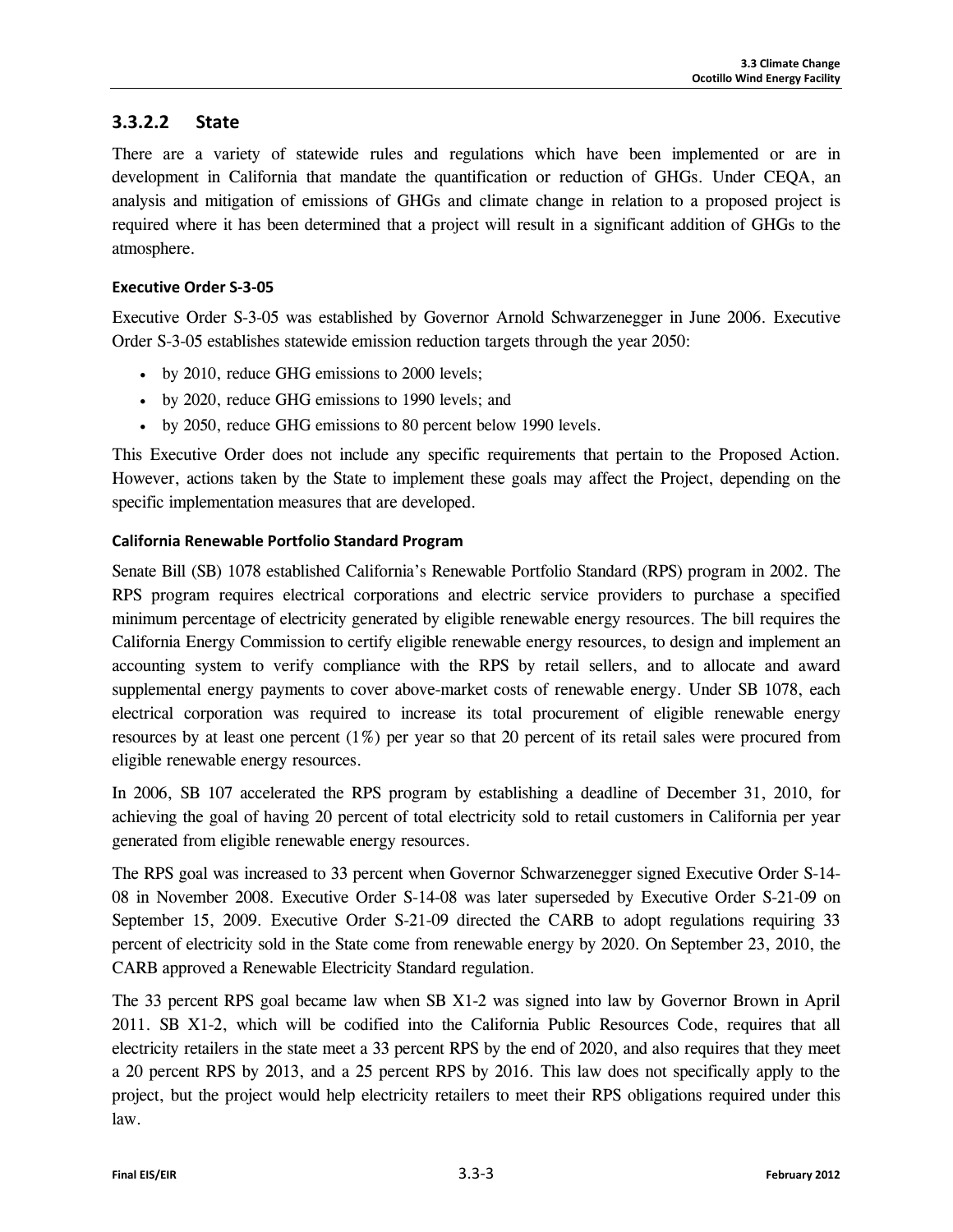#### **Senate Bill 1368**

Senate Bill 1368 (SB 1368) was enacted in 2006, and required the California Public Utilities Commission (CPUC) to establish a CO2 emissions standard for base load generation owned by or under long-term contract with publicly owned utilities. The CPUC established a GHG Emissions Performance Standard (EPS) of 1,100 pounds of CO2 per megawatt-hour. SB 1368 also requires the posting of notices of public deliberations by publically owned companies on the PUC website and establishes a process to determine compliance with the EPS. The proposed project, as a renewable energy generation facility, is determined by rule to comply with the GHG Emission Performance Standard requirements of SB 1368.

#### **Assembly Bill 32**

AB 32, also known as the California Global Warming Solutions Act of 2006, was established in 2006 to mandate the quantification and reduction of GHGs to 1990 levels by 2020. The law establishes periodic targets for reductions, and requires certain facilities to report emissions of GHGs annually. The bill also reserves the ability to reduce emissions targets lower than those proposed in certain sectors which contribute the most to emissions of GHGs, including transportation.

Additionally, the bill requires:

- GHG emission standards to be implemented by 2012; and
- CARB to develop an implementation program and adopt GHG control measures "to achieve the maximum technologically feasible and cost-effective GHG emission reductions from sources or categories of sources." CARB issued a draft Climate Change Scoping Plan in December 2008.

The Assembly Bill 32 Scoping Plan contains the main strategies California will use to reduce the GHG that cause climate change. The scoping plan has a range of GHG reduction actions which include direct regulations, alternative compliance mechanisms, monetary and non-monetary incentives, voluntary actions, market-based mechanisms such as a cap-and-trade system, and an AB 32 cost of implementation fee regulation to fund the program. These measures have been introduced through four workshops between November 30, 2007, and April 17, 2008. A draft scoping plan was released for public review and comment on June 26, 2008, followed by more workshops in July and August 2008. The proposed scoping plan was released on October 15, 2008, and approved at the Board hearing on December 12, 2008.

Per CARB's Updated Scoping Plan Fact sheet January 21, 2010 (http://www.arb.ca.gov/cc/ facts/scoping plan fs.pdf), the following has occurred:

- 12 of 30 ARB regulations approved, including all nine Discrete Early Actions;
- Approved measures provide approximately 70 million metric tons (MMT) CO2e in 2020, 40% of the 2020 goal of reducing 169 MMTCO2e; and
- First year of Mandatory Reporting complete 97% compliance rate.

The mandatory reporting requirements are effective for electric generating facilities with a nameplate capacity equal or greater than 1 megawatt (MW) capacity if their emissions exceed 2,500 metric tonnes per year. However, the proposed project, as a wind energy generation project, is exempt from the mandatory GHG emission reporting requirements for electricity generating facilities as currently required by the CARB for compliance with the California Global Warming Solutions Act of 2006 (AB 32 Núñez, Statutes of 2006, Chapter 488, Health and Safety Code sections 38500 et seq.).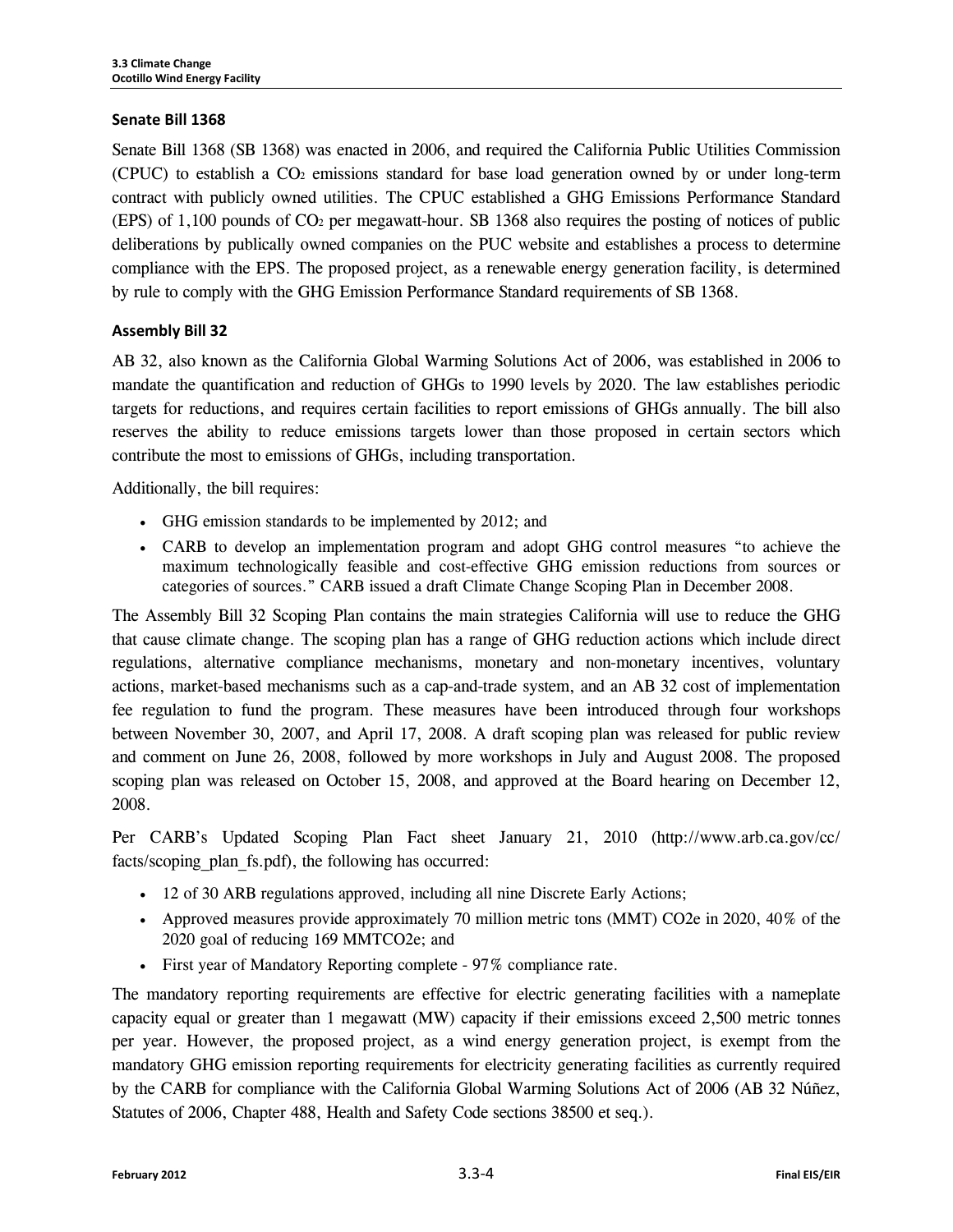On December 16, 2010, the structure of the cap and trade regulations were adopted and specific enabling regulations must be adopted by CARB by October 2011 to allow these requirements to become effective January 2012. The approved GHG cap and trade regulations still have several remaining action items and will have several amendments until they will have final state approval by the end of 2011. However, the project would not be subject to this regulation since the project's regulated operating emissions would be well below the regulation's 25,000 MTCO2e annual emissions applicability threshold.

#### **Regulation for Reducing Sulfur Hexafluoride Emissions from Gas Insulating Gear**

This new CARB regulation became effective on June 17, 2011. This regulation requires that owners of SF6 containing gas insulating gear meet annual leakage rate limits, and requires that they measure, record, and report annual SF<sub>6</sub> emissions.

## **3.3.2.3 Local**

Certain Air Pollution Control Districts (APCDs) have proposed numerical or other GHG significance criteria. The ICAPCD, which has local regulatory authority over the air pollutant emissions, has not established guidance or methods to address GHG emissions and impacts. However, ICAPCD on its CEQA webpage identifies the California Air Pollution Control Officers Association (CAPCOA) report, titled "Quantifying Greenhouse Gas Mitigation Measures" (CAPCOA, 2010) as a guidance document for quantification and project-level mitigation of GHG emissions.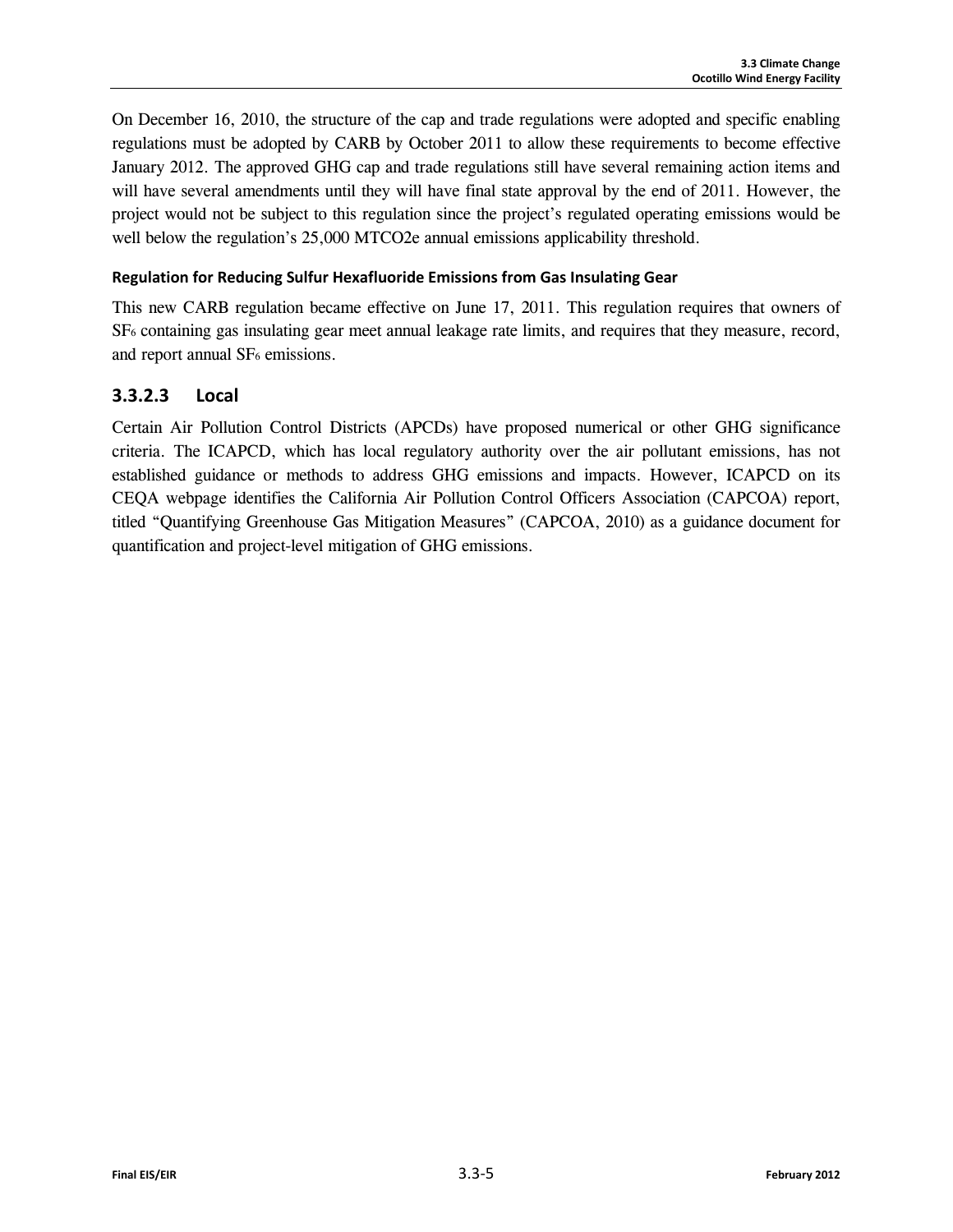# **3.4 Cultural Resources**

Cultural resources are locations of human activity, occupation, or use. They include expressions of human culture and history in the physical environment, such as archaeological sites, buildings, structures, objects, districts, works of art, architecture, and natural features that were important in past human events. They may consist of physical remains or areas where significant human events occurred, even though evidence of the events no longer remains. Cultural resources also include places that are considered to be of traditional cultural or religious importance to social or cultural groups.

Prehistoric resources are recognized as those attributed to Native American groups who occupied the region before contact with Europeans; historic resources are those associated primarily with Europeans and Americans but may also include resources of Native Americans following contact. These resources are more than 50 years old but date to after the time of contact between Native Americans and Europeans. Although a few explorers traversed the region earlier, in extreme southern California, the time of contact between Native Americans and Europeans is generally identified as the 1770s.

Ethnographic resources represent the heritage of a particular ethnic or cultural group, such as Native Americans or African, European, Latino, or Asian immigrants. They may include traditional resourcecollecting areas, ceremonial sites, value-imbued landscape features, cemeteries, shrines, or ethnic neighborhoods and structures. Sites, artifacts or other ethnographic resources of particular significance to modern Native Americans are often kept confidential by those groups in order to protect such places from disturbance, looting, overuse, or other degradation. Ceremonial sites or objects, burials and associated funerary objects, or places referred to in traditional oral histories are often considered sacred to these groups.

Sacred sites and other places of traditional cultural importance, sometimes called traditional cultural properties (TCPs), are associated with the cultural practices or beliefs of a living community. TCPs are rooted in the community's history and are important in maintaining cultural identity. Such places may be eligible for the National Register of Historic Places (NRHP). Examples of TCPs for Native American communities may include natural landscape features, trail systems, places used for ceremonies and worship, places where plants are gathered that are used in traditional medicines and ceremonies, places where artisan materials are found, and places and features of traditional subsistence systems, such as hunting areas. Given the nature of these resources, they may not necessarily be identified during conventional archeological, historical, or architectural surveys. As a result, the existence and/or significance of such locations often requires input from the tribes that view them is significant. Guidelines for evaluating and documenting traditional cultural properties are provided in the National Park Services' *National Register Bulletin 38* (Parker and King, 1998).

Several cultural resource studies have been completed in support of this EIS. These include a Class II and Class III Inventory Research Design and Work Plan (Tierra, 2010), an archaeological survey (Tierra, 2012a); and a built environment study (Moomjian, 2012). In addition, the BLM has initiated consultation with Indian tribes to identify traditional resources that may otherwise be left unidentified by these studies. Chapter 5 provides a discussion of the BLM's tribal consultation process.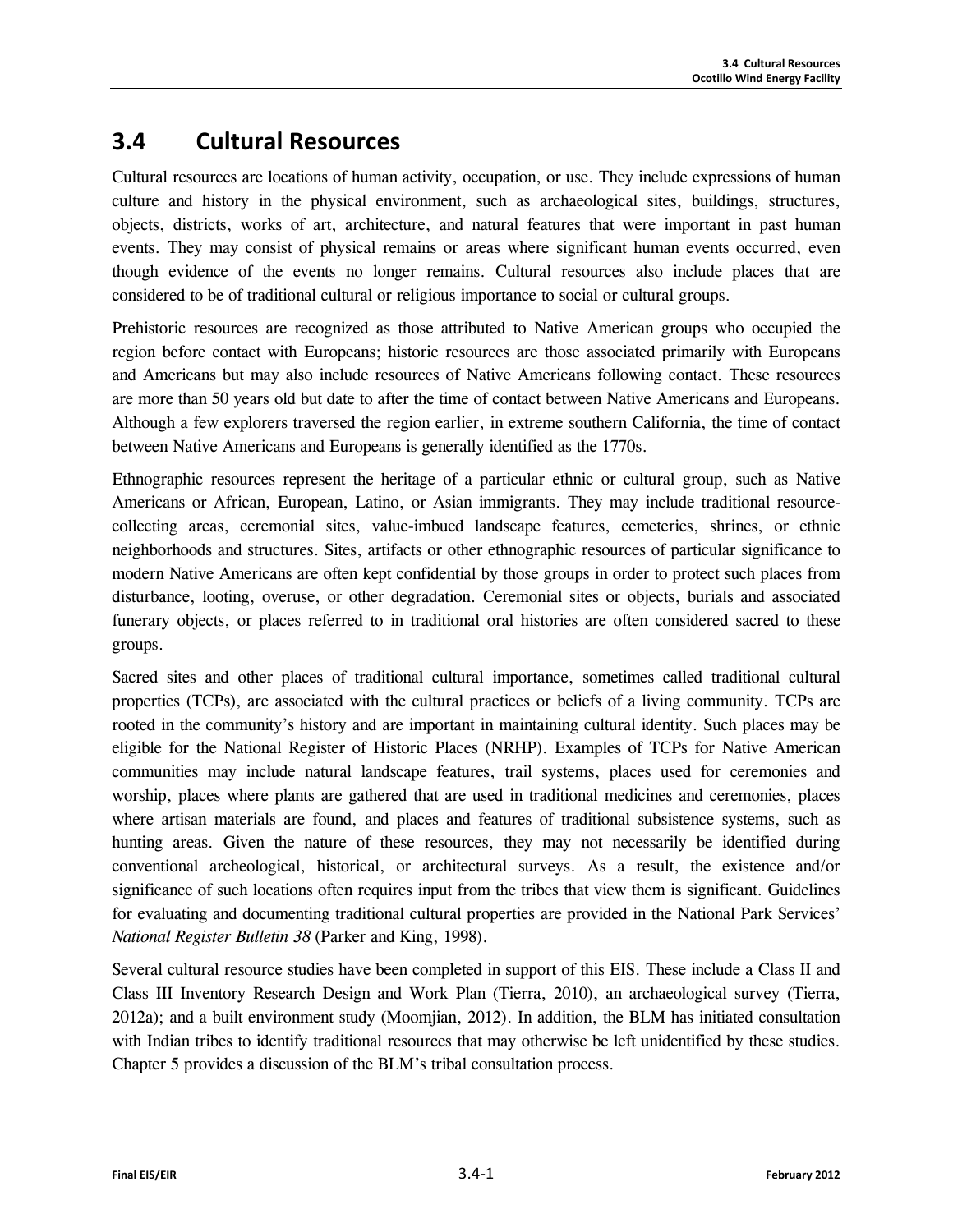## **Area of Potential Effects**

For purposes of complying with Section 106, the APE for this project generally consists of the following:

- 1. For archaeological resources, the horizontal APE is defined as the entire 12,436-acre area included within the right-of-way grant. The vertical APE is defined by the depth of ground disturbance associated with the construction of the project and the height of the turbines. For the purpose of the archaeological study, the APE was divided into the direct and indirect impact APEs:
	- The direct impact APE includes all areas where ground-disturbing activities may take place, including turbine locations, transmission corridors, staging areas, access roads, and other supporting infrastructure and improvements, along with a 500-foot buffer surrounding all facilities.
	- The indirect impact APE is defined as those areas within the ROW grant that might be subject to indirect impacts and all portions of the ROW grant that will not be subject to direct impacts.
- 2. For ethnographic resources, the APE takes into account traditional use areas and traditional cultural properties (TCP) which may be far-ranging, including views that contribute to the significance of the property. These resources are often identified in consultation with Native Americans and other ethnic groups, and issues that are raised by these groups may define the area of analysis. Representatives of some of the Tribes have informed the BLM of a TCP which encompasses the project area and the surrounding region. However, the information provided to date about the characteristics of the TCP only allows the BLM to assume the eligibility of certain portions of it for the National Register of Historic Places (36 CFR 800.4(c)(1)) pursuant to 36 CFR § 800.4. Accordingly, the APE for the TCP is the portion of it that falls within the project footprint and the viewsheds toward Mount Signal, Sugarloaf and Coyote Mountains.
- 3. For built-environment resources, the APEs are the project area plus a 1-mile buffer. The APE for built-environment resources also includes the community of Nomirage and the Desert View Tower, to account for possible visual impacts.

For the purpose of the present discussion and analysis, the project area of analysis for NEPA and CEQA is equivalent to the APE. The current APE plus a 10-mile buffer is illustrated on Figure 3.4-1 (Area of Potential Effects).

## **3.4.1 Environmental Setting**

Understanding the historic and environmental context in which cultural resources exist is imperative to evaluating impacts of projects on those resources. Descriptions provided in this section are based on information from the *Archaeological Survey Report for the Ocotillo Express Wind Energy Project, Imperial County, California* (Tierra, 2012a).

The project area is located in the westernmost portion of the Colorado Desert in Imperial County. It lies on both sides of Interstate 8 and Highway 98, and surrounds much of the small community of Ocotillo. The project area is relatively flat but slopes down slightly towards the southeast. Elevation of the project area varies from about 300 to 1,400 feet above mean sea level (amsl). West of the project area are the Jacumba Mountains and the In-Ko-Pah Mountains. To the north are the Coyote Mountains and the Carrizo Badlands. The project area lies in what is known as the Yuha Desert, or West Mesa. This is the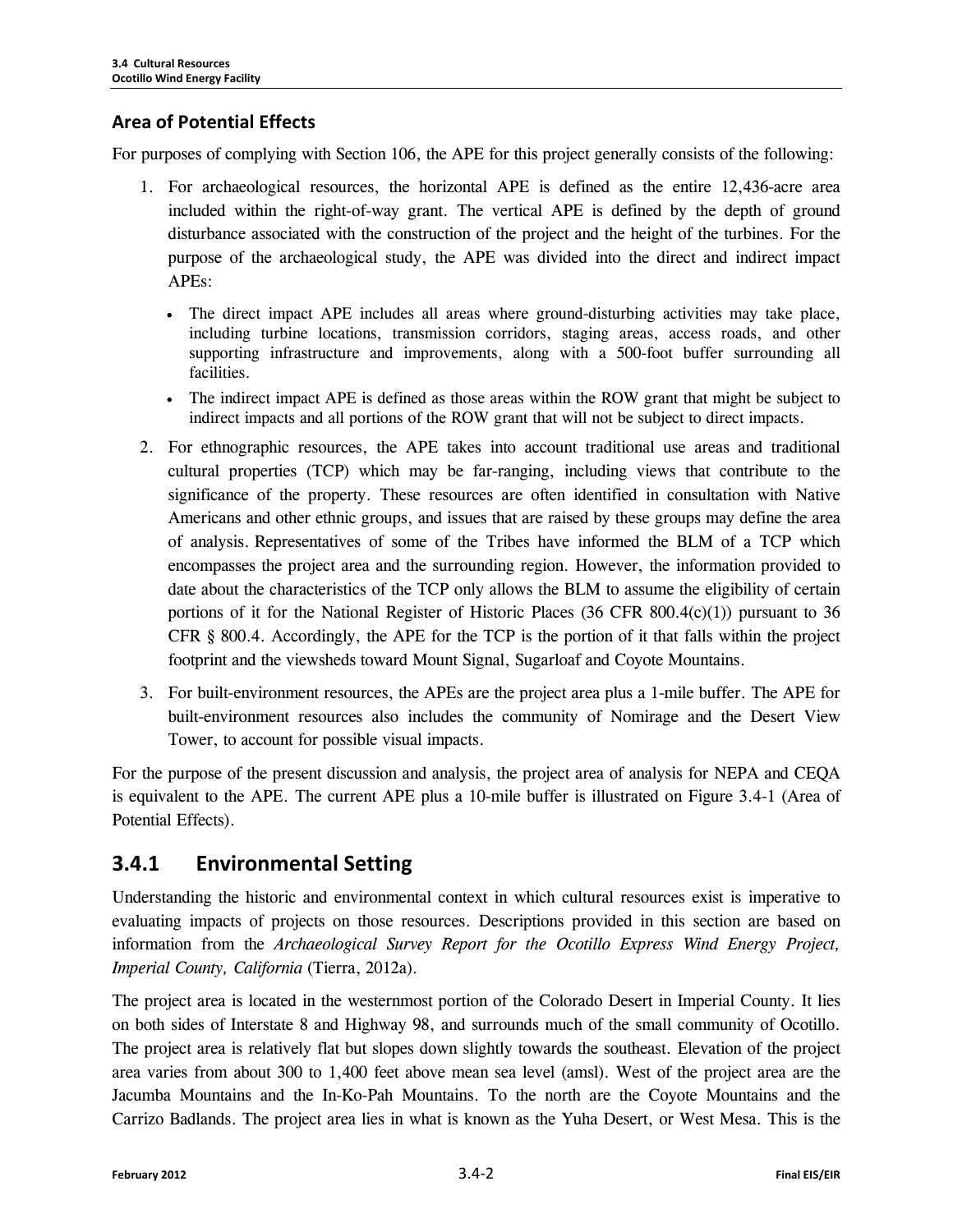southwestern portion of the Colorado Desert (i.e., the desert surrounding the lower Colorado River). The Colorado Desert is, in turn, the northwestern portion of the much larger Sonoran Desert which, as the name suggests, is centered in the Mexican state of Sonora.

During the late Cretaceous (>100 million years ago) a granitic and gabbroic batholith was being formed under and west of the project area. This batholith was uplifted over time and now forms the granitic rocks and outcrops of the Peninsular Range. This range forms the backbone of the Baja California peninsula and coastal southern California. In the early Pliocene, at about 7 million years ago, Baja California and that portion of Alta California, west of the San Andreas Fault System, began moving northwest away from mainland Mexico. This northwest movement along this massive fault zone, known as the East Pacific Rise, created the Sea of Cortez or the Gulf of California. The northern portion of the East Pacific Rise is known as the San Andreas Fault System (Alles, 2004; Singer, 2011).

The Colorado River began carving out the Grand Canyon and depositing prodigious amounts of silt and sand in the Salton Sink as early as 5½ million years ago (Middle Pliocene) (Alles, 2004). At about 2 million years ago (Early Pleistocene), the Sea of Cortez extended north to about where the community of Indio is today. The Colorado River delta and the Salton Trough continued filling with sediments from the Colorado River. These sediments are thought to be as much as 25,000 to 30,000 ft deep in some places (Singer, 2011). By perhaps one million years ago (Mid-Pleistocene), the river had deposited a sufficient amount of sand and silt across the Salton Trough south of the International Border to form a dam that separated the northern Salton Trough from the Gulf of California. The delta area, and what is now Imperial County, became dry land. The Colorado River continued to transport huge amounts of silt. Occasionally, the river shifted course from its silt-elevated river bed near its mouth at the Gulf of California and flowed west and north into the Salton Trough basin periodically throughout the Pleistocene and Holocene periods. This cyclic shift in the course of the river formed freshwater Lake Cahuilla (Alles, 2004; Singer, 2011; Waters, 1983; Wilke, 1978). A significant source of freshwater and lacustrine biotic resources during several periods in prehistory, Lake Cahuilla's shoreline, when it existed, was about 10 miles east of Ocotillo. Lake Cahuilla filled and dried up a number of times over the last 2,000 years. Inundating the entire lower portion of the Coachella Valley, Lake Cahuilla was approximately 115 miles long, about 34 miles wide, and nearly 320 ft deep; during these periods, the elevation of the lake was 40 ft amsl.

Today, the project area consists of a relatively flat basin surrounded by rugged hills and mountains. For the most part, the project area is primarily an alluvial deposit deriving from the Jacumba Mountains to the west, which is part of the granitic Peninsular Range and the Coyote Mountains to the north. These alluvial areas, generally trending to the north-northeast, consist primarily of granitic gravels, sands, and silts. Also on these alluvial fans are clasts of quartz, basalt, and metavolcanic rocks. These rock types were favored by the prehistoric Indians for use as tool stone. The vast majority of archaeological sites in the project area consist of lithic procurement and processing sites on alluvial fans and terraces. Extensive patches of poorly sorted, unpatinated desert pavement also exist here. Covered by a thin layer of gravel and pebbles, these desert pavements form a sort of armor over the silty substrate that protects the land beneath it from wind and water erosion. They form geologically stable areas in which vegetation is minimal and archaeological evidence remains well-preserved. They also appear to have been attractive camping places for prehistoric populations (Rogers, 1966). The alluvium and desert pavements are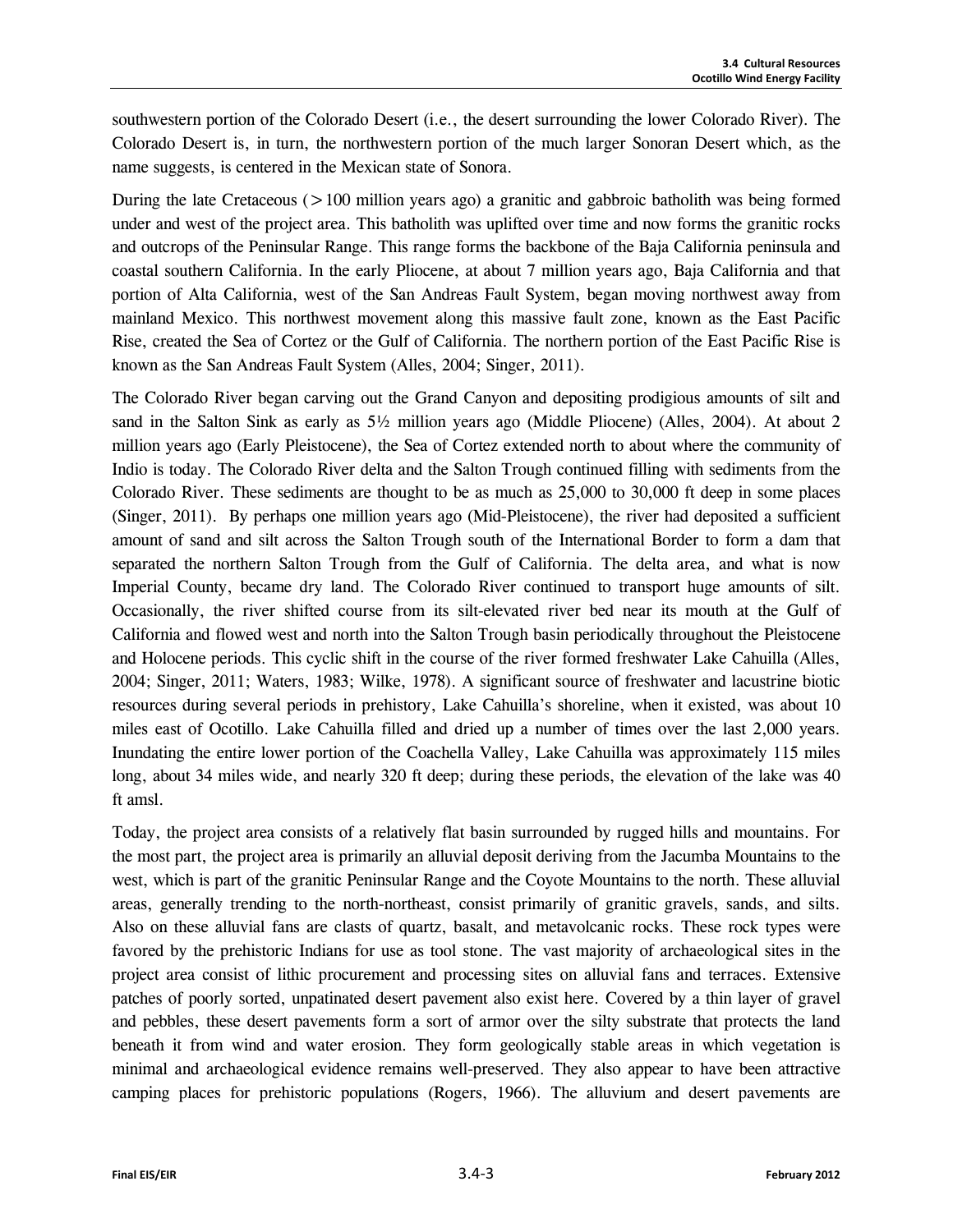dissected by seasonally active arroyos, some of which are deeply incised. In other areas, windblown sands gather against obstacles (e.g., creosote bushes), forming large expanses of active dunes.

In addition to Lake Cahuilla, mentioned above, other freshwater sources in both prehistoric and historic times in the project vicinity may have included:

- Coyote Wells, which were Indian-dug wells, approximately two miles east of the town of Ocotillo.
- Yuha Wells, which were Indian-dug wells, nearly six miles southeast of the town of Ocotillo.
- At least four springs at the base of the Jacumba Mountains, about 8-10 miles west of the Project area.
- New River, approximately 18 miles east of Ocotillo. There was a large Kamia planting area and rancheria along New River called Xachupai in the general vicinity of Seeley and extending south to perhaps below the Mexican Border. New River was a slough of the Colorado River and it was often dry.
- Springs in the Jacumba Valley about 14 miles west of Ocotillo.
- Springs and wells northwest of the Project area along the Southern Emigrant Trail (currently County Route S2 [CR-S2]) at the foot of the Tierra Blanca Mountains. For example, in Carrizo Valley some 14 miles northwest of Ocotillo.
- In addition, numerous large washes draining to the east and south from the Jacumba Mountains to the west and the Coyote Mountains to the north, respectively. Although these washes were only occasional sources of water, they provided important access to and from the upland regions adjacent to the valley areas.

## **Climate**

Prior to the mid-1900s, the climate of the greater Salton Sea Basin was characterized by low relative humidity (10–40%), very low rainfall, high summer temperatures of up to 52° C (125° F), and mild winters. Hard freezes were infrequent (Turner and Brown, 1994). Since the mid-1900s, the relative humidity in the region has risen gradually as more and more agricultural tracts have been developed in the greater Ocotillo area. Precipitation derives mainly from the subtropical monsoons originating in the gulfs of California and Mexico during the summer months (Hall, 1993:7), resulting in violent rainstorms within the upland areas which, in turn, create vigorous runoff resulting in the occurrence of alluvial fans, braided drainages, intermittent streams, and wetland features on the valley floors. Pacific maritime air masses during the winter months account for the remainder of the precipitation. Within the desert areas, the average annual rainfall is as sparse as 6 cm (2.5 in.) per year; however, at the higher elevations the average annual precipitation may range from 10 inches to as much as 30 inches per year. During the spring and late fall, strong winds prevail, occasionally resulting in violent dust storms which move sand and other sediments over the project area.

## **Flora and Fauna**

As the climate of the region is largely determined by topographic features, climate, in turn, largely dictates the character of the biotic environment exploited by native populations. Bean and Saubel (1972) describe three primary life zones that were exploited by the native inhabitants of the Salton Sea Basin: Lower Sonoran, Upper Sonoran, and Transitional. Characteristic plants and animals found in these life zones are listed below.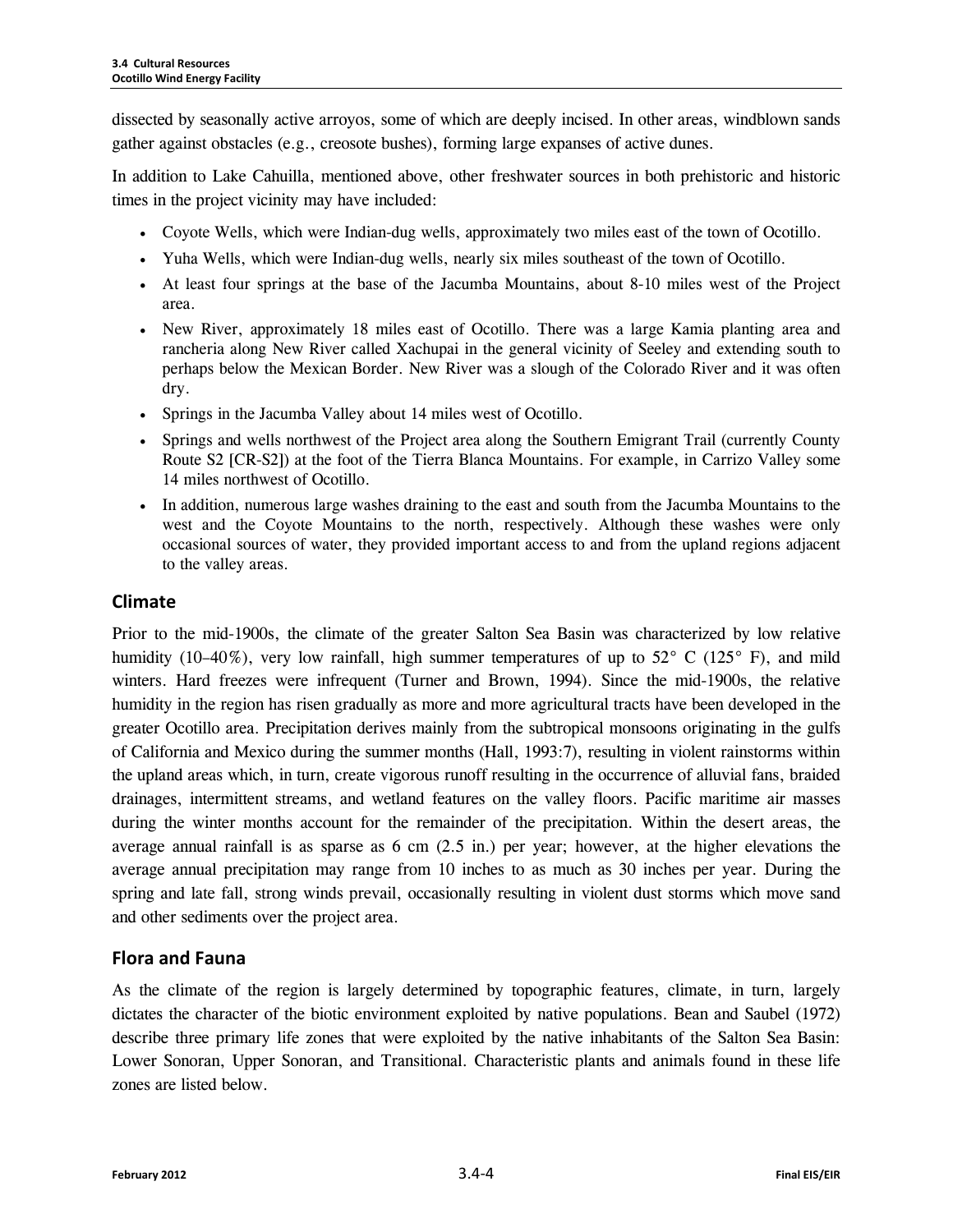The Lower Sonoran life zone, which extends from the desert floor to approximately 3,500 ft amsl, is characterized by low rainfall (about 4 inches per year), fine-textured alluvial to sandy soils, and xerophytic plant communities. Creosote bush (*Larrea tridentata*) and bur-sage (*Ambrosia dumosa*) are the dominant plants, replaced by saltbush (*Atriplex* spp.) in areas of more saline or alkaline soils. Adjacent to washes and ephemeral streams, desert willow (*Chilopsis linearis*), smoke tree (*Dalea spinosa*), palo verde (*Cercidium floridum*), desert ironwood (*Olneya tesota*), and catclaw (*Acacia greggii*) are found; mesquite (*Prosopis juliflora*), screwbean (*Prosopis pubescens*), and arrowweed (*Pluchea sericea*) occur adjacent to more permanent water sources and in areas with a very shallow groundwater table such as are found in the more dune-like areas of the project area. Frost-sensitive plants such as ocotillo (*Fouquieria splendens*), barrel cactus (*Ferocactus splendens*), cholla (*Opuntia* spp.), century plant/agave (*Agave deserti*), creosote bush, and Mojave yucca (*Yucca schidigera*) grow on the well-drained slopes adjacent to the desert floor. Approximately 40 percent of the plant species exploited by the Cahuilla are found in this biotic region; the fruits of the fan palm and the flowers and pods of mesquite and screwbean were highly favored (Bean and Saubel, 1972:13). Economically important animals found in this life zone include kangaroo rats (*Dipodomys*), ground squirrels (*Citellus*), wood rats (*Neotoma*), desert cottontail (*Sylvilagus audubonii*), and black-tailed jackrabbit (*Lepus californicus*); desert bighorn sheep (*Ovis canadensis*) is found at the upper reaches of this life zone (Bean and Saubel, 1972; Minckley and Brown, 1994; Turner and Brown, 1994). Sonoran pronghorn once roamed the nearby desert, but they are locally extinct. McDonald (1992) found trace proteins of deer, pronghorn, and bighorn sheep in her archaeological excavation at Indian Hill rock shelter a few miles northwest of the project area, demonstrating their importance to prehistoric Indian populations.

Specifically, the project area lies within the Lower Sonoran creosote bush scrub. Sonoran creosote bush scrub is a vegetation community composed of widely spaced shrubs ranging between 0.5 m and 3 m in height which grow during the rainy season, typically from December through March. Shrubs are dormant during the summer and may remain dormant for long periods of time. Most desert plants flower in the late rainy season, February through March. By June, the desert is dry and hot. As noted above, the area occasionally gets Mexican monsoon thunderstorms in the summer. These can provide prodigious amounts of precipitation in a very short time, resulting in flash floods and arroyo cutting. Plant species characteristic of the project area include creosote bush, bursage, brittle bush (*Encelia farimosa*), agave, Indian rice grass (*Oryzopis hymenoides*), indigo bush (*Psorothamnus schottii*), ocotillo, barrel cactus, pencil, chain, and teddy bear cholla, and various annuals. In the northwestern portion of the Project area, there is a dense stand of agave which was heavily utilized by prehistoric populations as food (Balls, 1962; Cornett, 2002; Schultz, Underwood, and Collett, 2007). According to E.W. Gifford, "Baked mescal [agave] root, an important food in the hilly parts of southern California, was not prepared by the Kamia. The Diegueno, however, cooked the plant in the earth oven. It was traded to the Kamia in the form of dried fibrous cakes (Gifford, 1931:23).

The Upper Sonoran life zone, extending from 3,500–5,000 ft, is characterized by warm summers and cold winters with rainfall averaging 38 cm (15 in.) annually. Pinyon pine (*Pinus monophylla, P. quadrofolia*) and California juniper (*Juniperus californica*) are the dominant plant species of this zone. Other species include red shank or ribbonwood (*Adenostoma sparsifolium*), chamise (*A. fasciculatum*), ironwood, antelope bush (Purshia glandulosa), scrub oak (*Quercus dumosa*), ocotillo, manzanita (*Arctostaphylos* spp.), buckthorn (*Rhamnus* spp.), and barrel cactus. Approximately 45 percent of the food plant species used by the Native inhabitants of the region are found in this life zone, with pinyon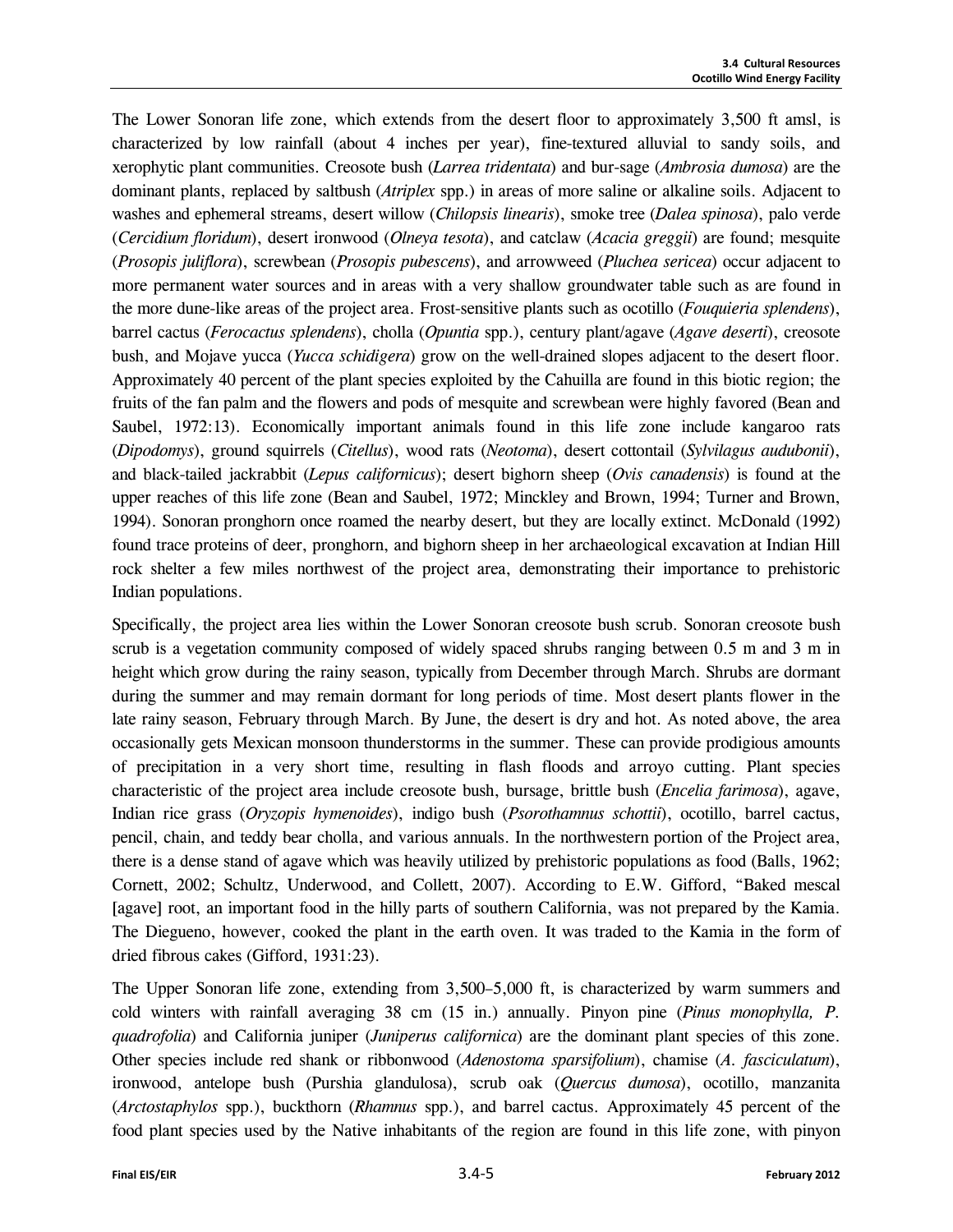pine nuts, manzanita, and elderberry highly favored. Important animal resources found in this life zone include wood rat, kangaroo rat, black-tailed jackrabbit, ground squirrel, desert bighorn sheep, and mule deer (*Odocoileus hemionus*) (Bean and Saubel, 1972; see also reference to McDonald's work at Indian Hill rock shelter above).

The Transitional life zone, ranging from 5,000–7,000 ft, is characterized by relatively cool summers and cold winters with an annual precipitation of 50–76 cm (20–30 in.). This zone is composed primarily of coniferous forests containing scattered oak (*Quercus* spp.) groves; willows (*Salix* spp.) and cottonwood (*Populus* spp.) occur along stream courses. Common species include ponderosa pine (*Pinus ponderosa*), Jeffery pine (*P. jeffreyi*), incense cedar (*Calocedrus decurrens*), bigcone spruce (Pseudotsuga macrocarpa), manzanita, mountain mahogany (*Cercocarpus* spp.), and elderberry (*Sambucus* spp.). Probably the most important plant food species from this life zone are the black oak (*Q. kelloggii*), manzanita, and elderberry. Approximately 15 percent of the plants utilized by the Native inhabitants of the region are found in this life zone. Important animal resources found in this life zone include mule deer and ground squirrel (Bean and Saubel, 1972).

Fauna in the region includes Peninsular big horn sheep, coyotes, fox, skunk, bobcats, rabbits, and various rodent, reptile, and bird species. Survey crews often observed jackrabbits, turkey vultures, dove, and quail. Coyote and golden eagle were occasionally seen.

## **3.4.1.1 Cultural Setting**

In general, the cultural sequence for the Colorado Desert, a portion of the CDCA, is most often viewed in terms of three or more time periods based on the evolutionary stages proposed by Willey and Phillips (1958). Among contemporary archaeologists and heritage resource managers, the Paleoindian and Archaic evolutionary stages of Willey and Phillips (1958) have evolved into time periods and, in southern California, their Formative stage became the Late Prehistoric time period. Within the time periods, are various archaeological complexes that occur on a regional basis.

#### **Late Pleistocene**

Several researchers posit a Pre-Projectile Point Period that occurred in the late Pleistocene prior to the much better documented Clovis, San Dieguito, Lake Mojave complexes (e.g., Begole, 1974; Childers, 1980; Hayden, 1976). Archaeological material from the Greater Southwest dating to this posited Pre-Projectile Point Period is often called the Malpais Complex. Malpais is a term that was adapted from the early work of Malcolm Rogers, who used it to refer to what is now the first portion of the San Dieguito Lake Mojave Complex. The term was resurrected by Hayden (1976) to refer to a tool assemblage including choppers, scrapers, and other crude, core-based tools typically found on old desert pavements in the Sonoran Desert and in the Sierra Pinacate. These materials generally are heavily weathered, very darkly patinated and found deeply embedded in desert pavements. Lacking subsurface deposits, Hayden depended to a large degree upon the amount of patination and relative dates of geological formations to obtain relative dates. He argued that most of the Malpais Complex dates to some time prior to an altithermal that occurred about 20,000 years ago. At a shell scatter on a sand dune near Adair Bay on the Gulf of California, he was able to obtain two subsurface dates on shell that were greater than 37,000 years before present (B.P.), the limit of radiocarbon dating. He also obtained a surface date there of approximately 33,950 B.P. (corrected) (Hayden, 1976). These very early dates are rather troubling to traditional "Clovis First" archaeologists and many are skeptical of the existence of this period (e.g.,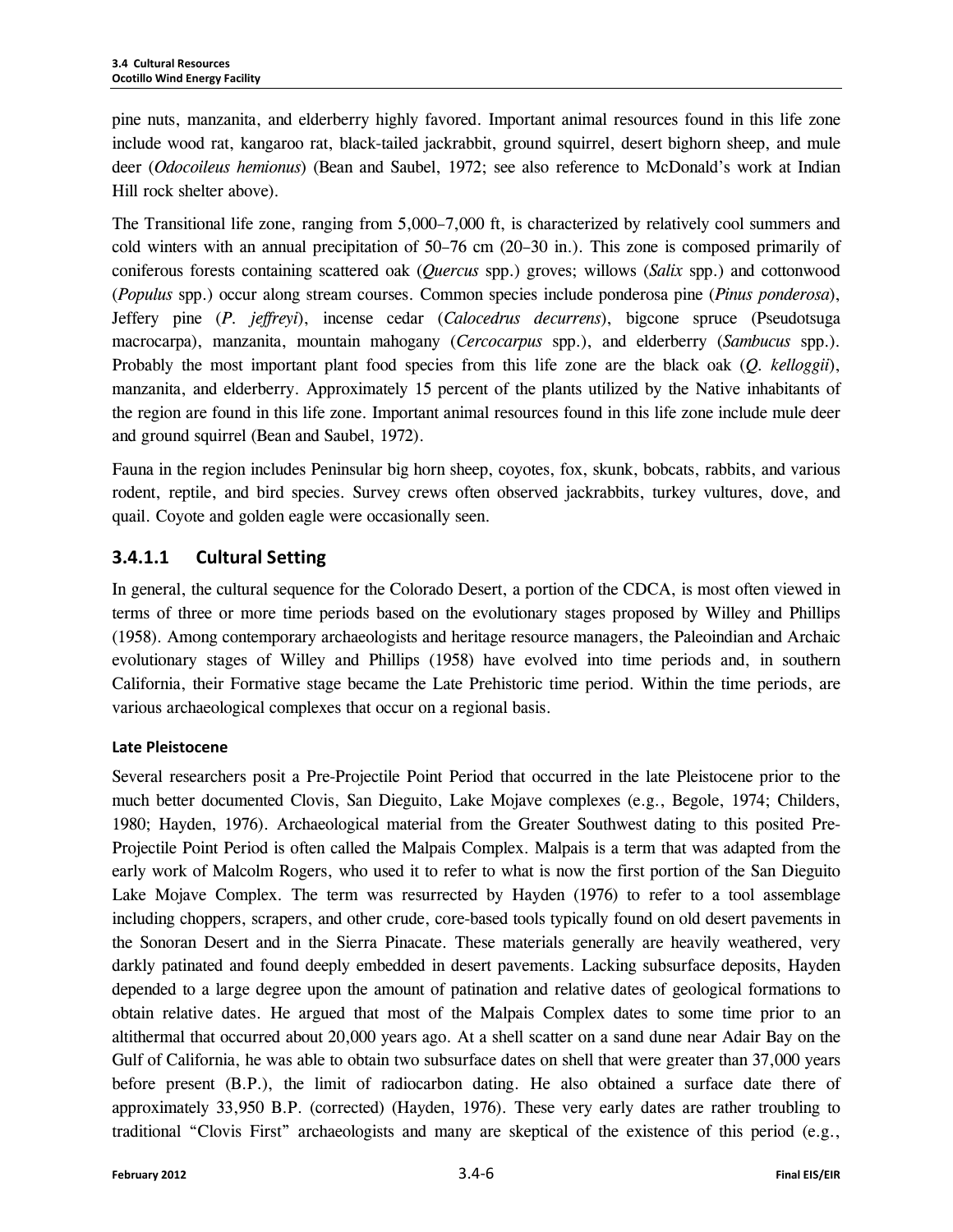Schaefer 1994). Obtaining corroborating radiocarbon dates to support or refute this very early age for the Malpais continues to prove elusive.

#### **Terminal Pleistocene-Very Early Holocene**

The earliest well-documented sites in the southern Alta California desert region belong to the San Dieguito Complex, which is thought to date from approximately 11,000 to 9,300 B.P. to perhaps as late as 7,500 B.P. (Justice, 2002; Warren et al., 1998). Beginning in 1924, Malcolm Rogers, of the San Diego Museum of Man, conducted surveys in the Colorado Desert during which he noted what became known as the San Dieguito Complex. Eventually, Rogers documented San Dieguito materials in the Mojave Desert, in Arizona, and as far south as San Quintin, in Baja California. The Project area is within Roger's Central Aspect for the San Dieguito (Rogers, 1966).

Closely related to the San Dieguito are materials that have been identified in the Mojave Desert and in the Great Basin called the Lake Mojave Complex (Warren and Crabtree, 1986; Warren et al., 1998). No San Dieguito radiocarbon dates have been published for the Colorado Desert, although many surface sites have been reported (Schaefer, 1994).

Elsewhere, materials associated with human bone excavated on Santa Rosa Island were dated to 11,500 years B.P. (Johnson et al., 1999). Materials at Daisy Cave on San Miguel Island were also radiocarbon dated from approximately 11,600 to 11,000 B.P. (Erlandson, 2007). Radiocarbon dated cultural deposits going back to approximately 15,000 B.P. have just been reported from the Debra L. Friedkin Site in Texas by Michael Waters (Ehrenberg, 2011). The earliest well-documented dates for the West Coast come from the Paisley Caves in eastern Oregon (Jenkins, 2007). Dennis Jenkins obtained radiocarbon dates on DNA-documented human coprolites extending back to 14,280 B.P. He also obtained obsidian hydration data that suggest occupations at the Paisley Caves may go back to between 17,000 and 18,000 B.P. While these scholars have substantiated the notion of terminal Pleistocene occupations in the American West, the relationships among these early sites and the San Dieguito Lake Mojave complex in the Colorado Desert are not yet understood.

The San Dieguito assemblage is typically dominated by finely flaked scrapers, planes, choppers and leafshaped projectile points made of slate-green felsite of the Santiago Peak Formation or fine-grained basalt. Evidence of seed grinding technology (manos and metates) is scarce or absent. Desert assemblages often contain Lake Mojave and Silver Lake projectile points that are rare along the coast. These points appear in the California deserts from about 11,000 to about 7,000 B.P. (Justice, 2002:91; Warren and Crabtree, 1986:184). San Dieguito sites in the deserts are typically found around dry Pleistocene playas and above ancient stream channels, not modern water sources. Rogers and many others have found numerous trails and cleared circles that they attribute to the San Dieguito in the Colorado Desert. The cleared circles are typically somewhat circular, but ovals and rectangles are also noted. These are also known as sleeping circles. Despite the problem with geometry, the terms cleared circles and sleeping circles are very well established in the archaeological literature. They are commonly interpreted as house or windbreak remains or just a smooth place to sleep. The desert site locations and assemblages suggest a subsistence emphasis on lacustrine resources, but the coastal San Dieguito sites seem to reflect a more generalized hunting and gathering economy with a special emphasis on marine resources, especially shellfish (Erlandson and Colten, 1991; Warren et al., 1998).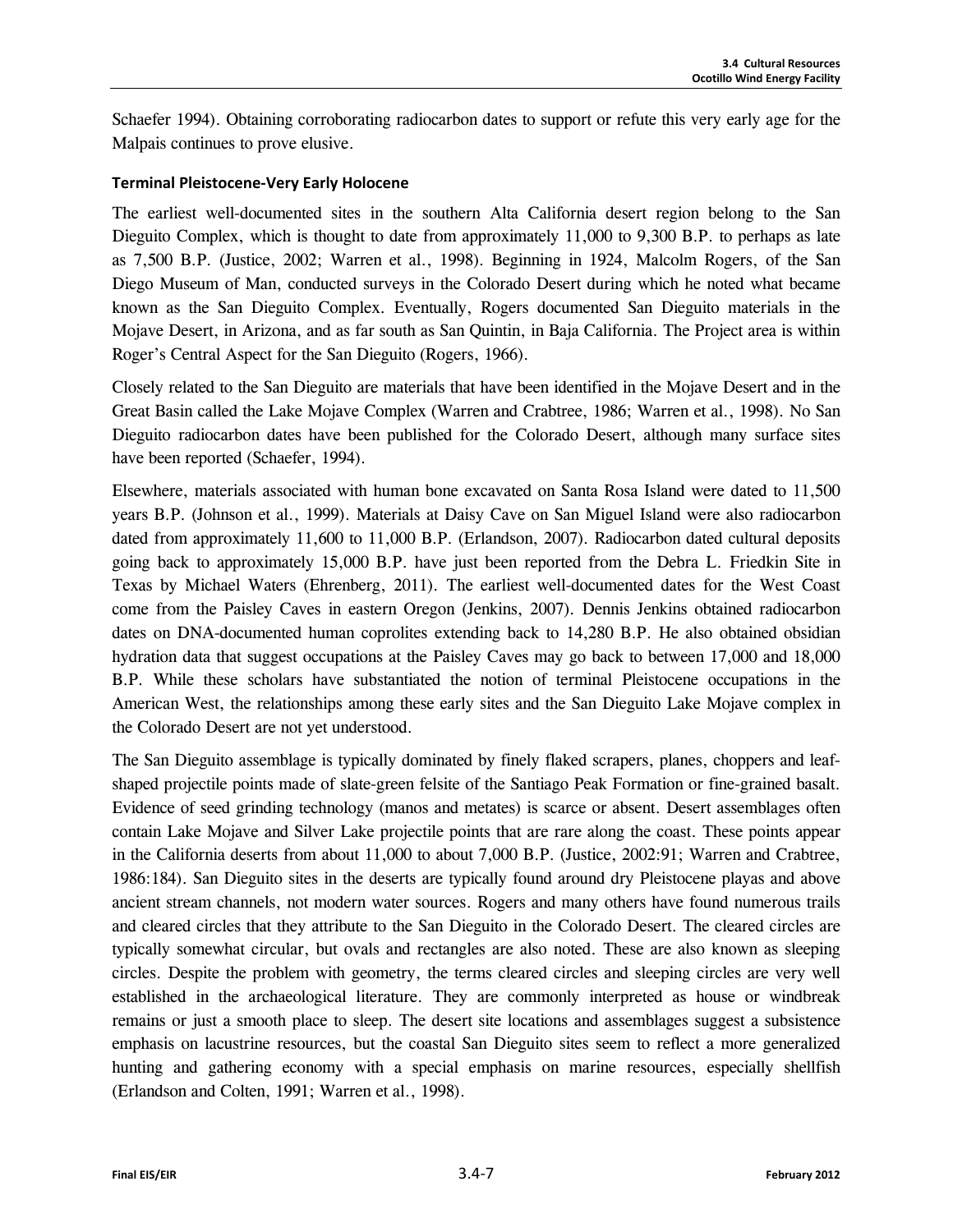#### **Mid Holocene**

During the early and mid-Holocene, a generalized hunting and gathering economy, based to a large degree on collecting and grinding grasses and other hard seeds, appeared in the California deserts and along the coast. Beginning at approximately 8,500 years ago in southern Alta California, the assemblage is dominated by portable basin metates, manos, and crudely-fashioned core-based scrapers, choppers, and hammerstones. In the California deserts, Pinto series projectile points appear at about 8,000 B.P. and continue to about 4,000 B.P. (Justice, 2002:135). Gypsum series points begin to appear in desert sites at approximately 4,000 B.P. with the Elko series appearing shortly thereafter (Justice, 2002: 294, 304). This assemblage suggests the mid-Holocene economy was more diversified and focused on gathering hard seeds and grasses, and hunting small and big game. Near the Project area, McDonald (1992) found mid-Holocene cultural deposits in her excavation of Indian Hill rock shelter. Located in the Jacumba Mountains northwest of the current project area, this is the only published excavation of a mid-Holocene archaeological site in the Colorado Desert. McDonald posits that the site was first occupied at about 5,000 B.P. She recovered 21 Elko dart points, one Gypsum Cave point, and four dart points that she was unable to type. She suggests that Indian Hill rock shelter functioned as a hunting camp for the mid-Holocene occupants (McDonald 1992).

#### **Late Holocene**

Around 2,000 B.P., patterns begin to emerge that suggest cultural links to the peoples found in the Colorado Desert at the time of the Spanish explorers (e.g., Alarcón and Diaz, in 1540 A.D.). This Late Holocene period is often referred to as the Late Prehistoric. The archaeological complex at this time in the Colorado Desert is referred to as the Yuman or Patayan Complex. It is recognized archaeologically by the presence of smaller projectile points, signaling the advent of the bow and arrow, the replacement of flexed inhumations with cremations, the introduction of ceramics, and an emphasis on plant food collection and processing, especially acorns and mesquite (Kroeber, 1925; Schaefer, 1994; Schaefer and Laylander, 2007). Semi-sedentary rancherias were established along the Colorado River and around springs. These rancherias were not compact villages, but were loose collections of residences and agricultural plots. Surrounding desert and mountain areas were seasonally occupied to exploit mesquite, acorns, and pinyon nuts. Mortars for mesquite and acorn processing become common for the first time in the area and bedrock milling features (slicks, basins, and mortars) first appear (Schaefer and Laylander, 2007).

The most numerous archaeological resources in the Imperial Valley date to the Late Holocene. Most sites are small processing loci, associated with the grinding of plant resources. Larger habitation sites were less common, but displayed a wider range of activities and longer periods of occupation (Jefferson, 1974; Schaefer and Laylander, 2007). The typical Late Prehistoric assemblage includes Desert Side-Notched series and Cottonwood Triangular arrow points and Lower Colorado Buffware and Tizon Brownware ceramics. In the vicinity of the Project area, Salton Brownware ceramics are also found (Schaefer and Laylander, 2007). Lithic artifacts are typically made from chert, volcanics, metavolcanics, or quartz materials (Jefferson, 1974). The economy along the Colorado River and its sloughs, the Alamo River and New River, was based on mesquite collecting and flood plain horticulture. Corn, beans, and squash were the primary crops, but mesquite was the mainstay of the Kamia diet, even in years of good horticultural production (Castetter and Bell, 1951; Gifford, 1931).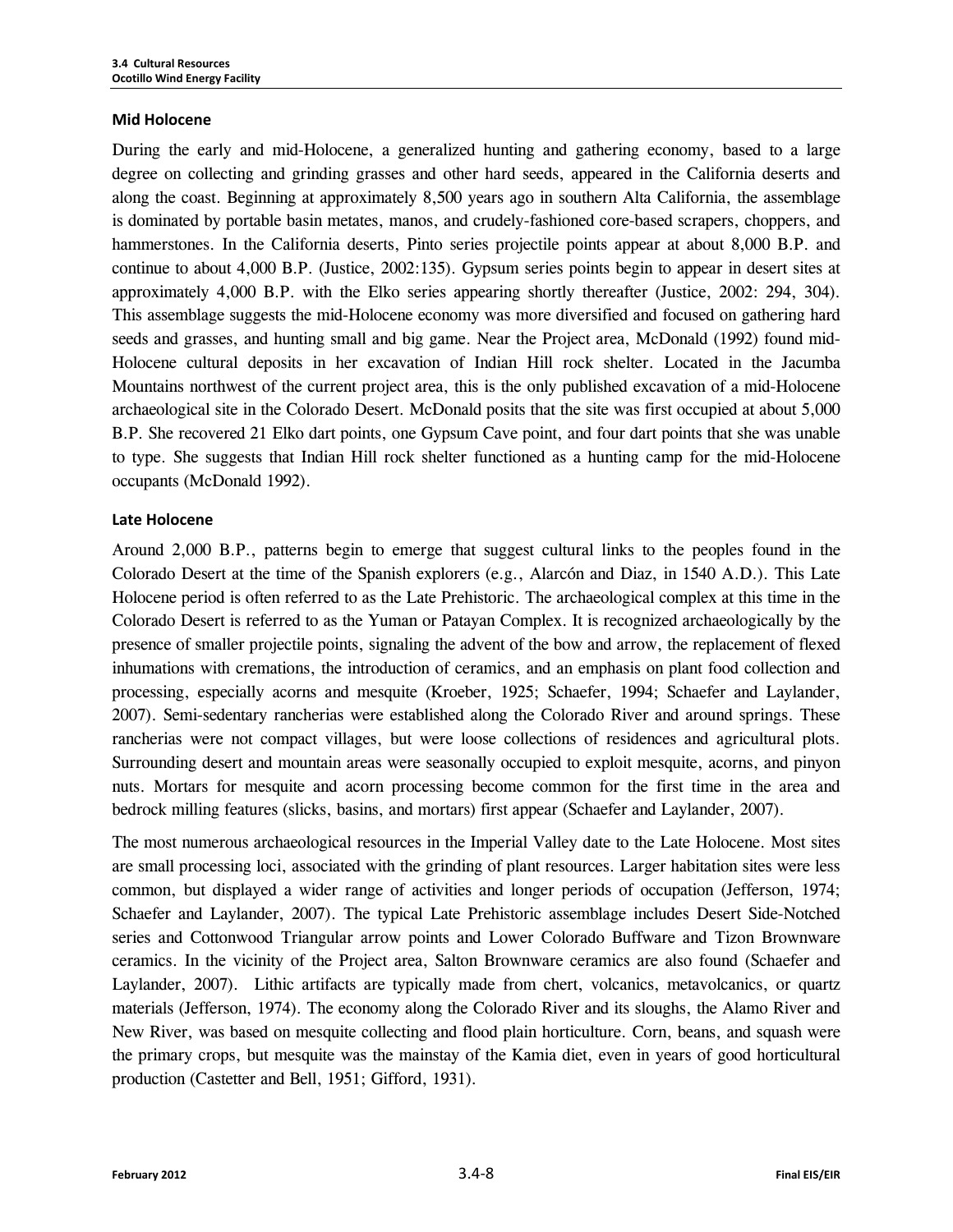During the Late Holocene, there were four or more events when Lake Cahuilla filled the Salton Sink up to the 40-foot elevation. As noted previously, Lake Cahuilla occurred periodically when the Colorado River filled up its river bed with silt in the area south of Pilot Knob. At these times the river changed course out of its silt-elevated channel and, instead of flowing into the Upper Gulf of California, flowed west down the Alamo River and New River, then north into the Salton Sink (Schaefer 1994; Singer 2011).

When Lake Cahuilla was full or filling, the entire flow of the Colorado River was probably diverted and the area from Pilot Knob south to the Gulf was dry. Since Alarcón estimated (or overestimated) about 20,000 people living south of Pilot Knob in 1540, it was presumably densely populated during the Late Prehistoric as well (Forbes, 1965). These people had to migrate when the Colorado River flowed into Lake Cahuilla, and they may have been the people who left the huge number of archaeological sites around the southern shore of Lake Cahuilla (Schaefer and Laylander, 2007; Underwood, 2007, 2008). The southwestern shoreline of Lake Cahuilla lies approximately 12 miles east of Ocotillo. Although the shoreline of this huge freshwater lake was outside the project area, the lake would have had a profound influence on prehistoric Indians within the project area.

#### **Ethnohistoric Period (Post 1540 C.E.)**

According to early ethnographers (e.g., Gifford, 1931; Kroeber, 1925), the project area was in the traditional territory of the Kamia or Desert Kumeyaay. Their neighbors to the north are the Cahuilla whose territory extended to meet the Kamia at the San Felipe or Scissors Crossing area (where CR-S2 meets State Route 78). To the east about 80 miles from the project area are the Quechan who live along the Colorado River just west of Yuma (Forde, 1931). The traditional territory of the Cocopah, their neighbors to the southeast, lies approximately 80 miles from Ocotillo at the head of the Gulf of California (Gifford, 1931; Kelly, 1977); to the west are the Kumeyaay proper.

It is important to understand that the Kamia did not occupy all of their traditional territory at one time. They tended to occupy a few farming rancherias or camping places within their territory at any given time, based largely on the availability of water. The Kamia were quite friendly with the Quechan, who lived in vicinity of Yuma, and some bands occasionally lived with them on the Colorado. They also were very closely related to the Kumeyaay and shared clans or lineages with them (Gifford, 1931). The Kumeyaay rancheria of *Jacum*, near the town of Jacumba today, was perhaps the easternmost Kumeyaay settlement. Jacumba is about 19 miles southwest of Ocotillo. Ethnographic sources indicate that the cold season was a favorite time for the Kumeyaay who lived in the mountains bordering the desert to visit the Kamia (Gifford, 1931:17). Kroeber noted that Diegueno (Kumeyaay) clans spent winter "in mixed groups in the eastern foothills, at the desert's edge" (Kroeber, 1925"720). Also, the Indians who lived in the Mount Laguna area wintered in the desert around Vallecitos and Agua Caliente, and Mason Valley (Cline, 1979).

The Kamia lived primarily along the Alamo River and New River and along other sloughs of the Colorado River in what is now Mexico as far south as Volcano Lake. The nearest documented Kamia rancheria was *Xachupai*. This was a loose collection of farmsteads scattered along the north-south trending New River for several miles. *Xachupai* extended both north and south of where I-8 intersects the river today (Gifford, 1931; Forbes, 1965; Kroeber, 1925; Shipek, 1982). This is about 18 miles east of Ocotillo. The distribution of ethnographically attested Kamia and Kumeyaay rancherias suggests that the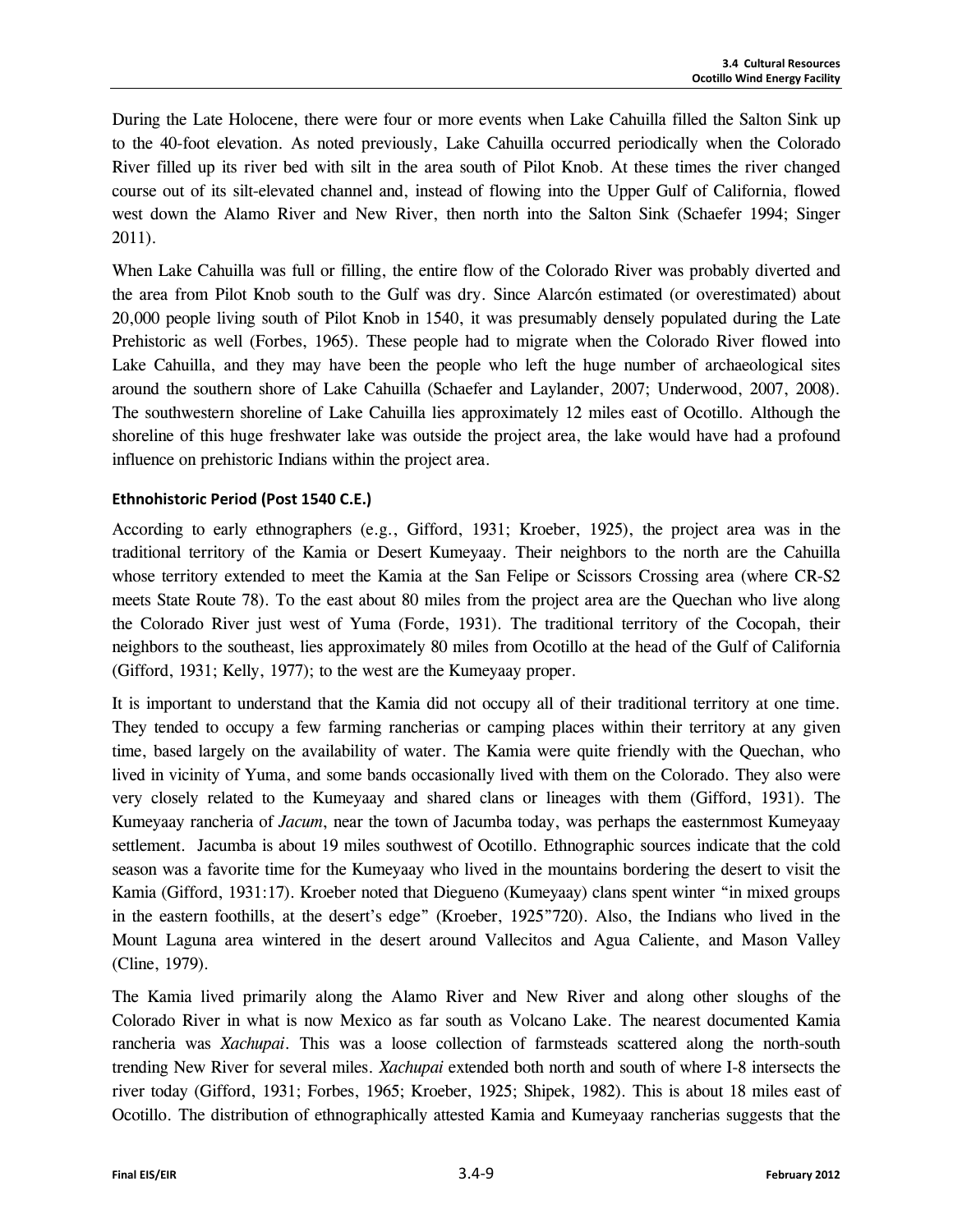people who occasionally camped and gathered agave and tool stone in the project area may have been Mountain Kumeyaay who moved into this area during the winter; Kamia who lived primarily at *Xachupai* along New River; or both Kumeyaay and Kamia.

Group size and the degree of social interaction therefore varied over the course of an annual cycle. The basic unit of production was the family, which was capable of great self-sufficiency, but Kamia families moved in and out of extended family camps or rancherias opportunistically. Thus, whereas single families occasionally exploited low-density, dispersed resources on their own, camps or rancherias of several families formed at other times. This occurred particularly when key resources were available, such as water in the sloughs that would allow for planting (Gifford, 1931).

The Kamia, who traced their descent patrilineally (i.e., through one's father) were exogamous, meaning that one had to marry outside one's own lineage. They also practiced patrilocal residence, that is, a married woman lived with her husband's father's relatives. Descent groups apparently "owned" land and certain other resources. Kroeber observed of the Kumeyaay that "it would appear that each 'clan' owned a tract and that each locality was inhabited by members of one clan, plus their introduced wives" (1925:720). Regarding other resources, Spier (1923:307) observed that some Kumeyaay "gens" (i.e., clans) owned patches of certain trees and "each gens owned one or more eyries from which eaglets were taken for use in the mourning ceremony." Apparently, however, resource ownership did not extend to the oak groves in the mountains, which probably reflects the extreme importance placed upon this resource for the adaptation and survival of the entire society. Gifford (1931: 50-51) reported that the Kamia had no clan chiefs, but had a tribal chief like the Quechan; however this form of leadership may have been introduced after European contact.

The Kamia economy was divided between the corn, beans, and squash horticulture typical of the Quechan, Cocopah, and other tribes along the Colorado River and the hunting and gathering of their Kumeyaay and Cahuilla neighbors. Important wild plant foods exploited from the Kamia's diverse habitat included mesquite and screw beans, piñon nuts, and fruits of various cacti and grass seeds. Important but less utilized plants included various wild fruits and berries, tubers, roots, and greens. Women were instrumental in the collection and preparation of vegetal foods. In years when there was an ample Colorado River spring flood, the Kamia planted their crops along the New River and the Alamo River and other sloughs of the Colorado south of the Mexican Border. Like the Quechan, mesquite was the mainstay of the Kamia diet, even in years of good horticultural production (Gifford, 1931).

Kamia culture and society remained stable during the period of missionization on the coast. It was not until the American period that the Kamia were heavily displaced. The introduction of European diseases greatly reduced the native population of southern California and further disrupted the way of life for the native inhabitants. Some people who identify themselves as Kamia, or partly Kamia, live today among the Quechan and Kumeyaay (Gifford, 1931; Kelly, 1977; Preston Arrowweed, personal communication to J. Underwood, 2011). While it is clear from the ethnographic record that the Kamia traded with the Kumeyaay, Quechan, and Cocopah (see, for example, Davis, 1963:24), no ethnographic evidence has been found that tribes other than the closely-related Kumeyaay traditionally shared the project area with the Kamia (see Baksh, 1997:5-9 for a compilation of traditional territory maps for the region).

Little specific recent information is available on the Kamia: "Disease, warfare, drought, white settlement, and assimilation into Anglo Imperial Valley or Indian Reservations brought an end to the Kamia as a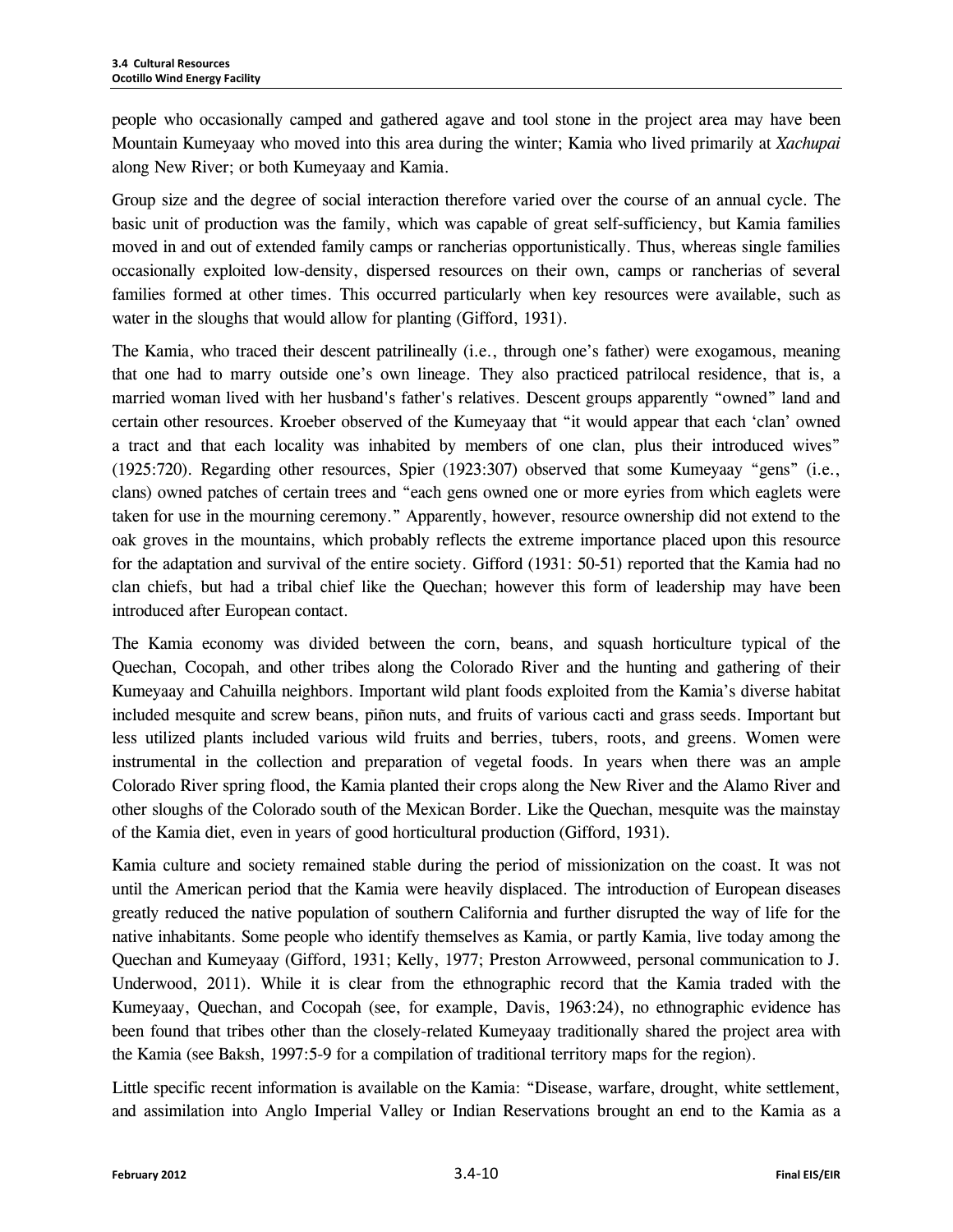cultural entity by the 20th Century. The last recognized Kamia chief died in 1905" (.Brian F. Mooney Associates, 1993: III-142, III-143). In San Diego County there are twelve Federally recognized Kumeyaay tribes in San Diego County: Barona Band of Mission Indians, Campo Band of Mission Indians, Ewiiaapaayp Band of Kumeyaay Indians, Inaja-Cosmit Band of Indians, Jamul Indian Village, La Posta Band of Kumeyaay Indians, Manzanita Band of Kumeyaay Indians, Mesa Grande Band of Mission Indians, San Pasqual Band of Diegueno Indians, Santa Ysabel Band of Diegueno Indians, Sycuan Band of Kumeyaay Indians, Viejas Band of Kumeyaay Indians, and one non-federally recognized tribe, the Kwaaymii Laguna Band of Indians. These tribes have historically been recognized as being affiliated with much of Imperial County west of the Algodones Sand Hills (in addition to much of San Diego County), which includes the project area. In recent years, the Fort Yuma Quechan in eastern Imperial County and Yuma, Arizona, and the Cocopah Indian Tribe in Somerton, Arizona, have increasingly asserted cultural affiliation with the western portion of Imperial County. The Torres-Martinez Desert Cahuilla Indians are culturally affiliated with the far northwestern portion of Imperial County and southern Riverside County. Because of interests expressed by Kumeyaay tribes, the Quechan, and the Cocopah in the project area, all of these tribes have been invited to consult on the proposed project on cultural resource issues.

#### **Historic Period**

The first Spanish exploration of what is now Imperial County occurred in 1540, when Hernando de Alarcón ascended the Colorado River probably up to where Yuma and Winterhaven are today. Juan Cabrillo was the first Spanish explorer to visit coastal southern Alta California, when he anchored in what would become known as San Diego Bay in 1542. Both explorers claimed Alta California for the king of Spain, thus initiating the Spanish Period in Alta California. Spanish explorers visited what was to become Imperial Valley on a sporadic basis from that time on. Travel in the immediate vicinity of the project area began when Juan Bautista de Anza of the Spanish Army and Francisco Garcés of the Franciscan Order established what became known as the Anza Trail in 1774 during the first Anza Expedition. Their guide was Sebastian Taraval, an Indian from Baja California who also served as translator. Captain Juan Bautista de Anza was the commanding officer of the presidio at Tubac, south of TucsonThe Anza trail passed east of the project area. It went northwesterly from Barranca Seca in Baja California south of where Mexicali is today to Yuha Wells. The exact location of the Anza Trail in this area has not been clearly established; however, based on historic journals and maps, the National Park Service has inferred that the probable historic trail corridor is located approximately 8 miles to the east of the project area (National Park Service, 2011).

The Yuha Wells were used by Anza, who called them *Santa Rosa de las Lajas* (Flat Rocks) (Bolton 1930). They are on the southwest side of Dunaway Road about 12 miles east of Ocotillo. Anza's observations establish the fact that prehistoric wells were dug by the Kamia, at least in the Yuha Desert. This suggests that other wells may also have been dug in washes to support prehistoric Indian camps in the Project area

In 1770, Pedro Fages was appointed military governor of California Nueva, which later became known as Alta California. In 1772, he discovered an Indian trail in the mountains of eastern San Diego County near Cuyamaca State Park. It passed down Oriflamme Canyon and then connected with a north trending trail. This trail went north through the Warner's Springs area. Fages continued on to Mission San Gabriel de Arcangel, founded in 1771 in what is now San Gabriel Valley. Later, a trail was discovered that split from the Anza Trail in the vicinity of Yuha Wells and passed north through Vallecito and Agua Caliente.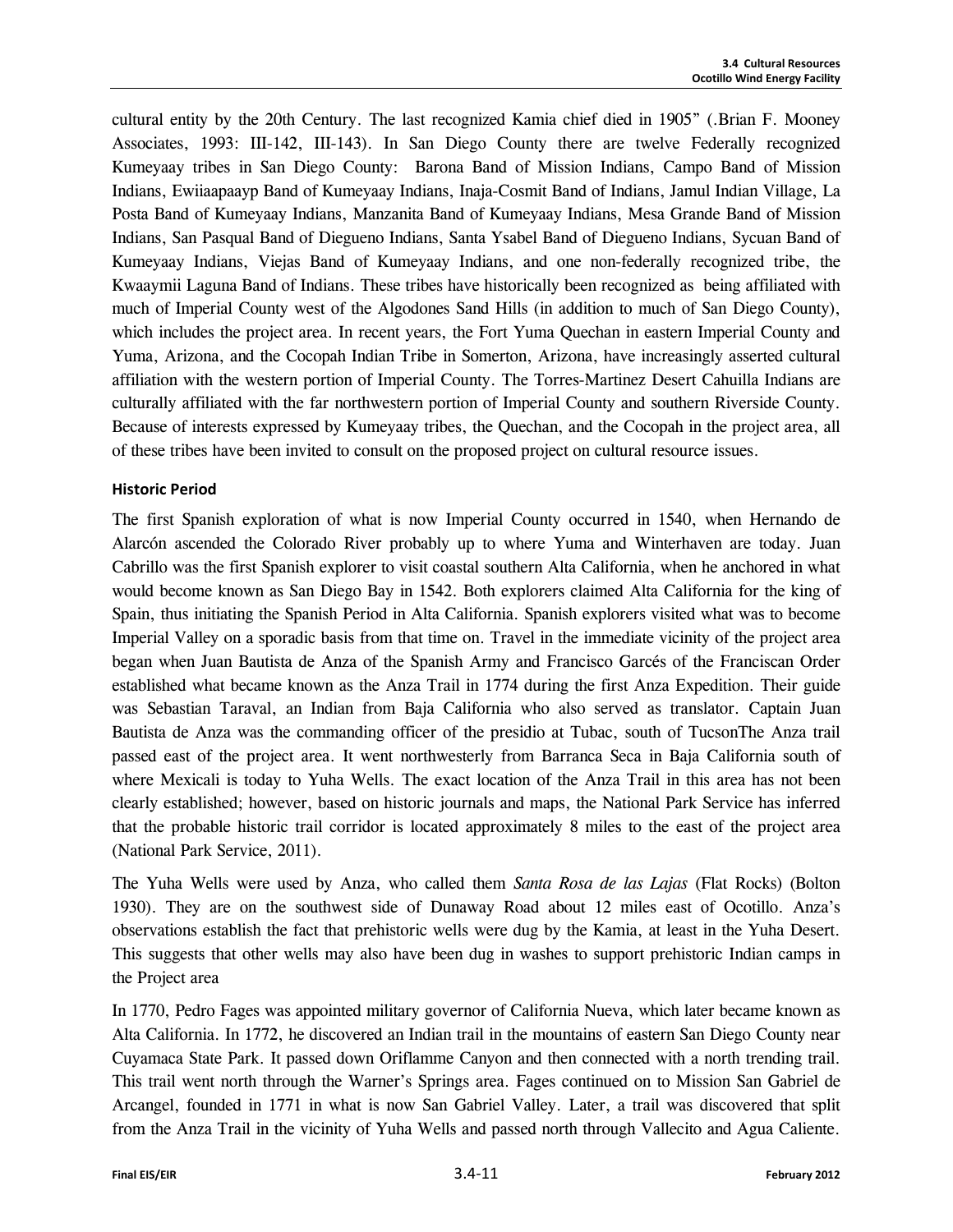This linked up with the Fages Trail at the foot of Oriflamme Canyon, southeast of where the town of Julian is today. This combined Fages and Anza Trail became the principal route linking Sonora and Alta California in the late 18th and early 19th centuries. This route, followed today by CR-S2, became known as the Sonora Trail (Guerrero, 2006).

In addition to the well-known Franciscan missions along the coast of Alta California, missions were also founded at Concepción, in the vicinity of present-day Yuma and San Pablo near Pilot Knob in 1780. A number of Spanish settlers accompanied the Franciscans and a small number of Spanish Army personnel; however, no presidio was established. Friction between the Spanish and the Quechan rapidly developed. The missions and settlements were destroyed in the successful Quechan Revolt of 1781. Padre Garcés and some 50 Spanish settlers were killed in that revolt. The dead included Fernando Rivera y Moncada, who led the first overland party of the Portolá Expedition to reach San Diego in 1769 and had been the military governor of Alta California in 1777 (Forbes 1965:185-202).

The Mexican people chafed under Spanish rule in the late 1700s and early 1800s. After a long struggle, the Spanish were expelled from Mexico in 1821. The Mexican Republic retained many Spanish institutions and laws, but they were very concerned about the abuses of the Catholic Church. Several reforms were passed, including the secularization of the mission system in 1834. Large tracts of former church land were granted to individuals and families and the Alta California rancho system flourished. Cattle ranching dominated the economy. The hide and tallow trade with Yankee ships increased during the 1830s. The Pueblo of Los Angeles, established in 1781, began to grow rapidly during this period and Native American influence and control greatly declined (Starr, 2007).

The Mexican Republic had encouraged Americans to settle in Tejas in the 1820s and by the 1830s, the Americans greatly outnumbered the Mexicans. Friction developed between the two cultures and in 1835, Texas fought and won its independence. Disputes continued over the placement of the border and Mexico never recognized the legitimacy of the new Texas Republic. The US Congress admitted Texas to the Union in 1845 and provoked Mexico into a disastrous war. Many Americans, including Abraham Lincoln and John Quincy Adams, denounced the rush to war as a Southern ploy to expand slavery.

Early in the war, Colonel Stephen Watts Kearney was dispatched to take charge of what became known as the Army of the West. After taking Santa Fe without a shot, Kearney headed west at the head of a column of dragoons. Captain Philip St. George Cook took charge of the Mormon Battalion, whose task was to follow behind Kearney's column and build a wagon road from Santa Fe to San Diego (Starr, 2007; Guerrero, 2006).

The dragoons under Kearney and the Mormon Battalion under Cook both used the Old Sonora Trail through the project area in 1846. The war ended with the Treaty of Guadalupe Hidalgo on February 2, 1848, and as part of the treaty, Mexico ceded Alta California to the US. At that time, the Mexican territory of Alta California also included southern Nevada, southern Utah, and most of Arizona. By the time Alta California was admitted to the Union in 1850 as the State of California, it was only a small fraction of its former self. Gold had been discovered in what is now known as the Mother Lode of California prior to the end of the war. However, it was not made public until March 1848, when the Americans were firmly in control. The sudden influx of American and Europeans quickly drowned out much of the old Californio culture of the Spanish-speaking Catholics born in California prior to 1848. Tens of thousands of gold seekers ("49ers") flooded into California over the Old Sonora Trail through the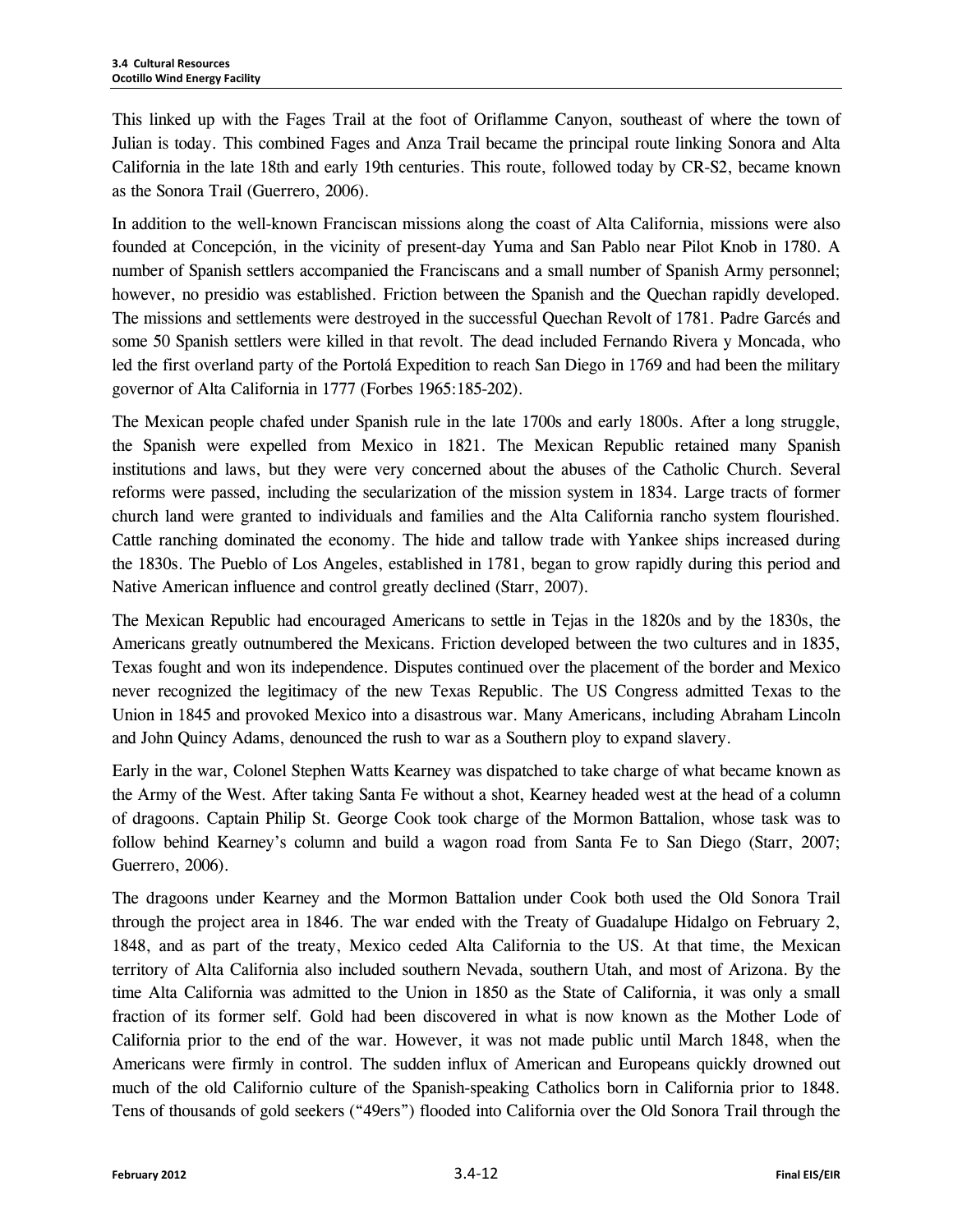Project area and through passes in the Sierra Nevada to the north. The Old Sonora Trail became known as the Southern Emigrant Trail during this period. This influx of gold-seekers and adventurers hastened the decline of the Indians, particularly in the Mother Lode area (Phillips, 1996). In southern California, the rancho system prospered for several years by supplying beef to the tens of thousands of "49ers" flooding the Mother Lode (Starr, 2007:111). These little known California cattle drives preceded the better known Texas drives by about 15 years.

In the 1850s, communication and trade between California and the other states remained expensive, timeconsuming, and difficult. In 1857, congress authorized the first transcontinental mail, known as the San Antonio and San Diego Mail. Today, it is sometimes called the Birch Overland Mail after its founder James E. Birch (Lake, 1957; Van Wormer et al., 2007). The Birch Overland Mail used the Southern Emigrant Trail (formerly the western reach of the Santa Fe Trail) through the Project area along what is now CR-S2. It branched off of the Southern Emigrant Trail at Oriflamme Canyon and headed west to San Diego. In the next year, a bigger mail contract was awarded to the Butterfield Overland Mail. This bypassed San Diego and continued north through Los Angeles and on to San Francisco. These historic mail and stage lines used the same route in this area passing through the Ocotillo vicinity (Van Wormer et al., 2007).

As mentioned previously, Yuha Wells were first noted by Anza, who called them Santa Rosa de las Lajas. These wells are sometimes confused with Coyote Wells, southeast of Ocotillo. Coyote Wells were "discovered" by James E. Mason of the Birch Overland Mail in 1857 (Lake, 1957; Van Wormer et al., 2007). It is highly likely that these wells were originally dug by the Kumeyaay. Coyote Wells is not listed as a stage stop and presumably was used as an auxiliary water source by the mail lines and packers.

During the American Period, the homestead system rapidly increased American settlement beyond the coastal plain, which subsequently accelerated the decline of the California Indians (Philips, 1996). Under Mexican rule, full property and civil rights were provided for women and people of color including Indians. The Treaty of Guadalupe Hidalgo preserved these rights, although the American and California state governments ignored these provisions completely in the case of the Indians and forced the Californio land holders to abandon their vast landholdings through lengthy, expensive, and complicated legal proceedings. In less than 20 years, very few ranchos in Alta California remained intact (Starr, 2007:104- 105). However, Spanish remained one of the two official languages of California until 1879 (Starr, 2007: 93).

The Colorado Desert area remained largely unaffected by the transition to American control until after 1904, when the Imperial Canal brought water to the Imperial Valley. A small boom in farming and homesteading began, but in 1905, the Colorado River breached the head gate of the Imperial Canal and began to fill the Salton Sink. This created the Salton Sea and threatened to fill the entire valley, recreating Lake Cahuilla. The river was brought under control in 1907 after a heroic effort led by the Southern Pacific Railroad. In 1935, Hoover Dam was completed finally ending the dramatic floods, and containing the Colorado River which paved the way for other dams and more dependable canal systems.

U.S. Route 80 (US-80) linked El Centro and San Diego in 1915, and the portion of the San Diego Eastern and Arizona Railroad between these towns was completed in 1919. Both of these pass through the project area. These developments facilitated the transport of farm products from Imperial Valley and were a benefit to the local economy. The little village of Ocotillo, encompassed by the project area, was founded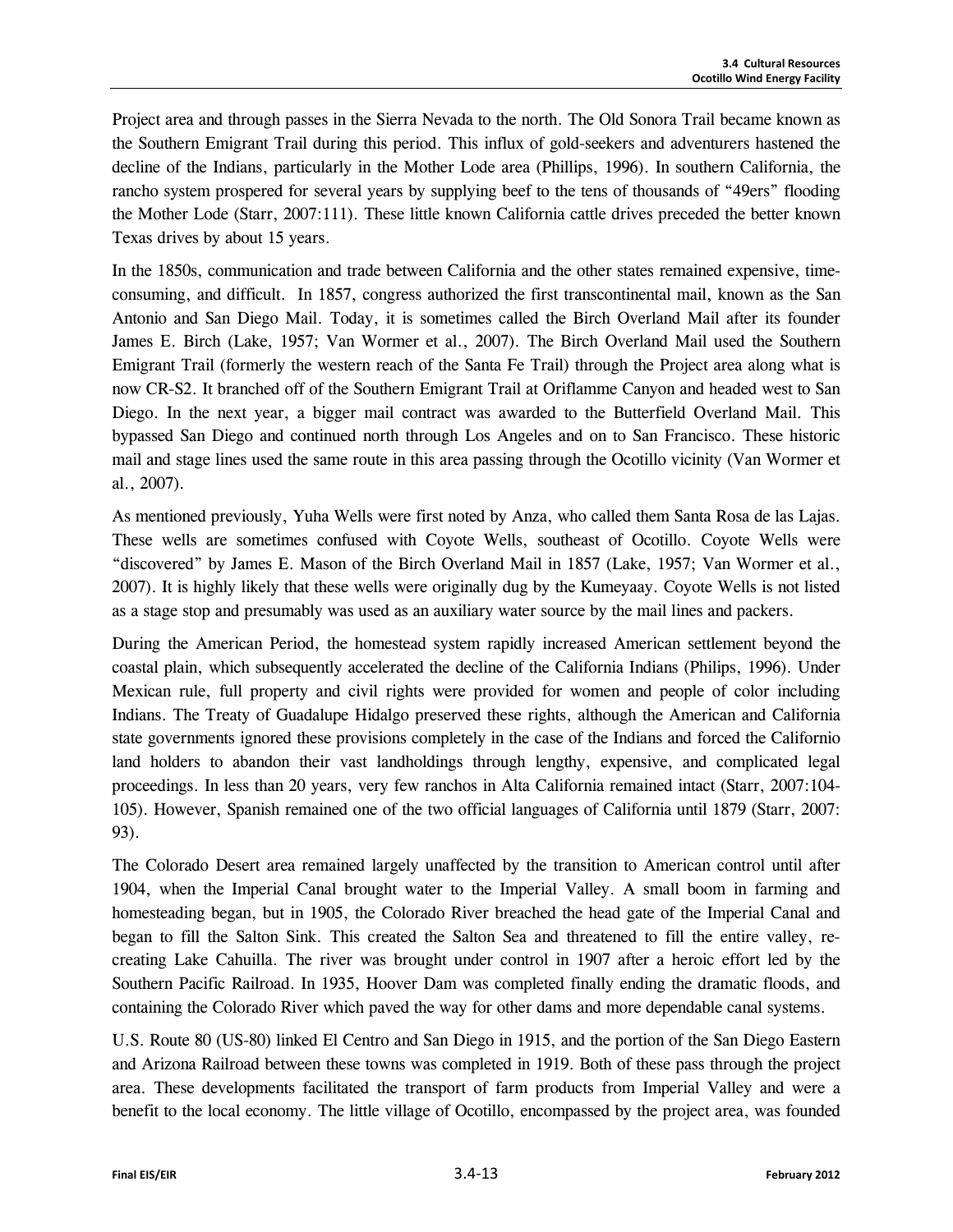as a way station on US-80. In 1940, the modern All-American Canal linked the Colorado River with Imperial Valley. This along with the post WWII boom, attracted more farmers to the area and the Imperial Valley soon became the farming center it remains to this day (Nadeau, 1997). During this time, the Project area was prospected for gold and other minerals. There are the remains of numerous prospect pits and mining claim posts in the project area. The only site of actual mine operations is on the southern slope of Sugarloaf Mountain (site CA-IMP-8806H).

#### **History of the Ocotillo Community**

Most of the buildings and structures which are included as part of the potential historical resource reconnaissance survey, are located in, or around, the small town of Ocotillo, California. No definitive written history of the Ocotillo community exists today. What has been published, however, consists of a variety of different source material. Taken collectively, this documentation provides very little detail about the development of the community.

According to *Ocotillo A Place in the Sun* (Bernal, 1986), Ocotillo's first water source, a water well, was drilled by Lloyd James during the 1920s. Beginning in 1933, it is known that Alvin Miller operated a combination garage/restaurant along Old Highway 80 (which was itself completed in 1926). Also in 1933, Ocotillo Townsite, Unit 1 was established. This subdivision was created by John Chalupnik and Mae Marshall who obtained land from the United States Government for .25 cents per acre. The couple then sold 90 lots measuring 90 feet by 120 feet for between \$20 and \$50 each. In 1947, the first electric wires were introduced to the community.

Historical research indicates that in the mid-1950s, from approximately 1954-1959, the Ocotillo community appears to have experienced modest commercial and residential growth. Review of historic maps does not depict the presence of the community until 1943, at which time it is listed on Blackburn's Map of the Imperial County. Oddly, maps prepared in 1945 and 1956 again fail to list Ocotillo. However, the Coyote Wells USGS Quadrangle Map of 1957 depicts the community with 34 structures within "Section 1" and two (2) structures within "Section 2." Early development, therefore, appears to have occurred largely in "Section 1" most likely due to its close proximity to Old Highway 80 and the center of town. By 1959, the Jacumba USGS Quadrangle Map lists 23 structures within "Section 2." Thus, by the late 1950s, residency was spread fairly evenly between the two sections. In addition, during this period, Weaver's Service Station was built (1954), as well as the Desert Haven (Rock Café) in the mid-1950s, the Pit Stop grocery store (1956-1957), and the Ocotillo Post Office (1957).

Since the 1970s, there has been little development within Ocotillo. Predominantly prefabricated and/or mobile home construction/erection has occurred throughout the community over the past forty years, such that today, the area is largely typified by single-family, prefabricated and mobile home residential development.

## **3.4.1.2 Cultural Resources Identified Through Native American Consultation**

As part of the cultural resources records search conducted prior to the archeological inventory, a Sacred Lands File (SLF) search was conducted by the California Native American Heritage Commission (NAHC). A January 28, 2010, letter from the NAHC states: "The NAHC SLF search did indicate the presence of Native American cultural resources within one-half-mile radius of the proposed project sites (APEs). The letter does not specify the location of the cultural resources referenced. In late 2011 Mr.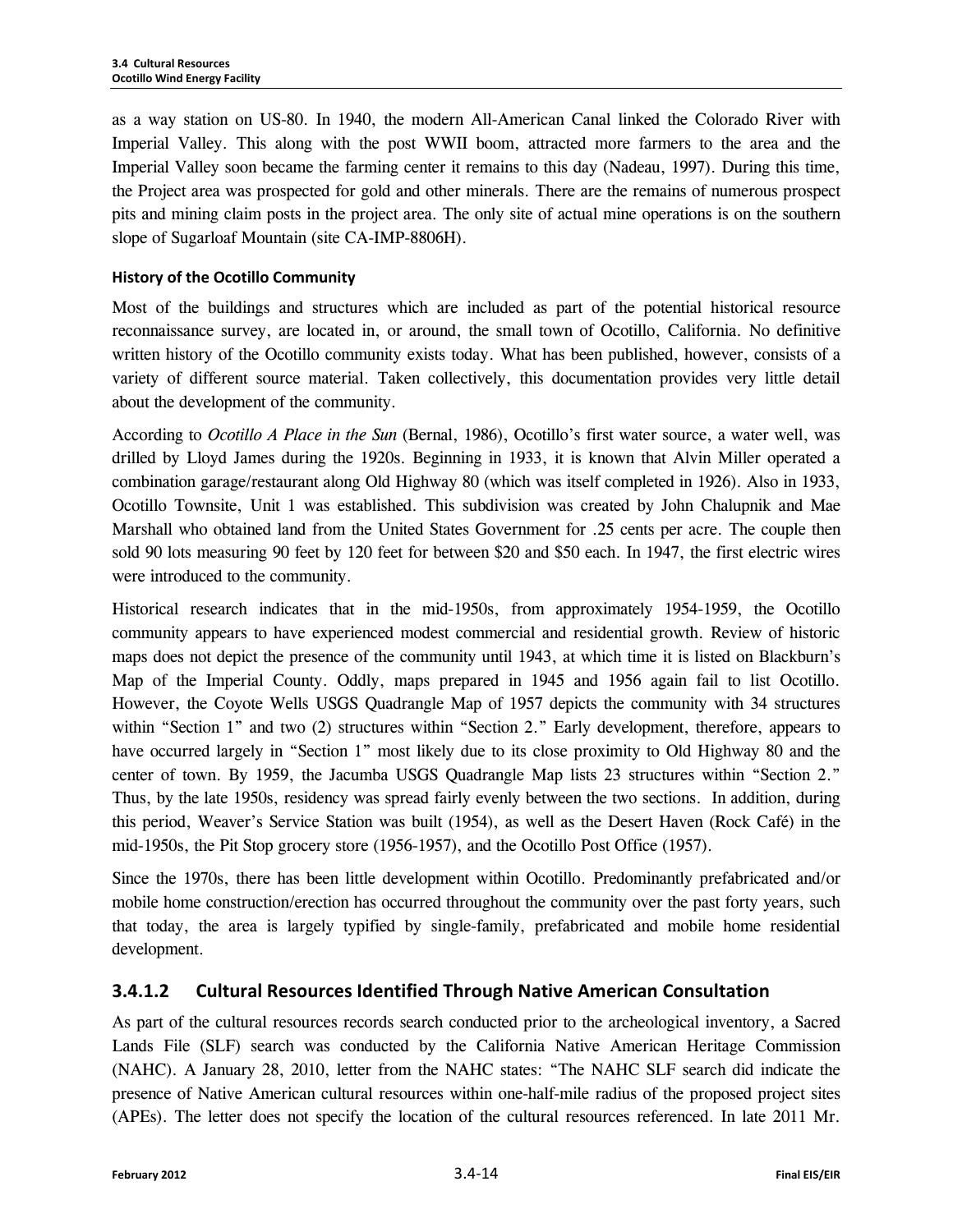David Singleton of the NAHC informed Tierra that since the time of the initial SLF search in January of 2010, Ms. Carmen Lucas requested that the Spoke Wheel Geoglyph (CA-IMP-6988), located in the Project area, be included in the Sacred Lands Inventory along with four other sites not in the Project area. In an August 17, 2011, comment letter to the Draft EIS/EIR, the NAHC again affirmed that Native American cultural resources were identified within the APE, and also noted that the NAHC had been notified that there are reports of human remains, apparently of ancient origin, at six locations within the project area.

The BLM invited Indian Tribes to consult on the OWEF on a government-to-government basis and as part of Section 106 consultation and other relevant laws, policies and regulations at the earliest stages of project planning by letter on February 4, 2010. The letters requested assistance from the Tribes in identifying any issues or concerns about the project, including the identification of sacred sites and places of traditional religious and cultural significance which might be affected. Since February 2010, the BLM has continued to send correspondence and hold Section 106 group meetings seeking input from Tribes and other consulting parties on the all phases of the project's environmental review, the archaeological inventory report, and other issues of concern. At the same time numerous government-to-government meetings took place between the BLM and individual Tribes. While Section 106 consulting party group meetings provide a forum for presenting project updates, presenting the results of cultural resources studies, and open discussion and sharing of ideas about information and concerns with the proposed undertaking, the individual government-to-government meetings with Indian Tribes provide a forum for Tribes to share information and concerns in an individual context with the BLM, apart from other consulting parties and on other matters that may or may not be related to Section 106 issues. The names of Tribes and the dates of these individual meetings are presented in Tables 5-2 and 5.3 (See Section 5.2, Tribal Consultation). In addition, Tribes were encouraged to send designated tribal consultants to participate during the archaeological survey completed for the OWEF. Many Tribes did so and were able to provide important feedback in that manner as well.

During the BLM's ongoing Section 106 consultation process, representatives of some of the Tribes have informed the BLM of a TCP which in their view encompasses the project area and the surrounding region and that this area comprises a landscape which is historically, culturally, religiously and spiritually important. Very strong concern about the project and potential effects to the newly recorded archaeological sites including but not limited to trails, geoglyphs, rock features, habitation areas, previously documented enthographic resources, the viewshed from the Spoke Wheel Geoglyph and other geoglyphs and sacred sites within the project area, and both known and unknown cremations has been expressed to the BLM during Section 106 consultation meetings and government-to-government meetings with Tribal Governments and/or their representatives.

A TCP may be subject to evaluation to determine its eligibility for listing in the National Register based on its "association with cultural practices or beliefs of a living community that (a) are rooted in that community's history, and (b) are important in maintaining the continuing cultural identity of the community" (US Department of the Interior, 1990).

The first step in determining whether an entity is eligible for inclusion in the National Register is to ensure that it is a tangible property. The second step in determining eligibility for the National Register is to assess "the integrity of the relationship between a property and the beliefs or practices that may give it significance" (US Department of the Interior, 1990). In addition, the condition of the property must be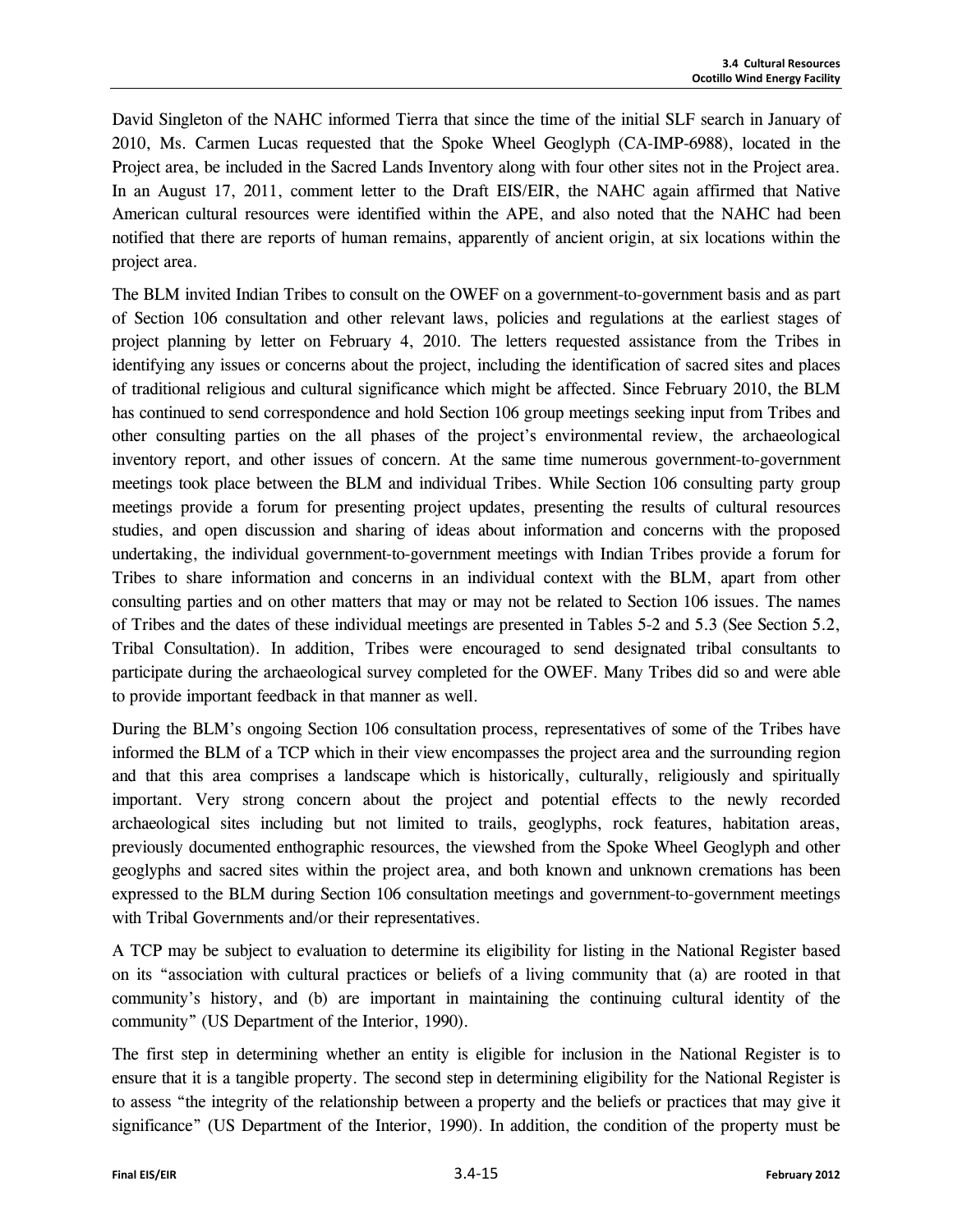such that the relevant relationships between a property and the beliefs or practices that give it significance survive (US Department of the Interior, 1990); National Park Services, *National Register Bulletin 38* (Parker and King, 1998).

As with other historic properties, a TCP may be evaluated against the four National Register criteria for eligibility:

- (a) Association with events that have made a significant contribution to the broad patterns of our history;
- (b) Association with the lives of persons significant in our past;
- (c) Embodiment of the distinctive characteristics of a type, period, or method of construction, or that represent the work of a master, or that possess high artistic values, or that represent a significant and distinguishable entity whose components may lack individual distinction; or
- (d) History of yielding, or potential to yield, information important in prehistory or history.

It may be difficult or impossible to demonstrate that a particular property existed at the time a traditional event took place. In the case of this particular TCP, according to government-to-government consultation with BLM, some events which make this property significant appear to have taken place in a time before the creation of the world as we know it, or at least before the creation of people. Using the techniques of science and history to demonstrate that a given location existed at a given time and place is unneccesary for the purposes of eligibility determination. As long as the "tradition itself is rooted in the history of the group that associates the property with traditional events, the association can be accepted" (Parker and King 1998: 13). Therefore, the period of significance for the proposed TCP/historic district ranges between the creation of humans and the current era.

In consultation with the Tribes, Advisory Council on Historic Preservation (ACHP), and State Historic Preservation Officer (SHPO), the BLM has acknowledged that the TCP is of significant cultural and religious importance to at least some Tribes, and that the project will occur in an environmental setting that includes the TCP as identified by the Tribes and its relationship and association to other sites, and viewsheds including those towards Coyote, Signal and Sugarloaf Mountains.

The tribes have provided some general information about the characteristics of some portions, but not all, of the TCP that make it eligible for the National Register. Based on the applicable guidance, for the purposes of the NEPA/NHPA process for this project, the BLM assumes that the part of the TCP that is within the project APE as described above is eligible for the National Register under Criterion A for its traditional and cultural importance to the Tribes because it is assumed to be:

- 1) A location associated with the traditional beliefs of a Native American group about its origins, its cultural history, or the nature of the world (geoglyphs and trails);
- 2) A location where Native American religious practitioners have historically gone, and are known or thought to go today, to perform ceremonial activities in accordance with traditional cultural rules of practice (geoglyphs, trails, cremations, prayer sticks); and
- 3) A location where a community has traditionally carried out economic, artistic, or other cultural practices important in maintaining its historic identity (village sites, agave procurement sites, camp sites, rock shelters, ceramic and lithic scatters, rock features).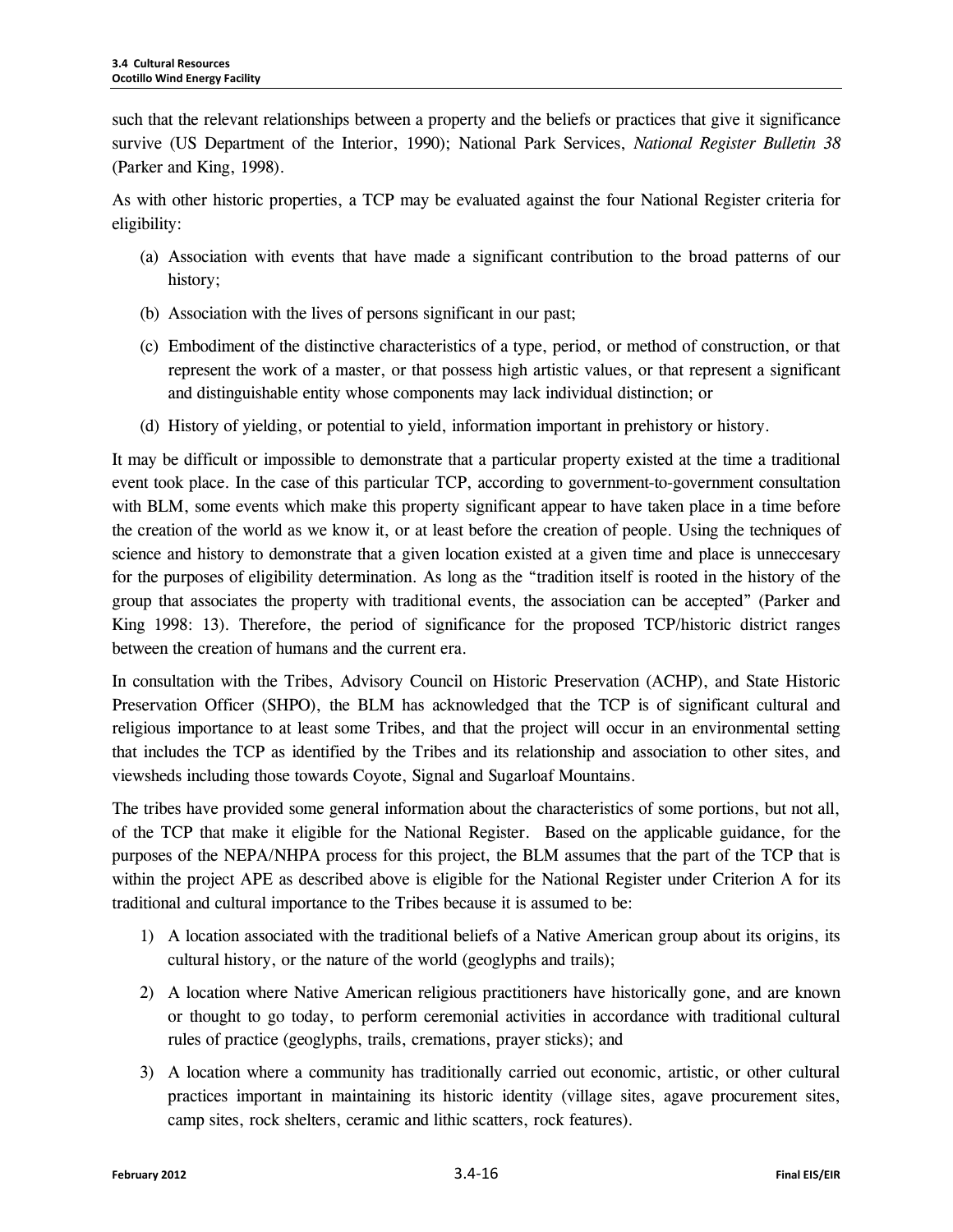The characteristics that make up this TCP for purposes of this analysis, based on the information provided through tribal consultation, include:

- Viewsheds towards the portions of the natural landscape that surround the project site, including Coyote, Signal, and Sugarloaf Mountains (all of which are outside the APE). These mountains have been identified as sacred corner markers in several Native American belief systems, corridors between the mountains and the proposed project area were part of a corridor used by native peoples in the past, and that these moutains form a key part of their strong connection to the land and the power received from the land.
- Many of the identified archaeological resources within the APE including the other geoglyphs, trails, cremations and other habitation and rock feature sites that are culturally significant (see notations in Table 3.4-3).

Together these features and sites are assumed to have a connection or linkage which makes them a "culturally significant entity." For purposes of the application of Criteria A, "our" may be taken to refer to "the group to which the property may have traditional cultural significance, and the word "history" may be taken to include traditional oral history as well as recorded history" (Parker and King, 1998: 12). The BLM recognizes that the tribes have identified a larger area as being part of the TCP; however, available information about the characteristics of this TCP only allows the BLM to assume the eligibility of certain portions of the identified TCP for the National Register (36 CFR 800.4(c)(1)) pursuant to 36 CFR § 800.4. The tribes will need to provide additional information in order for the BLM to assess and understand the remainder of the TCP including its boundaries, its characteristics and use and potential contributing properties. The BLM acknowledges that further research may also reveal the potential for there to exist within the proposed OWEF a cultural landscape, which may or may not be identified with the TCP as described above. Further discussion about the TCP and the Tribal consultation process for the project is provided in Chapter 5.

## **3.4.1.3 Identified Archaeological Resources**

#### **Previous Research**

The archaeological survey for the OWEF began with a records search at the South Coastal Information Center (SCIC) of the California Historical Resources Information System (CHRIS) located at San Diego State University. The purpose of the records search was to identify any previously-recorded cultural resources which may be located within the project area and within a one-mile area surrounding the project area. The record search revealed 39 previous studies conducted within one-mile of the project area; these include 14 studies conducted partially or completely within the project area. Together these 14 studies cover less than ten percent of the project area. The SCIC reported that three other studies have been conducted within the records search area, but these studies are not on file at the SCIC and no information is available.

#### **Previously Recorded Resources**

The records search revealed that a total of 210 cultural resources had been previously recorded within the records search study area. Of these 210 resources, 47 were recorded as isolates and 163 were recorded as either archaeological sites or built resources. Of the 210 previously recorded cultural resources, 83 are within the project area. Sixty of these resources were recorded as archaeological sites, 21 were recorded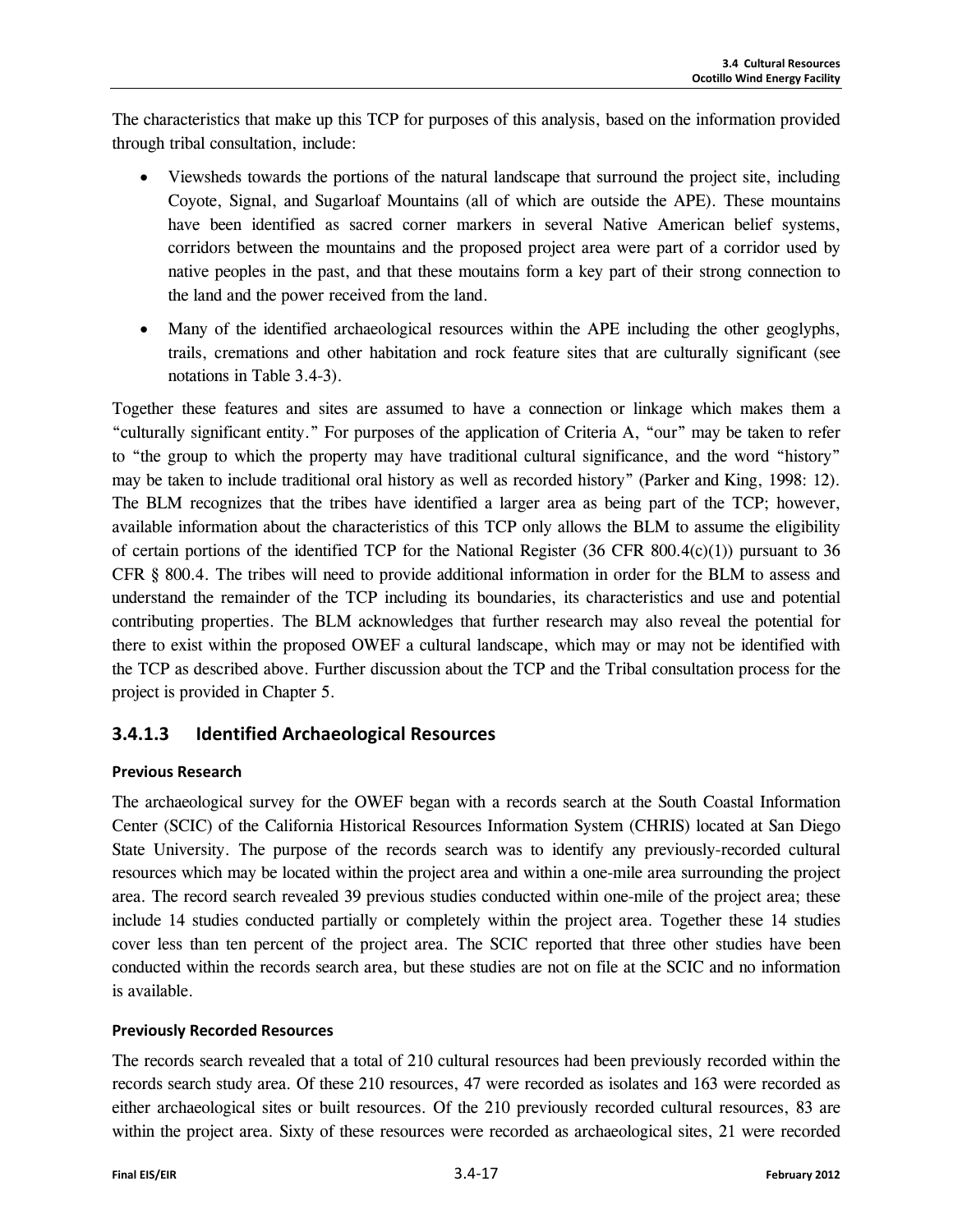as isolates, and and two resources were recorded as built resources (U.S. Highway 80 [CA-IMP-7886] and the San Diego Eastern and Arizona Railroad [CA-IMP-8489H]; these are addressed in section 3.4.1.3 below). Of the 60 archaeological sites recorded within the project area, six (CA-IMP-3387H thru CA-IMP-3392H) were previously documented from the 1880 General Land Office (GLO) surveyor notes rather than from physical archaeological evidence. While it is possible the resources were present in 1880, the anonymous recorder of these "sites" did not ground truth them, but used only written notes to develop the site records.

Recent studies conducted in support of the Sunrise Powerlink Project cross the project area but, at the time of the records search, these data were not available at the SCIC. However, Tierra subsequently obtained site forms for the Sunrise Powerlink Project as they became available.

#### **NRHP Eligibility of Previously Recorded Resources in the Project Area Identified in the Records Search**

The records search conducted for the OWEF indicates that most 59 of the 83 previously recorded resources located within the project area have not been evaluated for eligibility for the National Register of Historic Places (NRHP) or recommended as eligible or ineligible by archaeological consultants. Nineteen of the resources have been previously recommended as not eligible for listing in the NRHP. Two resources, CA-IMP-6920 (Lithic Scatter) and CA-IMP-8806H (Historic Foundations, Mines, Refuse), have been recommended eligible for the NRHP by previous consultants. Two resources, CA-IMP-7886H (Old Highway 80) and CA-IMP-8489H (San Diego Eastern & Arizona Railroad), have been determined eligible for the NRHP by a consensus determination through the Section 106 process. One resource, CA-IMP-6988 (Spoke Wheel Geoglyph), was listed on the NRHP in 2003. The five eligible or listed resources are briefly discussed below.

- **CA-IMP-6920 (Previously Recommended Eligible).** Resource CA-IMP-6920 is an extensive lithic scatter located near the town of Ocotillo and south of Highway 98 within the project area. Schaefer and Moslak (2000) suggest that it was a quarry site with the potential to yield substantial information regarding lithic procurement patterns and lithic reduction. They recommended that the site be determined eligible for inclusion in the NRHP under Criterion D (Schaefer and Moslak, 2000; Schaefer, 2000).
- **CA-IMP-8806H (Previously Recommended Eligible).** Resources CA-IMP-8806H is an historic mine excavated into the south side of Sugarloaf Mountain just north of I-8. It is often referred to as the Sugarloaf Mine. Associated with the mine are tailing piles, concrete foundation pads, rusted metal hardware, and refuse deposits (Gunderman and Dalope 2009). The site was previously recommended eligible for inclusion in the NRHP under Criterion D (Burkard, Connell and Covert, 2007). The site is in the project area, but is outside of the direct impact APE, with much of it located outside of the project area altogether.
- **CA-IMP-7886H (Previously Determined Eligible by Consensus**). Resource CA-IMP-7886H is the remnant of U.S. Highway 80, or often referred to as "Old Highway 80" or "Evan Hewes Highway." Please see Section 3.4.1.4, Built Environment, for a discussion of this resource.
- **CA-IMP-8489H (Previously Determined Eligible by Consensus**). Resource CA-IMP-8489H is a small (300') segment of the San Diego Eastern and Arizona Railroad that lies within the Project area. Please see Section 3.4.1.4, Built Environment, for a discussion of this resource.
- **CA-IMP-6988 (NRHP Listed in 2003).** Resource CA-IMP-6988 is what is locally known as the Spoke Wheel Geoglyph and was originally recorded in 1994 by personnel from Imperial Valley College Desert Museum (von Werlhof, 1994). This site has been listed in the NRHP under Criterion C and D since 2003. It consists of a cobble alignment in the shape of a spoke wheel, approximately 8m in diameter. Associated with the geoglyph are artifacts, trail segments, and cairns.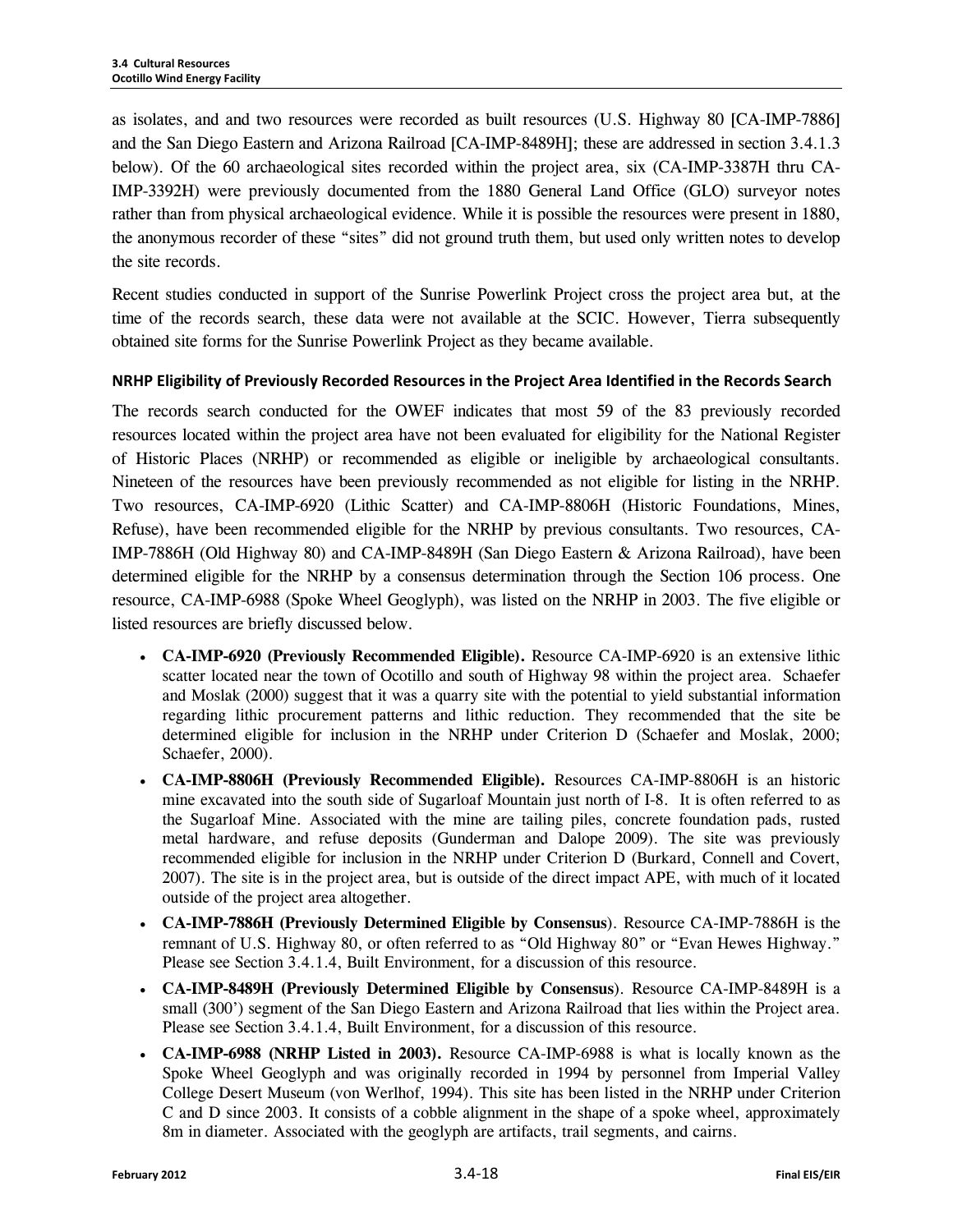#### **Resource Types**

What follows is a summary of the major types of archaeological sites identified within and in the vicinity of the project area (Tierra, 2012a).

#### *Prehistoric Resources*

Prehistoric resources are those resources that typically predate AD 1540 in the Colorado Desert. The resources may include those centered around food production, tool stone acquisition and reduction or even temporary camps where small family groups may have spent the night. Prehistoric archaeological resources included artifact scatters, agave processing areas, camp sites, ceramic scatters, lithic scatters, rock feature sites, rock shelters, trails, village sites, geoglyphs and rock art, and cremations.

*Artifact Scatters.* Artifact scatters lack features and may consist of more than one artifact type. They are usually indicative of short term occupation and may consist of a range of artifact types and materials and, or conversely, be relatively homogeneous. Artifact scatters may include lithic scatters, ceramic scatters, groundstone artifacts, flaked stone artifacts such as multi-functional tools (chopper/scrapers, chopper/hammerstones, scraper/hammerstones, chopper/scraper/hammerstones, etc.), digging tools (described as having one end for grip and use wear on the opposite end consistent with digging), and polishing tools (a rounded cobble with ground polished facet on one face), or any combination of the above.

*Agave Processing Areas.* This is a relatively common type in the northwestern portion project area. The features are often called agave roasting pits or platforms. Most often they appear physically as a large hearth, i.e., a cluster of cobbles, many of which are fire-affected and often charcoal or charcoal stains are visible. Agave roasting features are typically three or four meters in diameter, while the remains of prehistoric hearths are usually one to two meters in diameter.

*Camp Sites.* Camp sites represent short periods of occupation and contain fewer artifacts and less artifact diversity than villages. However, camp sites are general use sites. For the purpose of this study, a camp site is defined as a site with evidence of both hunting and gathering activities (e.g., flaked stone artifacts and milling equipment) or a site with a hearth feature (evidence of a camp fire). The presence of a cleared circle or sleeping circle also suggests a camp site. Camp sites rarely have associated midden deposits in dry desert environments.

*Ceramic Scatters.* Ceramic scatters do not include lithics and generally consist of three or more ceramic sherds within 50 m. They are often from the same vessel and are typically the result of accidental breakage. In rare contexts, it is possible to detect ritual-ceremonial breakage. Urn burials are an example. In this case, cremated remains were gathered up and placed in a vessel that was later buried or cached above ground. These urn burials can be differentiated from broken utilitarian vessels by the presence of calcined bone fragments and/or ash. Ceramic scatters that contain the remains of a single vessel are sometimes referred to as "pot drops" as a way of distinguishing them from scatters of more than one vessel.

Lithic Scatters. Lithic scatters are characterized by waste flakes or by products of tool production or modification, but they may include flaked tools such as cores, bifaces, scrapers, and the like. Lithic scatters may have been created over one or more episodes of lithic reduction. When no subsurface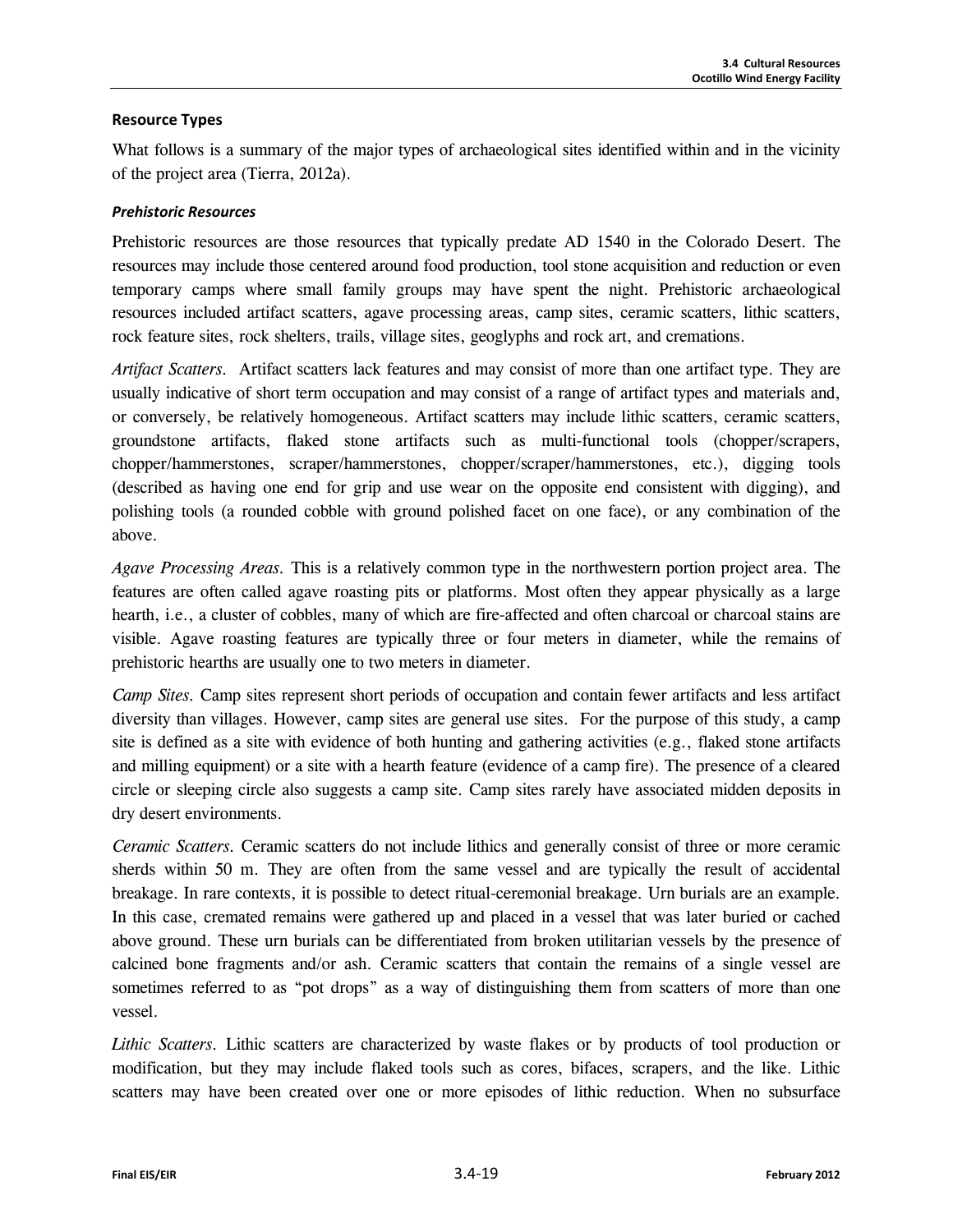component is present and the density of artifacts is low, lithic scatters are referred to as "sparse lithic scatters."

*Rock Feature Sites.* There are a few sites in the project area that consist of collections or piles of cobbles that cannot be assigned to other site types. In this example, sites labeled as rock feature sites represent general cobble features whose purpose or function remains unknown.

*Rock Shelters.* In the Colorado Desert, there are occasional rock overhangs and small dry caves that are collectively referred to as rock shelters. Sometimes they contain the remains of prehistoric camp sites. The interiors of nearly all rock shelters are completely dry, so archaeological materials are often naturally mummified and the preservation of perishable fibers, wood, and leather is excellent.

*Trails.* Trails refer to paths created by humans through either intentional clearing or repeated travel. Prehistoric and historic trails tend to be approximately 35 to 40 cm wide, while animal trails in the Project vicinity are typically narrower. Human trails tend to link places that people traveled to, whereas animal trails do not, although both can go to springs or other water sources. Human trails also tend to have artifacts or trail features, but these tend to be widely dispersed, so if only a small trail segment is extant, it may lack artifacts and/or features.

*Village Sites.* Village sites are major habitation sites and have a wide variety of artifacts and ecofacts demonstrating that a wide range of domestic activities took place. They may include hearth features, roasting pits, cleared circles, and/or rock rings. Cleared circles, or sleeping circles, and rock rings are thought to be places where people slept or where windbreaks or temporary roofed shelters with materials of local availability were constructed. Major habitation sites may also have midden deposits, although as described previously, in desert environments, it is not frequently found. There are no recorded village sites in the Project area.

*Geoglyphs and Rock Art.* Geoglyphs and rock art in the Colorado Desert include geometric shapes, anthromorphs, zoomorphs, and amorphous shapes. They always have spiritual and cultural significance to Native peoples. There are three basic types of geoglyphs or ground figures (intaglios, dance patterns, and rock alignments). They are distinguished by the way they were formed (Tierra Environmental Services, 2010:20):

- *Intaglios* are ground figures created by scraping away the desert pavement of dark pebbles to reveal lighter colored sediment underneath.
- *Dance Patterns* are typically preserved on desert pavement surfaces. They are irregular patterns created by dancing.
- *Rock Alignments* are the third type of geoglyph. They consist of aligned cobbles.

Rock art refers to figures and abstract designs left on cliffs, rock outcrops, or boulders. There are two basic types of rock art based on the method they were made, pictographs and petroglyphs. Pictographs are painted designs, whereas petrogylphs are pecked or scratched designs or figures.

*Cremations.* Cremations are a special case. There are remains that may be cremations recorded in the Project area, but they are not sites that we would type as cremation sites. Cremations often occur as features within other site types. Cremations have a great deal of spiritual and cultural significance to Native people of the region. Secondary burials of cremated remains in pots occur in the area as well as some cremated remains without funerary urns. Cremations are sometimes associated with "killed" metates. These are metates that have been intentionally broken or have a hole punched through the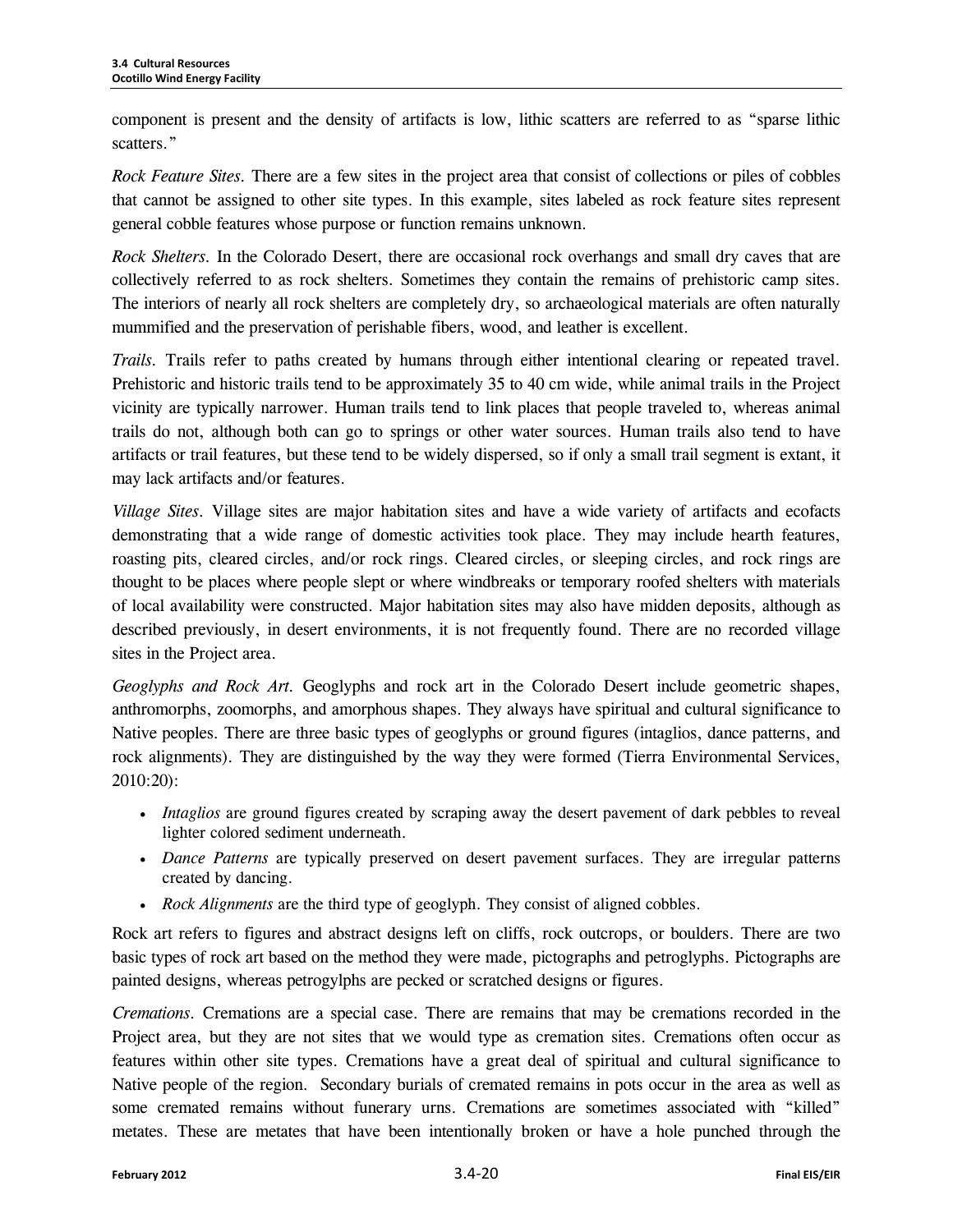bottom. Cremations are also sometimes found under overturned (face down) metates. However, a common way for Indians to store metates for future use was to place them upside down. Therefore, while cremations are sometimes found beneath overturned metates, an overturned metate does not necessarily mean cremated remains are nearby.

Cremated remains are typically very small and misshapen, and damaged from being burned at very high heat. This high temperature burning leaves some bone fragments with a blue-white hue; this is referred to as calcined bone. Cooking fires typically burn bone with much less intensely, so most burned bone is charcoal grey. During the archaeological survey, any calcined or charred bone that looked to field archaeologists as if it might be human was treated with a great deal of respect as if they were human remains. Furthermore, all bone that the field archaeologists or Native Americans suggested might be human was examined by Dr. Madeleine Hinkes, a highly qualified anthropological osteologist who is the San Diego County Medical Examiner's representative for potential Native American remains.

#### *Historic-era Resources*

Historic-era resources are those resources from the post-contact period after AD 1540 in the Colorado Desert, but to be historic, must be 50 years or older. Historic-era sites and artifacts tend to be more readily visible and interpreted than prehistoric sites since they have not been exposed to the elements for as long. Historic-era resources generally include the refuse deposits or the remnants or runis of historicperiod buildings, structures, and objects.

Types of historical resources that may be present in the Colorado Desert include mining sites, railroad sites, refuse scatters, roads, and survey markers and are described below.

*Mining Sites.* Mines are areas that are used for extracting natural resources. They tend to have associated buildings or foundations and various supporting structures and features. There is evidence of historic calcite and gypsum mining occurring in the general vicinity of the project area. Quarries also fall under this category. The most common types of mining sites in the project area are prospect pits or mining claim posts.

*Railroad Sites.* The San Diego Eastern and Arizona Railroad runs through part of the project area. Sites associated with this railroad are listed under this site type. Portions of the original track are still being used as a railroad; therefore it is not a true archeological site even though it has been recorded on an archaeological site record.

*Refuse Scatters.* These sites consist of refuse left behind prior to 1960 that are usually associated with temporary camps of hunters or workers such as crews who installed the railway through the desert. The scatters often consist of glass, cans, nails, scrap metal, and other artifacts.

*Roads.* This category consists of roads and highways older than 50 years including wagon roads and trails, and associated features and structures such as fords (vados), bridges, and retaining walls.

*Survey Markers.* This type of resource may be known by several designations (geodetic mark, survey monument, benchmark, etc.) and can be constructed from stamped metal discs to modified boulders in their earliest incarnations. The stamped disks that are common to the area provide information on township and range, section number, and possibly elevation. Many of them include the year they were established as well. Several organizations have been responsible for their placement and are stamped on the mark as well. These may include, U.S. Coast & Geodetic Survey, U.S Department of Interior, Corps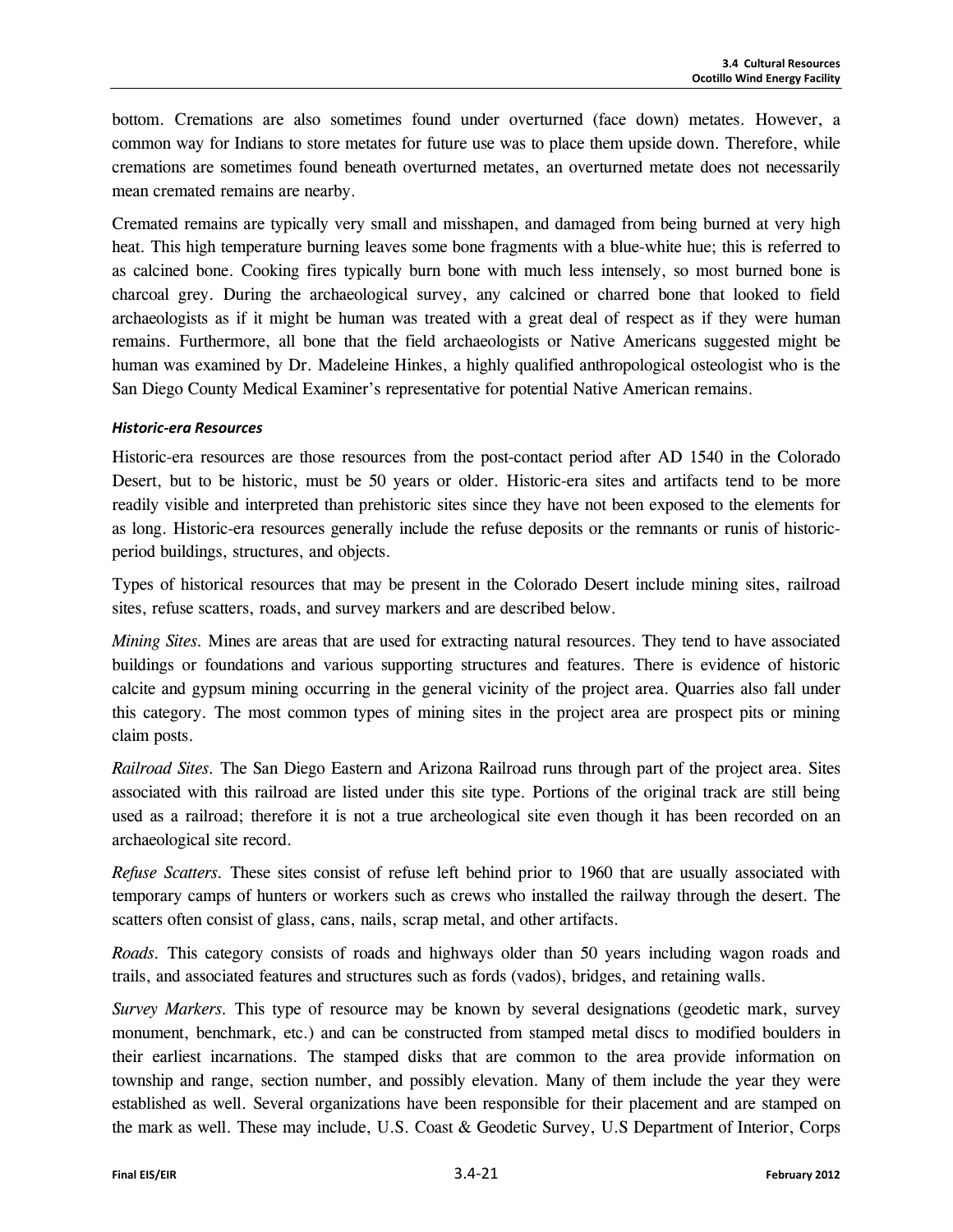of Engineers - U.S. Army Survey Mark, U.S. Geological Survey, and U.S. General Land Office Survey. Marks may be set in concrete, drilled into bedrock, or placed within existing structures and objects. Many have associated rock cairns or posts to facilitate relocation of the mark in subsequent years.

# **3.4.1.4 Archaeological Survey**

#### **Survey Methods**

A BLM Class III intensive archaeological survey was conducted for the entire direct impact APE. Intensive surveys were used to methodically inventory these areas and to record the archaeological resources identified therein. Recordation included the detailed documentation of all identified resources, their boundaries and locations, potential significance, appearance and integrity of each resource, and the method of survey. As archaeological resources were identified within the direct impact APE, the locations of turbines were modified in response for the purposes of avoidance and new direct impact APE areas were surveyed and substituted for the avoided areas.

Within the indirect impact APE, a sample survey was conducted of 20 percent of the initially-defined indirect impact APE, or about 1,400 acres. This sample was subjected to an intensive survey using the same standards as those for the BLM Class III survey.

At the most basic pragmatic level, the primary goals of the archaeological survey were to detect prehistoric and historical archaeological resources in the survey area; document these archaeological resources in detail; offer preliminary evaluations for significance based on surface manifestations; and place the new information gained from the survey into the regional research context.

Archaeological fieldwork in support of the proposed Project was conducted between September 2010 and August 2011. The systematic pedestrian survey was conducted with transect intervals no greater than 15 meters. When a site was found, transect intervals were reduced to 5 meter spacing during recordation to fully document the site's features, artifacts and boundaries. The transect intervals were adequate for the identification of archaeological sites, particularly given the excellent ground visibility throughout the project area. Each survey crew consisted of a field director or crew chief plus one to three field archaeologists. Native American consultants were invited to participate in the survey and were present during the entire survey effort (on some occasions there were more than one Native American consultant per crew and on others there were not any).

Both prehistoric and historic sites were defined as three or more artifacts located within 50 m or a single archaeological feature. The archaeological remains of historic features, buildings, and structures older than 50 years in age were considered sites. No artifacts were collected.

#### **Survey Results**

Tierra surveyed approximately 11,332 acres during the project's planning and design process. Ground visibility was nearly 100 percent throughout the project area. A total of 287 archaeological sites have been documented within the project area (see Table 3.4-1). Of these 287 sites, 229 are prehistoric sites, 29 are historic-era sites, and 29 are multi-component sites (sites containing both prehistoric and historic-era components).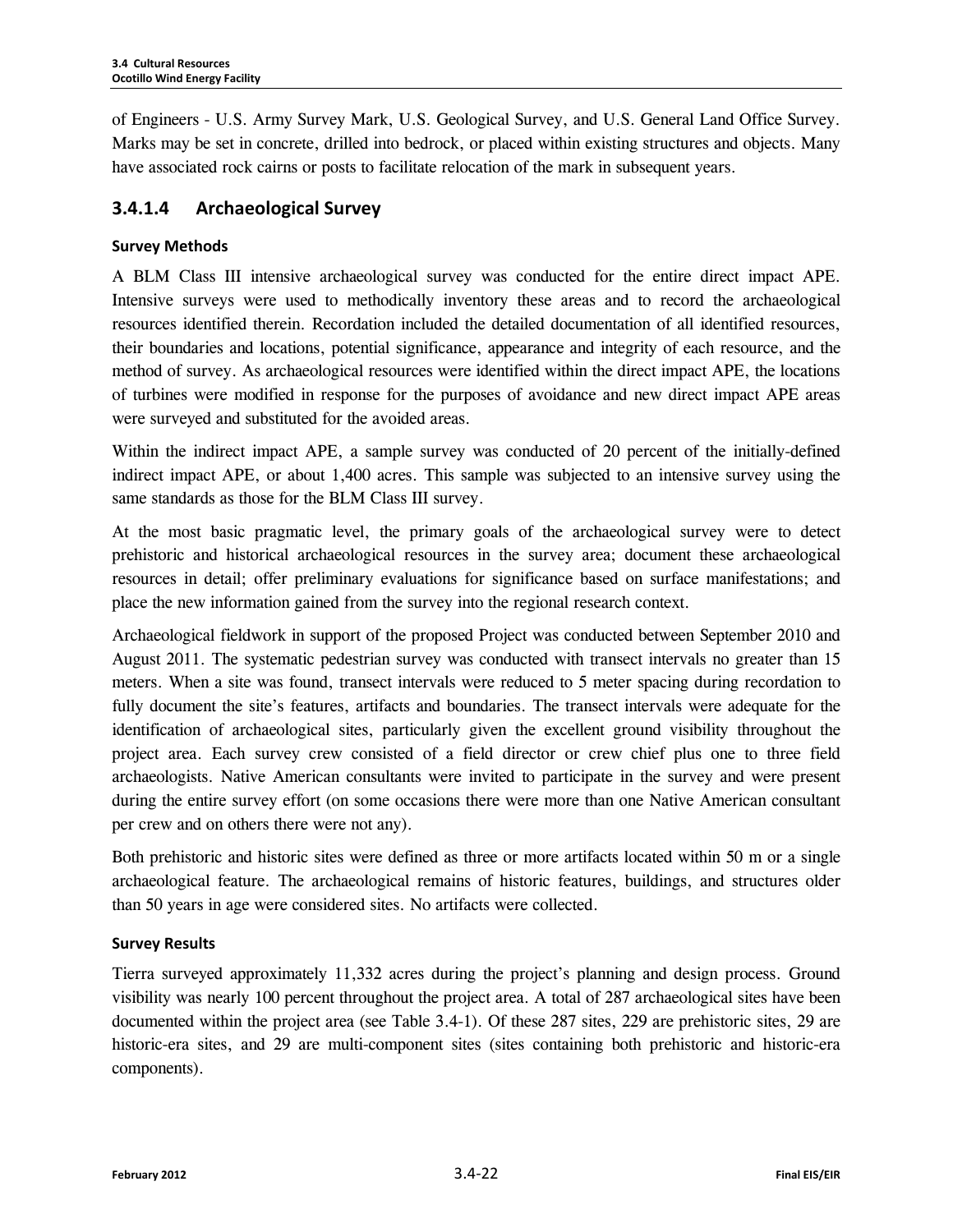| Table 3.4-1. Archaeological Resources Eligibility and Management Summary |                                                                              |                                         |                                                                                        |
|--------------------------------------------------------------------------|------------------------------------------------------------------------------|-----------------------------------------|----------------------------------------------------------------------------------------|
| Resource<br>Designation                                                  | Site Type                                                                    | <b>Dimensions</b><br>$(N/S \times E/W)$ | Recommended<br>Eligibility                                                             |
| CA-IMP-008/H                                                             | Camp Site, Agave Processing Area, Rock<br>Features & Historic Refuse Scatter | 4024 m (NE/SW) by 1610 m<br>(NW/SE)     | Eligible (Criterion D)                                                                 |
| CA-IMP-055                                                               | Artifact Scatter & Rock Feature                                              | 140 m by 140 m                          | Not Eligible                                                                           |
| CA-IMP-103/H                                                             | Artifact Scatter, Historic Mining Site &<br><b>Refuse Scatter</b>            | 1170 m by 1180 m                        | Eligible (Criterion D)                                                                 |
| CA-IMP-443                                                               | Lithic Scatter & Rock Features                                               | 286 m by 81 m                           | Eligible (Criterion D)                                                                 |
| CA-IMP-1427                                                              | Lithic Scatter & Rock Feature                                                | 900 m by 1,800 m                        | Eligible (Criterion D)                                                                 |
| CA-IMP-1431/H                                                            | Artifact Scatter, Rock Features & Historic<br>Mining Site                    | 800 m by 500 m                          | Eligible (Criterion D)                                                                 |
| CA-IMP-2430                                                              | Camp Site                                                                    | 288 m by 226 m                          | Eligible (Criterion D)                                                                 |
| CA-IMP-2471/H                                                            | Camp, Cremation, Trail & Historic Refuse<br><b>Scatter</b>                   | 229 m by 421 m                          | Eligible (Criterion D);<br>contributor to identified<br>TCP (Criterion A)              |
| CA-IMP-2488                                                              | Lithic Scatter & Rock Features                                               | 393 m (NE/SW) by 259 m (NW/SE)          | Eligible (Criterion D)                                                                 |
| CA-IMP-3705/H                                                            | Artifact Scatter & Historic Refuse Scatter                                   | 367 ft (NW/SE) by 625 ft (NE/SW)        | Not Eligible                                                                           |
| CA-IMP-3712                                                              | <b>Lithic Scatter</b>                                                        | 154 m by 79 m                           | Eligible (Criterion D)                                                                 |
| CA-IMP-3720H                                                             | <b>Historic Mining Site</b>                                                  | 248 ft (NW/SE) by 188 ft (NE/SW)        | Not Eligible                                                                           |
| CA-IMP-6508/H                                                            | Artifact Scatter, Rock Features & Historic<br><b>Refuse Scatter</b>          | 294 m by 84 m                           | Not Eligible                                                                           |
| CA-IMP-6915                                                              | Camp Site                                                                    | 354 m (NE/SW) by 525 m (NW/SE)          | Eligible (Criterion D)                                                                 |
| CA-IMP-6919                                                              | <b>Artifact Scatter</b>                                                      | 129 m by 565 m                          | Eligible (Criterion D)                                                                 |
| CA-IMP-6920                                                              | Lithic Scatter & Trail/ Geoglyph                                             | 520 m by 510 m                          | Eligible (Criteria C & D);<br>contributor to identified<br>TCP (Criterion A)           |
| CA-IMP-6921/H                                                            | Lithic Scatter, Rock Features, Historic<br>Foundations & Refuse Scatter      | 70 m by 80 m                            | Not Eligible                                                                           |
| CA-IMP-6922                                                              | <b>Lithic Scatter</b>                                                        | 130 m by 330 m                          | Not Eligible                                                                           |
| CA-IMP-6923/H                                                            | Lithic Scatter, Historic Refuse & Road                                       | 270 m by 180 m                          | Eligible (Criterion D)                                                                 |
| CA-IMP-6924                                                              | <b>Lithic Scatter</b>                                                        | 131 m by 90 m                           | Not Eligible                                                                           |
| CA-IMP-6988                                                              | Artifact Scatter, Agave Processing Area &<br>Geoglyph                        | 920 m by 410 m                          | Listed (Criteria C & D);<br>Eligible contributor to<br>identified TCP (Criterion<br>A) |
| CA-IMP-10885/H                                                           | Artifact Scatter & Mining Site                                               | 132 m (NW/SE) by 60 m (NE/SW)           | Not Eligible                                                                           |
| OCO-003                                                                  | Camp Site, Rock Feature & Modern<br>Geoglyph                                 | 56 m by 350 m                           | Eligible (Criterion D)                                                                 |
| OCO-008                                                                  | Lithic Scatter & Rock Feature                                                | 380 m by 230 m                          | Eligible (Criterion D)                                                                 |
| OCO-011                                                                  | Lithic Scatter & Agave Processing Area                                       | 12 m by 38 m                            | Not Eligible                                                                           |
| OCO-012                                                                  | Lithic Scatter & Agave Processing Area                                       | 92 m by 59 m                            | Eligible (Criterion D)                                                                 |
| OCO-014                                                                  | Lithic Scatter & Agave Processing Area                                       | 240 m by 91 m                           | Eligible (Criterion D)                                                                 |
| OCO-019                                                                  | Lithic Scatter & Agave Processing Area                                       | 34 m by 29 m                            | Eligible (Criterion D)                                                                 |
| OCO-021                                                                  | Artifact Scatter & Agave Processing Area                                     | 40 m by 47 m                            | Eligible (Criterion D)                                                                 |
| OCO-023                                                                  | Artifact Scatter & Agave Processing Area                                     | 11 m by 44 m                            | Eligible (Criterion D)                                                                 |
| OCO-024                                                                  | Lithic Scatter                                                               | 11 m by 44 m                            | Not Eligible                                                                           |
| OCO-025                                                                  | <b>Lithic Scatter</b>                                                        | 289 m by 249 m                          | Not Eligible                                                                           |
| OCO-026                                                                  | <b>Agave Processing Area</b>                                                 | 10 m by 25 m                            | Eligible (Criterion D)                                                                 |
| OCO-AMC-001/H                                                            | Lithic Scatter, Rock Feature & Historic<br>Refuse Scatter                    | 53 m by 147 m                           | Not Eligible                                                                           |
| OCO-AMC-003                                                              | <b>Lithic Scatter</b>                                                        | 165 m (NE/SW) by 45 m (NW/SE)           | Not Eligible                                                                           |
| OCO-AMC-004                                                              | Ceramic Scatter                                                              | 41 m by 41 m                            | Eligible (Criterion D)                                                                 |
| OCO-AMC-005H                                                             | Historic Refuse Scatter                                                      | 102 ft (NE/SW) by 36 ft (NW/SE)         | Not Eligible                                                                           |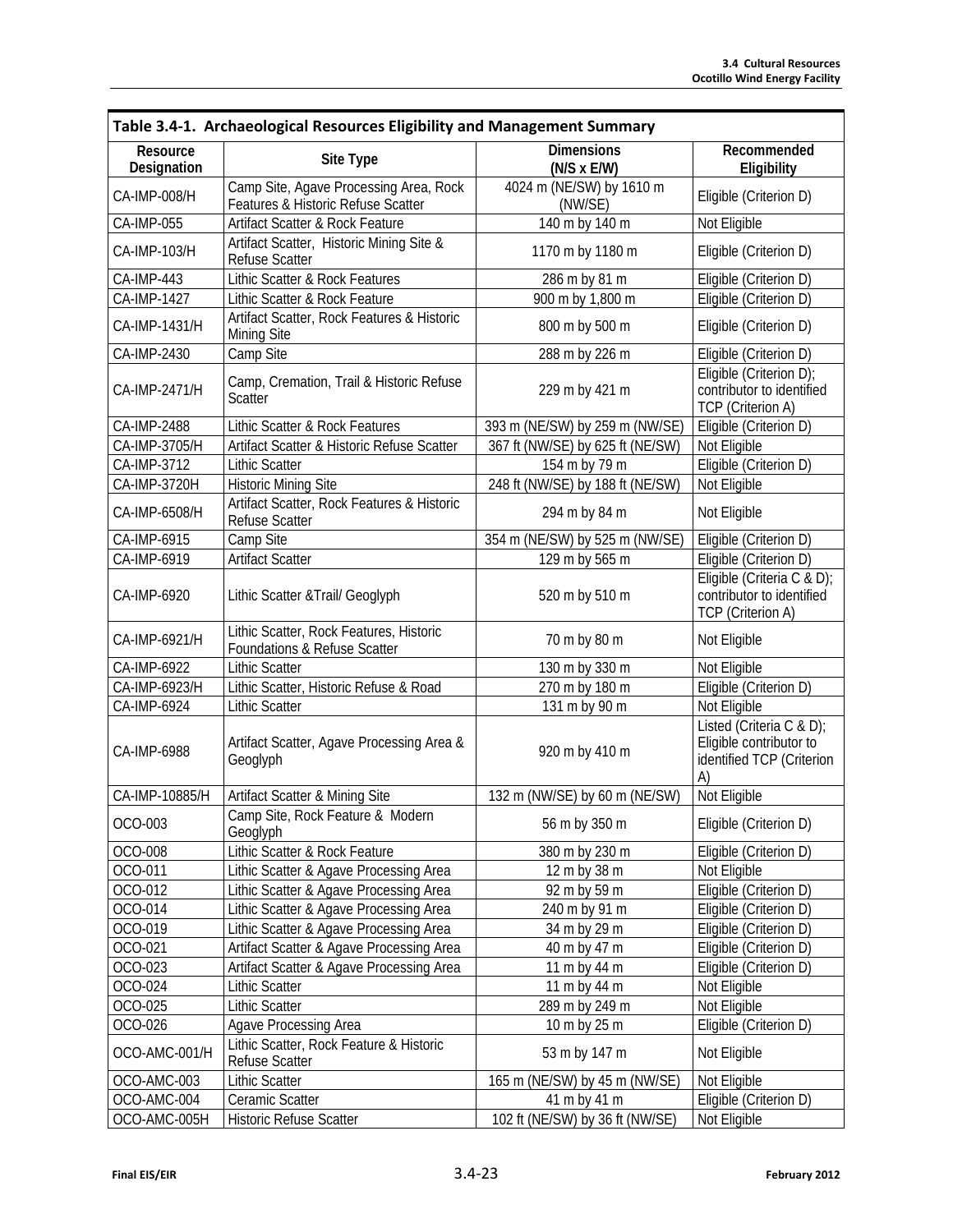| Table 3.4-1. Archaeological Resources Eligibility and Management Summary |                                                                          |                                         |                                                                                  |
|--------------------------------------------------------------------------|--------------------------------------------------------------------------|-----------------------------------------|----------------------------------------------------------------------------------|
| Resource<br>Designation                                                  | Site Type                                                                | <b>Dimensions</b><br>$(N/S \times E/W)$ | Recommended<br>Eligibility                                                       |
| OCO-AMC-006                                                              | Ceramic Scatter                                                          | 24 m by 38 m                            | Not Eligible                                                                     |
| OCO-AMC-010H                                                             | <b>Historic Refuse Scatter</b>                                           | 150 ft (NW/SE) by 85 ft (NE/SW)         | Not Eligible                                                                     |
| OCO-AMC-027H                                                             | <b>Historic Mining Site</b>                                              | 213 ft by 217 ft                        | Not Eligible                                                                     |
| OCO-AMC-028                                                              | Artifact Scatter & Agave Processing Area                                 | 198 m (NW/SE) by 353 m (NE/SW)          | Eligible (Criterion D)                                                           |
| OCO-AMC-032                                                              | <b>Lithic Scatter</b>                                                    | 52 m by 27 m                            | Not Eligible                                                                     |
| OCO-AMC-035                                                              | <b>Lithic Scatter</b>                                                    | 30 m by 30 m                            | Not Eligible                                                                     |
| OCO-AMC-042                                                              | Lithic Scatter& Rock Features                                            | 186 m (NNW/SSE) by 500 m<br>(NNE/SSW)   | Eligible (Criterion D)                                                           |
| OCO-AMC-044/H                                                            | Artifact Scatter, Agave Processing Area &<br><b>Historic Mining Site</b> | 281 m (NE/SW) by 154 m (NW/SE)          | Eligible (Criterion D)                                                           |
| OCO-AMC-052                                                              | <b>Lithic Scatter</b>                                                    | 54 m (NE/SW) by 23 m (NW/SE)            | Not Eligible                                                                     |
| OCO-AMC-053H                                                             | Historic Survey Marker & Rock Feature                                    | 7.5 ft (N/S) by 6 ft (E/W)              | Not Eligible                                                                     |
| OCO-AMC-054                                                              | Camp Site & Rock Features                                                | 636 m (NE/SW) by 215 m (NW/SE)          | Eligible (Criterion D)                                                           |
| OCO-AMC-064                                                              | <b>Lithic Scatter</b>                                                    | 176 m (NE/SW) by 55 m (NW/SE)           | Eligible (Criterion D)                                                           |
| OCO-AMC-065                                                              | <b>Lithic Scatter</b>                                                    | 5 m by 12 m                             | Not Eligible                                                                     |
| OCO-AMC-066                                                              | Lithic Scatter & Rock Features                                           | 6 m by 24 m                             | Not Eligible                                                                     |
| OCO-AMC-067                                                              | Lithic Scatter & Rock Features                                           | 6 m by 24 m                             | Not Eligible                                                                     |
| OCO-AMC-068/H                                                            | Lithic scatter, Rock Features & Historic<br>Mining Site                  | 85 m (NW/SE) by 224 m (NE/SW)           | Eligible (Criterion D)                                                           |
| OCO-AMC-069                                                              | <b>Lithic Scatter</b>                                                    | 44 m (NE/SW) by 23 m (NW/SE)            | Not Eligible                                                                     |
| OCO-AMC-070                                                              | <b>Lithic Scatter</b>                                                    | 86 m (NE/SW) by 10 m (NW/SE)            | Not Eligible                                                                     |
| OCO-AMC-072                                                              | Lithic Scatter & Rock Features                                           | 420 m (NE/SW) by 143 m (NW/SE)          | Eligible (Criterion D)                                                           |
| OCO-AMC-076/H                                                            | Lithic Scatter, Historic Mining Site & Road                              | 98 m by 27 m                            | Not Eligible                                                                     |
| OCO-AMC-078                                                              | <b>Lithic Scatter</b>                                                    | 10 m by 6 m                             | Not Eligible                                                                     |
| OCO-AMC-083                                                              | Modern Redeposited Artifact Scatter                                      | 87 m by 145 m                           | Not Eligible                                                                     |
| OCO-AMC-086                                                              | <b>Lithic Scatter</b>                                                    | 220 m by 239 m                          | Eligible (Criterion D)                                                           |
| OCO-AMC-088                                                              | Lithic Scatter & Rock Features                                           | 433 m (NW/SE) by 297 m (NE/SW)          | Eligible (Criterion D)                                                           |
| OCO-AMC-090                                                              | <b>Artifact Scatter</b>                                                  | 246 m (NNE/SSW) by 234 m<br>(ENE/WSW)   | Eligible (Criterion D)                                                           |
| OCO-AMC-091                                                              | Artifact Scatter & Rock Features                                         | 357 m by 113 m                          | Eligible (Criterion D)                                                           |
| OCO-AMC-094                                                              | Agave Processing Area                                                    | 16 m by 13 m                            | Eligible (Criterion D)                                                           |
| OCO-AMC-097                                                              | Artifact Scatter & Agave Processing Area                                 | 122 m by 122 m                          | Eligible (Criterion D)                                                           |
| OCO-AMC-100                                                              | Lithic Scatter & Agave Processing Area                                   | 72 m by 50m                             | Eligible (Criterion D)                                                           |
| OCO-AMC-102                                                              | Agave Processing Area                                                    | 56 m by 27 m                            | Eligible (Criterion D)                                                           |
| OCO-AMC-125                                                              | <b>Agave Processing Area</b>                                             | 12 m by 21 m                            | Eligible (Criterion D)                                                           |
| OCO-AMC-126                                                              | Agave Processing Area                                                    | 144 m (NE/SW) by 56 m (NW/SE)           | Eligible (Criterion D)                                                           |
| OCO-AMC-129                                                              | <b>Lithic Scatter</b>                                                    | 4 m by 13 m                             | Not Eligible                                                                     |
| OCO-AMC-130                                                              | <b>Lithic Scatter</b>                                                    | 13 m (NNE/SSW) by 37 m<br>(ENE/WSW)     | Not Eligible                                                                     |
| OCO-AMC-500T                                                             | Trail & Rock Features                                                    | 70 m by 0.40 m                          | Eligible (Criterion D);<br>contributor to identified<br><b>TCP</b> (Criterion A) |
| OCO-AMC-501T                                                             | Trail                                                                    | 33 m by 0.50 m                          | Eligible (Criterion D);<br>contributor to identified<br><b>TCP</b> (Criterion A) |
| OCO-BF-001                                                               | Camp Site                                                                | 80 m by 193 m                           | Eligible (Criterion D)                                                           |
| OCO-BF-004H                                                              | <b>Historic Mining Site</b>                                              | 13 m (NNE/SSW) by 37 m<br>(ENE/WSW)     | Not Eligible                                                                     |
| OCO-BF-005                                                               | Lithic Scatter & Rock Features                                           | 15 m (NE/SW) by 27 m (NW/SE)            | Eligible (Criterion D)                                                           |
| OCO-BF-008                                                               | <b>Lithic Scatter</b>                                                    | 37 m (NW/SE) by 95 m (NE/SW)            | Eligible (Criterion D)                                                           |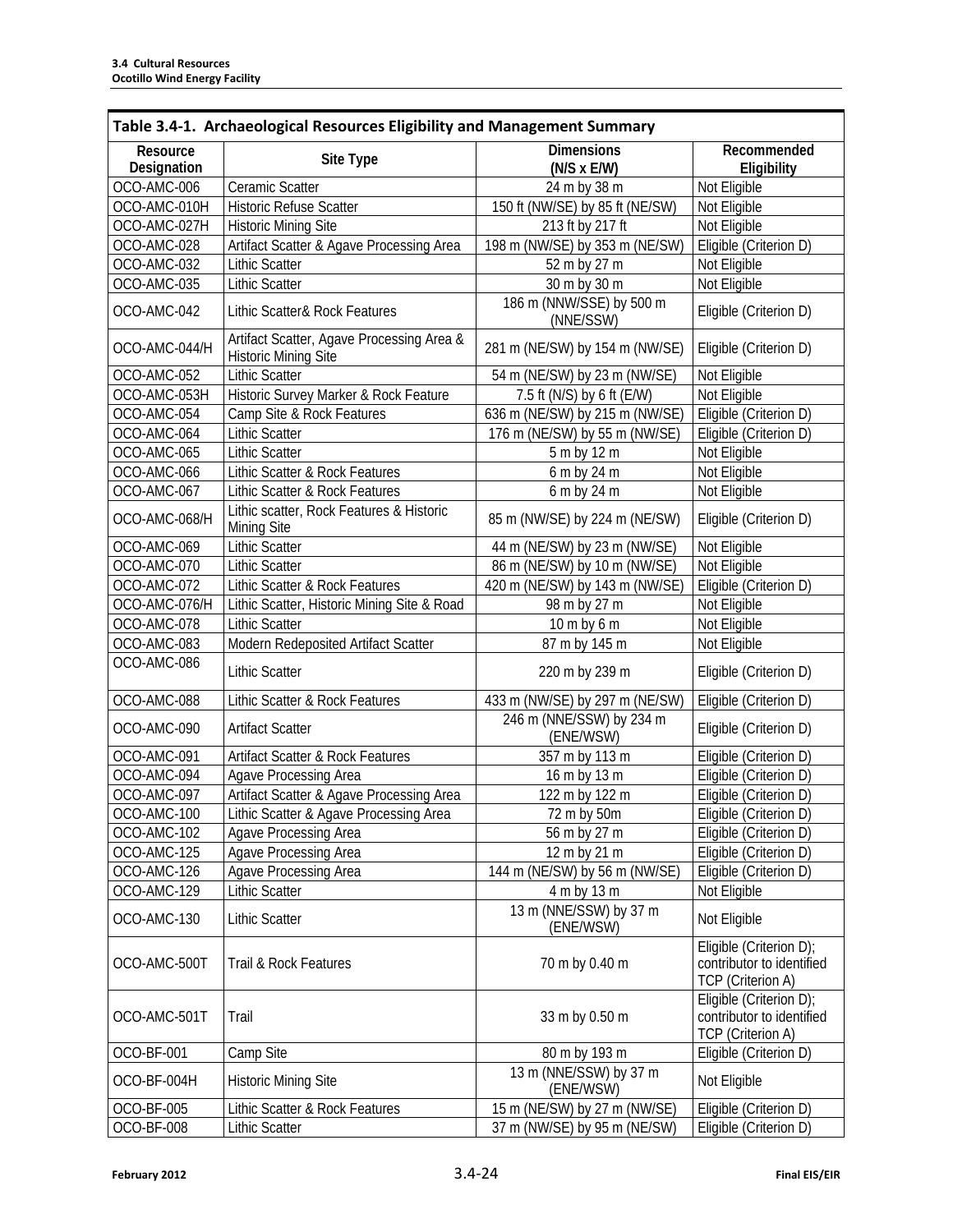٦

| Table 3.4-1. Archaeological Resources Eligibility and Management Summary |                                                          |                                         |                                                                                  |
|--------------------------------------------------------------------------|----------------------------------------------------------|-----------------------------------------|----------------------------------------------------------------------------------|
| Resource<br>Designation                                                  | Site Type                                                | <b>Dimensions</b><br>$(N/S \times E/W)$ | Recommended<br>Eligibility                                                       |
| OCO-BF-009H                                                              | <b>Historic Mining Site</b>                              | 230 ft by 125 ft                        | Not Eligible                                                                     |
| OCO-BF-012                                                               | <b>Lithic Scatter</b>                                    | 167 m (NW/SE) by 216 m (NE/SW)          | Eligible (Criterion D)                                                           |
| OCO-BF-013/H                                                             | Lithic Scatter, Rock Features & Survey<br><b>Markers</b> | 85 m (NW/SE) by 90 m (NE/SW)            | Eligible (Criterion D)                                                           |
| OCO-BF-017                                                               | Lithic Scatter & Rock Features                           | 396 m by 625 m                          | Eligible (Criterion D)                                                           |
| OCO-BF-018/H                                                             | Lithic Scatter & Historic Mining Site                    | 177 m (N/S) by 365 m (E/W)              | Eligible (Criterion D)                                                           |
| OCO-BF-019/H                                                             | Lithic Scatter & Historic Mining Site                    | 90 m by 435 m                           | Eligible (Criterion D)                                                           |
| OCO-BF-020                                                               | <b>Lithic Scatter</b>                                    | 46 m by 87 m                            | Not Eligible                                                                     |
| OCO-BF-026/H                                                             | Lithic Scatter& Historic Mining Site                     | 101 m (NW/SE) by 342 m (NE/SW)          | Eligible (Criterion D)                                                           |
| OCO-BF-034                                                               | <b>Lithic Scatter</b>                                    | 61 m (NW/SE) by 161 m (NE/SW)           | Not Eligible                                                                     |
| OCO-BF-035                                                               | <b>Lithic Scatter</b>                                    | 18 m (NW/SE) by 46 m (NE/SW)            | Not Eligible                                                                     |
| OCO-BF-040                                                               | Artifact Scatter & Rock Features                         | 300 m by 550 m                          | Eligible (Criterion D)                                                           |
| OCO-BF-041                                                               | Camp Site & Rock Features                                | 43 m by 317 m                           | Eligible (Criterion D)                                                           |
| OCO-BF-042T                                                              | Trail                                                    | 302 m long by 25 cm wide                | Eligible (Criterion D);<br>contributor to identified<br>TCP (Criterion A)        |
| OCO-BF-044                                                               | Agave Processing Area                                    | 48 m (NE/SW) by 25 m (NW/SE)            | Eligible (Criterion D)                                                           |
| OCO-BF-048                                                               | Lithic Scatter & Agave Processing Area                   | 123 m by 45 m                           | Eligible (Criterion D)                                                           |
| OCO-BF-049                                                               | Agave Processing Area                                    | 14 m by 20 m                            | Eligible (Criterion D)                                                           |
| OCO-BF-050                                                               | Agave Processing Area                                    | 25 m by 21 m                            | Eligible (Criterion D)                                                           |
| OCO-BF-054                                                               | Agave Processing Area                                    | 13 m by 16 m                            | Eligible (Criterion D)                                                           |
| OCO-BF-055                                                               | Agave Processing Area                                    | 16 m by 14 m                            | Eligible (Criterion D)                                                           |
| OCO-BF-056                                                               | Agave Processing Area                                    | 24 m by 26 m                            | Eligible (Criterion D)                                                           |
| OCO-BF-057                                                               | Ceramic Scatter & Agave Processing Area                  | 15 m by 52 m                            | Eligible (Criterion D)                                                           |
| OCO-BF-059                                                               | Lithic Scatter & Agave Processing Area                   | 69 m by 163 m                           | Eligible (Criterion D)                                                           |
| OCO-BF-060                                                               | <b>Artifact Scatter</b>                                  | 14 m by 13 m                            | Not Eligible                                                                     |
| OCO-BF-061                                                               | Agave Processing Area                                    | 23 m by 13 m                            | Eligible (Criterion D)                                                           |
| OCO-CWB-001T                                                             | Trail                                                    | 39 m long by 33 cm wide                 | Eligible (Criterion D);<br>contributor to identified<br><b>TCP</b> (Criterion A) |
| OCO-CWB-002T                                                             | Trail & Rock Feature                                     | 9.6 m long by 30-35 cm wide             | Eligible (Criterion D);<br>contributor to identified<br><b>TCP</b> (Criterion A) |
| OCO-CWB-003T                                                             | Trail                                                    | 33.2 m long by 30-35cm                  | Eligible (Criterion D);<br>contributor to identified<br><b>TCP</b> (Criterion A) |
| OCO-CWB-004T                                                             | Trail & Rock Features                                    | 518.7m long by 30-35 cm wide            | Eligible (Criterion D);<br>contributor to identified<br>TCP (Criterion A)        |
| OCO-EAM-001                                                              | Camp Site                                                | 83 m (NE/SW) by 289 m (NW/SE)           | Not Eligible                                                                     |
| OCO-EAM-002                                                              | Artifact Scatter & Agave Processing Area                 | 255 m by 90 m                           | Eligible (Criterion D)                                                           |
| OCO-EAM-005                                                              | Lithic Scatter                                           | 239 m by 298 m                          | Eligible (Criterion D)                                                           |
| OCO-EAM-010                                                              | Camp Site & Rock Features                                | 470 m (NW/SE) by 900 m (NE/SW)          | Eligible (Criterion D)                                                           |
| OCO-EAM-011                                                              | <b>Artifact Scatter</b>                                  | 11 m by 40 m                            | Not Eligible                                                                     |
| OCO-EAM-012                                                              | Camp Site, Trail & Rock Features                         | 120 m by 400 m                          | Eligible (Criterion D);<br>contributor to identified<br>TCP (Criterion A)        |
| OCO-EAM-013                                                              | Lithic Scatter & Rock Features                           | 250 m by 115 m                          | Eligible (Criterion D)                                                           |
| OCO-EAM-014                                                              | Lithic Scatter & Rock Features                           | 260 m (NE/SW) by 170 m (NW/SE)          | Eligible (Criterion D)                                                           |
| OCO-EAM-015                                                              | Lithic Scatter & Rock Features                           | 190 m (NNW/SSE) by 400 m<br>(NNE/SSW)   | Eligible (Criterion D)                                                           |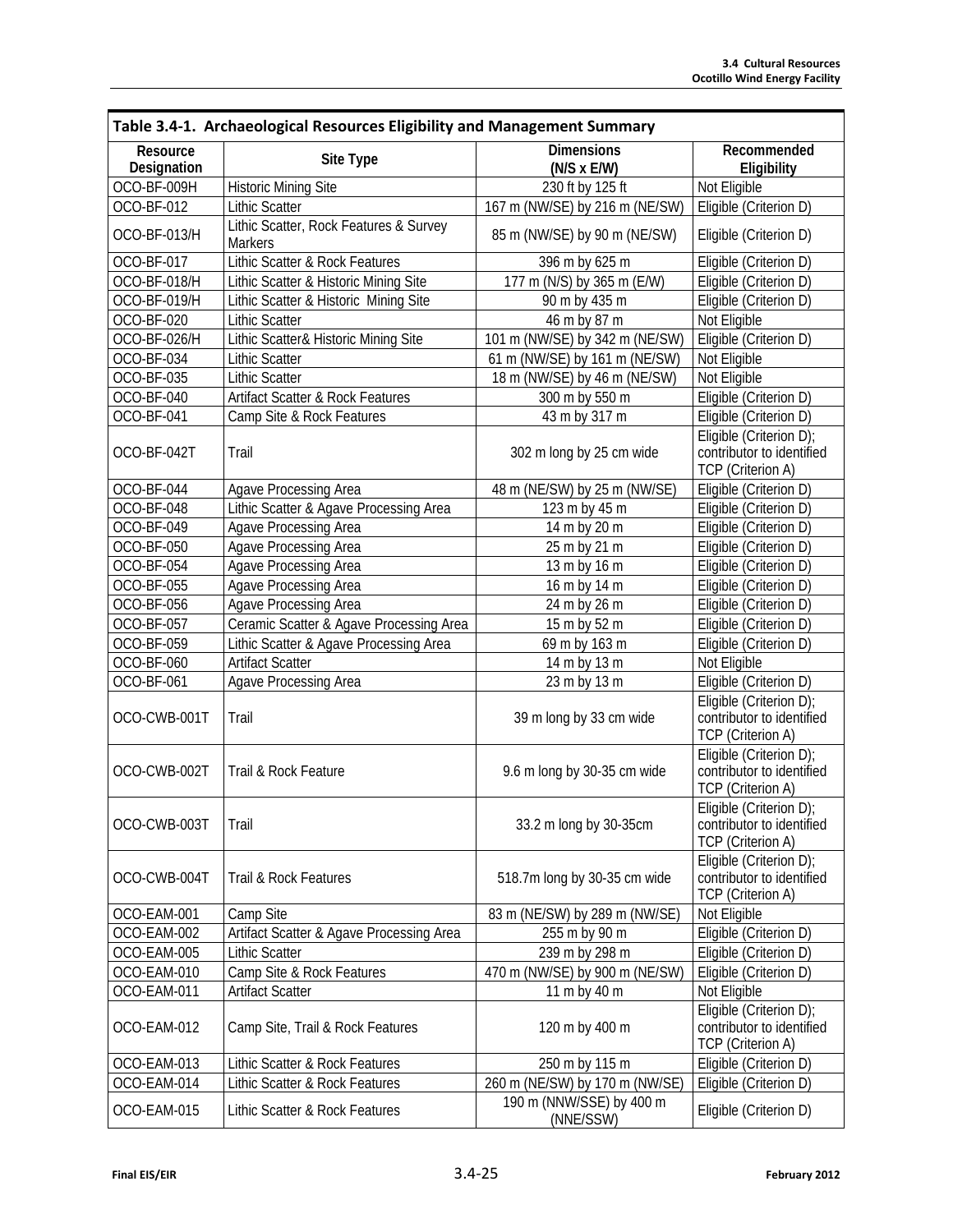Г

| Table 3.4-1. Archaeological Resources Eligibility and Management Summary |                                                         |                                         |                                                                                  |
|--------------------------------------------------------------------------|---------------------------------------------------------|-----------------------------------------|----------------------------------------------------------------------------------|
| Resource<br>Designation                                                  | Site Type                                               | <b>Dimensions</b><br>$(N/S \times E/W)$ | Recommended<br>Eligibility                                                       |
| OCO-EAM-017                                                              | <b>Artifact Scatter</b>                                 | 67 m (NE/SW) by 11 m (NW/SE)            | Not Eligible                                                                     |
| OCO-EAM-018H                                                             | <b>Historic Mining Site</b>                             | 69 ft (NE/SW) by 125 ft (NW/SE)         | Not Eligible                                                                     |
| OCO-EAM-019                                                              | Camp Site                                               | 80 m by 92 m                            | Not Eligible                                                                     |
| OCO-EAM-020                                                              | <b>Artifact Scatter</b>                                 | 70 m (NE/SW) by 22 m (NW/SE)            | Not Eligible                                                                     |
| OCO-EAM-023                                                              | Lithic Scatter & Rock Feature                           | 71 m (NE/SW) by 49 m (NW/SE)            | Not Eligible                                                                     |
| OCO-EAM-024                                                              | <b>Lithic Scatter</b>                                   | 21 m (NE/SW) by 11 m (NW/SE)            | Not Eligible                                                                     |
| OCO-EAM-025                                                              | <b>Lithic Scatter</b>                                   | 27 m by 45 m                            | Not Eligible                                                                     |
| OCO-EAM-026                                                              | Lithic Scatter & Rock Feature                           | 35 m by 63 m                            | Not Eligible                                                                     |
| OCO-EAM-027                                                              | <b>Lithic Scatter</b>                                   | 57 m by 44 m                            | Not Eligible                                                                     |
| OCO-EAM-028                                                              | <b>Lithic Scatter</b>                                   | 33 m (NE/SW) by 23 m (NW/SE)            | Not Eligible                                                                     |
| OCO-EAM-030                                                              | <b>Lithic Scatter</b>                                   | 13 m by 8 m                             | Not Eligible                                                                     |
| OCO-EAM-031                                                              | Artifact Scatter & Agave Processing Area                | 55 m (N/S) by 86 m (E/W)                | Eligible (Criterion D)                                                           |
| OCO-EAM-032                                                              | <b>Lithic Scatter</b>                                   | 100 m (N/S) by 56 m (E/W)               | Not Eligible                                                                     |
| OCO-EAM-033H                                                             | <b>Historic Mining Site</b>                             | 55 ft by 114 ft                         | Not Eligible                                                                     |
| OCO-EAM-034                                                              | Agave Processing Area                                   | $9m$ by $9m$                            | Eligible (Criterion D)                                                           |
| OCO-EAM-035                                                              | <b>Lithic Scatter</b>                                   | 9 m by 18 m                             | Not Eligible                                                                     |
| OCO-EAM-036                                                              | <b>Lithic Scatter</b>                                   | 1 m by 1 m                              | Not Eligible                                                                     |
| OCO-EAM-037                                                              | <b>Lithic Scatter</b>                                   | 70 m NE/SW by 29 m NW/SE                | Not Eligible                                                                     |
| OCO-EAM-038                                                              | <b>Lithic Scatter</b>                                   | 11 m (NE/SW) by 18 m (NW/SE)            | Not Eligible                                                                     |
| OCO-EAM-039                                                              | <b>Lithic Scatter</b>                                   | 33 m (NW/SE) by 22 m (NE/SW)            | Not Eligible                                                                     |
| OCO-EAM-040                                                              | <b>Lithic Scatter</b>                                   | 17 m by 13 m                            | Not Eligible                                                                     |
| OCO-EAM-042                                                              | Camp Site & Agave Processing Area                       | 154 m by 112 m                          | Eligible (Criterion D)                                                           |
| OCO-EAM-043                                                              | <b>Lithic Scatter</b>                                   | 1 m by 1 m                              | Not Eligible                                                                     |
| OCO-EAM-044                                                              | <b>Lithic Scatter</b>                                   | 112 m (N/S) by 68 m (E/W)               | Not Eligible                                                                     |
| OCO-EAM-046                                                              | Agave Processing Area                                   | 30 m by 31 m                            | Eligible (Criterion D)                                                           |
| OCO-EAM-047                                                              | <b>Lithic Scatter</b>                                   | 63 m (NE/SW) by 21 m (NW/SE)            | Not Eligible                                                                     |
| OCO-EAM-048H                                                             | <b>Historic Mining Site</b>                             | 110 ft (NW/SE) by 55 ft (NE/SW)         | Not Eligible                                                                     |
| OCO-EAM-049                                                              | <b>Agave Processing Area</b>                            | 1 m by 1 m                              | Not Eligible                                                                     |
| OCO-EAM-050                                                              | <b>Lithic Scatter</b>                                   | 154 m (NNW/SSE) by 87 m<br>(NNE/SSW)    | Not Eligible                                                                     |
| OCO-EAM-052                                                              | <b>Lithic Scatter</b>                                   | 149 m (NE/SW) by 60 m (NW/SE)           | Not Eligible                                                                     |
| OCO-EAM-053                                                              | Lithic Scatter & Rock Feature                           | 100 m (NE/SW) by 36m (NW/SE)            | Not Eligible                                                                     |
| OCO-EAM-054                                                              | Artifact Scatter                                        | 18 m (NE/SW) by 3 m (NE/SW)             | Not Eligible                                                                     |
| OCO-EAM-055                                                              | <b>Lithic Scatter</b>                                   | 61 m (NW/SE) by 161 m (NE/SW)           | Not Eligible                                                                     |
| OCO-EAM-056T                                                             | Trail                                                   | 430 m long by 20-30 cm wide             | Eligible (Criterion D);<br>contributor to identified<br><b>TCP</b> (Criterion A) |
| OCO-EAM-057                                                              | <b>Lithic Scatter</b>                                   | 90 m (NW/SE) by 305 m (NE/SW)           | Not Eligible                                                                     |
| OCO-EAM-058                                                              | Camp Site & Agave Processing Area                       | 498 m by 706 m                          | Eligible (Criterion D)                                                           |
| OCO-EAM-061                                                              | Artifact Scatter                                        | 216 m by 204 m                          | Not Eligible                                                                     |
| OCO-EAM-062                                                              | Lithic Scatter                                          | 563 m by 132 m                          | Eligible (Criterion D)                                                           |
| OCO-EAM-064                                                              | Rock Feature                                            | 2 m by 2 m                              | Not Eligible                                                                     |
| OCO-EAM-065                                                              | Lithic Scatter                                          | 8 m by 8 m                              | Not Eligible                                                                     |
| OCO-EAM-067/H                                                            | Lithic Scatter, Rock Features & Historic<br>Mining Site | 185 m (NE/SW) by 134 m (NW/SE)          | Not Eligible                                                                     |
| OCO-EAM-068                                                              | Agave Processing Area                                   | $7m$ by 6 m                             | Eligible (Criterion D)                                                           |
| OCO-EAM-069                                                              | <b>Lithic Scatter</b>                                   | 10 m (NW/SE) by 18 m (NE/SW)            | Not Eligible                                                                     |
| OCO-EAM-070                                                              | <b>Lithic Scatter</b>                                   | 7 m by 8 m                              | Not Eligible                                                                     |
| OCO-EAM-071                                                              | Lithic Scatter & Rock Feature                           | 80 m by 80 m                            | Not Eligible                                                                     |
| OCO-EAM-072                                                              | Lithic Scatter & Rock Features                          | 255 m by 90 m                           | Eligible (Criterion D)                                                           |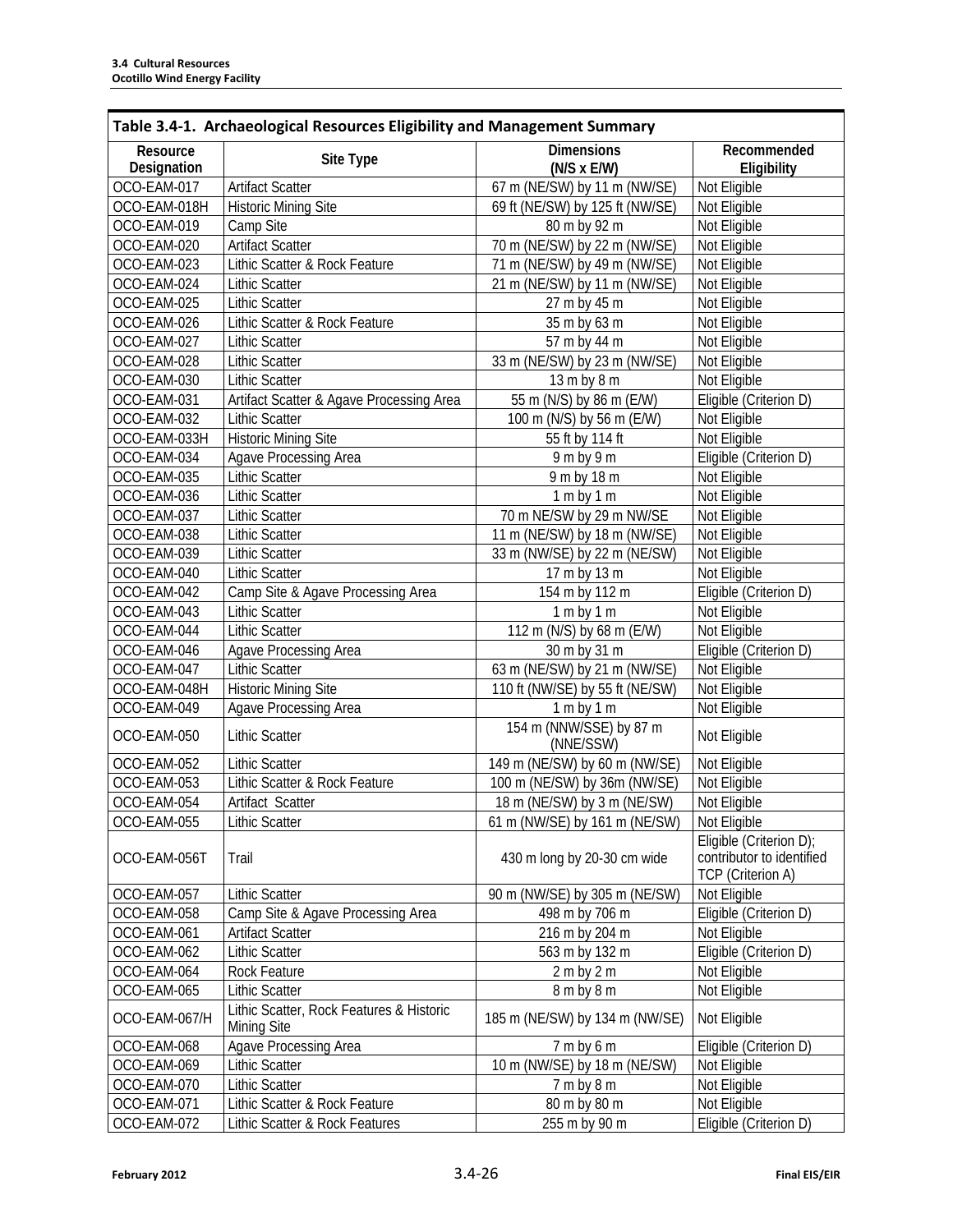| Table 3.4-1. Archaeological Resources Eligibility and Management Summary |                                                                     |                                         |                                                                                     |
|--------------------------------------------------------------------------|---------------------------------------------------------------------|-----------------------------------------|-------------------------------------------------------------------------------------|
| Resource<br>Designation                                                  | Site Type                                                           | <b>Dimensions</b><br>$(N/S \times E/W)$ | Recommended<br>Eligibility                                                          |
| OCO-EAM-074                                                              | Camp Site & Rock Feature                                            | 120 m by 100 m                          | Eligible (Criterion D)                                                              |
| OCO-EAM-075/H                                                            | Artifact Scatter, Rock Features & Historic<br><b>Refuse Scatter</b> | 286 m by 160 m                          | Eligible (Criterion D)                                                              |
| OCO-EAM-076                                                              | Lithic Scatter & Rock Feature                                       | 15 m by 43 m                            | Not Eligible                                                                        |
| OCO-EAM-077                                                              | Camp Site & Rock Features                                           | 120 m by 190 m                          | Eligible (Criterion D)                                                              |
| OCO-EAM-078                                                              | <b>Lithic Scatter</b>                                               | 19 m by 28 m                            | Not Eligible                                                                        |
| OCO-EAM-079                                                              | <b>Lithic Scatter</b>                                               | 32 m (NE/SW) by 18 m (NW/SE)            | Not Eligible                                                                        |
| OCO-EAM-081                                                              | Lithic Scatter & Cremation Site                                     | 62 m by 36 m                            | Eligible (Criterion D);<br>contributor to identified<br>TCP (Criterion A)           |
| OCO-EAM-082                                                              | <b>Artifact Scatter</b>                                             | 41 m by 65 m                            | Not Eligible                                                                        |
| OCO-EAM-083                                                              | <b>Artifact Scatter</b>                                             | 7 m by 9 m                              | Not Eligible                                                                        |
| OCO-EAM-084                                                              | <b>Artifact Scatter &amp; Rock Features</b>                         | 64 m by 111 m                           | Not Eligible                                                                        |
| OCO-EAM-085                                                              | Agave Processing Area                                               | 10 m by 17 m                            | Eligible (Criterion D)                                                              |
| OCO-EAM-087                                                              | <b>Lithic Scatter</b>                                               | 18 m by 50 m                            | Not Eligible                                                                        |
| OCO-EAM-088                                                              | <b>Artifact Scatter</b>                                             | 10 m by 38 m                            | Not Eligible                                                                        |
| OCO-EAM-089                                                              | Agave Processing Area                                               | 3 m by 2 m                              | Not Eligible                                                                        |
| OCO-EAM-100                                                              | Lithic Scatter & Agave Processing Area                              | 206 m (NW/SE) by 98 m (NE/SW)           | Eligible (Criterion D)                                                              |
| OCO-EAM-101                                                              | Lithic Scatter & Agave Processing Area                              | 66 m (NE/-SW) by 27 m (NW/-SE)          | Eligible (Criterion D)                                                              |
| OCO-EAM-102                                                              | Lithic Scatter & Agave Processing Area                              | 98 m (NNW/SSE) by 36 m<br>WSW/ENE)      | Eligible (Criterion D)                                                              |
| OCO-EAM-103                                                              | Lithic Scatter & Agave Processing Area                              | 40 m (NE/SW) by 20 m (NW/SE)            | Eligible (Criterion D)                                                              |
| OCO-EAM-104                                                              | <b>Lithic Scatter</b>                                               | 20 m by 13 m                            | Not Eligible                                                                        |
| OCO-EAM-106                                                              | Lithic Scatter & Agave Processing Area                              | 95 m by 55 m                            | Eligible (Criterion D)                                                              |
| OCO-EAM-107                                                              | Lithic Scatter & Agave Processing Area                              | 31 m (NNE/SSW) by 13 m<br>(WNW/ESE)     | Eligible (Criterion D)                                                              |
| OCO-EAM-108                                                              | Lithic Scatter & Agave Processing Area                              | 104 m (NNE/SSW) by 71 m<br>(WNW/ESE)    | Eligible (Criterion D)                                                              |
| OCO-EAM-109                                                              | Lithic Scatter & Agave Processing Area                              | 151 m (NNW/SSE) by 70 m<br>(ENE/WSW)    | Eligible (Criterion D)                                                              |
| OCO-EAM-110                                                              | Artifact Scatter & Agave Processing Area                            | 65 m by 32 m                            | Eligible (Criterion D)                                                              |
| OCO-EAM-111                                                              | Artifact Scatter & Agave Processing Area                            | 112 m by 72 m                           | Eligible (Criterion D)                                                              |
| OCO-EAM-112                                                              | Lithic Scatter & Agave Processing Area                              | 23 m (NE/SW) by 15 m (NW/SE)            | Not Eligible                                                                        |
| OCO-EAM-113                                                              | Lithic Scatter & Geoglyph                                           | 8 m by 12 m                             | Eligible (Criteria C & D);<br>contributor to identified<br><b>TCP</b> (Criterion A) |
| OCO-EAM-114                                                              | <b>Lithic Scatter</b>                                               | 70 m by 66 m                            | Not Eligible                                                                        |
| OCO-EAM-151                                                              | <b>Lithic Scatter</b>                                               | 55 m by 68 m                            | Not Eligible                                                                        |
| OCO-EAM-152                                                              | Camp Site & Rock Features                                           | 145 m by 110 m                          | Eligible (Criterion D)                                                              |
| OCO-EAM-200T                                                             | Trail                                                               | 15.5 m (SW/NE) long by 50 cm wide       | Eligible (Criterion D);<br>contributor to identified<br>TCP (Criterion A)           |
| OCO-EAM-300H                                                             | Historic Mining Site & Refuse Scatter                               | 210 ft by 145ft                         | Not Eligible                                                                        |
| OCO-JLU-173/H                                                            | Artifact Scatter & Historic Mining Site                             | 460 m by 1,200 m                        | Eligible (Criterion D)                                                              |
| OCO-KAM-001T                                                             | Trail                                                               | 317 m (NE/SW) long by 1.2 m wide        | Eligible (Criterion D);<br>contributor to identified<br>TCP (Criterion A)           |
| OCO-KRM-001                                                              | Lithic Scatter & Rock Features                                      | 31 m by 81 m                            | Not Eligible                                                                        |
| OCO-KRM-003                                                              | <b>Artifact Scatter</b>                                             | 82 m by 52 m                            | Not Eligible                                                                        |
| OCO-KRM-004                                                              | <b>Lithic Scatter</b>                                               | 22 m by 56 m                            | Not Eligible                                                                        |
| OCO-KRM-005                                                              | <b>Lithic Scatter</b>                                               | 141 m by 125 m                          | Not Eligible                                                                        |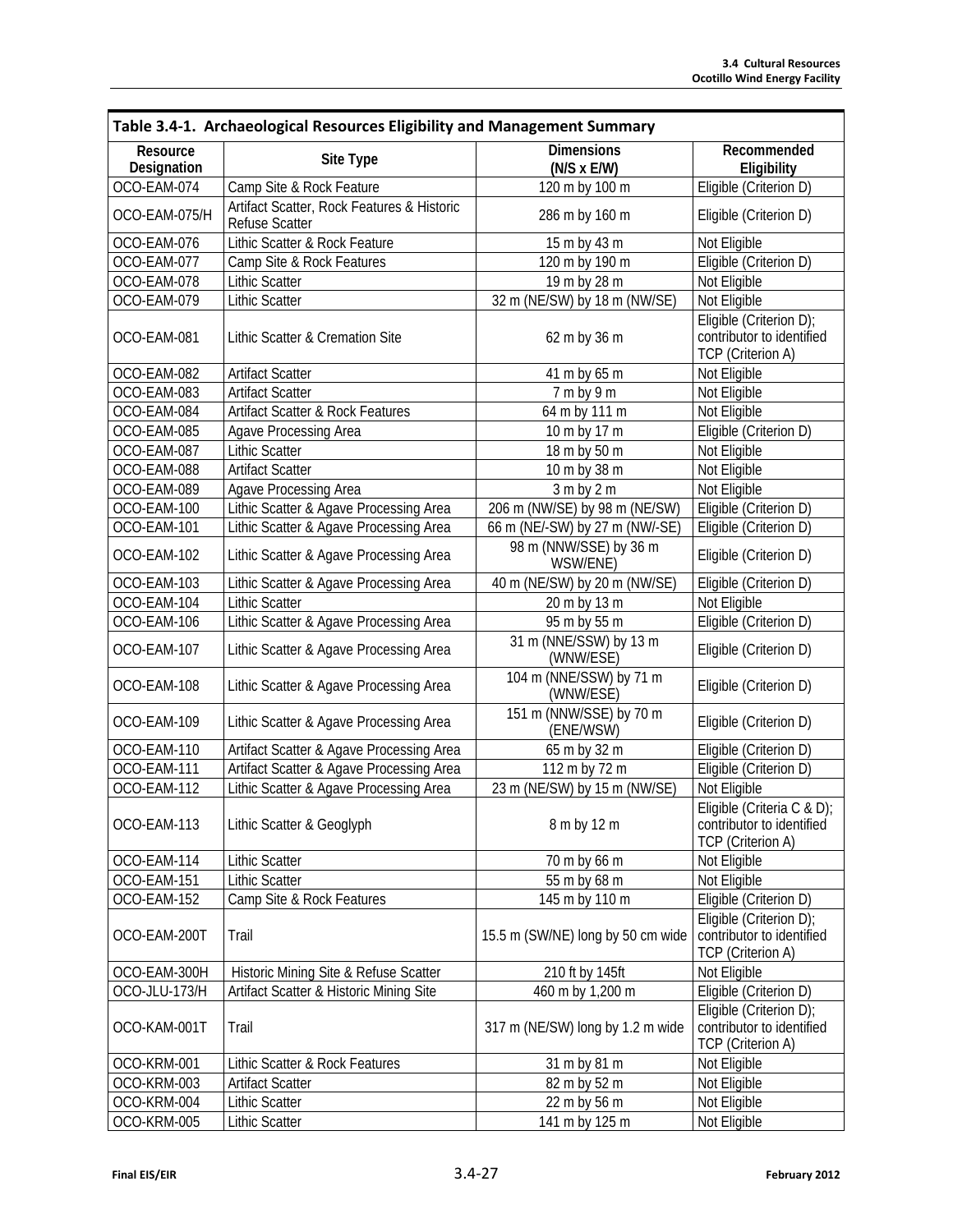| Table 3.4-1. Archaeological Resources Eligibility and Management Summary |                                                            |                                               |                                                                                  |
|--------------------------------------------------------------------------|------------------------------------------------------------|-----------------------------------------------|----------------------------------------------------------------------------------|
| Resource<br>Designation                                                  | Site Type                                                  | <b>Dimensions</b><br>$(N/S \times E/W)$       | Recommended<br>Eligibility                                                       |
| OCO-KRM-006                                                              | Artifact Scatter & Rock Features                           | 177 m by 436 m                                | Not Eligible                                                                     |
| OCO-KRM-007                                                              | <b>Lithic Scatter</b>                                      | 12 m (NW/SE) by 34 m (NE/SW)                  | Not Eligible                                                                     |
| OCO-KRM-008                                                              | <b>Lithic Scatter</b>                                      | 28 m (NW/SE) by 167 m (NE/SW)                 | Not Eligible                                                                     |
| OCO-KRM-009                                                              | <b>Lithic Scatter</b>                                      | 7 m (NW/SE) by 34 m (NE/SW)                   | Not Eligible                                                                     |
| OCO-KRM-020                                                              | Ceramic Scatter                                            | 22 m (WSW/ENE) by 32 m<br>(NNW/SSE)           | Not Eligible                                                                     |
| OCO-KRM-022                                                              | <b>Artifact Scatter</b>                                    | 32 m (WSW/ENE) by 2 m<br>(NNW/SSE)            | Not Eligible                                                                     |
| OCO-KRM-023                                                              | <b>Artifact Scatter</b>                                    | 45 m (NNE/SSW) by 4 m<br>(ENE/WSW)            | Not Eligible                                                                     |
| OCO-KRM-024                                                              | <b>Artifact Scatter</b>                                    | 88 m by 40 m                                  | Not Eligible                                                                     |
| OCO-KRM-025                                                              | <b>Artifact Scatter</b>                                    | 22 m (NE/SW) by 20 m (NW/SE)                  | Not Eligible                                                                     |
| OCO-KRM-026                                                              | <b>Artifact Scatter</b>                                    | 54 m (NE/SW) by 25 m (NW/SE)                  | Not Eligible                                                                     |
| OCO-KRM-032                                                              | <b>Artifact Scatter</b>                                    | 2 m by 4 m                                    | Not Eligible                                                                     |
| OCO-KRM-033                                                              | Ceramic Scatter                                            | 61 m (NW/SE) by 25 m (NE/SW)                  | Not Eligible                                                                     |
| OCO-KRM-037                                                              | <b>Lithic Scatter</b>                                      | 45 m by 102 m                                 | Not Eligible                                                                     |
| OCO-KRM-044                                                              | <b>Lithic Scatter</b>                                      | 45 m by 80 m                                  | Not Eligible                                                                     |
| OCO-KRM-048T                                                             | Trail                                                      | 70 m long by 30-35 cm wide                    | Eligible (Criterion D);<br>contributor to identified<br>TCP (Criterion A)        |
| OCO-KRM-051                                                              | Camp Site & Rock Features                                  | 237 m (NE/SW) by 74 m (NW/SE)                 | Eligible (Criterion D)                                                           |
| OCO-KRM-052/H                                                            | Lithic & Historic Refuse Scatter                           | 139 m (NNE/SSW) by 60 m<br>(WNW/ESE)          | Not Eligible                                                                     |
| OCO-KRM-053                                                              | <b>Lithic Scatter</b>                                      | $\overline{111}$ m by 39 m                    | Not Eligible                                                                     |
| OCO-KRM-059/H                                                            | Artifact Scatter, Rock Features & Survey<br><b>Markers</b> | 144 m by 143 m                                | Eligible (Criterion D)                                                           |
| OCO-KRM-065T                                                             | Trail                                                      | Total length of the four segments is<br>108 m | Eligible (Criterion D);<br>contributor to identified<br>TCP (Criterion A)        |
| OCO-KRM-066T                                                             | Trail                                                      | 20m long                                      | Eligible (Criterion D);<br>contributor to identified<br>TCP (Criterion A)        |
| OCO-KRM-067                                                              | Camp Site & Rock Features                                  | 437 m (NE/SW) by 207 m (NW/SE)                | Eligible (Criterion D)                                                           |
| OCO-LPM-001                                                              | <b>Artifact Scatter</b>                                    | 20 m by 10 m                                  | Not Eligible                                                                     |
| OCO-LPM-002                                                              | Lithic Scatter                                             | 23 m by 12 m                                  | Not Eligible                                                                     |
| OCO-LPM-004                                                              | Lithic Scatter & Agave Processing Area                     | 6 m by 12 m                                   | Not Eligible                                                                     |
| OCO-LPM-006                                                              | Artifact Scatter & Agave Processing Area                   | 24 m by 33 m                                  | Not Eligible                                                                     |
| OCO-LPM-007                                                              | <b>Lithic Scatter</b>                                      | 9 m by 14 m                                   | Not Eligible                                                                     |
| OCO-LPM-008                                                              | <b>Lithic Scatter</b>                                      | 16 m by 25 m                                  | Not Eligible                                                                     |
| OCO-LPM-009                                                              | Camp Site & Agave Processing Area                          | 435 m by 785 m                                | Eligible (Criterion D)                                                           |
| OCO-LPM-010                                                              | Camp Site & Agave Processing Area                          | 80 m (NE/SW) by 45 m (NW/SE)                  | Eligible (Criterion D)                                                           |
| OCO-LPM-011T                                                             | Trail                                                      | 494m by 60 cm wide                            | Eligible (Criterion D);<br>contributor to identified<br><b>TCP</b> (Criterion A) |
| OCO-LPM-012                                                              | <b>Agave Processing Area</b>                               | 61 m (NE/SW) by 56 m (NW/SE)                  | Eligible (Criterion D)                                                           |
| OCO-LPM-013                                                              | <b>Agave Processing Area</b>                               | 65 m by 20 m                                  | Eligible (Criterion D)                                                           |
| OCO-MD-001T                                                              | Trail                                                      | 102 m long by 50 cm wide                      | Eligible (Criterion D);<br>contributor to identified<br><b>TCP</b> (Criterion A) |
| OCO-MD-002T                                                              | Trail                                                      | 46 m long by 50 cm wide                       | Eligible (Criterion D);<br>contributor to identified<br>TCP (Criterion A)        |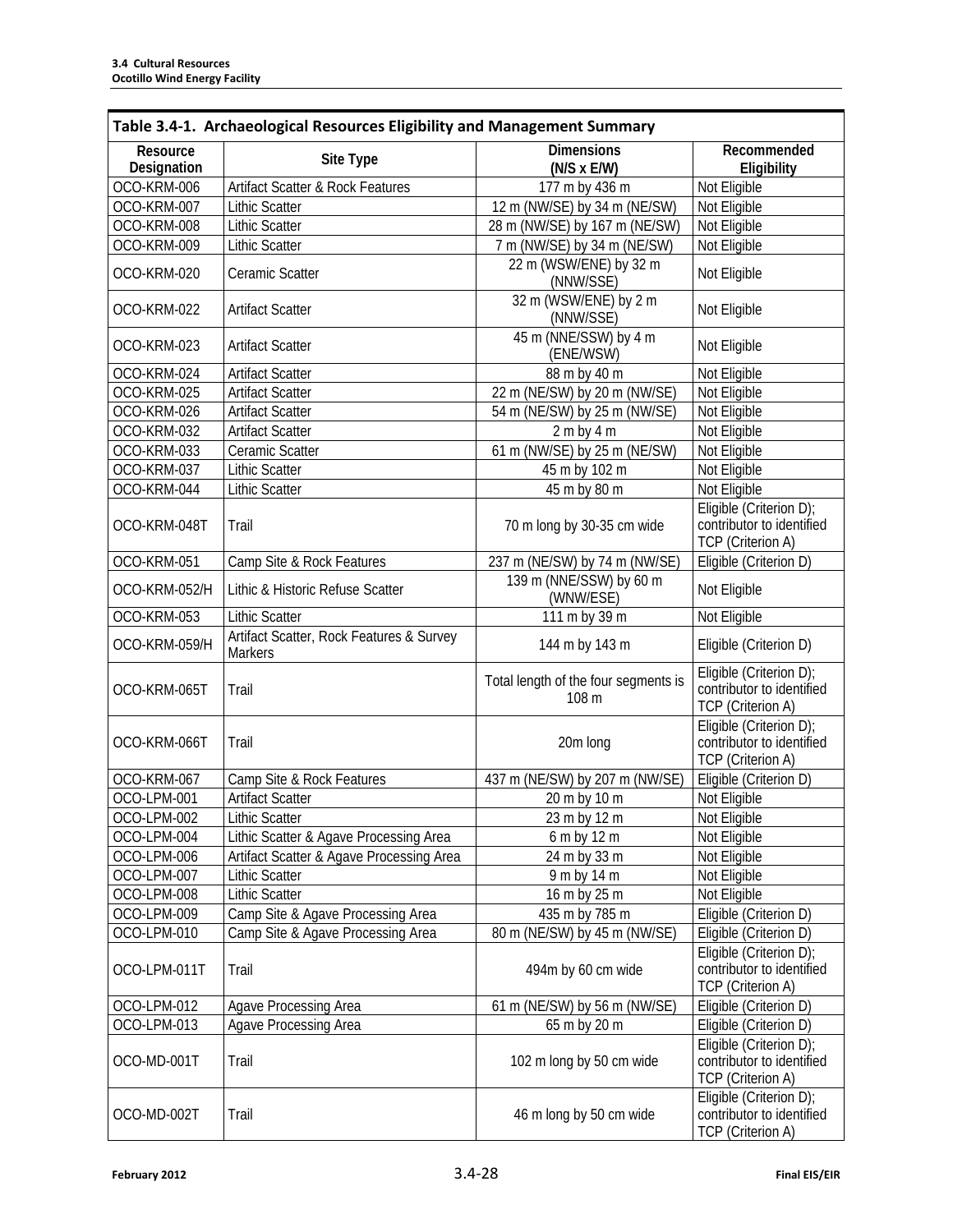| Table 3.4-1. Archaeological Resources Eligibility and Management Summary |                                                                          |                                                   |                                                                                  |
|--------------------------------------------------------------------------|--------------------------------------------------------------------------|---------------------------------------------------|----------------------------------------------------------------------------------|
| Resource<br>Designation                                                  | Site Type                                                                | <b>Dimensions</b><br>$(N/S \times E/W)$           | Recommended<br>Eligibility                                                       |
| OCO-MD-003T                                                              | Trail                                                                    | 33 m long by 50-75 cm wide                        | Eligible (Criterion D);<br>contributor to identified<br><b>TCP</b> (Criterion A) |
| OCO-MHN-001T                                                             | Trail                                                                    | 61 m long by 40 cm wide                           | Eligible (Criterion D);<br>contributor to identified<br>TCP (Criterion A)        |
| OCO-MOW-001H                                                             | Historic Refuse Scatter                                                  | 178 ft (NW/SE) by 428 ft (NE/SW)                  | Not Eligible                                                                     |
| OCO-MOW-002                                                              | <b>Artifact Scatter</b>                                                  | 68 m by 85 m                                      | Not Eligible                                                                     |
| OCO-MOW-004H                                                             | Historic Refuse Scatter                                                  | 23 m by 40 m                                      | Not Eligible                                                                     |
| OCO-MOW-005                                                              | <b>Lithic Scatter</b>                                                    | 48 m by 30 m                                      | Not Eligible                                                                     |
| OCO-MOW-010                                                              | Ceramic Scatter                                                          | 43 m (NE/SW) by 10 m (NW/SE)                      | Not Eligible                                                                     |
| OCO-MOW-011                                                              | Ceramic Scatter                                                          | $\overline{54 \text{ m}}$ (NE/SW) by 22 m (NW/SE) | Not Eligible                                                                     |
| OCO-MOW-012/H                                                            | Artifact Scatter& Historic Mining Site &<br><b>Refuse Scatter</b>        | 109 ft by 286 ft                                  | Not Eligible                                                                     |
| OCO-MOW-013/H                                                            | Lithic Scatter, Rock Feature, Historic<br>Refuse Scatter & Survey Marker | 50 m (NE/SW) by 300 m (NW/SE)                     | Not Eligible                                                                     |
| OCO-MOW-014                                                              | <b>Artifact Scatter</b>                                                  | 32 m By 52 m                                      | Not Eligible                                                                     |
| OCO-MOW-016                                                              | <b>Artifact Scatter</b>                                                  | 28 m (NE/SW) by 12 m (NW/SE)                      | Not Eligible                                                                     |
| OCO-MOW-022/H                                                            | Artifact Scatter & Historic Mining Site                                  | 42 m by 145 m                                     | Not Eligible                                                                     |
| OCO-MOW-026H                                                             | <b>Historic Mining Site</b>                                              | 52 ft by 197 ft                                   | Not Eligible                                                                     |
| OCO-MOW-027H                                                             | <b>Historic Mining Site</b>                                              | 31 ft by 25 ft                                    | Not Eligible                                                                     |
| OCO-MOW-028                                                              | <b>Artifact Scatter</b>                                                  | 47 m (NE/SW) by 29 m (NW/SE)                      | Not Eligible                                                                     |
| OCO-MOW-029H                                                             | <b>Historic Mining Site</b>                                              | 43 m by 19 m                                      |                                                                                  |
| OCO-MOW-032                                                              | <b>Lithic Scatter</b>                                                    | 110 m (NE/SW) by 40 m (NW/SE)                     | Not Eligible                                                                     |
| OCO-MOW-037H                                                             | Historic Mining Site & Survey Marker                                     | 256 ft by 116 ft                                  | Not Eligible                                                                     |
| OCO-MOW-038                                                              | <b>Artifact Scatter</b>                                                  | 68 m by 55 m                                      | Not Eligible                                                                     |
| OCO-MOW-039                                                              | <b>Artifact Scatter</b>                                                  | 17 m (NW/SE) by 31 m (NE/SW)                      | Not Eligible                                                                     |
| OCO-MOW-040H                                                             | <b>Historic Mining Site</b>                                              | 96 ft (NE/SW) by 56 ft (NW/SE)                    | Not Eligible                                                                     |
| OCO-MOW-042                                                              | <b>Artifact Scatter</b>                                                  | 179 m (NW/SE) by 139 m (NE/SW)                    | Not Eligible                                                                     |
| OCO-MOW-043/H                                                            | Ceramic & Historic Refuse Scatter                                        | 131 m (NW/SE) by 112 m (NE/SW)                    | Not Eligible                                                                     |
| OCO-MOW-045H                                                             | <b>Historic Mining Site</b>                                              | 100 ft (NW/SE) by 90 ft (NE/SW)                   | Not Eligible                                                                     |
| OCO-MOW-046H                                                             | <b>Historic Mining Site</b>                                              | 105 ft by 72 ft                                   | Not Eligible                                                                     |
| OCO-MOW-047H                                                             | Historic Mining Site & Survey Marker                                     | 109 ft (NE/SW) by 40 ft (NW/SE)                   | Not Eligible                                                                     |
| OCO-MOW-048H                                                             | Historic Mining Site & Survey Marker                                     | 352 ft (NE/SW) by 292 ft (NW/SE)                  | Not Eligible                                                                     |
| OCO-MOW-049H                                                             | Historic Refuse Scatter                                                  | 106 ft by 173 ft                                  | Not Eligible                                                                     |
| OCO-MOW-050H                                                             | Historic Refuse Scatter                                                  | 126 ft (NW/SE) by 350 ft (NE/SW)                  | Not Eligible                                                                     |
| OCO-MOW-051                                                              | <b>Lithic Scatter</b>                                                    | 10 m by 10 m                                      | Not Eligible                                                                     |
| OCO-MOW-052/H                                                            | Ceramic Scatter & Historic Mining Site                                   | 173 ft (NW/SE) by 95 ft (NE/SW)                   | Not Eligible                                                                     |
| OCO-MOW-054                                                              | <b>Artifact Scatter</b>                                                  | 99 m by 178 m                                     | Not Eligible                                                                     |
| OCO-MOW-055                                                              | Camp Site & Rock Features                                                | 171 m by 58 m                                     | Eligible (Criterion D)                                                           |
| OCO-MOW-059H                                                             | Historic Refuse Scatter                                                  | 413 ft by 364 ft                                  | Not Eligible                                                                     |
| OCO-MOW-064/H                                                            | Artifact Scatter & Historic Mining Site &<br>Refuse Scatter              | 288 m by 500 m                                    | Not Eligible                                                                     |
| OCO-MOW-065H                                                             | <b>Historic Mining Site</b>                                              | 331 ft (NE/SW) by 195 ft (NW/SE)                  | Not Eligible                                                                     |
| OCO-MOW-066                                                              | <b>Artifact Scatter</b>                                                  | 52 m (NE/SW) by 28 m (NW/SE)                      | Not Eligible                                                                     |
| OCO-MOW-067H                                                             | Historic Mining Site & Survey Marker                                     | 142 ft (NE/SW) by 94 ft (NW/SE)                   | Not Eligible                                                                     |
| OCO-MOW-068                                                              | Lithic Scatter & Rock Features                                           | 57 m (NW/SE) by 144 m (NE/SW)                     | Not Eligible                                                                     |
| OCO-MOW-069                                                              | <b>Lithic Scatter</b>                                                    | 47 m (NW/SE) by 155 m (NE/SW)                     | Not Eligible                                                                     |
| OCO-MOW-070                                                              | <b>Lithic Scatter</b>                                                    | 60 m by 440 m                                     | Not Eligible                                                                     |
| OCO-MOW-071                                                              | <b>Lithic Scatter</b>                                                    | 52 m (NE/SW) by 28 m (NW/SE)                      | Not Eligible                                                                     |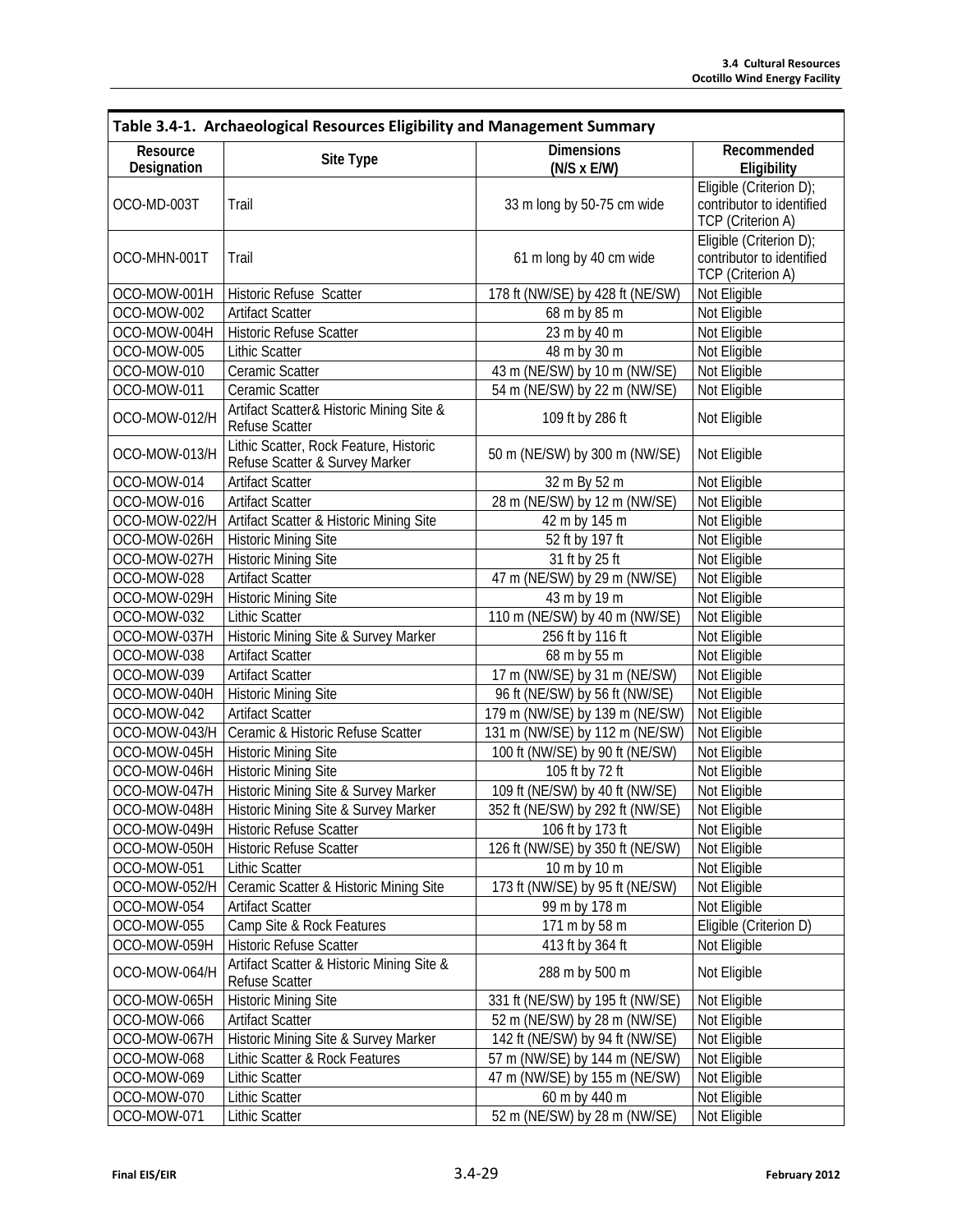| Table 3.4-1. Archaeological Resources Eligibility and Management Summary |                                              |                                         |                                                                           |
|--------------------------------------------------------------------------|----------------------------------------------|-----------------------------------------|---------------------------------------------------------------------------|
| Resource<br>Designation                                                  | Site Type                                    | <b>Dimensions</b><br>$(N/S \times E/W)$ | Recommended<br>Eligibility                                                |
| OCO-MOW-072                                                              | <b>Lithic Scatter</b>                        | 32 m (NE/SW) by 12 m (NW/SE)            | Not Eligible                                                              |
| OCO-MOW-073H                                                             | <b>Historic Mining Site</b>                  | 37 m (NE/SW) by 18 m (NW/SE)            | Not Eligible                                                              |
| OCO-MOW-074                                                              | Lithic Scatter                               | 13 m by 19 m                            | Not Eligible                                                              |
| OCO-MOW-200T                                                             | Trail                                        | 237 m long by 30-35 cm wide             | Eligible (Criterion D);<br>contributor to identified<br>TCP (Criterion A) |
| OCO-MOW-201T                                                             | Trail                                        | 171 m long by 30-35 cm wide             | Eligible (Criterion D);<br>contributor to identified<br>TCP (Criterion A) |
| OCO-MTE-006/H                                                            | Camp Site & Historic Mining Site             | 107 m By 275 m                          | Eligible (Criterion D)                                                    |
| OCO-SAC-003                                                              | Artifact Scatter & Agave Processing Area     | 660 m (NW/SE) by 320 m (NE/SW)          | Eligible (Criterion D)                                                    |
| OCO-SAC-100T                                                             | Trail & Rock Features                        | 174 m long by 40 cm wide                | Eligible (Criterion D);<br>contributor to identified<br>TCP (Criterion A) |
| OCO-VAP-023                                                              | <b>Artifact Scatter &amp; Cremation Site</b> | 20 m (NW/SE) by 48 m (NE/SW)            | Eligible (Criterion D);<br>contributor to identified<br>TCP (Criterion A) |
| OCO-VAP-025                                                              | <b>Artifact Scatter</b>                      | 56 m by 811 m                           | Eligible (Criterion D)                                                    |
| P-13-012210                                                              | Road                                         | 10560 ft by 12 ft                       | Not Eligible                                                              |

In addition to the 287 documented archaeological sites, 28 previously recorded sites and isolates could not be relocated during the survey. Sites that were not relocated but whose previous locations are mapped as falling within a larger site boundary (as defined by Tierra during the survey) were subsumed under the larger site. Sites that were not relocated and whose previous locations are not within a larger site are not addressed further.

Regarding prehistoric resources, high concentrations of lithic procurement sites and knapping stations were documented by the current effort, and it is clear that the project area was an important area for lithic procurement and reduction activities during the prehistoric period. As well, the northwest portion of the project area contains a large number of agave processing areas as evidenced by an extensive number of agave roasting pits/platforms. It should be noted that stands of agave are currently present in this portion of the project area.

Of the 287 sites within the project area, a total of 125 contain lithic scatters and include approximately 20,000 knapping stations. A total of 59 sites contain artifact scatters (generally with a combination of lithics, ceramics, and/or groundstone), and a total of 55 sites contain agave processing areas. A total of 23 prehistoric camp sites were also recorded in the project area.

Nine sites contained ceramic scatters, with both brownware and buffware ceramics represented in the project area. One site contained decorated ceramic sherds. Two of the sites contain prehistoric ceramics that appear to be the result of the re-deposition of a private collection.

Fifty-six sites contain rock features, three sites contain prehistoric geoglyphs, and one site contains a modern geoglyph. A total of 24 trail segments and three historic roads were recorded.

The primary historic-era use of the project area is associated with mining. Most historic-era resources are mining prospects/claims, mines, spoil piles, and associated refuse scatters. The only historically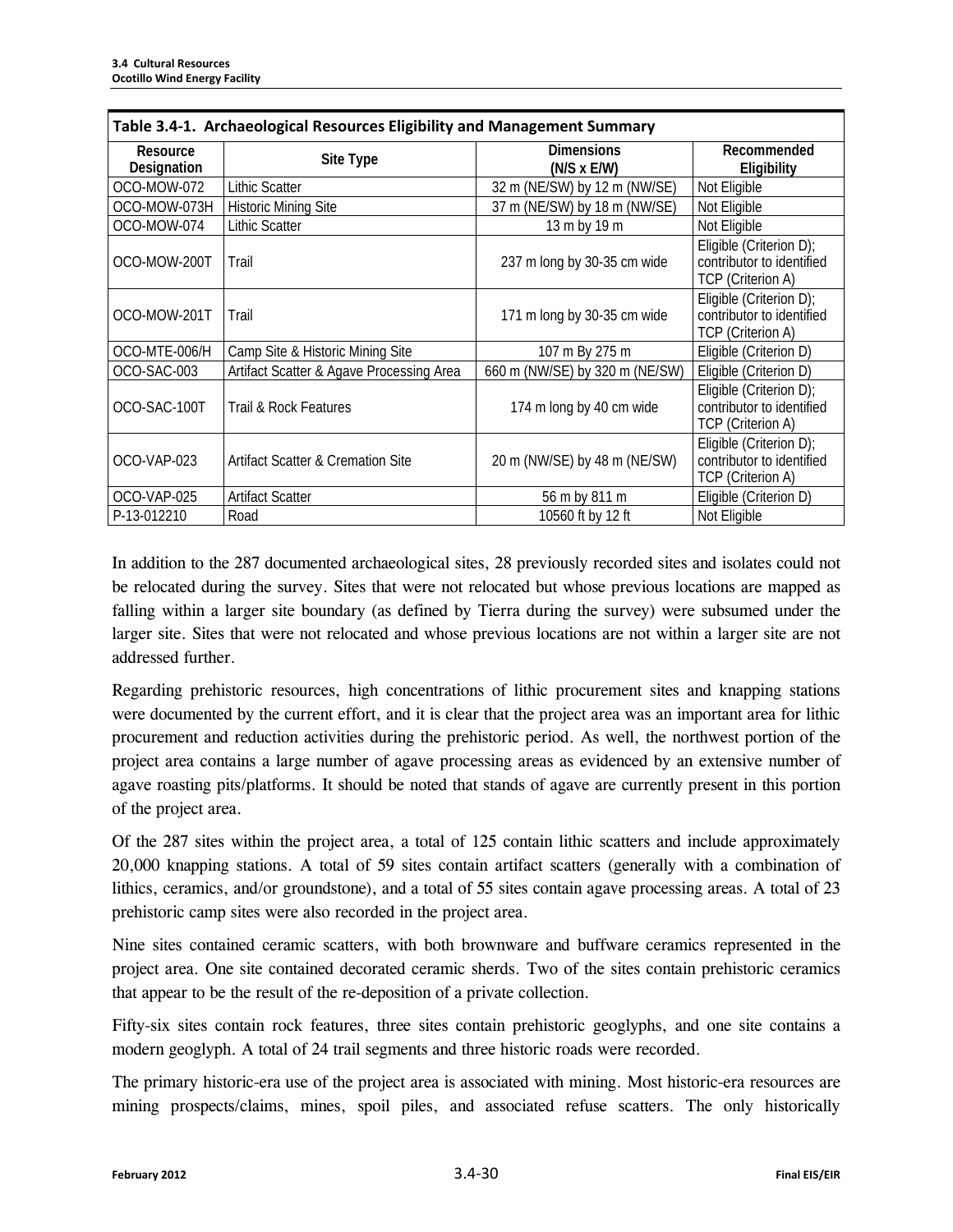documented mining operation in the project area is locally known as the Sugarloaf Mine, site CA-IMP-8806H, located on Sugarloaf Mountain.

A total of 36 sites with historic mining features and 22 sites with historic refuse scatters were documented in the project area. Eleven survey markers were noted during the survey.

Five sites containing human remains were identified during the survey; however, two of the sites are located in areas that have since been removed from the project area and these two sites are not considered further in this analysis.

A summary of the sites by type is presented in Table 3.4-2.

| Table 3.4-2. Summary of Sites by Type                          |                     |                        |
|----------------------------------------------------------------|---------------------|------------------------|
| <b>Prehistoric Sites</b>                                       | Count               | % of Prehistoric Sites |
| Agave Processing Area                                          | 20                  | 8.734%                 |
| <b>Artifact Scatter</b>                                        | 30                  | 13.100%                |
| Artifact Scatter & Agave Processing Area                       | 10                  | 4.367%                 |
| <b>Artifact Scatter &amp; Cremation Site</b>                   | 1                   | 0.437%                 |
| Artifact Scatter & Rock Feature                                | $\overline{5}$      | 2.183%                 |
| Artifact Scatter, Agave Processing Area & Geoglyph             | 1                   | 0.437%                 |
| Camp Site                                                      | 5                   | 2.183%                 |
| Camp Site & Agave Processing Area                              | $\overline{4}$      | 1.747%                 |
| Camp Site & Rock Feature                                       | 9                   | 3.930%                 |
| Camp Site, Rock Feature & Modern Geoglyph                      | 1                   | 0.437%                 |
| Camp Site, Trail & Rock Features                               | 1                   | 0.437%                 |
| Ceramic Scatter                                                | 6                   | 2.620%                 |
| Ceramic Scatter & Agave Processing Area                        | $\mathbf{1}$        | 0.437%                 |
| <b>Lithic Scatter</b>                                          | $\overline{70}$     | 30.568%                |
| Lithic Scatter & Agave Processing Area                         | $\overline{17}$     | 7.424%                 |
| Lithic Scatter & Cremation Site                                | $\overline{1}$      | 0.437%                 |
| Lithic Scatter & Geoglyph                                      | 1                   | 0.437%                 |
| Lithic Scatter & Rock Feature                                  | $\overline{23}$     | 10.044%                |
| Lithic Scatter & Trail / Geoglyph                              | 1                   | 0.437%                 |
| Rock Feature                                                   | 1                   | 0.437%                 |
| Trail                                                          | 17                  | 7.424%                 |
| Trail & Rock Feature                                           | 4<br>229            | 1.747%                 |
| <b>Subtotal of Prehistoric Sites</b>                           |                     | 100%                   |
| <b>Historic Sites</b>                                          | Count               | % of Historic Sites    |
| <b>Historic Mining Site</b>                                    | $\overline{15}$     | 51.720%                |
| Historic Mining Site & Refuse Scatter                          | 1                   | 3.450%                 |
| Historic Mining Site & Survey Marker                           | $\overline{4}$      | 13.790%                |
| <b>Historic Refuse Scatter</b>                                 | $\overline{7}$      | 24.140%                |
| Historic Survey Marker & Rock Feature                          | 1                   | 3.450%                 |
| Road                                                           | 1                   | 3.450%                 |
| <b>Subtotal of Historic Sites</b>                              | 29                  | 100%                   |
| <b>Multi-Component Sites</b>                                   | Count               | <b>Not Applicable</b>  |
| Artifact Scatter & Historic Mining Site                        | 3                   | 10.344%                |
| Artifact Scatter & Historic Mining Site & Refuse Scatter       | 1                   | 3.448%                 |
| Artifact Scatter & Historic Refuse Scatter                     | 1<br>$\overline{2}$ | 3.448%                 |
| Artifact Scatter& Historic Mining Site & Refuse Scatter        |                     | 6.896%                 |
| Artifact Scatter, Agave Processing Area & Historic Mining Site |                     | 3.448%                 |
| Artifact Scatter, Rock Features & Historic Mining Site         |                     | 3.448%                 |
| Artifact Scatter, Rock Features & Historic Refuse Scatter      | $\overline{2}$<br>1 | 6.900%                 |
| Artifact Scatter, Rock Features & Survey Markers               |                     | 3.448%                 |
| Camp Site & Historic Mining Site                               |                     | 3.448%                 |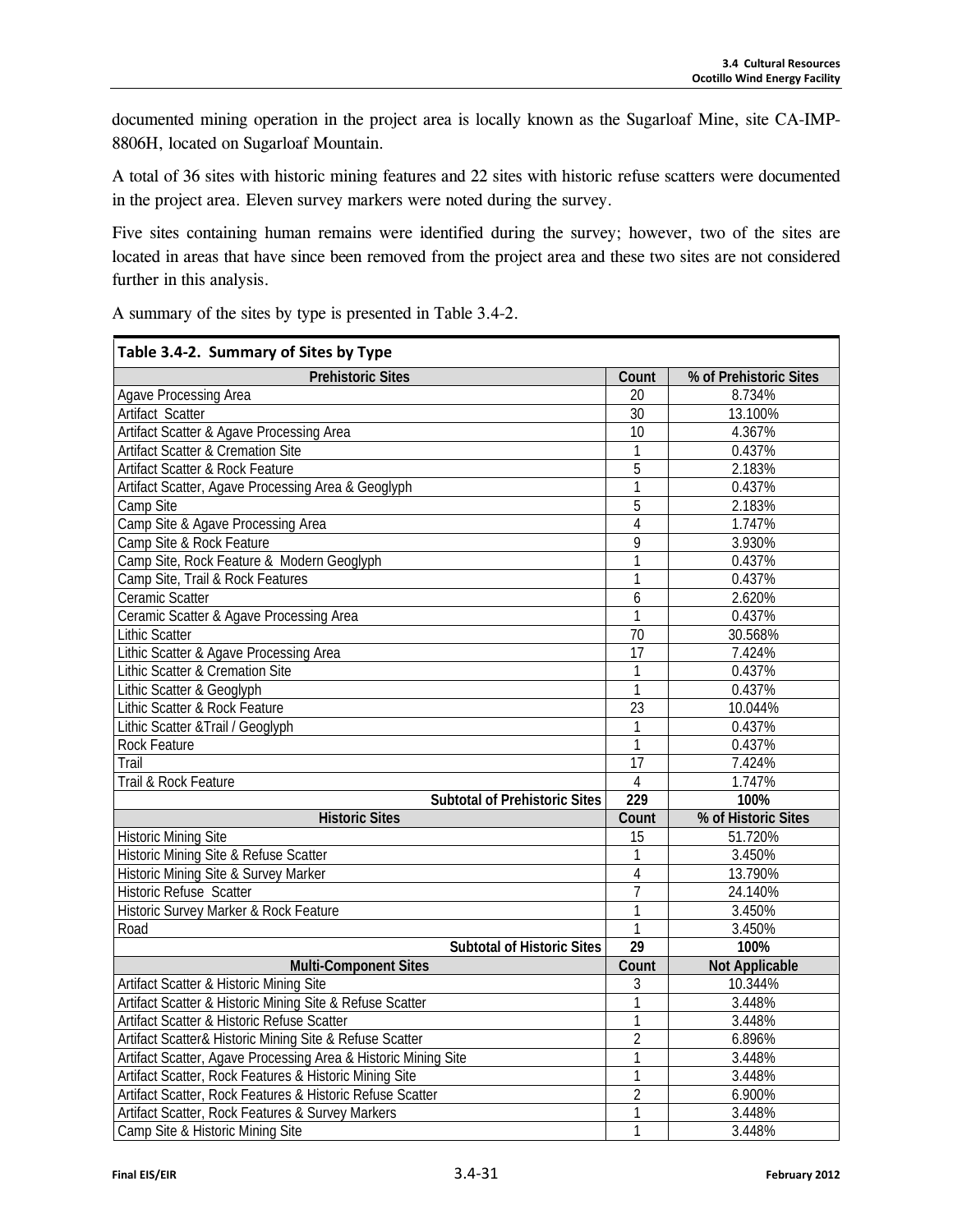| Table 3.4-2. Summary of Sites by Type                                     |       |                        |
|---------------------------------------------------------------------------|-------|------------------------|
| <b>Prehistoric Sites</b>                                                  | Count | % of Prehistoric Sites |
| Camp Site, Agave Processing Area, Rock Features & Historic Refuse Scatter |       | 3.448%                 |
| Camp, Cremation, Trail & Historic Refuse Scatter                          |       | 3.448%                 |
| Ceramic & Historic Refuse Scatter                                         |       | 3.448%                 |
| Ceramic Scatter & Historic Mining Site                                    |       | 3.448%                 |
| Lithic & Historic Refuse Scatter                                          |       | 3.448%                 |
| Lithic Scatter & Historic Mining Site                                     |       | 6.900%                 |
| Lithic Scatter, Historic Mining Site & Road                               |       | 3.448%                 |
| Lithic Scatter, Historic Refuse & Road                                    |       | 3.448%                 |
| Lithic Scatter, Rock Feature & Historic Refuse Scatter                    |       | 3.448%                 |
| Lithic Scatter, Rock Feature, Historic Refuse Scatter & Survey Marker     |       | 3.448%                 |
| Lithic Scatter, Rock Features & Historic Mining Site                      |       | 6.896%                 |
| Lithic Scatter, Rock Features & Survey Markers                            |       | 3.448%                 |
| Lithic Scatter, Rock Features, Historic Foundations & Refuse Scatter      |       | 3.448%                 |
| Lithic Scatter, Trail & Historic Mining Site                              |       | 3.448%                 |
| <b>Subtotal of Multi-Component Sites</b>                                  | 29    | 100%                   |
| <b>Total Site Types</b>                                                   | 287   | N/A                    |

Source: Tierra, 2012a – Table 4.2

#### **Archaeological Resource Significance Recommendations**

Based on surface manifestations of the 287 archaeological sites documented within the project area, a total of 127 sites are recommended eligible for inclusion in the NRHP and a total of 160 are recommended not eligible for inclusion in the NRHP. A total of 127 sites are recommended eligible under Criterion D for their potential to answer regional research questions. Regional research questions were developed by Tierra in the *Final Class II & III Inventory and Research Design and Work Plan for the Ocotillo Express Wind Energy Proejct* (Tierra, 2010) for the purpose of evaluating archaeological resources under Criterion D for their relation to regional research issues. Research questions that could be addressed by the majority of these sites include questions related to prehistoric lithic technology, settlement patterns, and site formation processes. Some sites could also address questions related to prehistoric subsistence and land use strategies, ceramic technology, chronology, and inter- and intra-site variability, trade, and ceremonial/religious practices. One multi-component site (CA-IMP-103/H) is also recommended eligible for its potential to address research questions related to historic mining practices.

Three sites that include prehistoric geoglyphs (CA-IMP-6920, CA-IMP-6988, and OCO-EAM-113) are also recommended eligible under Criterion C for their distinctive characteristic of a type and for high artistic value. Twenty-eight sites (with trails, cremations, and/or geoglyphs) are recommended eligible as contributors to the TCP as identified by the Tribes under Criterion A.

During Section 106 consultation, some parties have suggested that the archaeological resources recorded within the project area should be considered together as a district. Districts are significant concentrations, linkages, or continuities of sites, buildings, structures, or objects united historically or aesthetically by plan or physical development. Districts derive their importance from being unified entities based on the interrelationships of various individual resources. Examples of districts include business districts, canal or irrigation systems, estates and farms, industrial complexes, rural villages, transportation networks, residential areas, rural historic districts, and groups of habitation sites. According to the US Department of the Interior, National Park Service Cultural Resources, NRHP Bulletin 15, *How to Apply the National Register Criteria for Evaluation*, a district "must be a definable geographic area that can be distinguished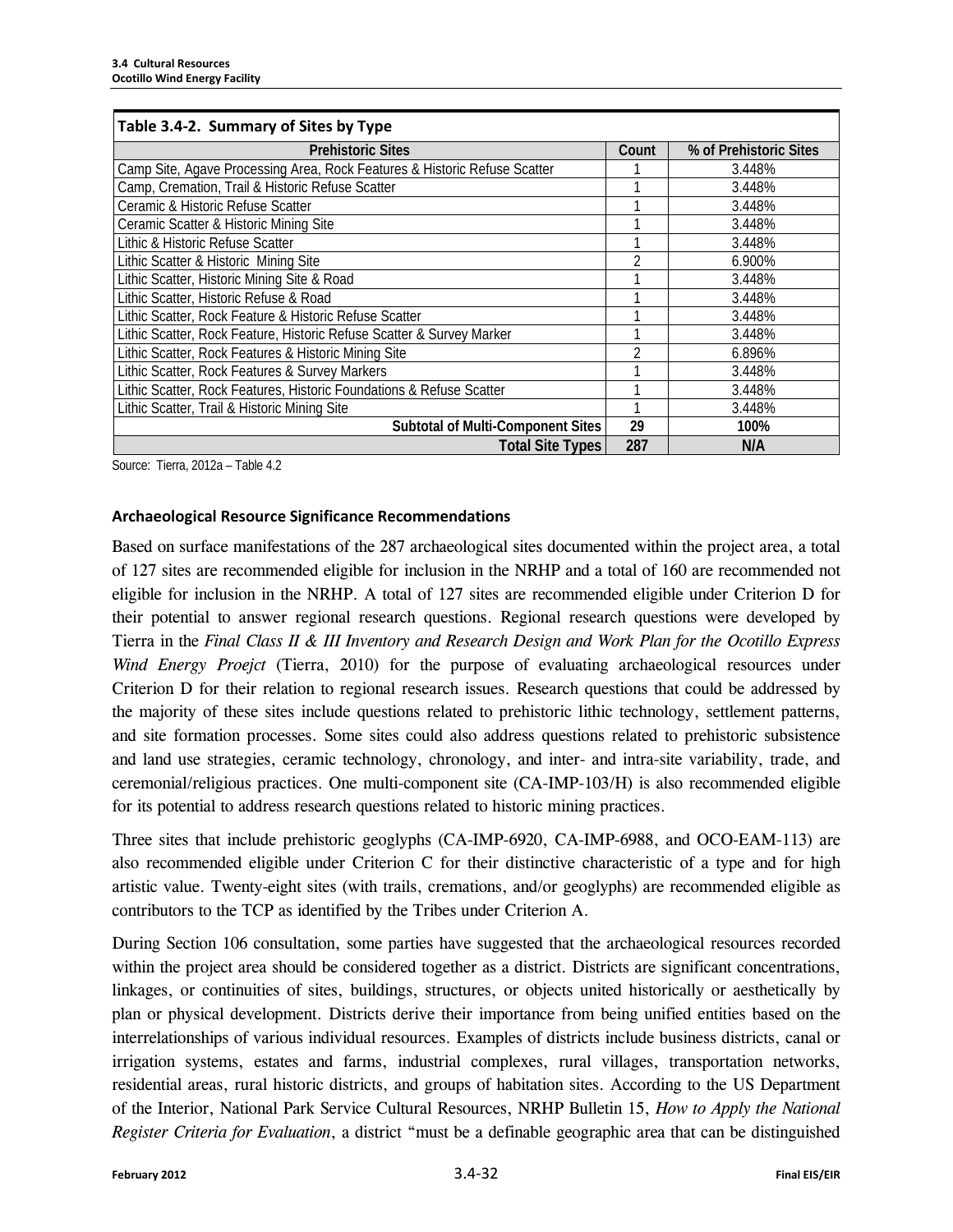from surrounding properties by changes such as density, scale, type, age, style of sites, buildings, structures, and objects or by documented differences in patterns of historic development or associations."

The Archaeological Survey Report (Tierra, 2012a) prepared for the project did not identify the archaeological resources recorded in the proposed OWEF as constituting or contributing to a district. The BLM acknowledges that future research may be relevant to the relationship between the project area and previously identified districts, such as the In-ko-pah Gorge Discontiguous District; Earth Figures of the California-Arizona Colorado River Basin Thematic Group; or the Yuha Basin Discontiguous District. The BLM also acknowledges that future research may also be relevant to the possibility that other districts exist. The BLM has carefully reviewed all available information and concurs with the above eligibility recommendations.

### **3.4.1.5 Built Environment**

Two studies prepared for the project (*The Historical Resources Reconnaissance Survey and Evaluation for the Ocotillo Express Wind Energy Project* [Tierra, 2012b] and *Historical Resources Evaluation and Impact Analysis for the Ocotillo Express Wind Energy Project* [Moomjian, 2012]) identified those historic buildings, structures, sites, objects, and districts located within the the APE: (1) that may be over fortyfive years of age; (2) have the potential to be considered either historically and/or architecturally significant; (3) and possess a sufficient degree of original integrity. The APE for built-environment resources was defined as the project area and a 1-mile radius around it, but also includes the community of Nomirage and the Desert View Tower, because of possible visual impacts to these resources.

In May 2011, a *Preliminary Historical Resources Reconnaissance Survey and Evaluation for the Ocotillo Express Wind Energy Project, Imperial County, California* ("Preliminary Survey/Evaluation") was prepared (Tierra, 2011a). This study identified 186 potential historic-period buildings or structures in the APE, the majority of which were historic-period residential structures in the community of Ocotillo.

Subsequent to the preparation of the Preliminary Survey/Evaluation, it was determined that the community of Nomirage, which is located approximately six miles southeast of Ocotillo, should also be evaluated and analyzed to identify the presence of any potential historic-period resources. A second reconnaissance survey was undertaken and approximately 57 potential historic-period resources were found to exist within the Nomirage community. In sum, therefore, a total of approximately two hundred forty-five (245) total potential historic-period resources were identified and evaluated as part of these studies.

The *Historical Resources Evaluation and Impact Analysis for the Ocotillo Express Wind Energy Project* report ("Evaluation/Impact Analysis") (Moomjian, 2012) summarized the results of the reconnaissance surveys and conducted detailed research and evaluation of all potentially eligible built-environment resources.

#### **Built Environment Survey Results and Eligibility Recommendations**

As a result of the 2011 Preliminary Survey/Evaluation, the majority (177) of the potential historic-period resources in Ocotillo and all 57 potential historic-period resources in Nomirage were evaluated and recommended as not historically and/or architecturally significant under NRHP or CRHR Criteria.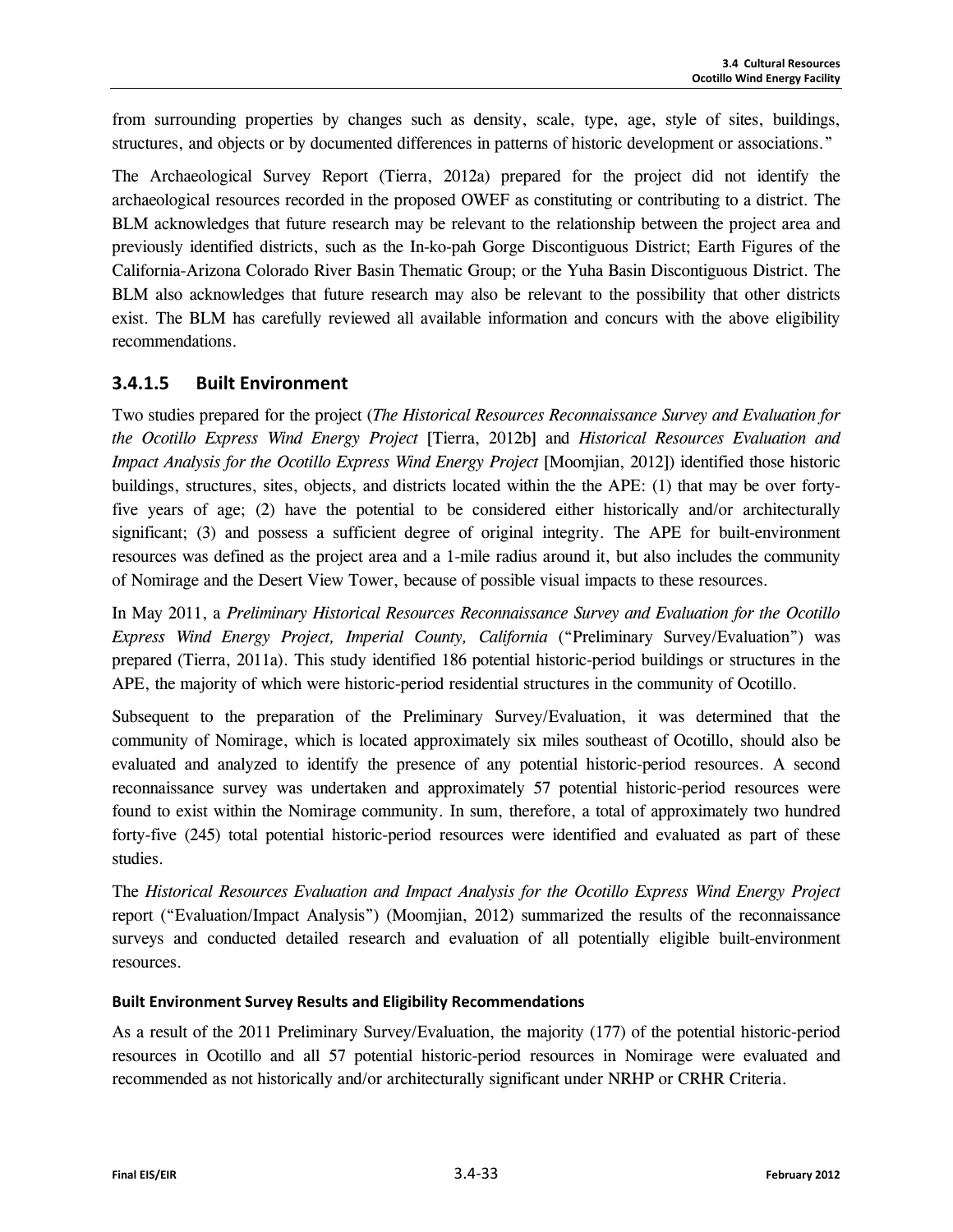Of these non-significant resources, the majority consist of Modern style, single-family residential homes or prefabricated/mobile homes, constructed from the 1950s-1980s. Many of these structures, however, do not appear to embody the distinctive characteristics of a type, period, or method of Modern residential construction to be considered historically and/or architecturally significant under NRHP or CRHR Criteria. Overall, while these structures appear to be largely Modern in style, they tend to lack a number of important, character-defining features of a type, period, and method of Modern style construction. In addition, the majority of structures identified within the project area feature additions, modifications, and alterations associated with improvements over the years. In many instances, while some of the resources may possess such original integrity elements as location and setting, they lack original design, materials, workmanship, feeling, and association. Thus, in addition to a lack of original character-defining features, many of the structures lack a sufficient degree of overall integrity to justify further study. No continuity among these resources in terms of shared history, architecture, property type, or year of construction was identified to justify the presence of any potential or actual historic district.

As a result of the 2011 Preliminary Survey/Evaluation, a total of nine resources were identified as potentially significant. The nine resources included the Desert View Tower (1 In Ko Pah Road, Jacumba; P-13-008044); Old Highway 80 (portions of which are included in the project area; P-13-008418); the San Diego Eastern & Arizona Railroad, Desert Line (portions are included in the project area; P-13-009302); Miller's Garage/Restaurant Complex (298 West Highway 80); Weaver's Service Station (14 West Highway 80); Desert Haven Restaurant/Ocotillo Trading Post (Northwest corner of Evan Hewes Highway/Imperial Highway); Original Ocotillo Post Office Buildings (near Northeast corner of Evan Hewes/Imperial Highway); Current Ocotillo Post Office (1153 North Imperial Highway); and a Single-Family Residence (1212 North Imperial Highway).

After further research and evaluation, as documented in the Evaluation/Impact Analysis, three of these nine potentially significant historic built environment resources were recommended as designation-eligible historical resources:

- **The Desert View Tower** (P-13-008044) (which includes the building itself and stone sculptures on the property), is listed on both the NRHP and CRHR as one of eleven California resources which represent twentieth century environmental folk art, with a period of significance from the 1920s-1950s. It is also California Historical Landmark no. 939. The Tower is located approximately 10 miles from the project location. Both the Tower and the surrounding rock sculptures comprise the resource and convey its significance (Selway, Furtado and Hart 1978; P-13-008044). Although not expressly stated in the NRHP Nomination documentation, the Desert View Tower is presumed to have retained its original integrity (Location, Design, Setting, Materials, Workmanship, Feeling, and Association) from its period of significance. This property, therefore, is an historical resource under CEQA and a historic property by virtue of its inclusion in the NRHP and CRHR.
- **Old Highway 80** (P-13-008418) was previously determined eligible for listing on the NRHP and CRHR as part of the Sunrise Powerlink Project in 2007 under Criterion A for its association with early transcontinental highway development, and for its early designation and continued use, providing Imperial Valley's essential east and west vehicular connections, with a period of significance from 1926-1972. Based upon the information contained in the survey form, the present study concurs with the conclusion of historical significance. The survey documentation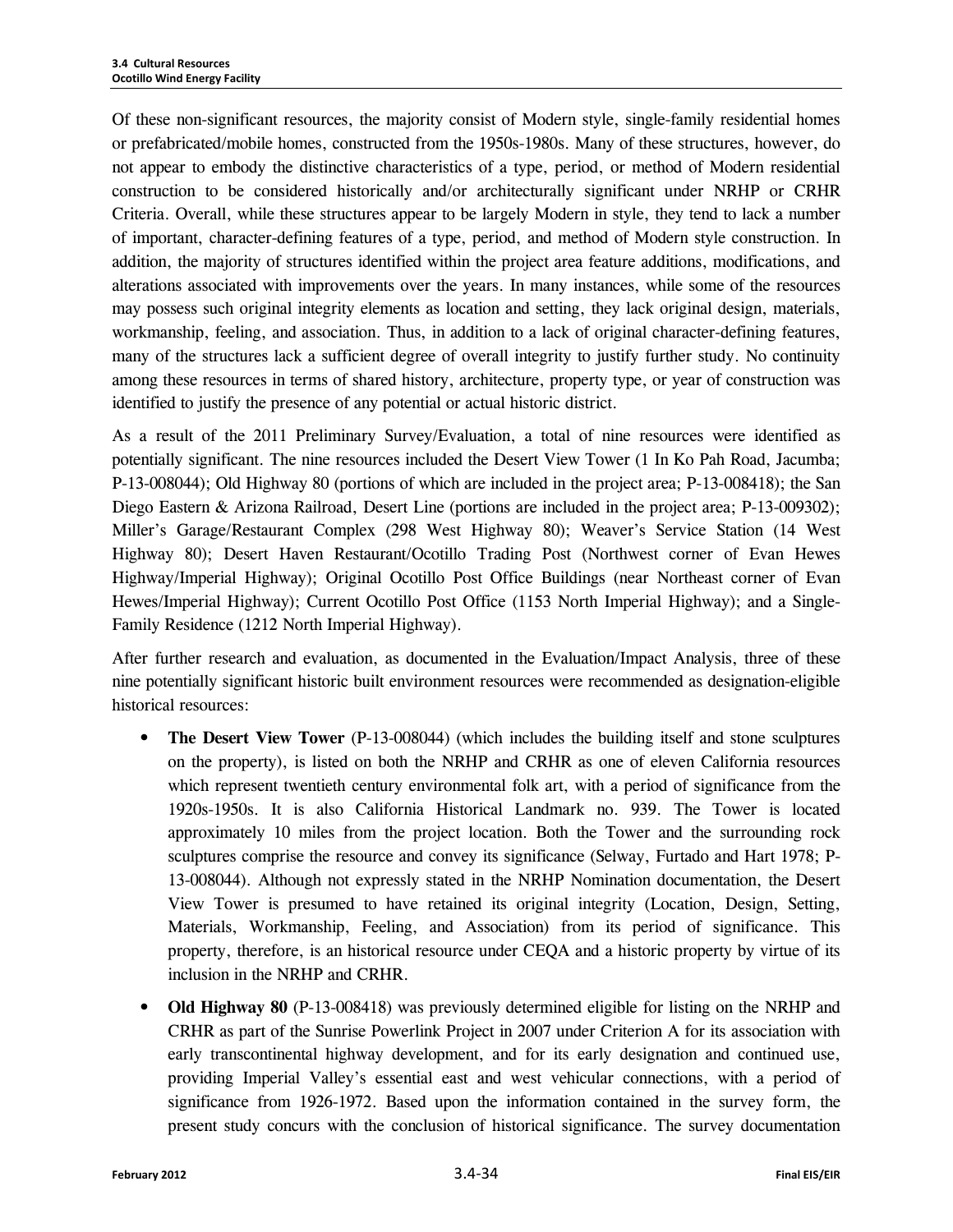expressly states that the resource has retained most of its original integrity (Location, Design, Feeling, Setting, and Association) from its period of significance. This resource is considered an historical resource under CEQA due to the fact that it has been previously recommended eligible for listing in the CRHR, and was identified as significant in an historical resource survey. It was found eligible as part of the Sunrise Powerlink Project by consensus determination.

• **The San Diego Eastern & Arizona Railroad, Desert Line** (P-13-00-9302), was also previously determined eligible for listing on the NRHP and CRHR as part of the Sunrise Powerlink Project in 2007 under Criterion A (Event) for its extremely important role in the development and economy of sections of Imperial County from the 1920s to the present, and under Criterion C (Design/Construction) for its intact roadbed, track engineering. Based upon the information contained in the survey form, the present study concurs with the conclusion of historical significance. The survey documentation indicates that the integrity of the resource appears unchanged and possesses its Location, Design, Setting, Materials, Workmanship, Feeling, and Association from its period of significance. The resource is considered an historical resource under CEQA due to the fact that it has been previously recommended eligible for listing in the CRHR, and was identified as significant in an historical resource survey. It was found eligible as part of the Sunrise Powerlink Project by consensus determination.

The remaining six resources, including Miller's Garage/Restaurant Complex, Weaver's Service Station, the Desert Haven Restaurant/Ocotillo Trading Post, the Original Ocotillo Post Office Buildings, the Current Ocotillo Post Office, and a Single-Family Residence at 1212 North Imperial Highway, were evaluated and recommended as not historically or architecturally significant. The BLM has concurred with the above recommendations.

# **3.4.2 Applicable Regulations, Plans, and Standards**

The applicable federal, State and local regulations, plans, and standards are discussed below and presented in Table 3.4-3. As the NEPA lead agency, the BLM is responsible for compliance with NEPA and Section 106 of the NHPA, and as the CEQA lead agency, Imperial County is responsible for compliance with applicable State and local regulations.

### **Federal**

There are numerous federal regulations, executive orders, and policies that direct management of cultural resources on federal lands and by federal agencies. These include the National Historic Preservation Act (NHPA), the Archaeological Resources Protection Action, the Native American Graves Protection and Repatriation Act (NAGPRA), the American Indian Religious Freedom Act (AIRFA), the Antiquities Act and Executive Order 13007 (Indian Sacred Sites). The following is a discussion of the most pertinent laws affecting the proposed project.

The material expressions of past human activities and the types of areas used by people vary across the project region, where cultural resources are managed in accordance with laws, regulations, and guidelines. The principal federal law addressing cultural resources is the NHPA, as amended (16 USC. Section 470). Section 106 of the NHPA requires a federal agency with jurisdiction over a proposed project (referred to as an undertaking under the NHPA) to evaluate the effect of the undertaking on historic properties included on, or eligible for, the NRHP, in consultation with Indian tribes, local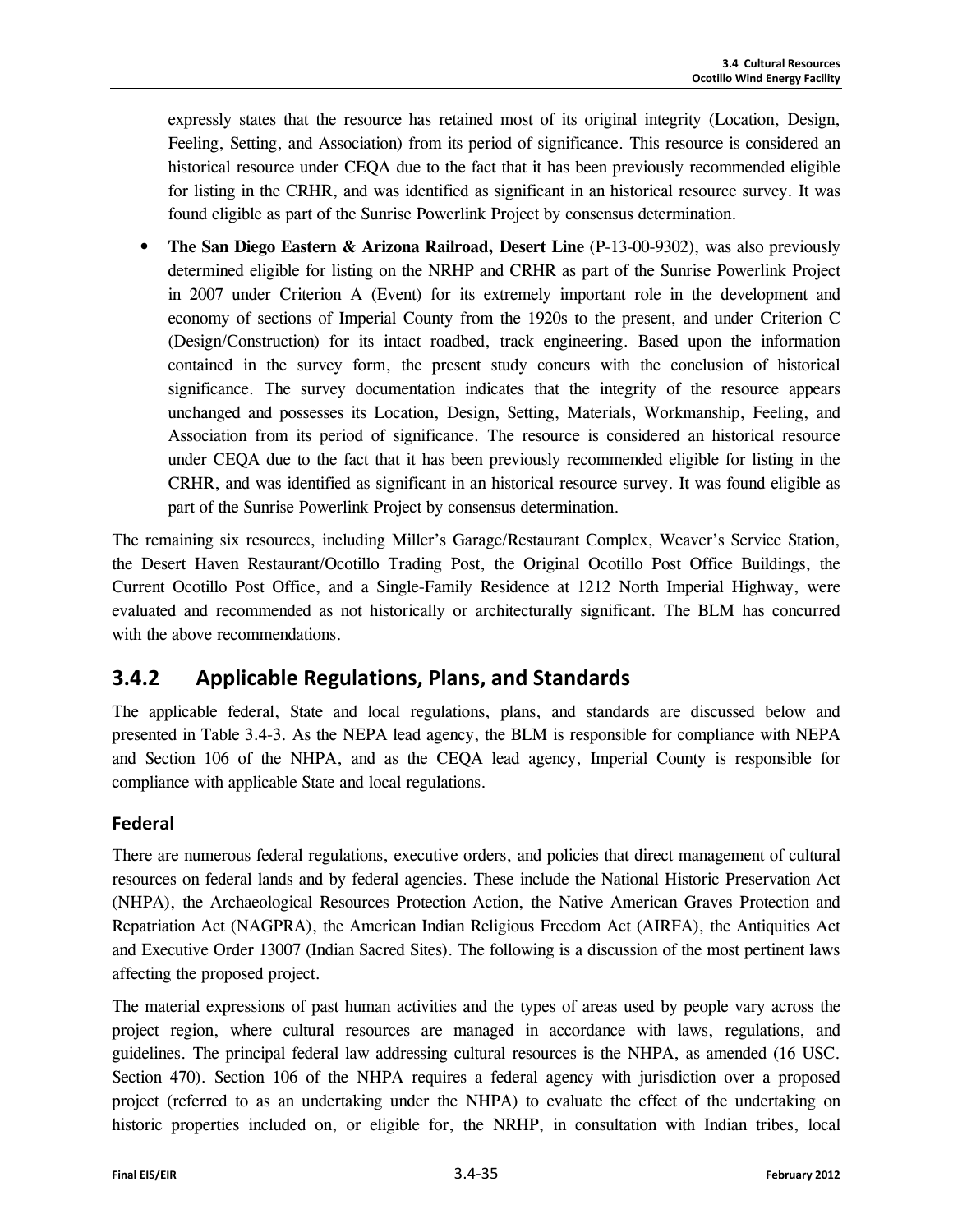government and other interested parties. The implementing regulations (36 CFR, Part 800) describe the process for identifying and evaluating historic properties, for assessing the effects of federal undertakings on historic properties, and for consulting with interested parties, including the State Historic Preservation Office (SHPO) and Indian tribes, to develop measures that would avoid, reduce, or minimize adverse effects. The federal lead agency also consults with Indian tribes on a government-to-government level in accordance with several authorities, including NEPA, the NHPA, AIRFA, and Executive Order (EO) 13007.

Federal agencies must also provide the Advisory Council on Historic Preservation (ACHP) an opportunity to comment on the effects of the proposed project to those properties. The 1992 amendments to the NHPA strengthened tribal involvement in the process (see 5.2.3). The term "historic properties" refers to districts, sites, buildings, structures, objects or cultural resources that are included in, or are eligible for inclusion in the NRHP.

In order to be eligible for the NRHP, historical or cultural resources are generally, but not always, at least 50 years old, have integrity, and meet at least one of the four criteria listed below. Integrity is the property's ability to convey its demonstrated historical significance through location, design, setting, materials, workmanship, feeling, and association. The four eligibility criteria set forth in 36 CFR, 60.4 are as follows:

- A. Association with events that have made a significant contribution to the broad patterns of our history;
- B. Association with the lives of persons significant to our past;
- C. Resources that embody the distinctive characteristics of a type, period, or method of construction, or that represent the work of a master, or that possess high artistic values, or that represent a significant and distinguishable entity whose components may lack individual distinction; or
- D. Resources that have yielded or may be likely to yield information important in prehistory or history.

The implementing regulations for Section 106 of the NHPA (36 CFR, Part 800) outline the procedures for identifying and evaluating eligible properties and assessing the effects of federal undertaking on those historic properties, in consultation with interested parties, and to identify ways to avoid, reduce, or minimize adverse effects on those properties. Eligible properties need not be formally listed on the NRHP. As part of the Section 106 process, agencies are required to consult with the SHPO, Indian tribes, local government and other interested parties. Section 106 does not require the preservation of historic properties, but it is designed to ensure that the decisions of federal agencies concerning the treatment of these places result from meaningful considerations of cultural and historic values and of the options available to protect the properties. The OWEF is an undertaking, as defined by 36 CFR 800.3, and therefore is subject to Section 106.

The BLM complies with its obligations under the NHPA through a National Programmatic Agreement (NPA) and a related 2007 State Protocol Agreement, as amended, specific to California. The protocol supplements the NPA with state-specific requirements for managing cultural resources on public lands in California and is used as the primary management guidance by BLM offices in the state for complying with the NHPA. This protocol allows BLM's cultural resource staff to act on the SHPO's behalf under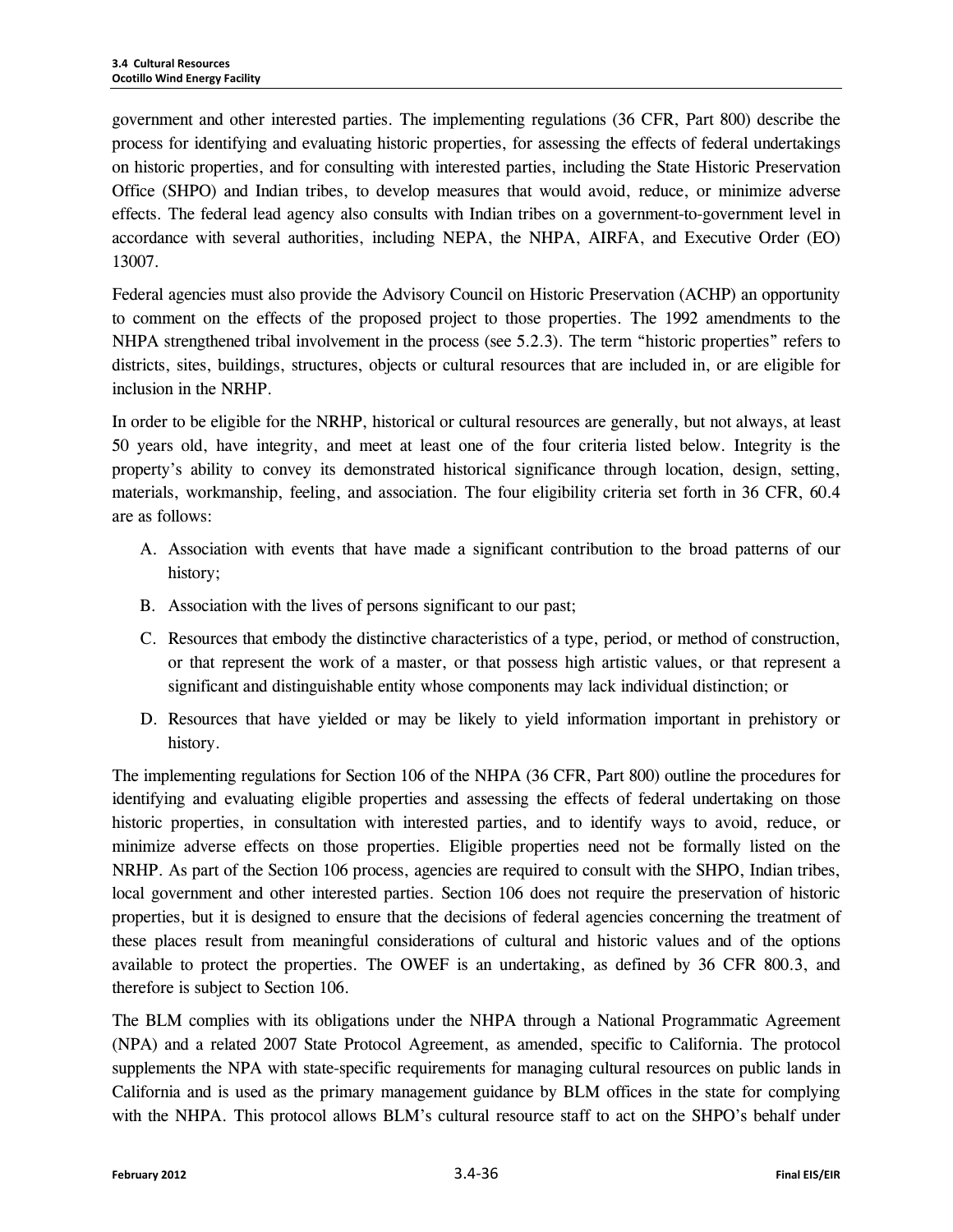limited circumstances. The BLM may define APEs and the required level of inventory efforts and may determine NRHP eligibility and the effects of undertakings without consulting with the SHPO. However, when undertakings are found to affect historic properties under Section 106 of the NHPA, consultation with SHPO and other interested parties in accordance with 36 CFR 800, and the BLM Manual 8100 series is required. The Section 106 process specific to the OWEF is discussed futher in Chapter 5.

AIRFA establishes a policy of federal protection for traditional American Indian religious freedoms. It seeks to correct federal policies and practices that could (a) deny access to sacred sites required in traditional religions, (b) prohibit use and possession of sacred objects necessary for religious ceremonies, and (c) intrude upon or interfere with religious ceremonies. The BLM complies with AIRFA by obtaining and considering the views of traditional religious practitioners as part of the NEPA compliance process and consultation under Section 106.

EO 13007 directs federal agencies to accommodate access to, and ceremonial use of, Indian sacred sites by Indian religious practitioners. It requires federal agencies to avoid adversely affecting the physical integrity of sacred sites to the extent practicable, permitted by law, and not clearly inconsistent with essential agency functions. EO 13007 reinforces the purposes expressed in AIRFA. The BLM complies with EO 13007 through consulting with tribal governments and Indian religious practitioners as part of the NEPA compliance process and consultation under Section 106*.* 

Requirements for responding to discoveries of Native American human remains and funerary objects, sacred objects, or objects of cultural patrimony on federal or tribal land are addressed under the NAGPRA (Public Law 101-601) and its implementing regulations found at Title 43 CFR Part 10. Whenever there is activity affecting or likely to affect Native American human remains, funerary objects, sacred objects, or objects of cultural patrimony on federal or tribal lands, a federal agency mus prepare a written Plan of Action (POA), in consultation with Indian tribes which outlines the planned treatment, care, handling, and disposition of human remains funerary objects, sacred objects, or objects of cultural patrimony. The BLM is currently preparing a POA. On public lands within the project area, the BLM will comply with the law and regulations by determining lineal descendants and culturally affiliated Indian tribes and by carrying out appropriate treatment and disposition of the discovered remains, including transfer of custody.

The BLM is also required to consider impacts on Indian trust assets, which are lands, natural resources, money, or other assets held by the federal government in trust or that are restricted against alienation for Indian tribes and individual Indians. The United States has a trust responsibility to protect and maintain trust assets reserved by or granted to Indian Tribes or Indian individuals by treaties, statutes, and executive orders.Trust responsibilities for the BLM are found in Department of the Interior Secretarial Order No. 3215 (Principles for the Discharge of the Secretary's Trust Responsibility), Departmental Manual Part 512, Chapter 2 (Departmental Responsibilities for Indian Trust Resources), and BLM Manual H-8120-1. However, because no Indian trust assets are within or near the project area, this resource is not analyzed here.

#### **State**

There are numerous state regulations and policies that direct management of cultural resources on state lands and by state agencies. The following is a discussion of the most pertinent laws affecting the proposed project and impact analysis from a state perspective.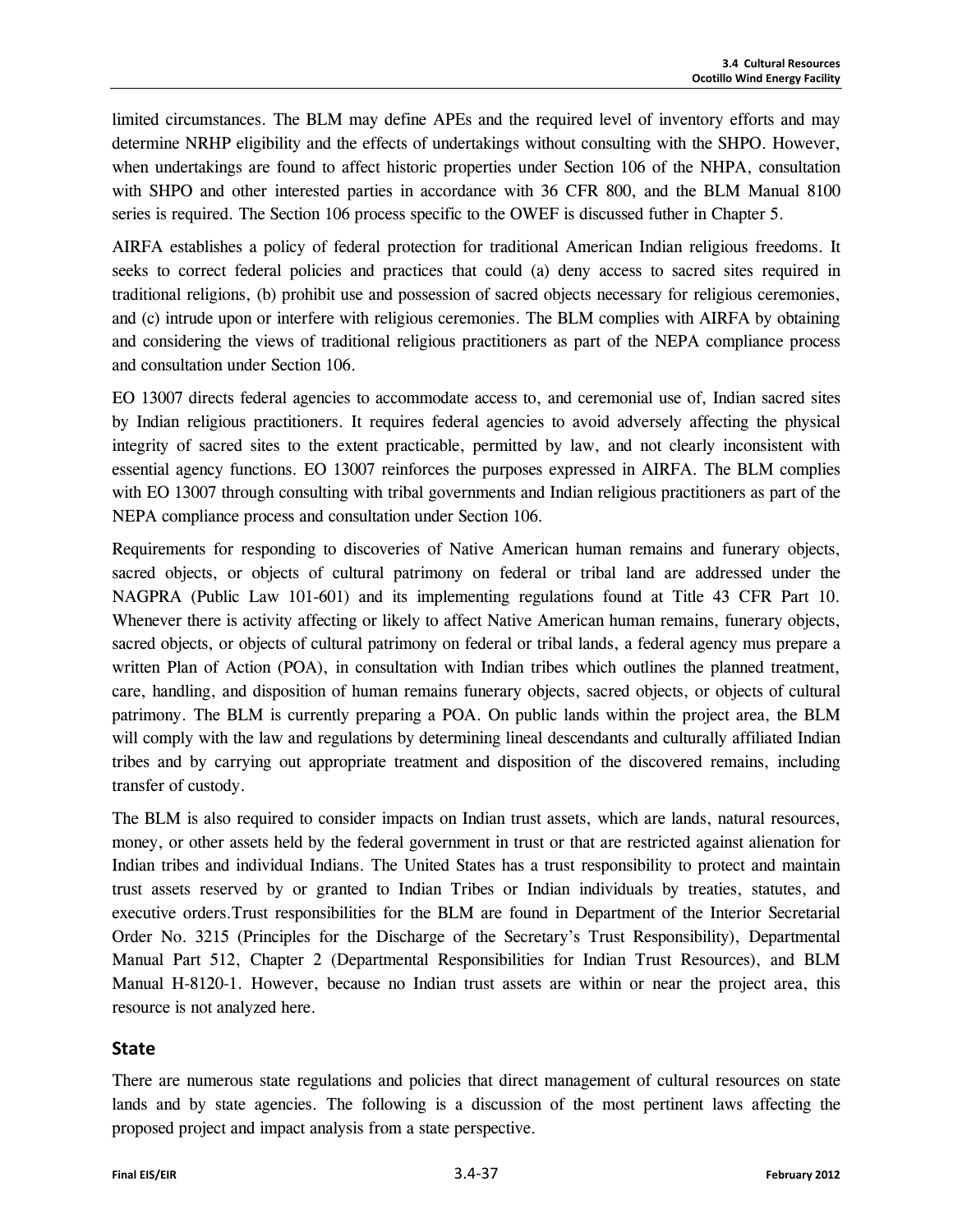Under CEQA (§21084.1), a project that may cause a substantial adverse change in the significance of an historical resource is a project that may have a significant effect on the environment. The *CEQA Guidelines* (§15064.5) recognize that an historical resource includes: (1) a resource listed in, or determined to be eligible by the State Historical Resources Commission, for listing in the California Register of Historical Resources; (2) a resource included in a local register of historical resources, as defined in PRC  $\S5020.1(k)$  or identified as significant in a historical resource survey meeting the requirements of PRC  $\S5024.1(g)$ ; and (3) any object, building, structure, site, area, place, record, or manuscript which a lead agency determines to be historically significant or significant in the architectural, engineering, scientific, economic, agricultural, educational, social, political, military, or cultural annals of California by the lead agency, provided the lead agency's determination is supported by substantial evidence in light of the whole record. The fact that a resource does not meet the three criteria outlined above does not preclude the lead agency from determining that the resource may be an historical resource as defined in PRC §5020.1(j) or 5024.1.

If a lead agency determines that an archaeological site is a historical resource, the provisions of §21084.1 of CEQA and §15064.5 of the *CEQA Guidelines* apply. If a project may cause a substantial adverse change (defined as physical demolition, destruction, relocation, or alteration of the resource or its immediate surroundings such that the significance of an historical resource would be materially impaired) in the significance of an historical resource, the lead agency must identify potentially feasible measures to mitigate these effects (*CEQA Guidelines* §§15064.5(b)(1), 15064.5(b)(4)).

If an archaeological site does not meet the criteria for a historical resource contained in the *CEQA Guidelines*, then the site may be treated in accordance with the provisions of §21083, which is as a unique archaeological resource. As defined in §21083.2 of CEQA a "unique" archaeological resource is an archaeological artifact, object, or site, about which it can be clearly demonstrated that without merely adding to the current body of knowledge, there is a high probability that it meets any of the following criteria:

- 1. Contains information needed to answer important scientific research questions and there is a demonstrable public interest in that information;
- 2. Has a special and particular quality such as being the oldest of its type or the best available example of its type; or,
- 3. Is directly associated with a scientifically recognized important prehistoric or historic event or person.

If an archaeological site meets the criteria for a unique archaeological resource as defined in §21083.2, then the site is to be treated in accordance with the provisions of §21083.2, which state that if the lead agency determines that a project would have a significant effect on unique archaeological resources, the lead agency may require reasonable efforts be made to permit any or all of these resources to be preserved in place (§21083.1(a)). If preservation in place is not feasible, mitigation measures shall be required.

The *CEQA Guidelines* note that if an archaeological resource is neither a unique archaeological nor a historical resource, the effects of the project on those resources shall not be considered a significant effect on the environment (*CEQA Guidelines* §15064.5(c)(4)).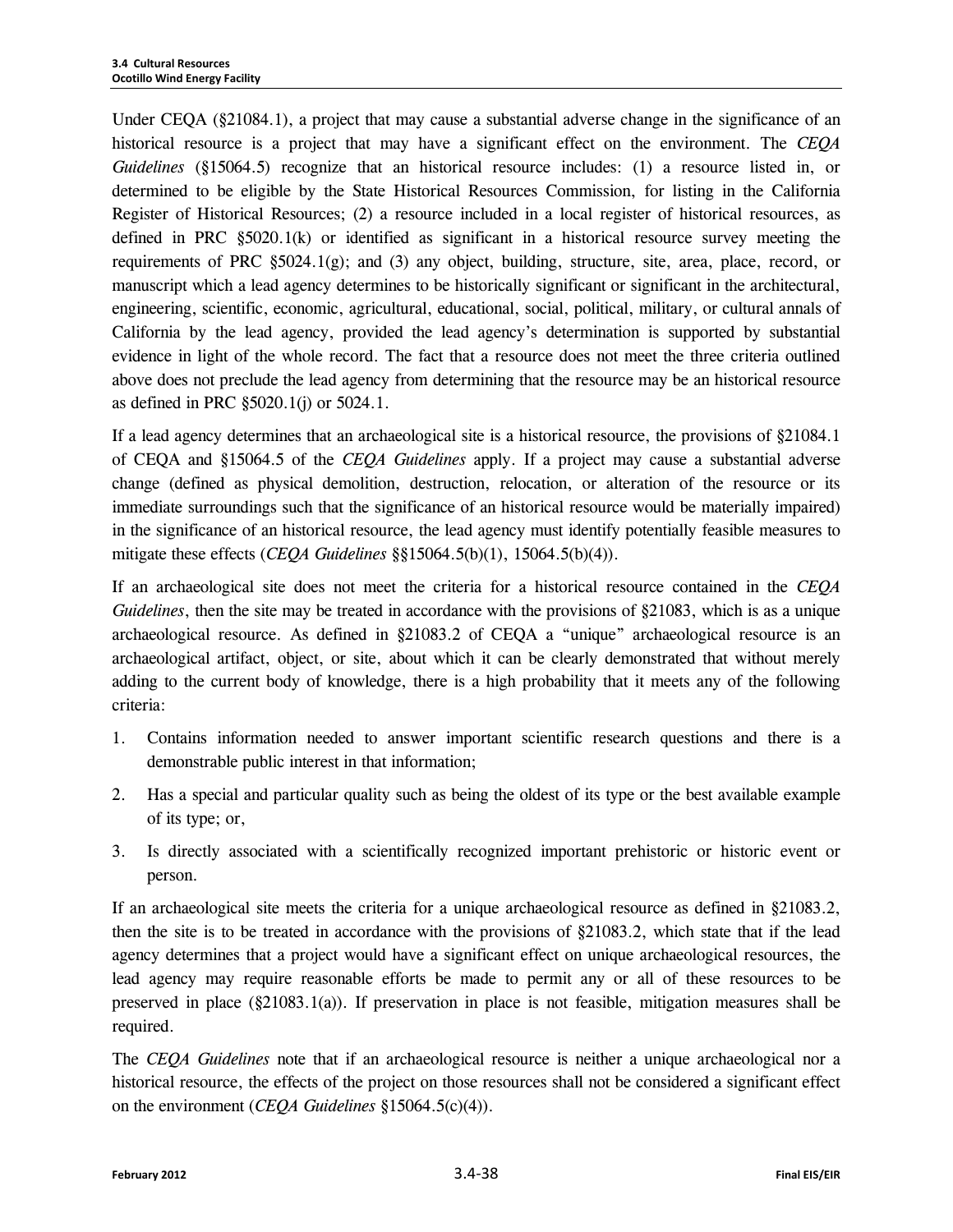A resource is considered eligible for inclusion in the CRHR, and therefore a historical resource under CEQA if the resource has been determined to be eligible by the State Historical Resources Commission, if it is at least 50 years old and meets at least one of the CRHR eligibility criteria, or it can be demonstrated that sufficient time has passed to understand its historical importance. Similar to the NRHP, the criteria for CRHR eligibility are as follows:

- 1. An association with events that have made a significant contribution to the broad patterns of local or regional history, or the cultural heritage of California or the United States.
- 2. An association with the lives of persons important to local, California, or national history.
- 3. An embodiment of the distinctive characteristics of a type, period, region, or method of construction, or a representation of the work of a master, or possesses high artistic values.
- 4. A resource that has yielded, or has the potential to yield, information important to the prehistory or history of the local area, California, or the nation.

Impacts on Native American burials on non-federal land are considered under CCR, Title 14, Chapter 3, Section 15064.5(d)(1), Public Resource Code Section 5097.98, and Health and Safety Code Section 7050.5. When an agency identifies the existence of, or the probable likelihood of, Native American human remains on non-federal land within the project, the lead agency is required to work with the appropriate descendants, as identified by the Native American Heritage Commission. In the event of an accidental discovery, the procedures outlined in CCR, Title 14, Chapter 3, Section 15064.5(e) will be followed.

The County has determined that the BLM's assumptions about the existence of a TCP and its eligibility for the NRHP do not require that the County treat it as a historical resource for purposes of the CEQA analysis in this joint document. (As used here, "historical resource" encompasses "archaeological resource" pursuant to CEQA Guidelines Section 15064.5.) CEQA confirms the County's discretion to make a separate CEQA determination under the criteria set forth in the CEQA statute and Guidelines. The County has determined that the project site is not a historic resource under CEQA, and the following is a summary of the basis for the County's determination. The assumed TCP is not listed on the CRHR, and has not been determined by the State Historical Resources Commission to be eligible for such listing, so the site is not a mandatory historical resource under CEQA Guideline 15064.5(a)(1). The assumed TCP also has not formally been determined to be eligible for the National Register, although BLM is assuming such eligibility for the purposes of its NEPA analysis. The site is not included in a local register of historical resources, so the site is not a presumed historic resource under CEQA Guidelines 15064.5(a)(2). The project site also is not a site that is significant in the architectural, engineering, scientific, economic, agricultural, educational, social, political, military, or cultural annals of California, so the site is not a discretionary historic resource under CEQA Guideline  $15064.5(a)(3)$ .

**In making the determination whether the assumed TCP is a historic resource, the County has reviewed the information relating to whether the site has traditional, religious, and cultural significance as well as other information. For purposes of the CEQA analysis, the County as lead agency has determined that substantial record evidence supports a determination that the site is not a historical resource under the definition set forth in CEQA**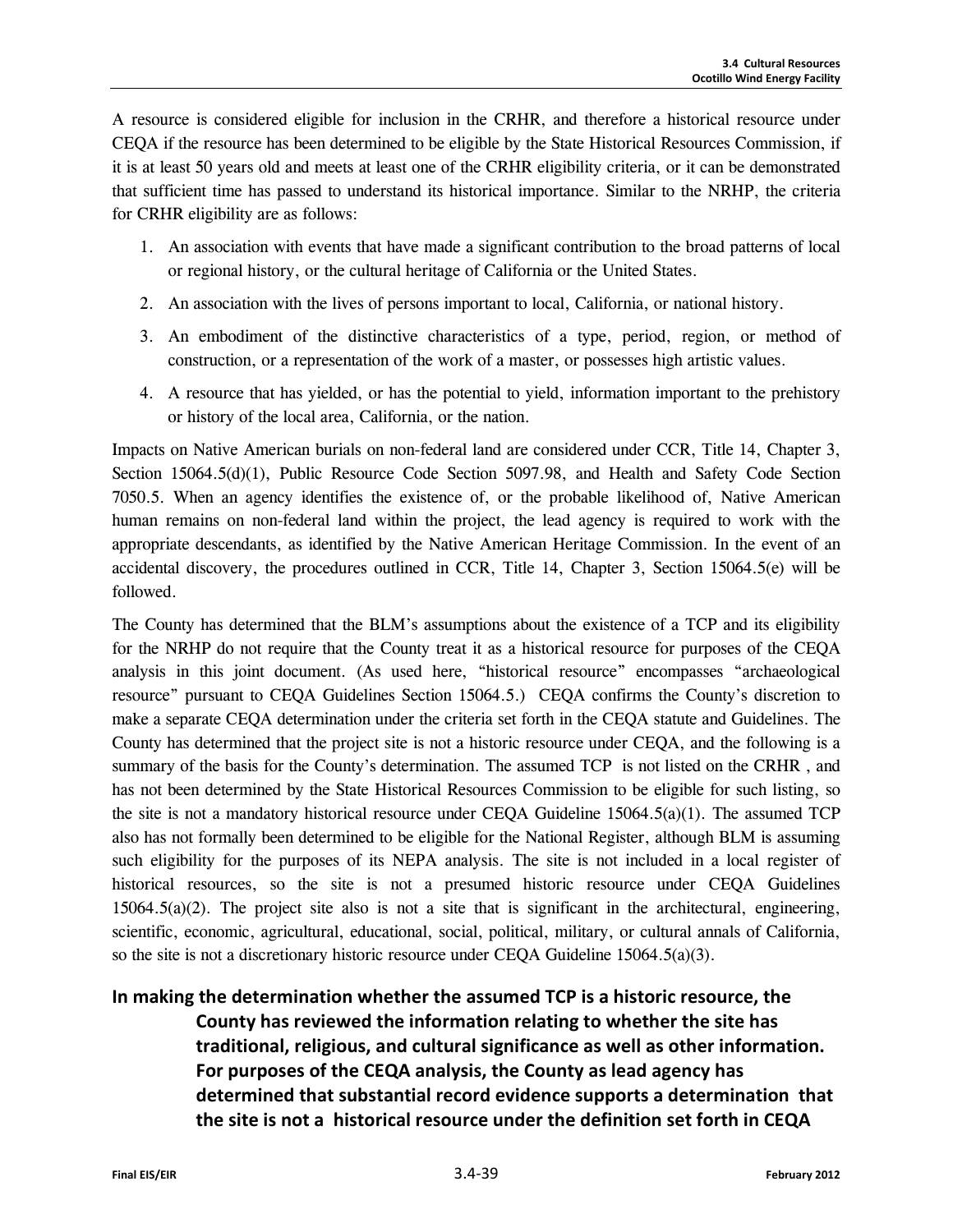**Guideline 15064.5(a)(3). The Tribes have not provided sufficient of tribal or ethnographic information about the use of this project site (historic or otherwise); in light of the paucity of information, the BLM has made a conservative assumption of eligibility as a TCP. In the County's view, the paucity of information supports a finding that the site is not a historic resource. The claim that there is a significant cultural association with the project site has only arisen in the last several years. Some such use may be in response to the proposed project. In addition, the use and status of the site may be compared to that of the Spoke Wheel Geoglyph, a significant historic resource in the project vicinity. Therefore, based on the County's review of the record, the County is making its discretionary determination as CEQA lead agency that the assumed TCP is not a historical resource for CEQA purposes.Local** 

The Imperial County General Plan addresses the management of cultural resources within the county in several sections. The following is a discussion of the most pertinent guidance in the Imperial County General Plan affecting the proposed project and impact analysis from a county perspective:

The Protection of Environmental Resources section of the Imperial County General Plan, Land Use Element, 2008 lists Goal 9 as identifying and preserving the significant natural, cultural, and community character resources and the County's air and water quality. The listed objective is to preserve as open space those lands containing watersheds, aquifer recharge areas, floodplains, important natural resources, sensitive vegetation, wildlife habitats, historic and prehistoric sites, or lands which are subject to seismic hazards and establish compatible minimum lot sizes.

The Preservation of Cultural Resources section of the Imperial County General Plan, Conservation and Open Space Element lists Goal 3 as preserving important prehistoric and historic resources to advance scientific knowledge and maintain the traditional historic element of the Imperial Valley landscape. The corresponding objective is to protect and preserve sites of archaeological, ecological, historical, and scientific value, and/or cultural significance.

Consistency with these stated goals will reduce both direct and indirect impacts to the cultural resources in the project area. As currently designed, the proposed project is consistent with Goal 9 and Goal 3 described above.

In addition to the goals and objectives listed above, the Conservation and Open Space Element, Implementation Programs and Policies, Cultural Resources Conservation of the General Plan provides for the following programs:

- Imperial County will use the environmental impact report process to conserve cultural resources, stressing public awareness of cultural heritage. All information and artifactual resources recovered in this process will be stored in an appropriate institution and made available for public exhibit and scientific review.
- The use of open space easements in the conservation of high value cultural resources will be encouraged.
- Consider measures which would provide incentives to report archaeological discoveries immediately to the Imperial Valley College – Baker Museum.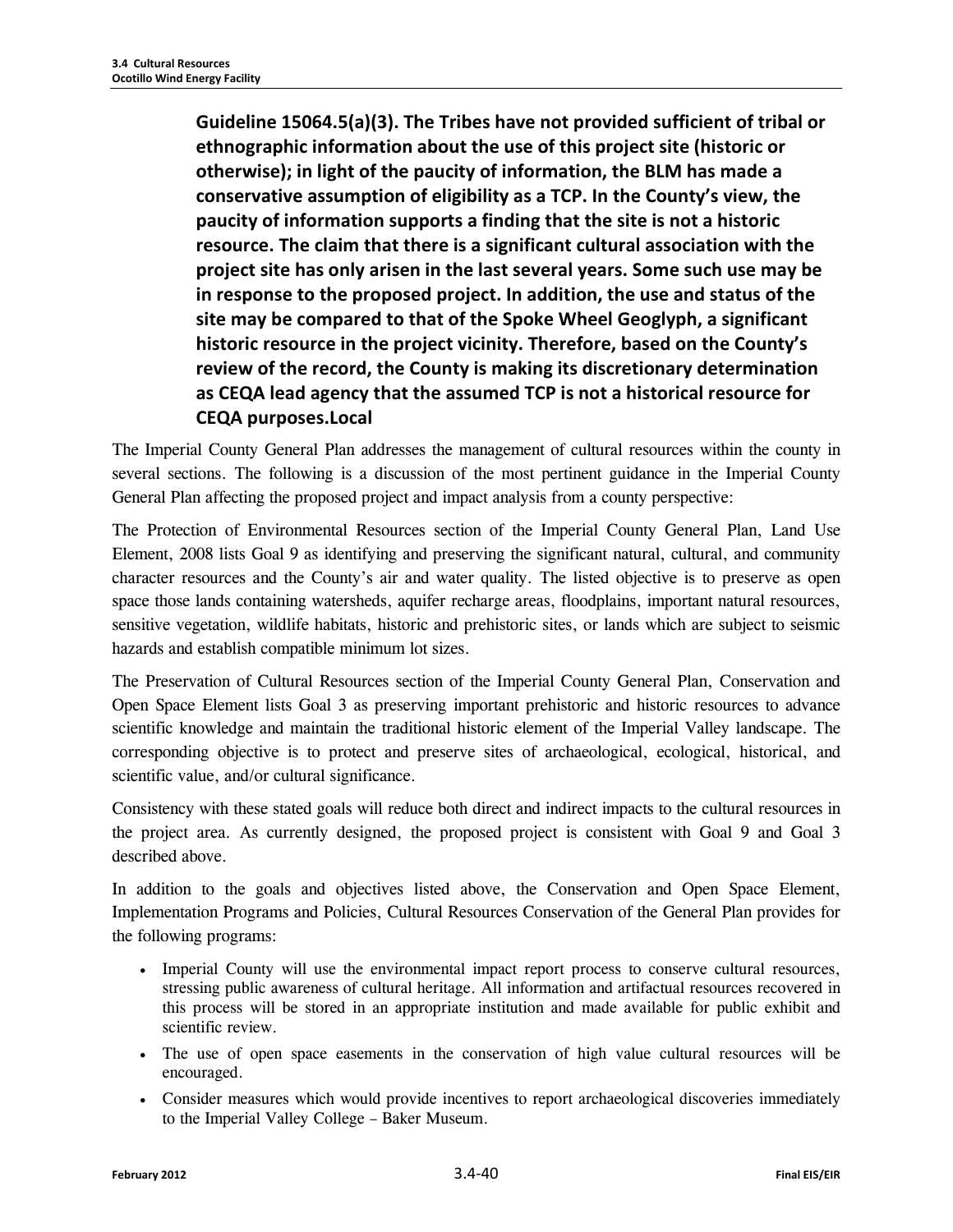- Coordinate with appropriate federal, state, and local agencies to provide adequate maps identifying cultural resource locations for use during development review. Newly discovered archaeological resources shall be added to the "Sensitivity Map for Cultural Resources."
- Discourage vandalism of cultural resources and excavation by persons other than qualified archaeologists. Imperial County shall study the feasibility of implementing policies and enacting ordinances toward the protection of cultural resources such as can be found in California Penal Code, Title 14, Point 1, Section 622 1/2.

Consistency with these programs will further public awareness of the local cultural heritage by making the information gathered by the applicant available for either public exhibit or scientific review.

| Table 3.4-3. Applicable Regulations, Plans, and Standards                                                                               |                                                                                                                                                                                                                                                                                                                                                                                                                                                                                                                                                                                                                                                                        |  |
|-----------------------------------------------------------------------------------------------------------------------------------------|------------------------------------------------------------------------------------------------------------------------------------------------------------------------------------------------------------------------------------------------------------------------------------------------------------------------------------------------------------------------------------------------------------------------------------------------------------------------------------------------------------------------------------------------------------------------------------------------------------------------------------------------------------------------|--|
| <b>Applicable Law</b>                                                                                                                   | Description                                                                                                                                                                                                                                                                                                                                                                                                                                                                                                                                                                                                                                                            |  |
| Federal                                                                                                                                 |                                                                                                                                                                                                                                                                                                                                                                                                                                                                                                                                                                                                                                                                        |  |
| National Historic<br>Preservation Act of 1966, as<br>amended, 16 USC 470(f)                                                             | Section 106 of the Act requires Federal agencies to take into account the effects of a proposed<br>action on cultural resources (historic properties) and afford the Advisory Council on Historic<br>Preservation the opportunity to comment.                                                                                                                                                                                                                                                                                                                                                                                                                          |  |
| 36 CFR Part 800 (as<br>amended August 5, 2004),                                                                                         | Implementing regulations of Section 106 of the National Historic Preservation Act                                                                                                                                                                                                                                                                                                                                                                                                                                                                                                                                                                                      |  |
| NEPA: Title 42, USC, section<br>4321-et seq.                                                                                            | This statute requires Federal agencies to consider potential environmental impacts of projects<br>with Federal involvement and to consider appropriate mitigation measures.                                                                                                                                                                                                                                                                                                                                                                                                                                                                                            |  |
| Federal Land Policy and<br>Management Act (FLPMA):<br>Title 43, USC, section 1701<br>et seq.                                            | This statute requires the Secretary of the Interior to retain and maintain public lands in a manner<br>that will protect the quality of scientific, scenic, historical, ecological, environmental, air and<br>atmospheric water resource, and archaeological values [Section 1701(a)(8)]; the Secretary, with<br>respect to the public lands, shall promulgate rules and regulations to carry out the purposes of<br>this Act and of other laws applicable to public lands [Section 1740].                                                                                                                                                                             |  |
| <b>Federal Guidelines for</b><br><b>Historic Preservation</b><br>Projects, Federal Register<br>44739-44738, 190<br>(September 30, 1983) | The Secretary of the Interior has published a set of Standards and Guidelines for Archaeology<br>and Historic Preservation. These are considered to be the appropriate professional methods and<br>techniques for the preservation of archaeological and historic properties. The Secretary's<br>standards and guidelines are used by Federal agencies, such as the Forest Service, the BLM,<br>and the National Park Service. The California Office of Historic Preservation refers to these<br>standards in its requirements for selection of qualified personnel and in the mitigation of<br>potential impacts to cultural resources on public lands in California. |  |
| Executive Order 11593<br>May 13, 1971 (36 Federal<br>Register 8921)                                                                     | This order mandates the protection and enhancement of the cultural environment through<br>providing leadership, establishing state offices of historic preservation, and developing criteria<br>for assessing resource values.                                                                                                                                                                                                                                                                                                                                                                                                                                         |  |
| American Indian Religious<br>Freedom Act; Title 42, USC,<br>Section 1996                                                                | Protects Native American religious practices, ethnic heritage sites, and land uses.                                                                                                                                                                                                                                                                                                                                                                                                                                                                                                                                                                                    |  |
| <b>Native American Graves</b><br>Protection and Repatriation<br>Act (1990); Title 25, USC<br>Section 3001, et seq.,                     | The stature defines "cultural items," "sacred objects," and "objects of cultural patrimony;"<br>establishes an ownership hierarchy; provides for review; allows excavation of human remains,<br>but stipulates return of the remains according to ownership; sets penalties; calls for inventories;<br>and provides for the return of specified cultural items.                                                                                                                                                                                                                                                                                                        |  |
| <b>BLM, the California Desert</b><br>Conservation Area (CDCA)<br>Plan 1980 as amended -                                                 | 1. Broaden the archaeological and historical knowledge of the CDCA through continuing efforts<br>and the use of existing data. Continue the effort to identify the full array of the CDCA's cultural<br>resources.                                                                                                                                                                                                                                                                                                                                                                                                                                                     |  |
| <b>Cultural Resources Element</b><br>Goals                                                                                              | 2. Preserve and protect representative sample of the full array of the CDCA's cultural resources.                                                                                                                                                                                                                                                                                                                                                                                                                                                                                                                                                                      |  |
|                                                                                                                                         | 3. Ensure that cultural resources are given full consideration in land use planning and<br>management decisions, and ensure that BLM-authorized actions avoid inadvertent impacts.                                                                                                                                                                                                                                                                                                                                                                                                                                                                                     |  |
|                                                                                                                                         | 4. Ensure proper data recovery of significant (National Register of Historic Places-quality)<br>cultural resources where adverse impacts can be avoided.                                                                                                                                                                                                                                                                                                                                                                                                                                                                                                               |  |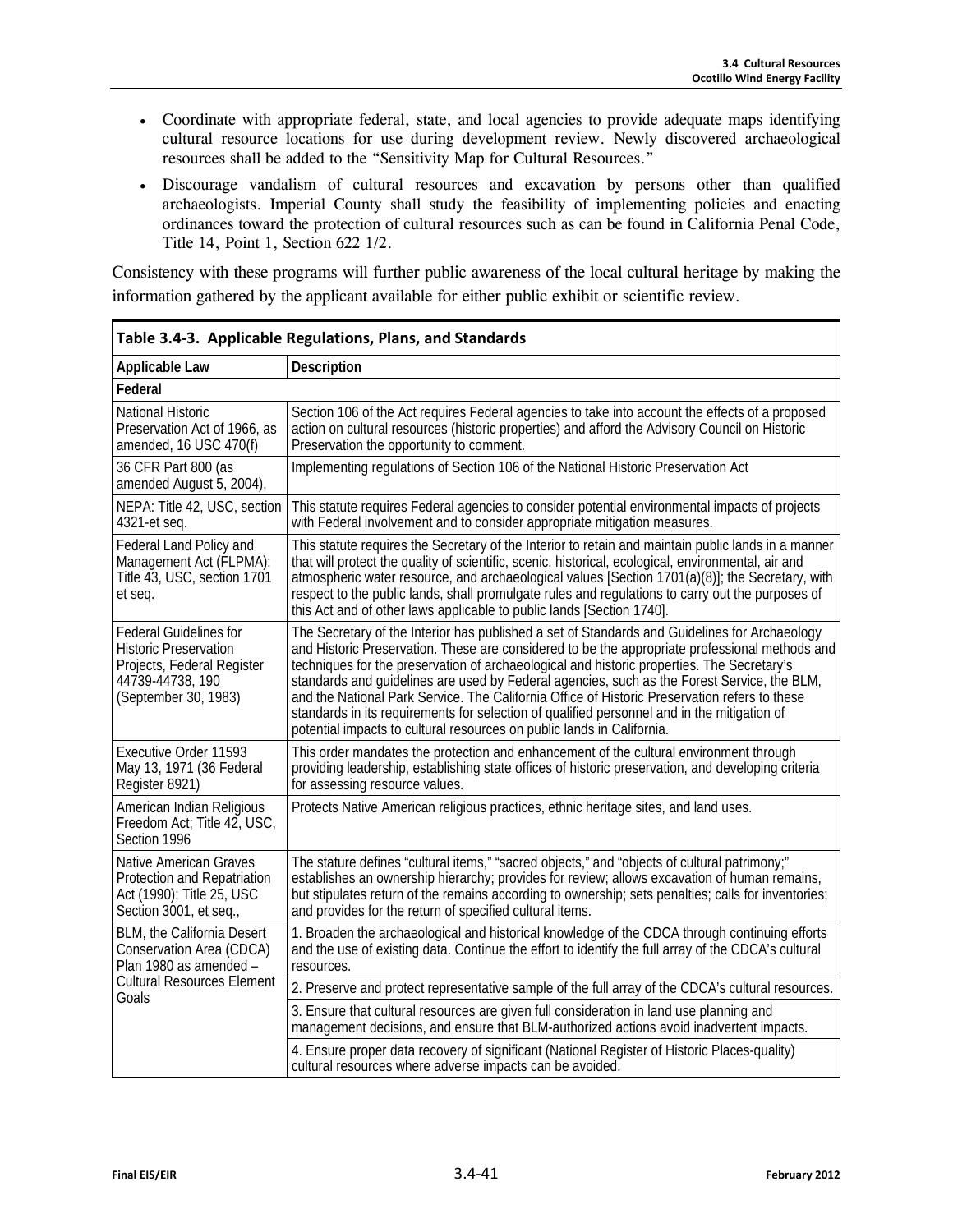| Table 3.4-3. Applicable Regulations, Plans, and Standards                                                                                                                                                                 |                                                                                                                                                                                                                                                                                                                                                                                                                                                                                                                                                                                                                                                                                                                               |  |  |  |  |
|---------------------------------------------------------------------------------------------------------------------------------------------------------------------------------------------------------------------------|-------------------------------------------------------------------------------------------------------------------------------------------------------------------------------------------------------------------------------------------------------------------------------------------------------------------------------------------------------------------------------------------------------------------------------------------------------------------------------------------------------------------------------------------------------------------------------------------------------------------------------------------------------------------------------------------------------------------------------|--|--|--|--|
| <b>Applicable Law</b>                                                                                                                                                                                                     | Description                                                                                                                                                                                                                                                                                                                                                                                                                                                                                                                                                                                                                                                                                                                   |  |  |  |  |
| <b>State</b>                                                                                                                                                                                                              |                                                                                                                                                                                                                                                                                                                                                                                                                                                                                                                                                                                                                                                                                                                               |  |  |  |  |
| CEQA, Sections 21000 et<br>seg. of the Public Resources<br>Code (PRC) with Guidelines<br>for implementation codified in<br>the California Code of<br>Regulations (CCR), Title 14,<br>Chapter 3, Sections 15000<br>et seq. | CEQA requires that state and local public agencies to identify the environmental impacts of the<br>proposed discretionary activities or projects, determine if the impacts will be significant, and<br>identify alternatives and mitigation measures that will substantially reduce or eliminate significant<br>impacts to the environment.<br>Historical resources are considered a part of the environment and a project that may cause a<br>substantial adverse effect on the significance of a historical resource is a project that may have<br>a significant effect on the environment. The definition of "historical resources" is contained in<br>Section 15064.5 of the CEQA Guidelines.                             |  |  |  |  |
| AB 4239, 1976                                                                                                                                                                                                             | Established the Native American Heritage Commission (NAHC) as the primary government<br>agency responsible for identifying and cataloging Native American cultural resources. The bill<br>authorized the Commission to act in order to prevent damage to and insure Native American<br>access to sacred sites and authorized the commission to prepare an inventory of Native<br>American sacred sites located on public lands.                                                                                                                                                                                                                                                                                               |  |  |  |  |
| <b>Public Resources Code</b><br>5097.97                                                                                                                                                                                   | No public agency, and no private party using or occupying public property, or operating on<br>public property, under a public license, permit, grant, lease, or contract made on or after July 1,<br>1977, shall in any manner whatsoever interfere with the free expression or exercise of Native<br>American religion as provided in the United States Constitution and the California Constitution;<br>nor shall any such agency or party cause severe or irreparable damage to any Native American<br>sanctified cemetery, place of worship, religious or ceremonial site, or sacred shrine located on<br>public property, except on a clear and convincing showing that the public interest and necessity<br>so require. |  |  |  |  |
| <b>Public Resources Code</b><br>5097.98 (b) and (e)                                                                                                                                                                       | Requires a landowner on whose property Native American human remains are found to limit<br>further development activity in the vicinity until he/she confers with the Native American Heritage<br>Commission-identified Most Likely Descendents (MLDs) to consider treatment options. In the<br>absence of MLDs or of a treatment acceptable to all parties, the landowner is required to reinter<br>the remains elsewhere on the property in a location not subject to further disturbance.                                                                                                                                                                                                                                  |  |  |  |  |
| California Health and Safety<br>Code, Section 7050.5                                                                                                                                                                      | This code makes it a misdemeanor to disturb or remove human remains found outside a<br>cemetery. This code also requires a project owner to halt construction if human remains are<br>discovered and to contact the county coroner.                                                                                                                                                                                                                                                                                                                                                                                                                                                                                           |  |  |  |  |
| Government Code §65352.3<br>$(SB-18)$                                                                                                                                                                                     | Prior to the adoption or any amendment of a city or county's general plan, proposed on or after<br>March 1, 2005, the city or county shall conduct consultations with California Native American<br>tribes that are on the contact list maintained by the Native American Heritage Commission for<br>the purpose of preserving or mitigating impacts to places, features, and objects described in<br>Sections 5097.9 and 5097.993 of the Public Resources Code that are located within the city or<br>county's jurisdiction.                                                                                                                                                                                                 |  |  |  |  |
| Local                                                                                                                                                                                                                     |                                                                                                                                                                                                                                                                                                                                                                                                                                                                                                                                                                                                                                                                                                                               |  |  |  |  |
| <b>Imperial County General</b><br>Plan, Land Use Element,<br>2008, Protection of<br>Environmental Resources,<br>Goal 9, Objective 9.1,<br>Page 42                                                                         | Goal: Identify and Preserve the significant natural, cultural, and community character resources<br>and the County's air and water quality.<br>Objective: Preserve as open space those lands containing watersheds, aquifer recharge areas,<br>floodplains, important natural resources, sensitive vegetation, wildlife habitats, historic and<br>prehistoric sites, or lands which are subject to seismic hazards and establish compatible<br>minimum lot sizes.                                                                                                                                                                                                                                                             |  |  |  |  |
| <b>Imperial County General</b><br>Plan, Conservation and<br>Open Space Element, Goals<br>and Objectives, Preservation<br>of Cultural Resources,<br>Page 48                                                                | Goal 3: Important prehistoric and historic resources shall be preserved to advance scientific<br>knowledge and maintain the traditional historic element of the Imperial Valley landscape.<br>Objective 3.1: Protect and preserve sites of archaeological, ecological, historical, and scientific<br>value, and/or cultural significance.                                                                                                                                                                                                                                                                                                                                                                                     |  |  |  |  |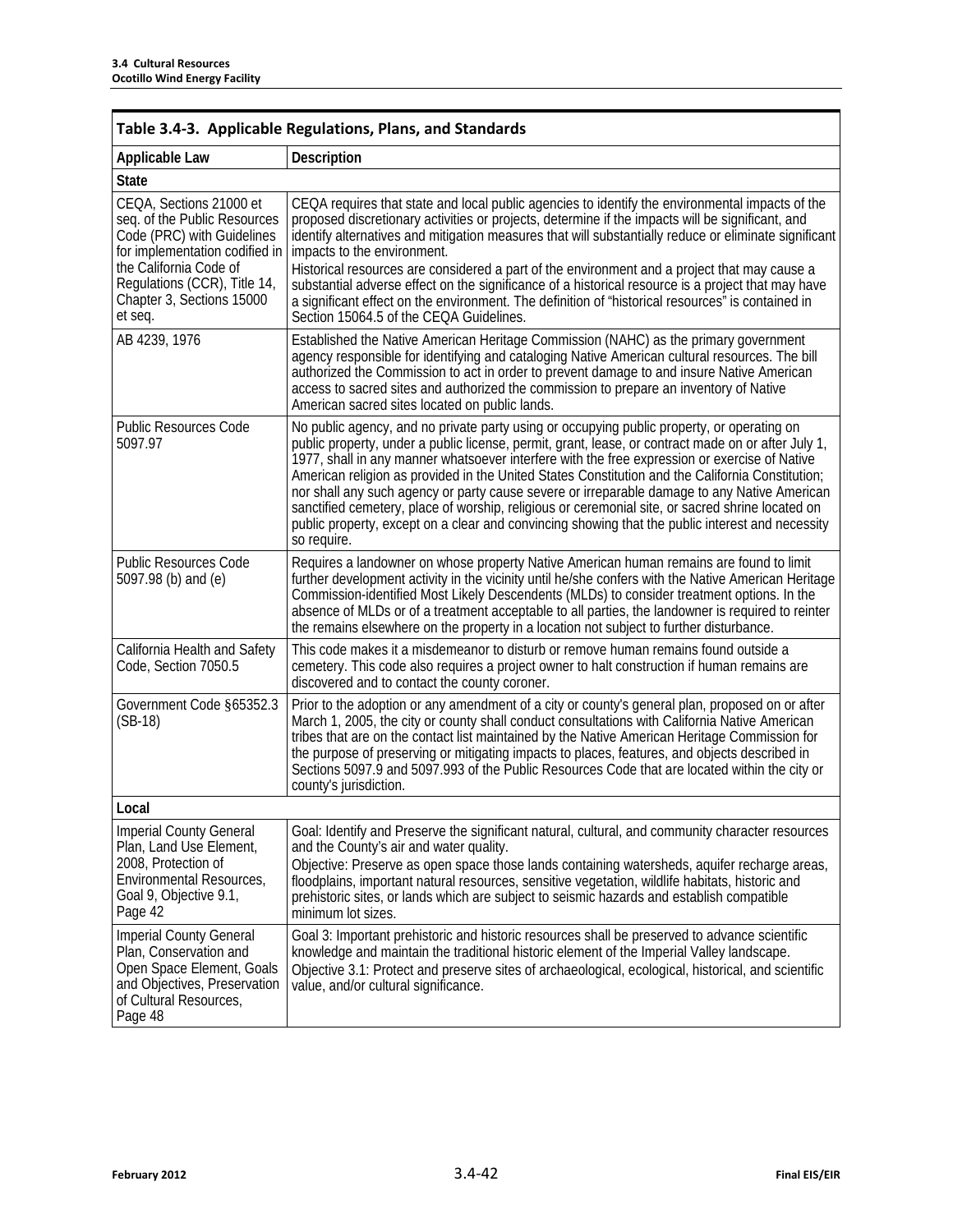| Table 3.4-3. Applicable Regulations, Plans, and Standards                                                                                                                      |                                                                                                                                                                                                                                                                                                                                                                                                                                                                                                                                                                                                                                                                                                                                                                                                                                                                                                                                                                                                                                                                                                                                                                                                                                                         |  |  |  |  |
|--------------------------------------------------------------------------------------------------------------------------------------------------------------------------------|---------------------------------------------------------------------------------------------------------------------------------------------------------------------------------------------------------------------------------------------------------------------------------------------------------------------------------------------------------------------------------------------------------------------------------------------------------------------------------------------------------------------------------------------------------------------------------------------------------------------------------------------------------------------------------------------------------------------------------------------------------------------------------------------------------------------------------------------------------------------------------------------------------------------------------------------------------------------------------------------------------------------------------------------------------------------------------------------------------------------------------------------------------------------------------------------------------------------------------------------------------|--|--|--|--|
| <b>Applicable Law</b>                                                                                                                                                          | <b>Description</b>                                                                                                                                                                                                                                                                                                                                                                                                                                                                                                                                                                                                                                                                                                                                                                                                                                                                                                                                                                                                                                                                                                                                                                                                                                      |  |  |  |  |
| <b>Imperial County General</b><br>Plan, Conservation and<br>Open Space Element,<br>Implementation Programs<br>and Policies, Cultural<br>Resources Conservation,<br>Pages 57-58 | Programs:<br>The County will use the environmental impact report process to conserve cultural resources.<br>Public awareness of cultural heritage will be stressed. All information and artifactual resources<br>recovered in this process will be stored in an appropriate institution and made available for<br>public exhibit and scientific review.<br>Encourage the use of open space easements in the conservation of high value cultural<br>resources.<br>Consider measures which would provide incentives to report archaeological discoveries<br>immediately to the Imperial Valley College - Baker Museum.<br>Coordinate with appropriate federal, state, and local agencies to provide adequate maps<br>identifying cultural resource locations for use during development review. Newly discovered<br>archaeological resources shall be added to the "Sensitivity Map for Cultural Resources."<br>Discourage vandalism of cultural resources and excavation by persons other than qualified<br>archaeologists. The County shall study the feasibility of implementing policies and enacting<br>ordinances toward the protection of cultural resources such as can be found in California Penal<br>Code, Title 14, Point 1, Section 622-1/2. |  |  |  |  |

Г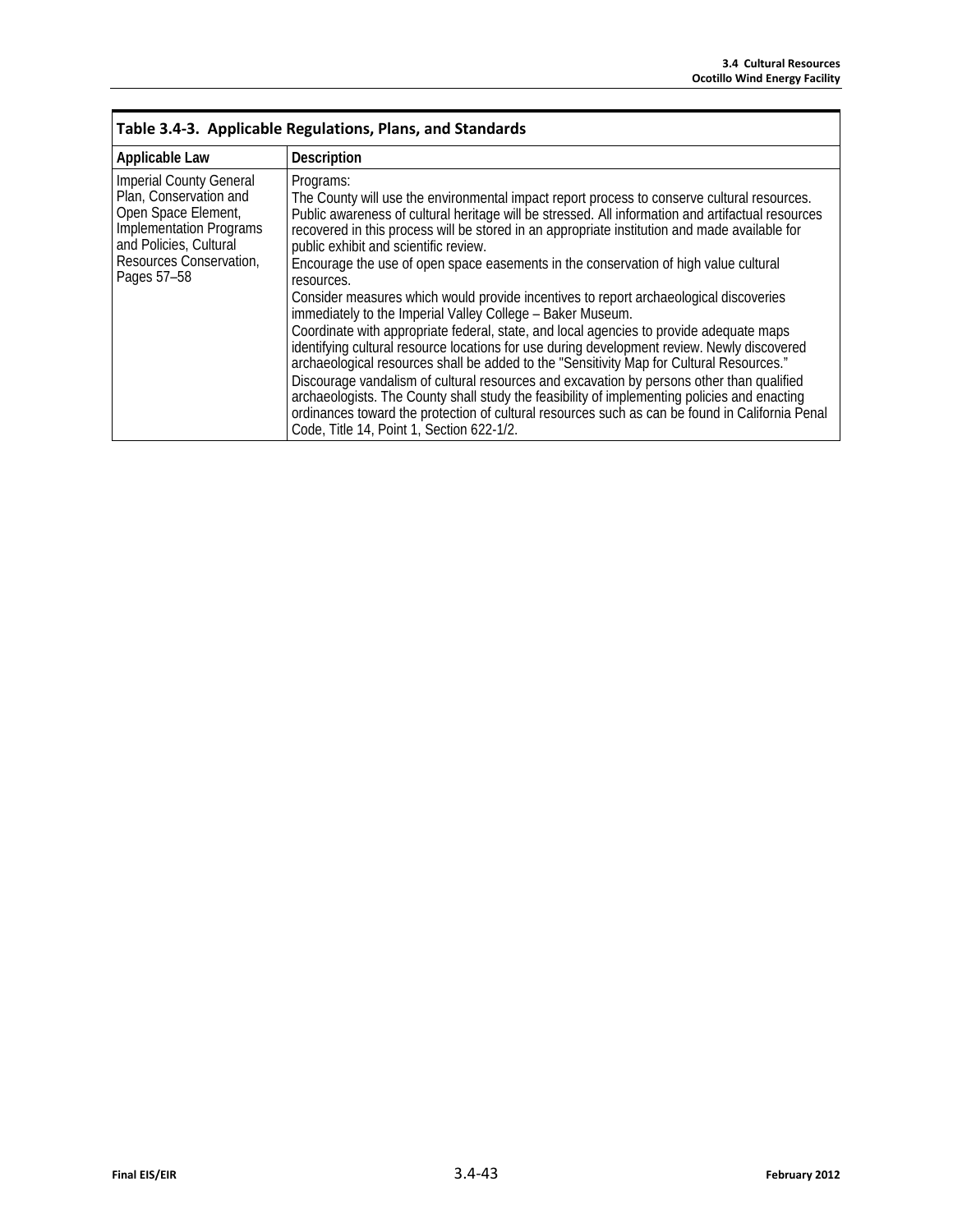# **3.5 Environmental Justice**

On February 11, 1994, President Clinton issued an "Executive Order on Federal Actions to Address Environmental Justice in Minority Populations and Low-Income Populations" (Executive Order 12898, 1994). This Order is designed to focus federal attention on environmental and human health conditions in minority communities and low-income communities. The Order is further intended to promote nondiscrimination in Federal Programs substantially affecting human health and the environment and to provide for information access and public participation relating to such matters.

The approach in this EIS/EIR is to achieve compliance with the letter and spirit of the President's Executive Order by addressing the question of whether and how the impacts of the Proposed Action and alternatives may disproportionately affect minority and low-income populations. This section provides demographic information for the analysis of the distributional patterns of minority populations and lowincome populations on a regional basis and characterizes the distribution of such populations adjacent to the proposed OWEF site.

# **3.5.1 Environmental Setting**

As defined by the "Final Guidance for Incorporating Environmental Justice Concerns" contained in the Guidance Document of United States EPA's NEPA Compliance Analysis (EPA, 1998), minority and lowincome populations are identified where either:

- The minority or low-income population of the affected area is greater than 50 percent of the affected area's general population; or
- The minority or low-income population percentage of the affected area is meaningfully greater (50) percent or greater per EPA Guidance Document) than the minority or low-income population percentage in the general population of the jurisdiction or other appropriate unit of geographic analysis (i.e., County or Native American Indian Reservation) where the affected area is located.

The "affected area" for determining environmental justice impacts for the proposed OWEF includes all jurisdictions within one-half mile (0.5 mile) of the proposed OWEF site. While some types of impacts, such as visual impacts or certain air and water quality impacts, would affect a greater area, using an affected area of one-half mile for environmental justice impacts, rather than 1 or 2 miles, identifies localized impacts of the project. By looking at the localized impacts, as opposed to impacts that would affect everyone residing in a region equally (such as at a scale of 1 or more miles), disproportionate project-specific impacts to minority and low-income populations are identified. Impacts that affect areas outside of one-half mile, such as visual impacts and certain air and water quality impacts would affect the greater region. Thus looking at such a wide area would not identify any disproportionate impacts to minority or low-income populations. By setting the "affected area" at one-half mile for environmental justice, the analysis will focus on the project impacts specific to the populations within the vicinity of the project route rather than the region as a whole.

The proposed OWEF site is located in Census Tract 123.01 in Census Tract Block Groups 1 and 2 in Imperial County. The only other Census Tract Block Groups within one-half mile of the proposed OWEF site are Census Tract Block Groups 3 and 4 within Census Tract 210 in San Diego County.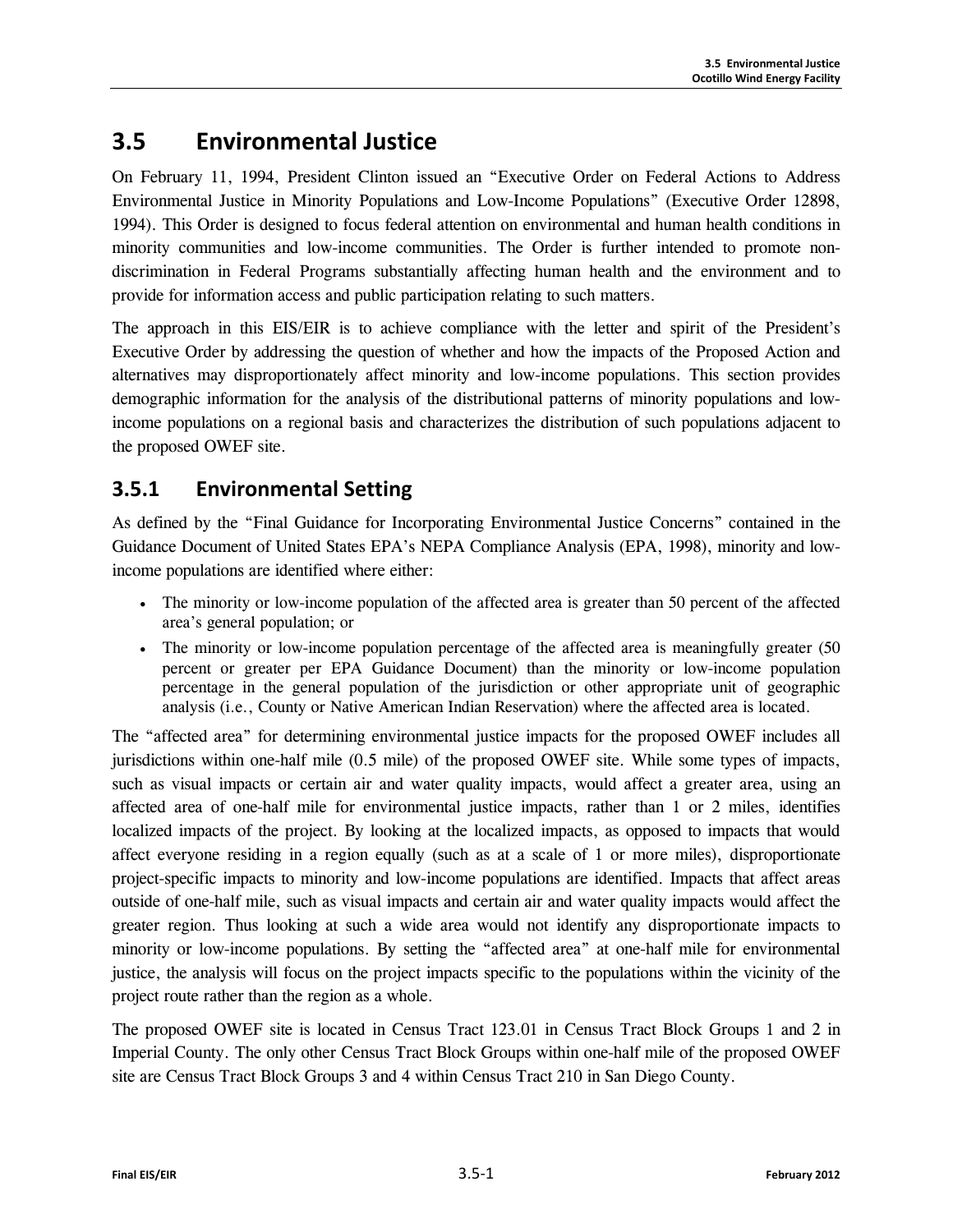### **3.5.1.1 Minority Population**

In 1997, the President's Council on Environmental Quality issued Environmental Justice Guidance that defines "minorities" as individuals who are members of the following population groups: American Indian or Alaskan Native; Asian or Pacific Islander; Black not of Hispanic origin; or Hispanic (without double-counting non-white Hispanics falling into the Black/African-American, Asian/Pacific Islander, and Native American (Indian) categories).

The total minority population for each census tract, for the purposes of this analysis, has been calculated as follows:

• Total minority population = Black/African-American + Hispanic + Asian/Pacific Islander + Native American (without double-counting non-white Hispanics falling into the Black/African-American, Asian/Pacific Islander, and Native American (Indian) categories)

Table 3.5-1 lists the jurisdictions within one-half mile of the proposed OWEF site, along with the minority percentage of the population of each jurisdiction. As shown in Table 3.5-1, Ocotillo and Census Tract 123.01 Block Group 2 both have substantially lower minority percentages than Imperial County as a whole and are both well below 50 percent. Census Tract 123.01 Block Group 1, in Imperial County, however, with a 2010 minority population of 84 percent, was above 50 percent, but comparable to Imperial County's overall 84 percent. Census Tract 210 Block Groups 3 and 4 were also below 50 percent and below San Diego County's overall 47 percent minority population, although only slightly in the case of Block Group 4.

| Table 3.5-1. Population Characteristics of Communities within One-Half Mile of the Proposed Action |                             |                             |                                          |                                          |  |  |  |
|----------------------------------------------------------------------------------------------------|-----------------------------|-----------------------------|------------------------------------------|------------------------------------------|--|--|--|
| Jurisdiction                                                                                       | 2000 Minority<br>Percentage | 2010 Minority<br>Percentage | 2000 Low-<br><b>Income</b><br>Percentage | 2010 Low-<br><b>Income</b><br>Percentage |  |  |  |
| County of Imperial                                                                                 | 51                          | 83                          | 23                                       | 22                                       |  |  |  |
| County of San Diego                                                                                | 34                          | 47                          | 12                                       | 15                                       |  |  |  |
| Ocotillo                                                                                           |                             | 21                          |                                          | 31                                       |  |  |  |
| Census Tract 123.01 Block Group 1 (Imperial County)                                                | 76                          | 84                          |                                          | $20*$                                    |  |  |  |
| Census Tract 123.01 Block Group 2 (Imperial County)                                                |                             | 24                          | 14                                       | $20*$                                    |  |  |  |
| Census Tract 210 Block Group 3 (San Diego County)                                                  | 30                          | 34                          | 27                                       | $12^{*}$                                 |  |  |  |
| Census Tract 210 Block Group 4 (San Diego County)                                                  |                             | 43                          | 25                                       | $12*$                                    |  |  |  |

\* 2010 low-income percentages for Imperial County Census Tract 123.01 Block Groups 1 and 2 and San Diego County Census Tract 210 Block Groups 3 and 4 are not available, however, 2009 low-income data is available for Imperial County Census Tract 123.01 and San Diego County Census Tract 210, but not for the Block Groups. The 2009 data is included here.

Source: U.S. Census Bureau, 2000a; U.S. Census Bureau, 2010c; U.S. Census Bureau, 2010d; U.S. Census Bureau, 2010e; U.S. Census Bureau, 2010f; U.S. Census Bureau, 2010g; U.S. Census Bureau, 2010h.

### **3.5.1.2 Low-Income Population**

In 1997, the President's Council on Environmental Quality issued Environmental Justice Guidance that defines "low-income populations" as populations with mean annual incomes below the annual statistical poverty level. Table 3.5-1, above, lists the jurisdictions within one-half mile of the proposed OWEF site, along with the low-income percentage of the population for each jurisdiction. While 2000 U.S. Census Data for poverty is available for all the jurisdictions within one-half mile of the proposed OWEF site, no 2010 data for income or poverty are currently available. The Census Bureau's 2010 American Community Survey has poverty data available for Imperial and San Diego Counties, but not for Ocotillo or at the Block Group level. Similarly, the 2009 American Community Survey does not have data at the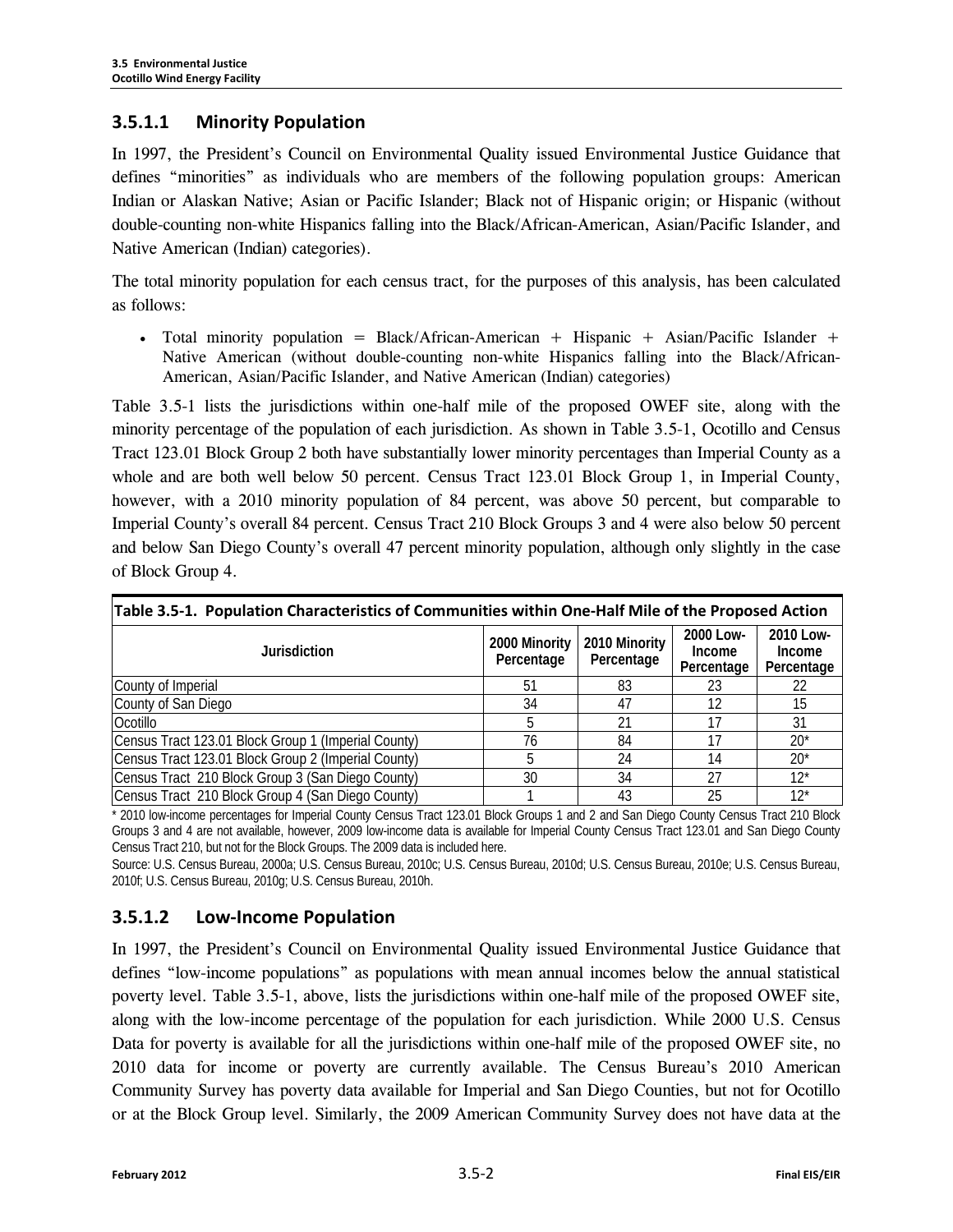Block Group level, but does include income and poverty data for Ocotillo and at the Census Tract level. As shown above, in 2009, Census Tract 123.01 Block Groups 1 and 2 both had poverty populations lower than Imperial County's overall low-income population of 23 percent. Ocotillo, however, had a greater percentage of people in poverty compared to Imperial County's overall low-income population, but was still well below 50 percent and less than 50 percent greater than Imperial County. Poverty in Census Tract 210 Block Groups 3 and 4 decreased between 2000 and 2009 from more than twice the low-income percentages than San Diego County's overall 2000 low-income population of 12 percent to less than San Diego County's 2010 low-income population of 15 percent. In both cases, Census Tract 210's low-income population was still below 50 percent.

# **3.5.2 Applicable Regulations, Plans, and Standards**

# **3.5.2.1 Federal**

Title VI of the Civil Rights Act of 1964 (Public Law 88-352, 78 Stat.241) prohibits discrimination on the basis of race, color, or national origin in all programs or activities receiving federal financial assistance.

Executive Order 12898, "Federal Actions to address environmental justice in Minority Populations and Low-Income Populations," focuses federal attention on the environment and human health conditions of minority communities and calls on agencies to achieve environmental justice as part of this mission (59 Fed. Reg. 7629 (Feb. 16, 1994)). The order requires the US Environmental Protection Agency (USEPA) and all other federal agencies (as well as state agencies receiving federal funds) to develop strategies to address this issue. The agencies are required to identify and address any disproportionately high and adverse human health or environmental effects of their programs, policies, and activities on minority and/or low-income populations.

The Council on Environmental Quality (CEQ) has oversight responsibility for the Federal Government's compliance with Executive Order 12898 and NEPA. The CEQ, in consultation with the USEPA and other agencies, has developed guidance to assist Federal agencies with their NEPA procedures so that environmental justice concerns are effectively identified and addressed. According to the CEQ's "Environmental Justice Guidance Under the National Environmental Policy Act," agencies should consider the composition of the affected area to determine whether minority populations or low-income populations are present in the area affected by the proposed action, and if so whether there may be disproportionately high and adverse environmental effects (CEQ, 1997).

BLM Land Use Planning Handbook, H-16010-1, Appendix D, Section IV (Environmental Justice Requirements) provides guidance for assessing potential impacts on population, housing, and employment as they relate to environmental justice. It also describes variables such as lifestyles, beliefs and attitudes, and social organizations with respect to environmental justice. These variables were not evaluated in this analysis, as they cannot be quantified readily for the purposes of impact assessment and do not provide any additional analytical value in terms of evaluating potential environmental justice impacts.

# **3.5.2.2 State and Local**

No State or local regulations, plans or standards related to environmental justice would be applicable to the Proposed Action.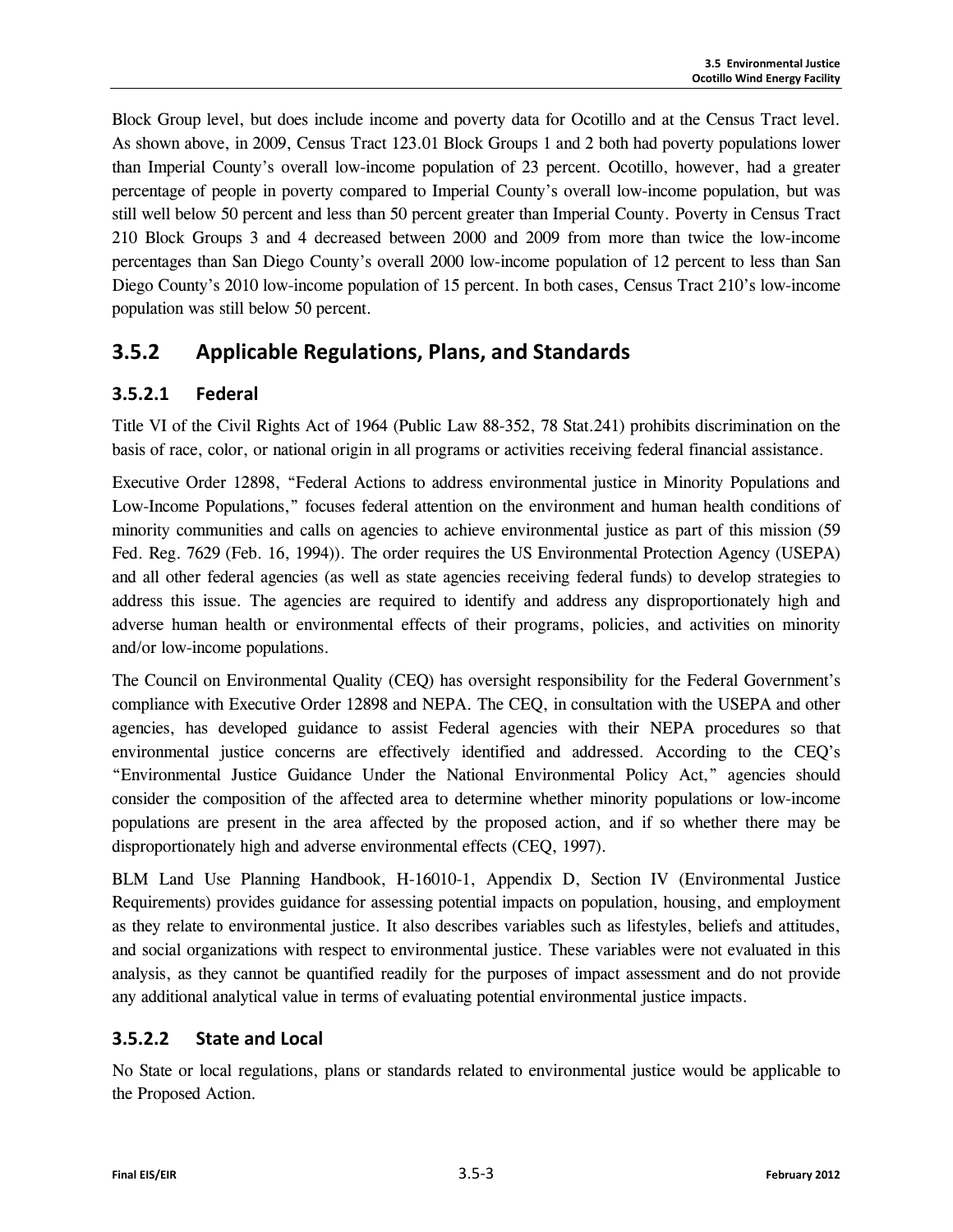# **3.6 Lands and Realty**

This section describes existing land use conditions in the OWEF project area. Land use can be assessed by analyzing current land activities, land ownership, zoning (where applicable), and land use designations in adopted land use plans and policies. An assessment of land use must also consider legal guarantees or limitations on land use such as those provided by easements, deeds, ROW, claims, leases, licenses, and permits. BLM-administered lands are not zoned, but they may be encumbered by easements, ROWs, mining claims, and permits.

On February 3, 2012, the Applicant submitted a letter to Imperial County indicating that it would no longer be seeking approval for the single wind turbine located on private property. Because this was the only proposed turbine location not located on BLM-administered land, it was the only location that required approval only from Imperial County. Without this turbine location, the project no longer requires a General Plan amendment or zone change to be approved by Imperial County. The Final EIS/EIR has been revised to reflect the fact that a General Plan amendment and zone change are no longer required. For most issue areas, the impact analysis still includes the turbine on private property; however, revisions have been made to the environmental setting associated with Lands and Realty regarding compliance with the County's land use documents.

# **3.6.1 Environmental Setting**

# **3.6.1.1 General Characteristics**

The proposed OWEF would be located almost entirely on BLM-administered lands in the southwest corner of Imperial County (see to Figure 1-1). The site currently consists of vacant and undeveloped desert land. Development in the surrounding area includes the rural communities of Ocotillo and Nomirage, and the United States Gypsum Corporation's wallboard and gypsum manufacturing facility (known as Plaster City) to the east. The western boundary of the site is bordered by the Anza-Borrego Desert State Park, which is managed by the California State Parks.

# **3.6.1.2 Land Ownership/Management**

Figure 3.6-1 shows the current land ownership in the project area. Most of the Proposed Action would be on land that is under the jurisdiction of the BLM, and small portions of the OWEF site would overlap private land under the jurisdiction of Imperial County. BLM land use designations established in the California Desert Conservation Area (CDCA) Plan and the Western Colorado (WECO) OHV Routes of Travel Designation Plan would apply to the majority of the OWEF site that is located on BLMadministered land. The Imperial County General Plan designations and zoning would apply to the portion of the project located on private land.

### **BLM Land Use Designations**

The BLM's CDCA Plan establishes four multiple use classes (MUCs); MUC guidelines; and plan elements for specific resources or activities, such as motorized vehicle access, recreation, and vegetation harvesting. The MUCs include the following: Class C (Controlled), which includes areas recommended as suitable for a wilderness designation; Class L (Limited Use) are lands that are managed for generally lower intensity uses for the purpose of protecting sensitive natural, scenic, ecological, and cultural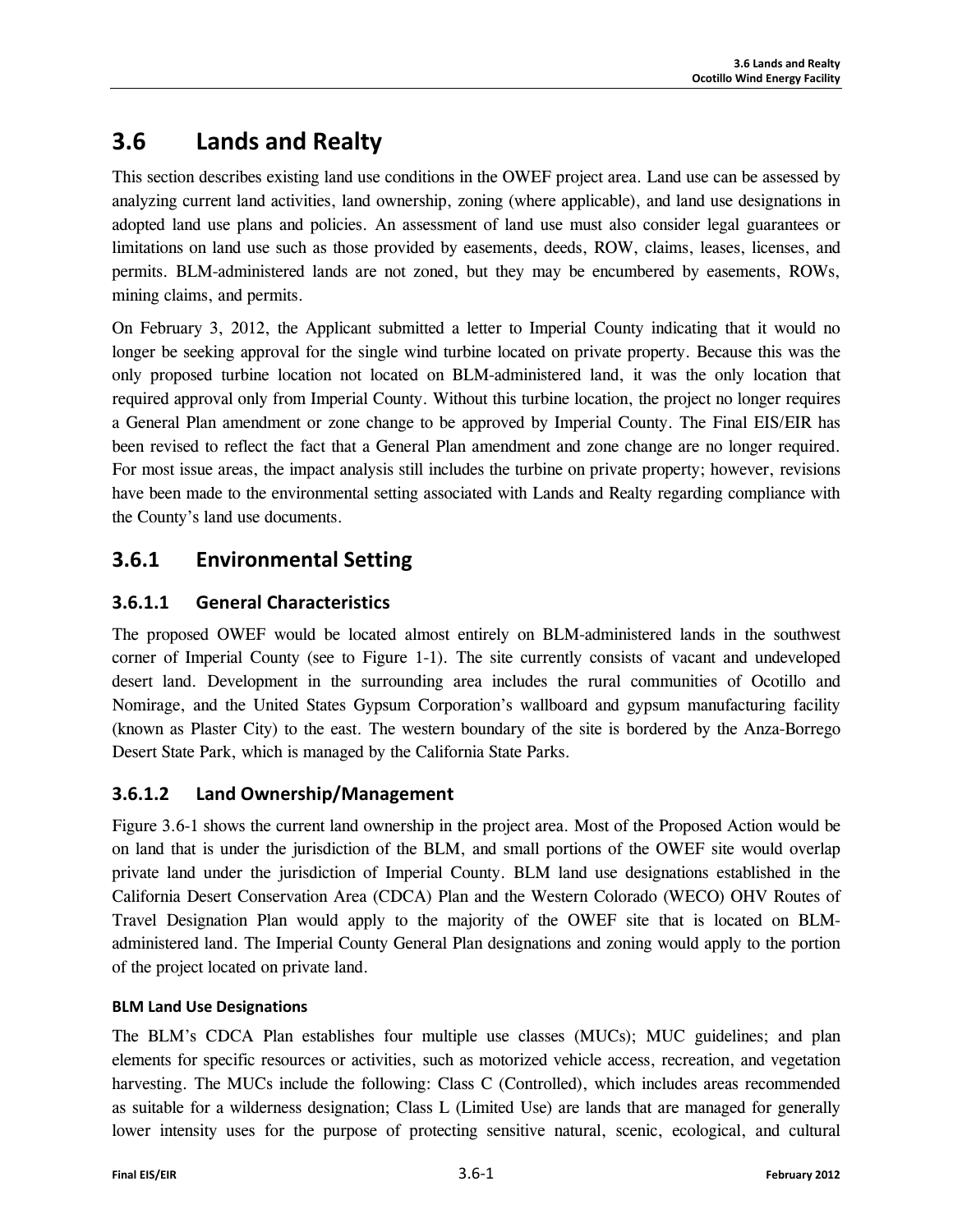resource values; Class M (Moderate Use) provides for a wide variety of present and future uses including mining, livestock grazing, recreation, energy, and utility development; Class I (Intensive Use) provides for concentrated use of lands and resources to meet human needs, where reasonable protection is provided for sensitive natural and cultural resources; and Unclassified lands consist of scattered and isolated parcel in the CDCA Plan that have not been place within a MUC and are managed on a case-by-case basis. The majority of the proposed OWEF site (approximately 12,500 acres) is located within the "Limited Use" category of the BLM's CDCA Plan. Figure 3.6-2 shows the MUCs assigned to BLM-administered land in the project area, as designated in the CDCA Plan (BLM, 1980). The MUCs are defined and impacts related to the Proposed Action are analyzed in Section 4.8 of this EIS/EIR.

#### **Imperial County General Plan Land Use Designations**

The County's General Plan Land Use Element includes Urban Area and Community Area designations, which provide for a range of permitted land uses within specific geographic areas of the County. The proposed OWEF site and surrounding areas are within the Community Area designation of the General Plan, which assigns the Ocotillo/Nomirage Community Area Plan as the presiding land use planning document. As shown in Figure 3.6-3a, the majority of the OWEF site is within the Open Space designation with small areas within the Floodway and Desert Residential designations. Figure 3.6-3a shows State land along Imperial Highway surrounded by the proposed OWEF site, which is under the jurisdiction of the State Lands Commission. The State land adjacent to the western boundary of the proposed OWEF site is the Anza-Borrego Desert State Park, which is under the jurisdiction of the California State Parks.

#### **Imperial County Zoning Designations**

General provisions for the zoning areas are defined in the Imperial County Land Use Ordinance, Title 9 Division 5. Site 2 of the OWEF site is designated as Government/Special (G/S) by the County's Land Use Ordinance (see Figure 3.6-3b). The purpose of the G/S zone is to designate areas that allow for the development of governmental facilities and special public facilities. This zone also allows for special public uses such as security facilities, jails, solid and/or hazardous wastes facilities and other similar special public benefit uses.

#### **3.6.1.3 Existing Uses**

The proposed OWEF would be located on 12,500 acres of open desert land in Imperial County that is currently used for recreation activities. Based on a site visit in May 2010, recreation activities include camping, off-highway vehicle (OHV) use, and target shooting.

A new high-voltage transmission line designed to foster development of renewable resources, known as the Sunrise Powerlink (SPL), has been approved by the BLM and other regulatory agencies. The SPL crosses the proposed OWEF site (Figure 2.1-2), facilitating interconnection of the Proposed Action and transmission of its renewable energy output to key load centers in southern California. In addition to the SPL, the existing and approved utilities in the project area include the following: SDG&E 500-kV transmission line, AT&T telecommunication line, San Diego & Arizona Eastern (SD&AE) Railway, Interstate 8, State Route 98, and County roads (Burns & McDonnell, 2010).

As stated in a Corridor Conflict Analysis (CCA) prepared for the Proposed Action, approximately 9,794 acres of the project area lie within two utility corridors, the CDCA Designated Utility Corridor N and the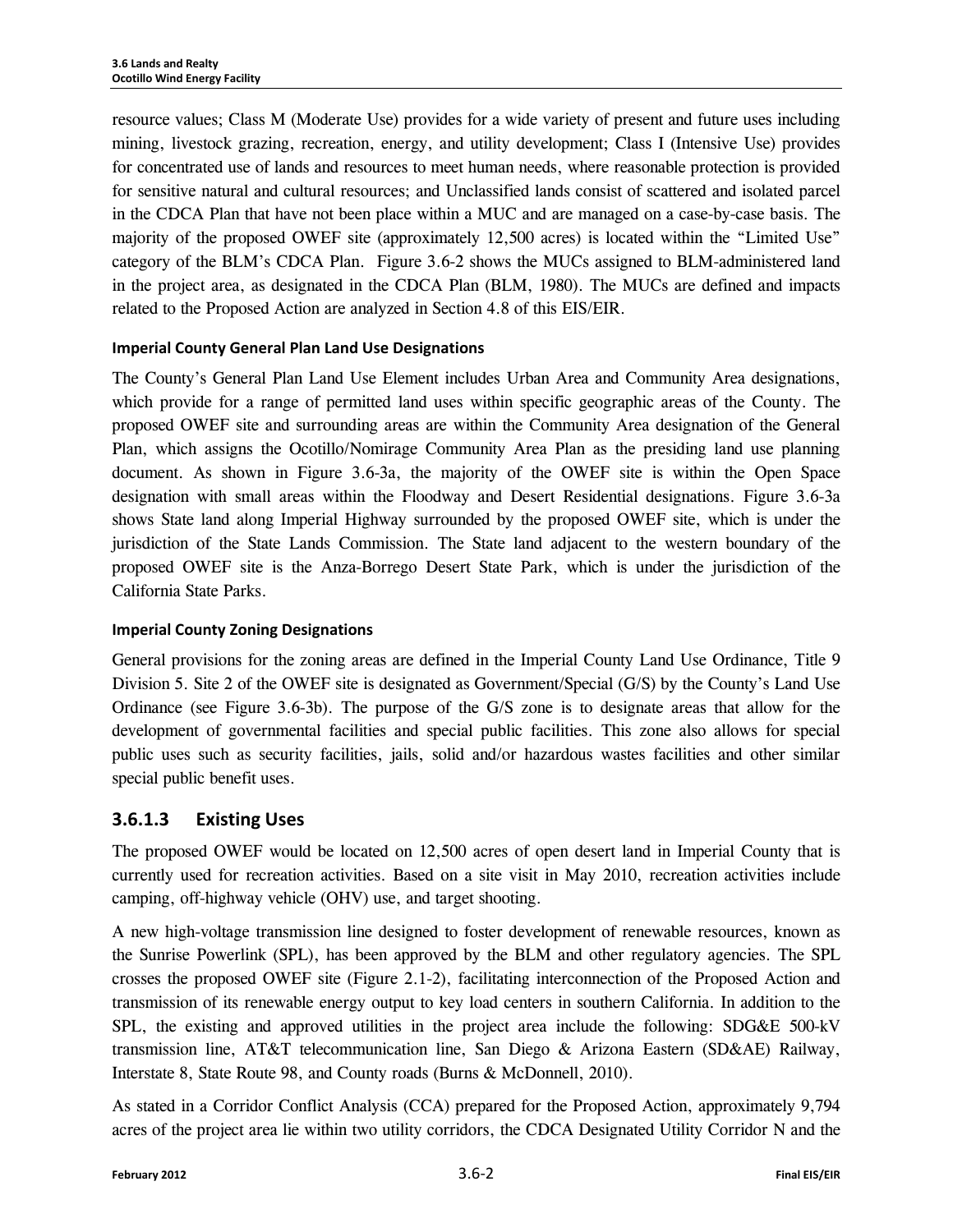Section 368 Utility Corridor 115-238. The purpose of the designated CDCA utility corridors is to implement a network of joint-use planning corridors to meet the projected utility needs and concentrate the effects of energy related projects and utilities in manageable locations. (Burns & McDonnell, 2010)

As noted in Section 3.8 (Mineral Resources), a sand and gravel surface mine (the Ocotillo Plant) is located on the project site, and numerous open and closed mines are within two miles of the proposed wind turbines.

The project site is not located within an airport land use plan or within two miles of a public or public use airport. The closest public airport is the Jacumba Airport located 7.3 miles southwest from the OWEF site. Emory Ranch Airport is a private airport located along County Highway S2 approximately 0.25 mile north and south of the project boundary, which consists of a single asphalt runway (identified as 04/22) that is 2,400 feet in length and 40 feet in width (Airport-Data.com, 2011). This is an unattended, familyowned airport with very low use levels (Emory, 2011). For the past two years (2009-2010), the airport has averaged less than 100 aircraft operations (take-off and landing) per year, averaging approximately one aircraft operation every three days (Emory, 2011). However, a Conditional Use Permit is in the final stages of approval which would extend the runway to 4,000 feet and allow for subdivision of the properties north of the runway creating a "fly-in home community," which Mr. Emory anticipates will result in a considerable increase in the use of the airport (Emory, 2011).

# **3.6.2 Applicable Regulations, Plans, and Standards**

# **3.6.2.1 Federal**

### **Federal Land Policy and Management Act (FLPMA) of 1976**

The FLPMA establishes public land policy; guidelines for administration; and provides for the management, protection, development, and enhancement of public lands. FLPMA Title V, Section 501, establishes BLM's authority to grant ROWs for generation, transmission, and distribution of electrical energy (FLPMA, as amended, 2001). BLM is responsible for responding to requests regarding the development of energy resources on BLM-administered lands in a manner that balances diverse resource uses and takes into account the long-term needs for renewable and non-renewable resources for future generations.

### **California Desert Conservation Area Plan**

The CDCA encompasses 25 million acres in southern California designated by Congress in 1976 through the FLPMA. The BLM manages about 10 million of those acres. Congress directed the BLM to prepare and implement a comprehensive long-range plan for the management, use, development, and protection of public lands within the CDCA. The CDCA Plan, as amended, is based on the concepts of multiple-use, sustained yield, and maintenance of environmental quality. The CDCA Plan provides overall regional guidance for BLM-administered lands in the CDCA and establishes long-term goals for protection and use of the California desert.

The CDCA Plan establishes four multiple-use classes (MUC); MUC guidelines; and plan elements for specific resources or activities, such as motorized vehicle access, recreation, and vegetation. The MUCs are described in Section 3.9, and an analysis of the Proposed Action's compliance with the MUCs is presented in Section 4.8 (BLM, 1980).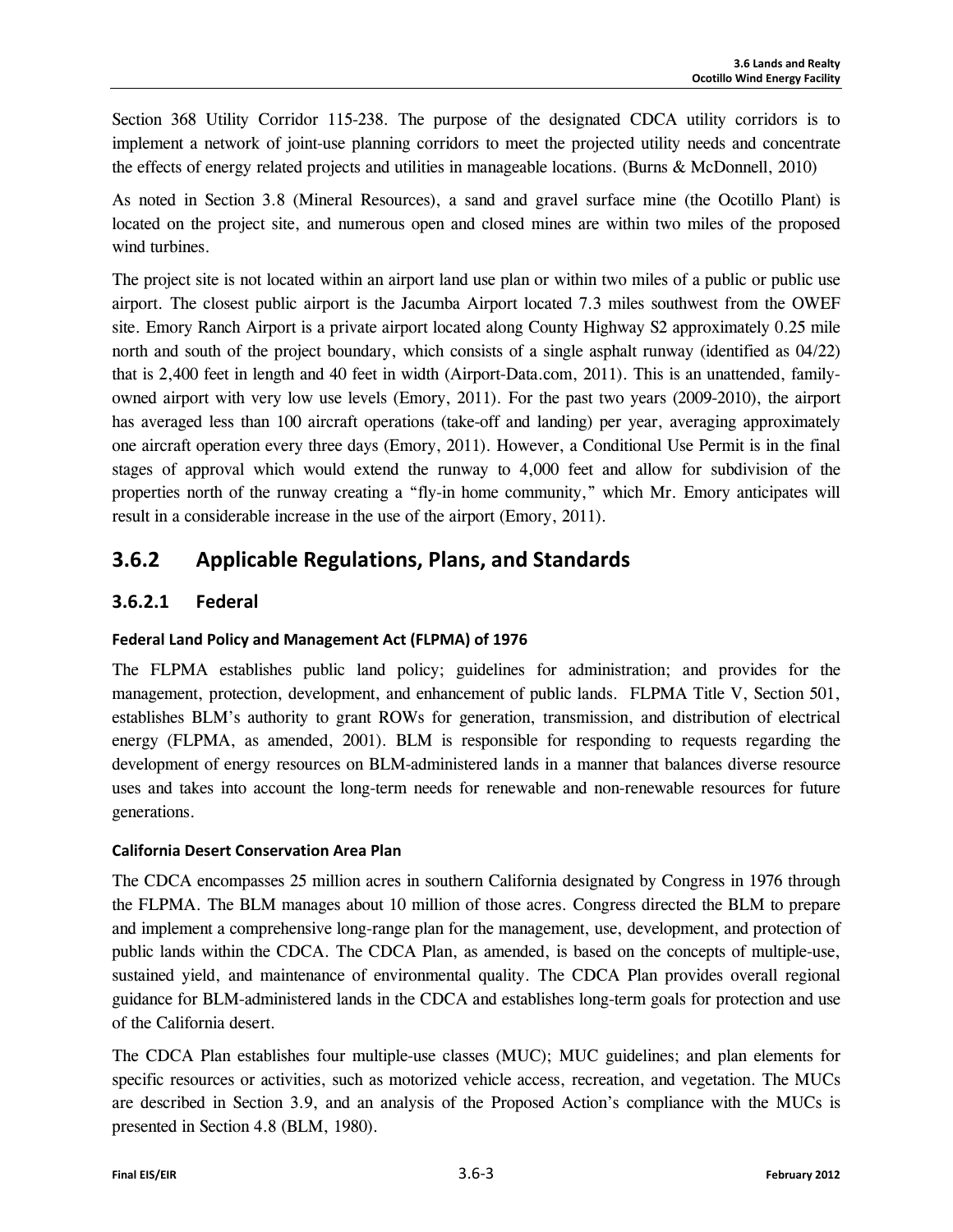#### **Western Colorado (WECO) OHV Routes of Travel Plan**

The WECO Plan is an amendment to the CDCA Plan, which modifies previous route designations and existing routes in approximately 475,000 acres of off-road vehicle (OHV) limited areas within Imperial County. Approximately 27 designated OHV routes would be directly or indirectly affected by the proposed OWEF.

### **3.6.2.2 State**

No State regulations associated with lands and realty are applicable to the proposed project.

### **3.6.2.3 Local**

#### **Imperial County General Plan, Land Use Element**

Imperial County covers an area of 4,597 square miles within the southeastern portion of the State of California. Approximately 50 percent of Imperial County lands are undeveloped and under federal ownership and jurisdiction. Currently, 20 percent of the nearly 3 million acres of Imperial County is irrigated for agricultural purposes, most notably the central area known as Imperial Valley. The Imperial County General Plan (Imperial County, 2008b) consists of nine elements that serve as the primary policy statement by the Board of Supervisors for implementing development policies and land uses in Imperial County.

The primary purpose of the Land Use Element is to identify the goals, policies, and standards of the General Plan that will guide the physical growth of Imperial County. The Land Use Element describes existing land uses within the county and the facilities and services which provide the public infrastructure to support these uses. Also stated are goals and objectives for future growth, expansion of public facilities, environmental resource protection, and policies and programs to guide such future growth. In particular, the goals and objectives are intended to serve as long-term principles and policy statements representing ideals which have been determined by the citizens as being desirable and deserving of community time and resources to achieve. These goals and objectives, therefore, are important guidelines for land use decision making. (Imperial County, 2008b)

Applicable land use goals and objectives set forth in the Imperial County General Plan, Land Use Element, are as follows:

Goal 3: Achieve balanced economic and residential growth while preserving the unique natural, scenic, and agricultural resources of Imperial County.

Objective 3.2 Preserve agriculture and natural resources while promoting diverse economic growth through sound land use planning.

Objective 3.6 Recognize and coordinate planning activities as applicable with the BLM, and the California Desert Conservation Plan.

Objective 3.8 Utilize non-agricultural land as a resource to diversify employment opportunities and facilitate regional economic growth. Uses must be consistent with each site's resource constraints, the natural environment, and the County Conservation and Open Space Element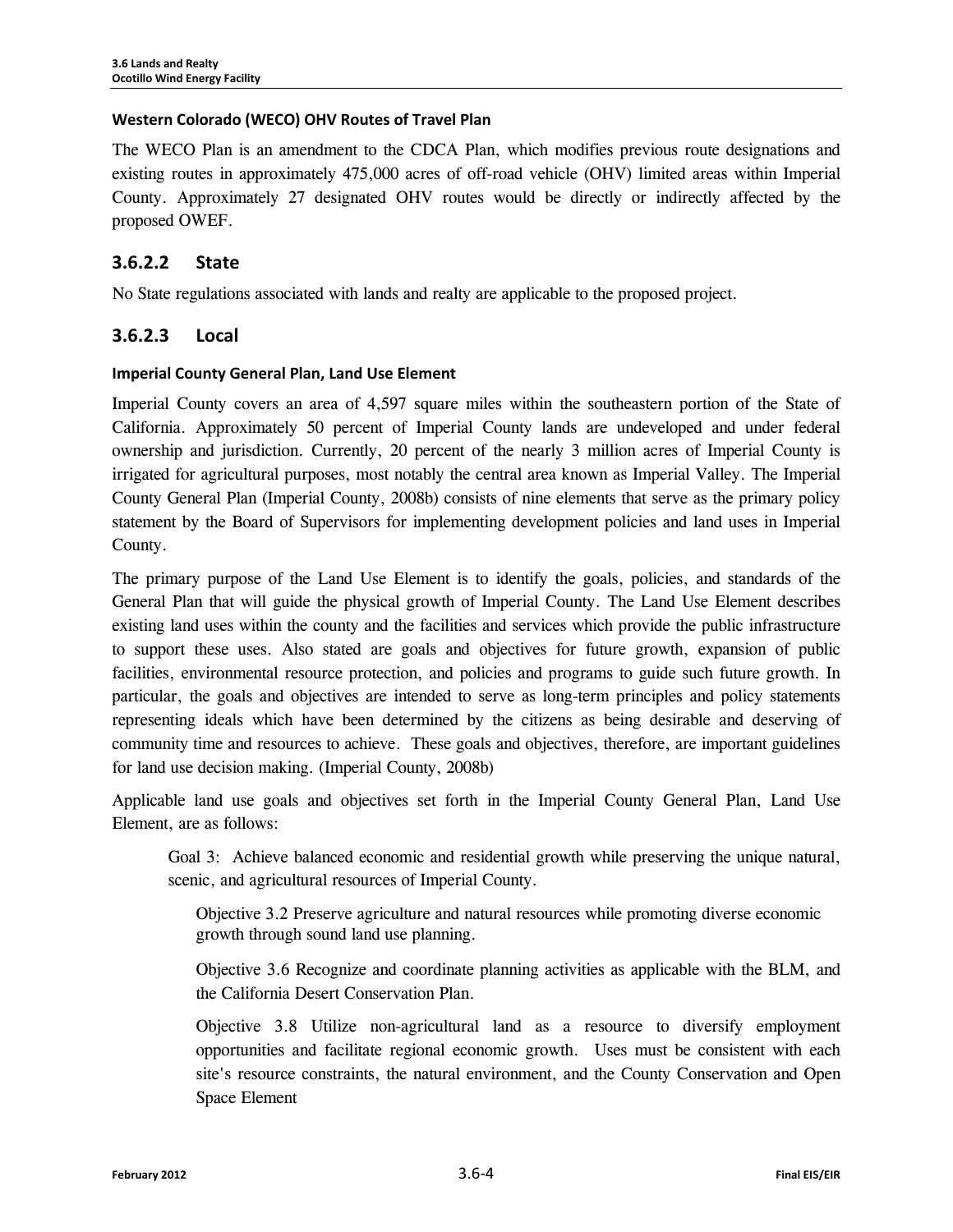Goal 4: Preserve and enhance distinctive historic desert towns and newer communities.

Objective 4.3 Maintain and require compatible land uses within the existing communities.

Objective 4.4 Limit the establishment of non-residential uses in predominantly residential neighborhoods and require effective buffers when appropriate non-residential uses are proposed.

Goal 6: Promote orderly industrial development with suitable and adequately distributed industrial land.

Goal 8: Coordinate local land use planning activities among all local jurisdictions and state and federal agencies.

Objective 8.8 Ensure that the siting of future facilities for the transmission of electricity, gas, and telecommunications is compatible with the environment and County regulation.

Objective 8.9 Require necessary public utility rights-of-way when appropriate.

#### **Imperial County General Plan, Conservation and Open Space Element**

The Conservation and Open Space Element identifies goals and policies to insure the managed use of environmental resources. The goals and policies are also designed to prevent limiting the range of resources available to future generations (Imperial County, 2006).

The purpose of the Conservation and Open Space Element is to:

- promote the protection, maintenance, and use the county's natural resources with particular emphasis on scarce resources and resources that require special control and management;
- prevent the wasteful exploitation, destruction, and neglect of the State's natural resources;
- recognize that natural resources must be maintained for their ecological value as well as for the direct benefit to the public; and
- protect open space for the preservation of natural resources, the managed production of resources, outdoor recreation, and public health and safety.

Applicable land use goals and objectives are as follows:

Goal 6: The County shall seek to achieve maximum conservation practices and maximum development of renewable alternative sources of energy.

Objective 6.6: Encourage compatibility with National and State energy goals and city and community general plans.

#### **Ocotillo/Nomirage Community Area Plan**

The Ocotillo/Nomirage Community Area Plan designates the proposed distribution, general location and extent of the uses of land for housing, business, industry, open space, including natural resources, recreation and enjoyment of scenic beauty, education, public buildings and grounds, solid waste disposal facilities and other categories of public and private uses of land. (Imperial County, 1994)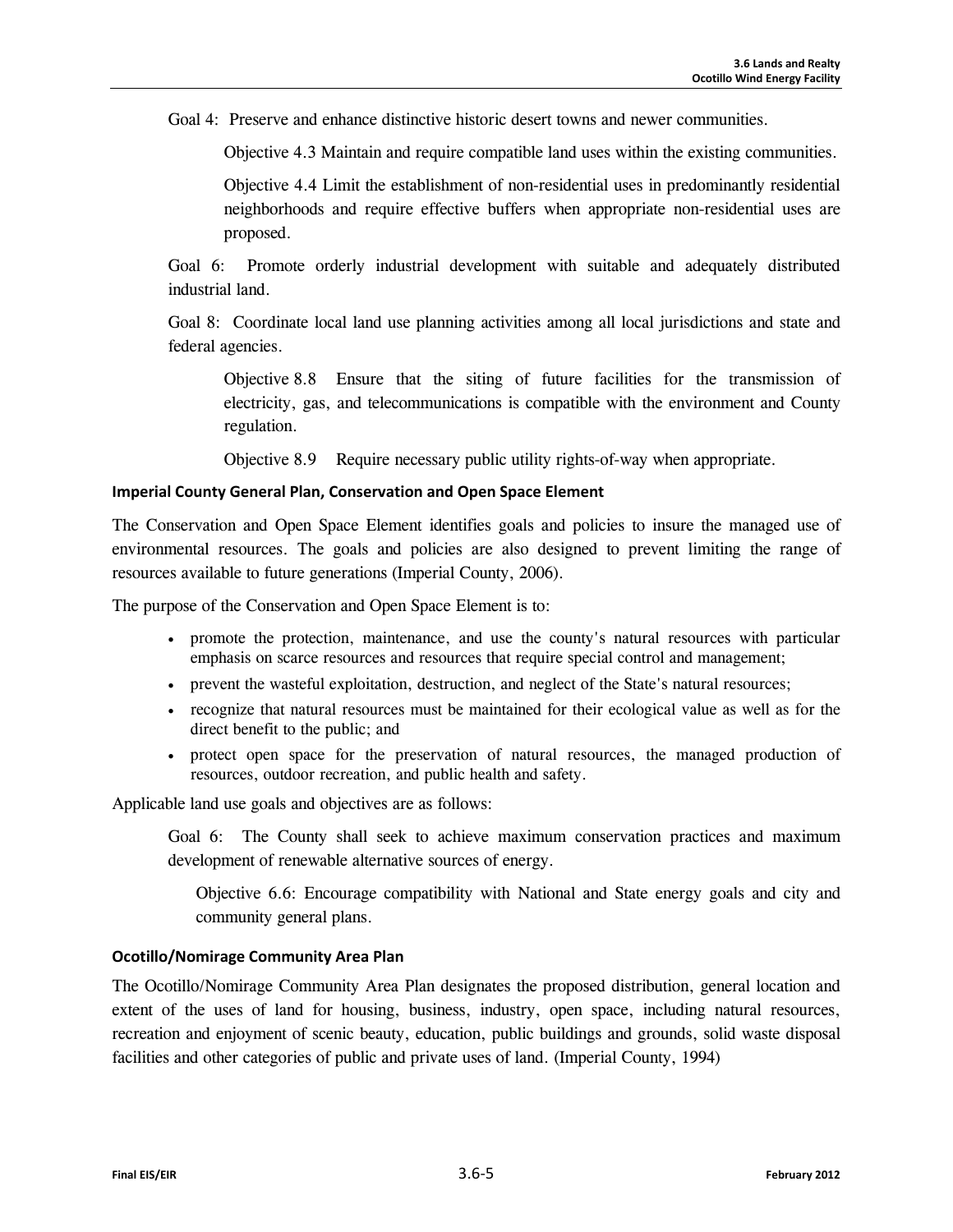Applicable land use policies in the Ocotillo/Nomirage Community Area Plan are as follows:

#### IV. Implementation Program and Policies

- B. Land Use Designations and Standards
	- 1. Desert Residential

The Desert Residential category represents very low density residential land uses in the outlying areas of the Ocotillo/Nomirage Community Area where water and sewer service is limited or nonexistent. Residential units may consist of a single family dwelling or mobile home. A second dwelling may be allowed upon approval of a conditional use permit. The keeping and raising of farm animals for domestic use is permitted under restrictions defined in the Zoning Ordinance.

Industrial Development Standards:

Manufacturing/industrial zoning and land uses are not permitted in this category.

#### **Imperial County Land Use Ordinance, Title 9, Division 5**

Title 9 of the Imperial County Land Use Ordinance contains the comprehensive land use regulations for all unincorporated areas of Imperial County. These regulations are adopted to promote and protect the public health, safety, and general welfare through the orderly regulation of land uses throughout the unincorporated areas of the county. Division 5 includes the regulations and standards for the established zoning areas.

Applicable zoning regulations are as follows:

Chapter 20: G/S (Government/Special Public Zone)

§ 90520.00 Purpose and Application

The purpose of the G/S zone is to designate areas that allow for the construction, development and operation of governmental facilities and special public facilities; primarily this zone allows for all types of government owned and/or government operated facilities, be they office or other uses. It also allows for special public uses such as security facilities, jails, solid and/or hazardous wastes facilities and other similar special public benefit uses.

§ 90520.07 Height Limit

Buildings or structures in the G/S zone shall not exceed six (6) stories or 80 feet, except communication towers which are 100 feet.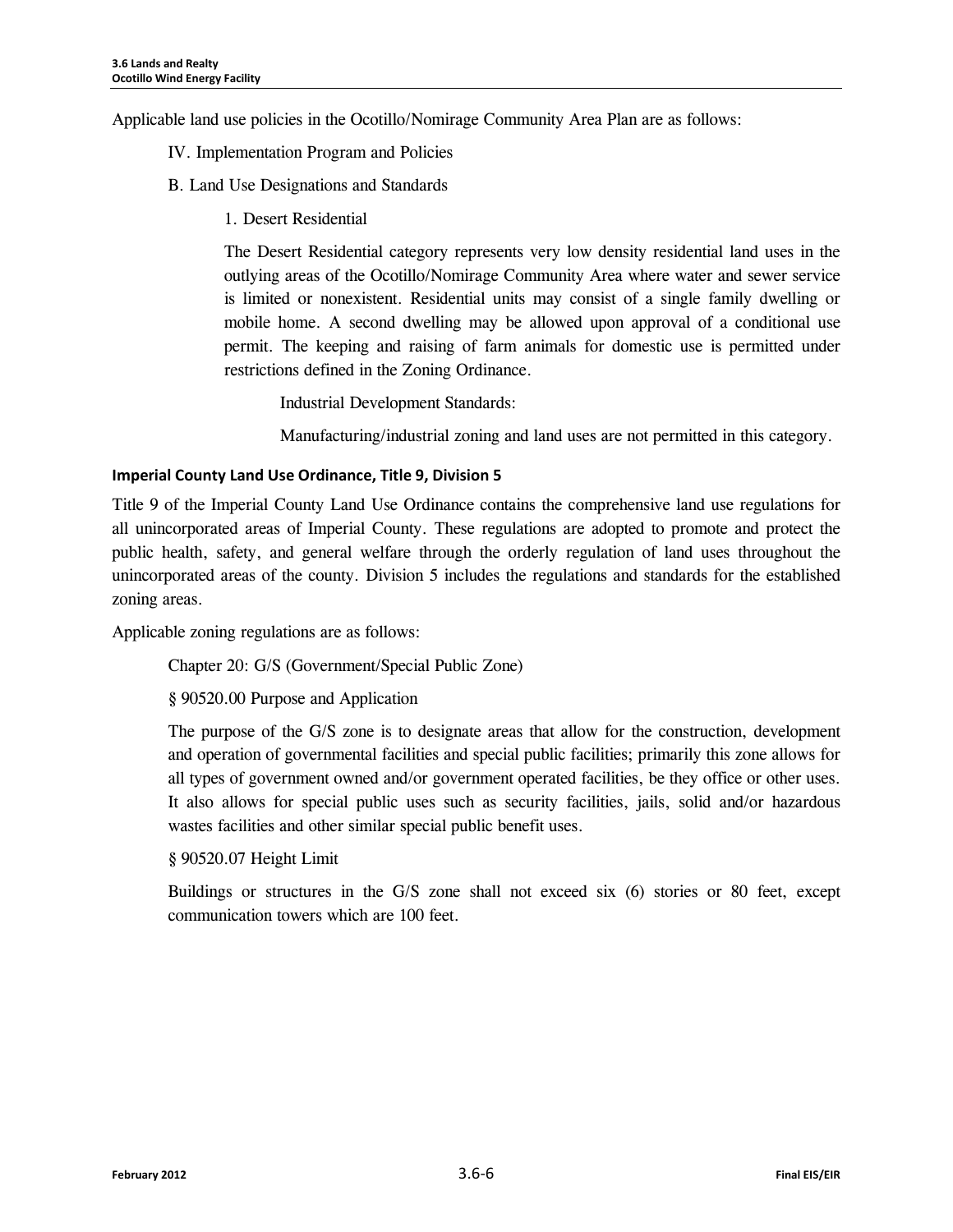# **3.7 Livestock Grazing**

Currently and historically, livestock grazing has been and continues to be a significant use of renewable resources on public land in the California Desert. The Federal Land Policy and Management Act (FLPMA) and the Public Rangelands Improvement Act of 1978 recognize livestock grazing as a principal use for the production of food and fiber (BLM, 1980). Laws that apply to the BLM's management of public lands grazing include the Taylor Grazing Act of 1934, the NEPA of 1969, the Endangered Species Act of 1973, the FLPMA of 1976, and the Public Rangelands Improvement Act of 1978.

According to the 2010 Geocommunicator on the BLM website, there are no livestock grazing allotments located within or adjacent to the proposed OWEF site or ROW application area (BLM, 2010). The McCain Valley rangeland allotment is located approximately 3 miles southwest of the proposed OWEF site, in San Diego County (BLM, 2010). As such, the proposed OWEF site would not contain or traverse any established grazing land.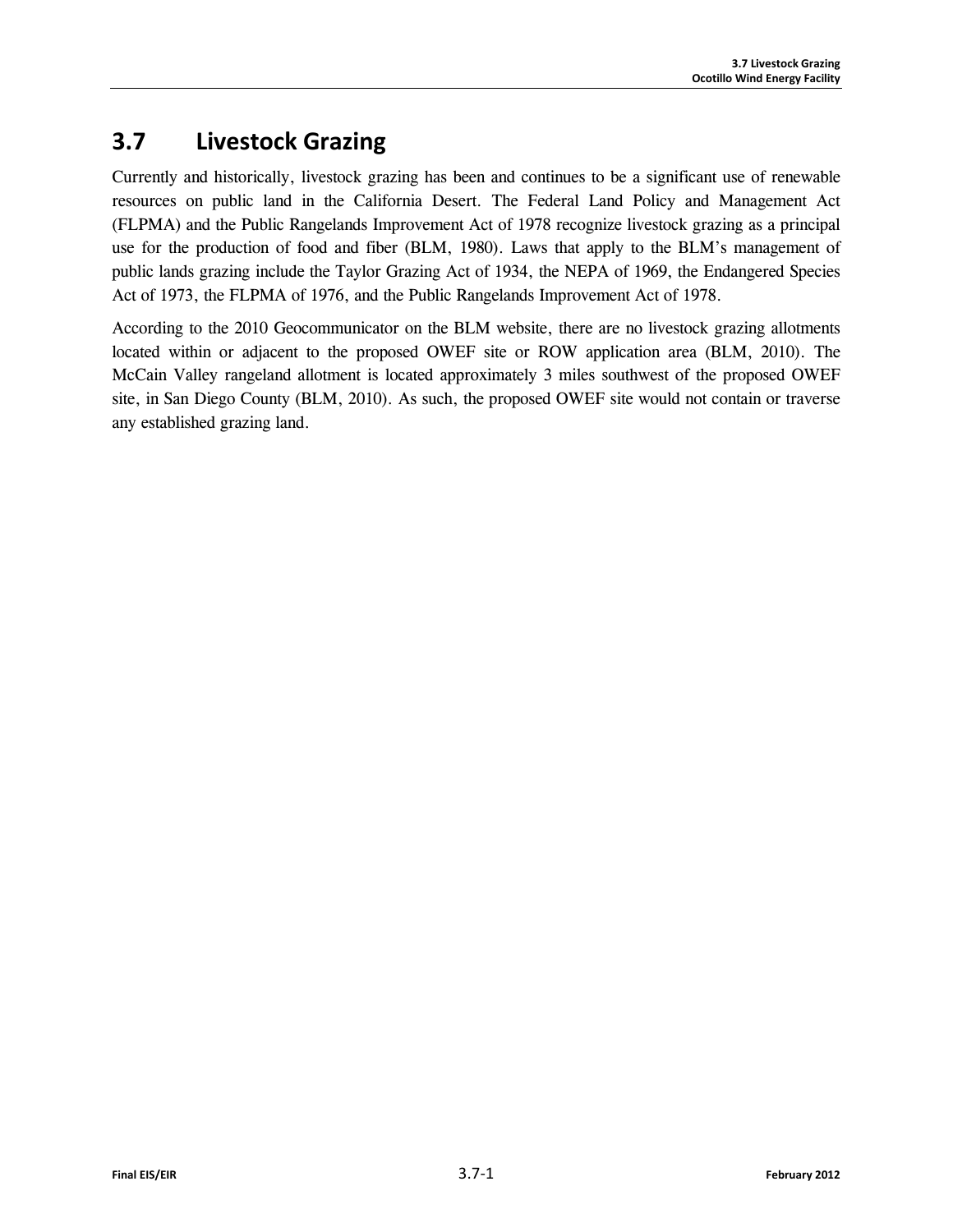# **3.8 Mineral Resources**

This section presents a discussion of mineral resources relevant to the proposed OWEF. Baseline geologic information was collected from the U.S. Geological Survey (USGS, 2010), the Natural Resources Conservation Service, the BLM, the California Department of Conservation, the County of Imperial, the proposed OWEF Applicant (Ocotillo Express LLC), and the Preliminary Geotechnical Investigation prepared for the proposed OWEF by Neil O. Anderson & Associates, Inc. The study area addressed in this section includes lands that may be affected directly and/or indirectly) by construction and operation of the proposed OWEF.

# **3.8.1 Environmental Setting**

Mineral resources found throughout Imperial County include gold, gypsum, sand, gravel, lime, clay, and stone. In addition, industrial materials found throughout the county include kyanite, mineral fillers (clay, limestone, sericite, mica, and tuff), salt, potash, calcium chloride, manganese, and sand. The managed use of the valuable mineral deposits is important for regional economic stability. It is also important to ensure that adequate deposits remain for future generations. As described by Imperial County, two issues which surround mineral extraction include land use conflicts and environmental impacts. As a function of geologic factors, mining operations are restricted to specific suitable areas. The Conservation and Open Space Element of the County's General Plan (see Figure 5, Mining Resources, page 26) indicates that mining areas are present in the vicinity of the proposed OWEF site. (Imperial County, 2006)

The BLM groups minerals on federal lands into three distinct categories: (1) Locatable resources (subject to the General Mining Law of 1872, as amended); (2) Leasable resources (subject to various Mineral Leasing Acts); and (3) Salable resources (subject to mineral materials disposed of under the Materials Act of 1947, as amended) (BLM, 2010a). Locatable minerals include hardrock resources that are typically metals with a unique or special use, such as gold and silver. Leasable minerals include those which are typically found in bedded deposits, such as oil, gas, and geothermal resources. Salable minerals include common variety of materials such as sand, stone, and gravel. Local BLM Field Offices are responsible for the selling of mineral materials on public lands; for lands in the vicinity of the proposed OWEF site, the El Centro Field Office has this responsibility. (BLM, 2010b)

- **Locatable Minerals.** There are no active mining claims for locatable minerals within the proposed OWEF area, and there is no locatable minerals activity within the boundaries of the proposed OWEF site. Based on the geological environment and historical trends, the potential for occurrence of locatable minerals is considered low in this area.
- **Leasable Minerals.** The Plan of Development for the proposed OWEF indicates that no oil, gas, or geothermal fields are located in the vicinity of the project site, although approximately one to ten active mineral claims have been made at the project site (OE, 2010). This area is prospectively valuable/medium potential for geothermal resources, and may also be valuable for sodium and potassium.
- **Saleable Minerals / Mineral Materials.** Sand and gravel deposits are common throughout Imperial County, including the proposed OWEF site and vicinity. Construction of the proposed OWEF would require a source of sand and gravel, and it is anticipated that up to three, 15-acre locations within or near the proposed OWEF site would be utilized. Approximately 510,000 pounds of sand, 800,000 pounds of gravel and 240,000 pounds of cement would be needed for each turbine site. Based on a maximum of 158 turbines for the Proposed Action, approximately 32,754 tons of sand, 79,800 tons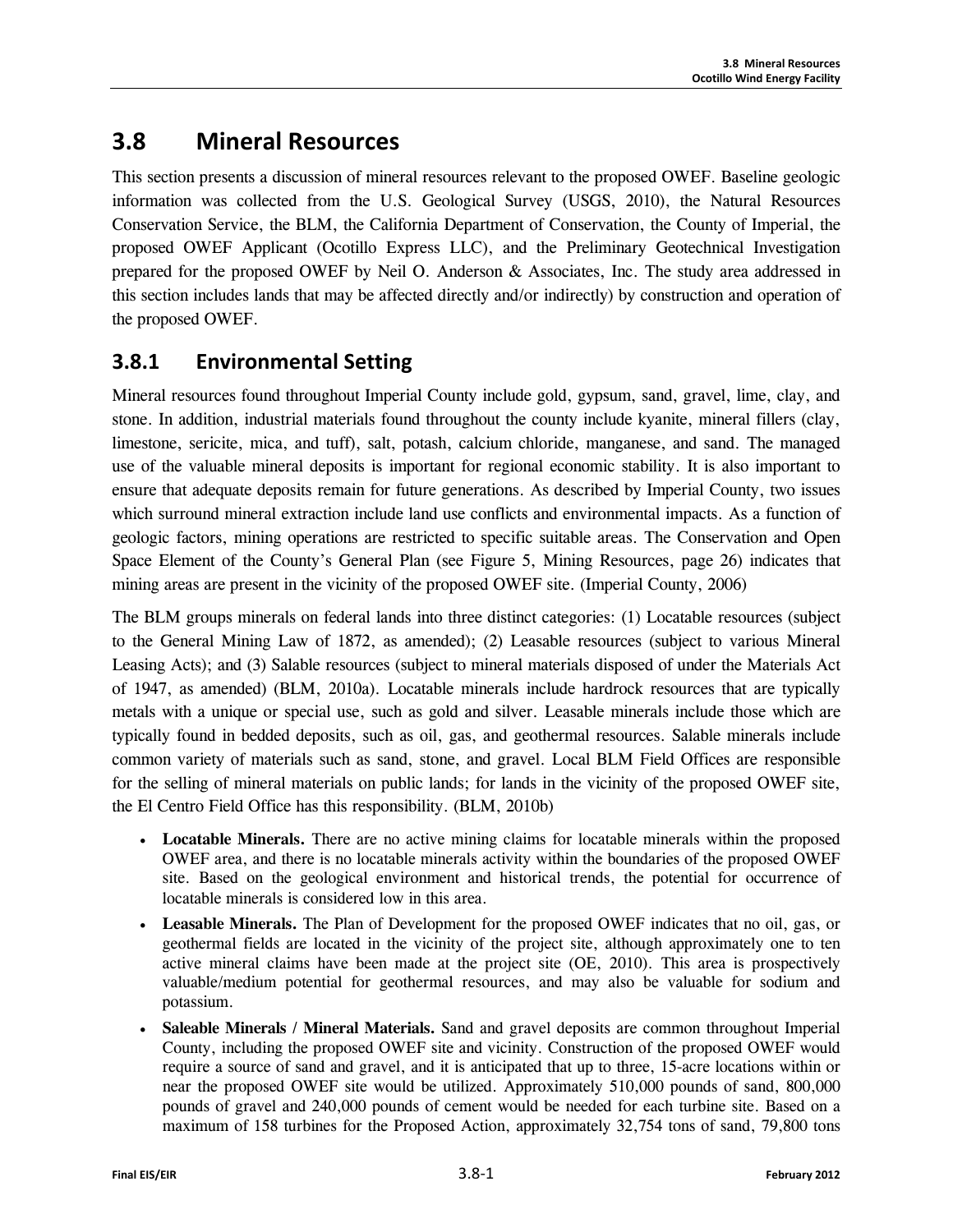of gravel, and 15,785 tons of cement would be required for turbine construction, with additional sand, gravel, and cement required for construction of the substation, utility switchyard, and O&M facilities.

The Mineral Resources Database System (MRDS), administered by the U.S. Geological Survey (USGS), indicates that an active sand and gravel production site called "Ocotillo Plant" is located within the Proposed Action site boundary. The data shows the Ocotillo Plant roughly in the middle of the Proposed Action site, directly east of the Rail Unloading Area, and directly south of the Batch Plant. However, based on detailed biological field surveys conducted by HELIX Environmental Planning, there are no active mines within the project boundaries (HELIX, 2011).

The Plan of Development for the proposed OWEF indicates that no oil, gas, or geothermal fields are located in the vicinity of the project site; however, approximately one to ten active mineral claims have been made at the project site (OE, 2010). The MRDS provides data to describe metallic and nonmetallic mineral resources, including deposit name, location, commodity, deposit description, geologic characteristics, production, reserves, resources, and references (MRDS, 2010). The MRDS online database was reviewed for the vicinity of the proposed OWEF, and records of surface mines, closed mines, occurrences/prospects, and unknown/undefined resources at the project site and in the immediate vicinity are provided below in Table 3.8-1.

| Table 3.8-1. Mineral Resources in the Proposed OWEF Area |                                       |                                     |                                    |                                     |                                           |                                 |  |
|----------------------------------------------------------|---------------------------------------|-------------------------------------|------------------------------------|-------------------------------------|-------------------------------------------|---------------------------------|--|
| Name/Record<br><b>Number</b>                             | <b>Operation Type</b>                 | Ore Minerals or<br><b>Materials</b> | <b>Mineral Deposit</b><br>Model    | Commodities                         | Proximity to<br><b>Turbines</b>           | Proximity to<br><b>Ocotillo</b> |  |
| Unnamed                                                  | Unknown<br>Occurrence                 |                                     |                                    | Sand and<br>Gravel:<br>Construction | Adjacent to N-<br>NW border               | $-4.9$ miles NW                 |  |
| <b>White Christmas</b><br>(100234742)                    | Past Producer /<br><b>Closed Mine</b> | <b>Diatomite</b>                    | 222: Lacustrine<br>diatomite       | Silica, Diatomite                   | $~1.16$ miles S<br>and $~1.74$ miles<br>W | $-2.2$ miles SW                 |  |
| <b>White Christmas</b><br>Deposit<br>(10139638)          | Surface<br>Occurrence                 | $\overline{a}$                      |                                    | Diatomite                           | $-1.3$ miles S                            | $-2.3$ miles SW                 |  |
| <b>Stone Quarry</b><br>(10261084)                        | Surface / Past<br>Producer            | $\blacksquare$                      | $\overline{\phantom{a}}$           | Stone                               | $-1.7$ miles S                            | ~3 miles SW                     |  |
| White Hope<br>Limestone<br>Deposit<br>(10023475)         | Unknown /<br>Occurrence               | Limestone                           | $\overline{a}$                     | Limestone,<br>General               | $-0.5$ mile W                             | ~2 miles SW                     |  |
| Weaver<br>(10062391)                                     | Unknown / Past<br>Producer            |                                     | $\overline{a}$                     | Stone, Crushed /<br><b>Broken</b>   | $-0.25$ miles S                           | $-2.25$ miles S                 |  |
| <b>Red Schist</b><br>Prospect<br>(10062390)              | Unknown /<br>Occurrence               | Gold                                | 273: Low-sulfide<br>Au-quartz vein | Gold                                | $-0.5$ mile S                             | $-2.5$ miles S                  |  |
| Ocotillo Material<br>Site (10188258)                     | Surface<br>Producer                   |                                     |                                    | Sand and<br>Gravel,<br>Construction | $-0.7$ mile N                             | $-2.25$ miles NW                |  |
| Merrill Ocotillo<br>(10115378)                           | Surface<br>Producer                   | $\overline{\phantom{a}}$            | $\overline{\phantom{a}}$           | Sand and<br>Gravel.<br>Construction | $-0.8$ mile N                             | $-2.8$ miles NW                 |  |
| Ocotillo Pit<br>(10285385)                               | Surface<br>Producer                   | $\blacksquare$                      | $\overline{\phantom{a}}$           | Sand and<br>Gravel,<br>Construction | $-0.3$ mile N                             | $~1.8$ miles N-<br><b>NW</b>    |  |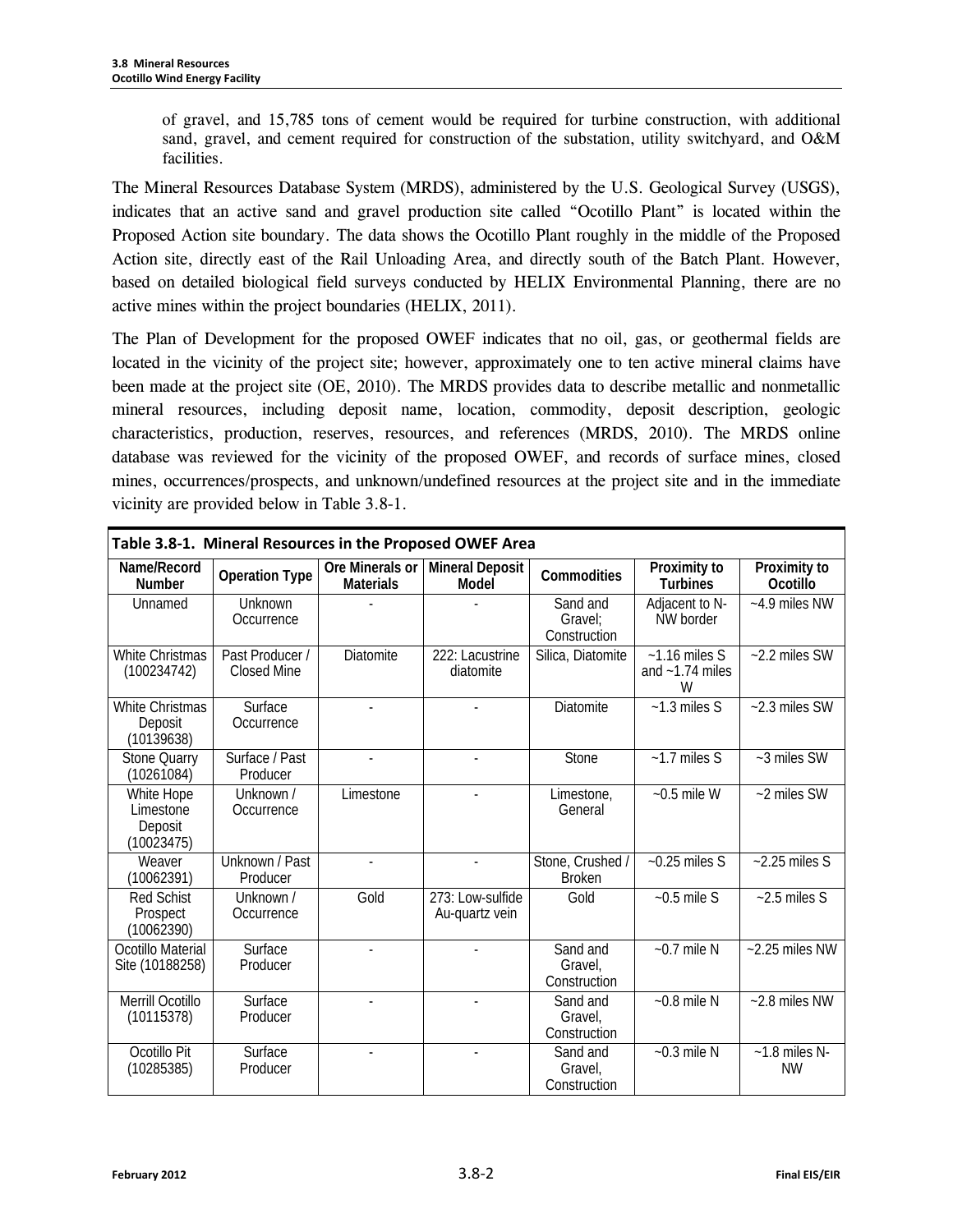| Table 3.8-1. Mineral Resources in the Proposed OWEF Area |                            |                                     |                                 |                                                   |                                    |                          |  |
|----------------------------------------------------------|----------------------------|-------------------------------------|---------------------------------|---------------------------------------------------|------------------------------------|--------------------------|--|
| Name/Record<br><b>Number</b>                             | <b>Operation Type</b>      | Ore Minerals or<br><b>Materials</b> | <b>Mineral Deposit</b><br>Model | Commodities                                       | Proximity to<br>Turbines           | Proximity to<br>Ocotillo |  |
| Ocotillo Pit<br>(10139178)                               | Surface / Past<br>Producer |                                     |                                 | Sand and<br>Gravel,<br>Construction               | $~0.75$ mile N                     | $-2.25$ N-NW             |  |
| Shell Canyon Pit<br>(10115058)                           | Surface<br>Producer        |                                     |                                 | Sand and<br>Gravel.<br>Construction               | $~5$ -0.6 mile N                   | $-2.15 N-NW$             |  |
| Ocotillo Material<br>Pit (10114912)                      | Surface<br>Producer        |                                     |                                 | Sand and<br>Gravel.<br>Construction               | $~0.4$ mile N                      | $~1.5$ miles N           |  |
| Raley Deposit<br>(10064339)                              | Unknown / Past<br>Producer |                                     |                                 | Sand and<br>Gravel,<br>Construction               | $~0.6$ mile N                      | $~1.8$ miles N           |  |
| O'Callahan<br>Deposit<br>(10115245)                      | Surface / Past<br>Producer |                                     |                                 | Clay                                              | $~0.7$ mile N                      | $-1.9$ miles N           |  |
| Mountain Spring<br>Deposit<br>(10260523)                 | Surface<br>Occurrence      |                                     |                                 | Limestone,<br>General                             | ~1.3 miles S and<br>$~5.9$ miles W | ~4 miles SW              |  |
| Mountain Spring<br>(10023473)                            | Unknown / Past<br>Producer | Limestone                           |                                 | Limestone<br>(primary);<br>Tungsten<br>(tertiary) | $~1.3$ miles S                     | ~4 miles SW              |  |
| Red Desert Mine<br>(10115207)                            | Unknown<br>Occurrence      |                                     |                                 | Feldspar                                          | $~1.5$ miles S                     | $~1.9$ miles SW          |  |

Source: USGS, 2010

The MRDS data provided above in Table 3.8-1 indicates that there are numerous closed and current mineral resources and operations in the vicinity of the proposed OWEF site, as well as one operational mine within the proposed OWEF site, and that most of these occurrences are characterized as "Sand and Gravel, Construction."

In addition to BLM and USGS MRDS data on mineral resource locations, the California Department of Conservation identifies areas of known and likely mineral deposits, and classifies these areas into Mineral Resource Zones (MRZ). Please see Section 3.8.2.2, below, for a description of this mineral classification and designation system. In the case of Imperial County, no MRZ classification or designation has occurred.

As described in Section 2.1.3.2.4 (Gravel, Aggregate, Concrete Needs and Sources) of this EIS/EIR, appropriate sources of sand and gravel in proximity to the proposed OWEF site would be identified by a construction contractor and permitted through the BLM, and would include up to three 15-acre locations within or near the proposed OWEF site.

# **3.8.2 Applicable Regulations, Plans, and Standards**

### **3.8.2.1 Federal**

**Mining and Mineral Policy Act of 1970.** This act declared that the federal government policy is to encourage private enterprise in the development of a sound and stable domestic mineral industry and in orderly and economic development of mineral resources, research, and reclamation methods.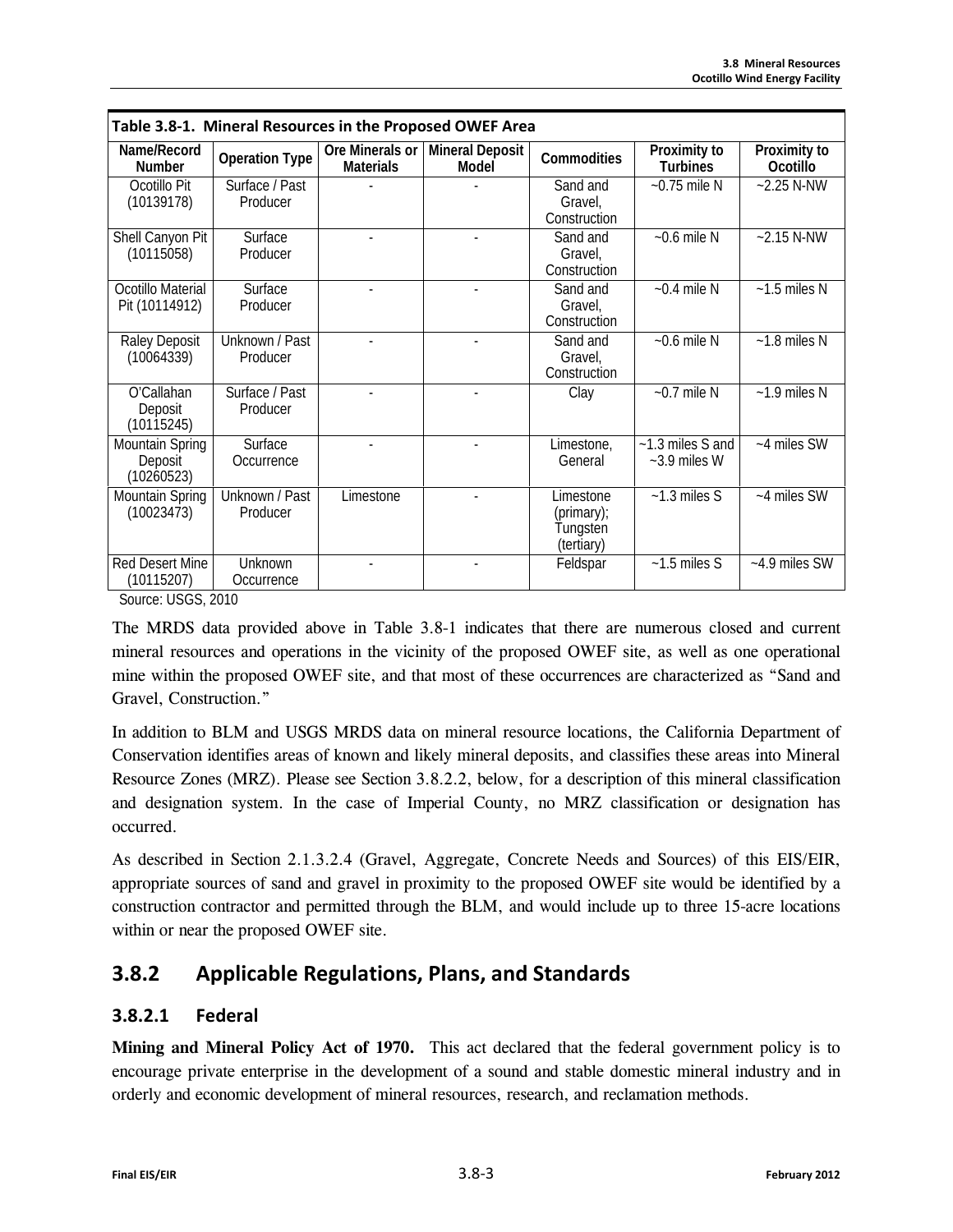**California Desert Conservation Area Plan.** The California Desert Conservation Area (CDCA) Plan defines multiple-use classes for BLM-managed lands within the CDCA, which includes land area encompassing the proposed OWEF site. With respect to geological resources, the CDCA Plan aims to maintain the availability of mineral resources on public lands for exploration and development.

## **3.8.2.2 State**

**State Surface Mining and Reclamation Act (SMARA) of 1975.** The Surface Mining and Reclamation Act of 1975 (SMARA) mandated the initiation by the State Geologist of mineral land classification in order to help identify and protect mineral resources in areas within the State subject to urban expansion or other irreversible land uses which would preclude mineral extraction. SMARA also allowed the State Mining and Geology Board (SMGB), after receiving classification information from the State Geologist, to designate lands containing mineral deposits of regional or statewide significance. Mineral lands are mapped according to jurisdictional boundaries (i.e., counties), mapping all mineral commodities at one time in the area, using the California Mineral Land Classification System. (DOC, 2000)

The objective of classification and designation processes is to ensure, through appropriate lead agency policies and procedures, that mineral deposits of statewide or of regional significance are available when needed. The SMGB, based on recommendations from the State Geologist and public input, prioritizes areas to be classified and/or designated. Areas which are generally given highest priority are those areas within the State which are subject to urban expansion or other irreversible land uses which would preclude mineral extraction. (DOC, 2000)

Classification is completed by the State Geologist in accordance with the SMGB's priority list, into MRZs, as defined below. Classification of these areas is based on geologic and economic factors without regard to existing land use and land ownership. The following MRZ categories are used by the State Geologist in classifying the State's lands:

- **MRZ-1**—Areas where adequate geologic information indicates that no significant mineral deposits are present, or where it is judged that little likelihood exists for their presence. This zone is applied where well developed lines of reasoning, based on economic-geologic principles and adequate data, indicate that the likelihood for occurrence of significant mineral deposits is nil or slight.
- **MRZ-2a**—Areas underlain by mineral deposits where geologic data show that significant measured or indicated resources are present. Areas classified MRZ-2a contain discovered mineral deposits that are either measured or indicated reserves as determined by such evidence as drilling records, sample analysis, surface exposure, and mine information. Land included in the MRZ-2a category is of prime importance because it contains known economic mineral deposits.
- **MRZ-2b**—Areas underlain by mineral deposits where geologic information indicates that significant inferred resources are present. Areas classified MRZ-2b contain discovered deposits that are either inferred reserves or deposits that are presently sub-economic as determined by limited sample analysis, exposure, and past mining history.
- **MRZ-3a**—Areas containing known mineral deposits that may qualify as mineral resources. Further exploration work within these areas could result in the reclassification of specific localities into the MRZ-2a or MRZ-2b categories. MRZ-3a areas are considered to have a moderate potential for the discovery of economic mineral deposits.
- **MRZ-3b**—Areas containing inferred mineral deposits that may qualify as mineral resources. Land classified MRZ- 3b represents areas in geologic settings which appear to be favorable environments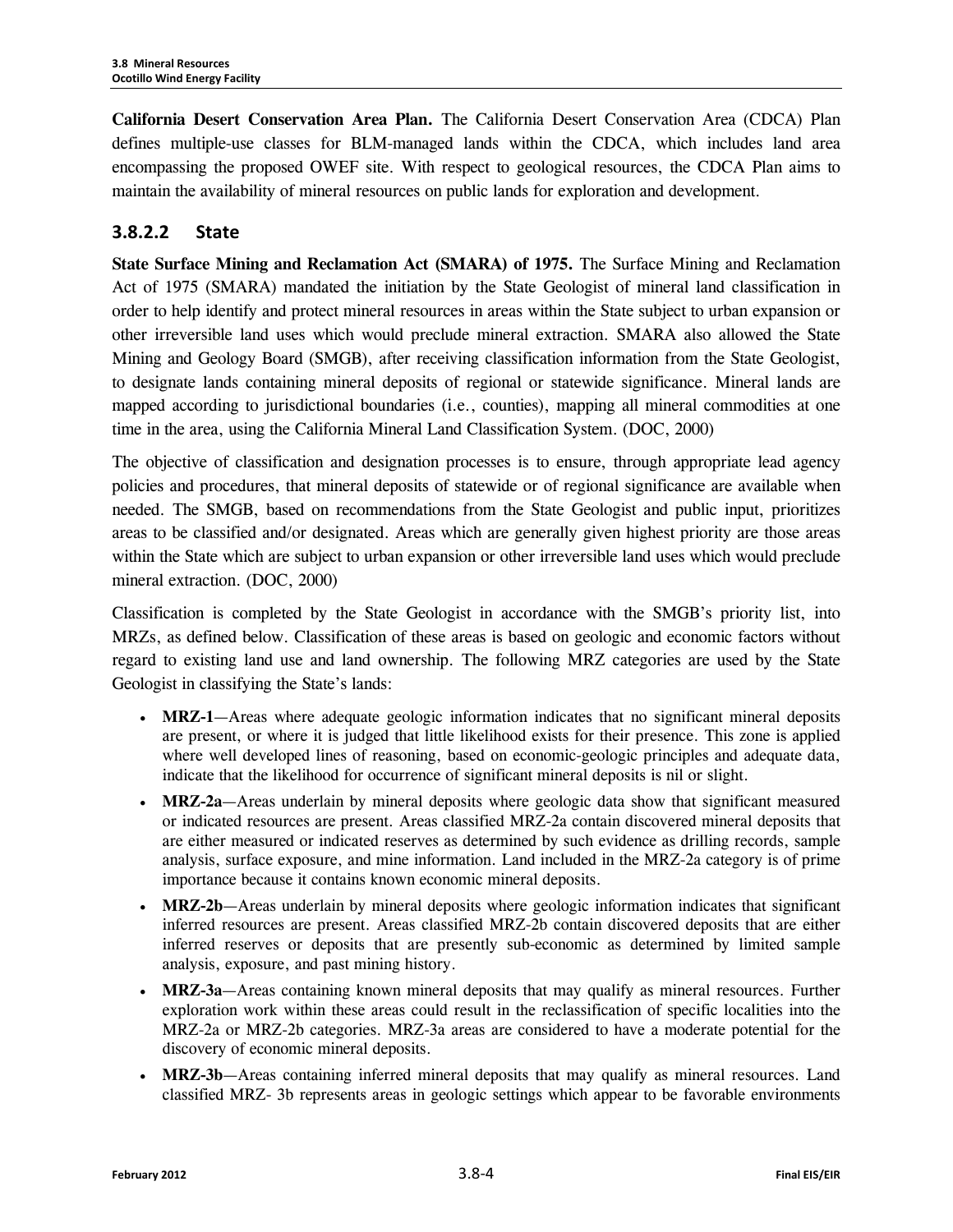for the occurrence of specific mineral deposits. MRZ-3b is applied to land where geologic evidence leads to the conclusion that it is plausible that economic mineral deposits are present.

• **MRZ-4**—Areas where geologic information does not rule out either the presence or absence of mineral resources. It must be emphasized that MRZ-4 classification does not imply that there is little likelihood for the presence of mineral resources, but rather there is a lack of knowledge regarding mineral occurrence.

If new information becomes available for a MRZ, such as through sampling or mining exploration, reclassification of that MRZ can occur. For example, a MRZ-4 classification could be re-classified to any of the other MRZ classifications. (DOC, 2000)

## **3.8.2.3 Local – Imperial County**

**County of Imperial General Plan.** The Conservation and Open Space Element of the County of Imperial General Plan contains a goal and objectives to preserve mineral resources in the County. Also, Figure 5 (Mineral Resources) of the Conservation and Open Space Element indicates the general location of known mineral resources in the County.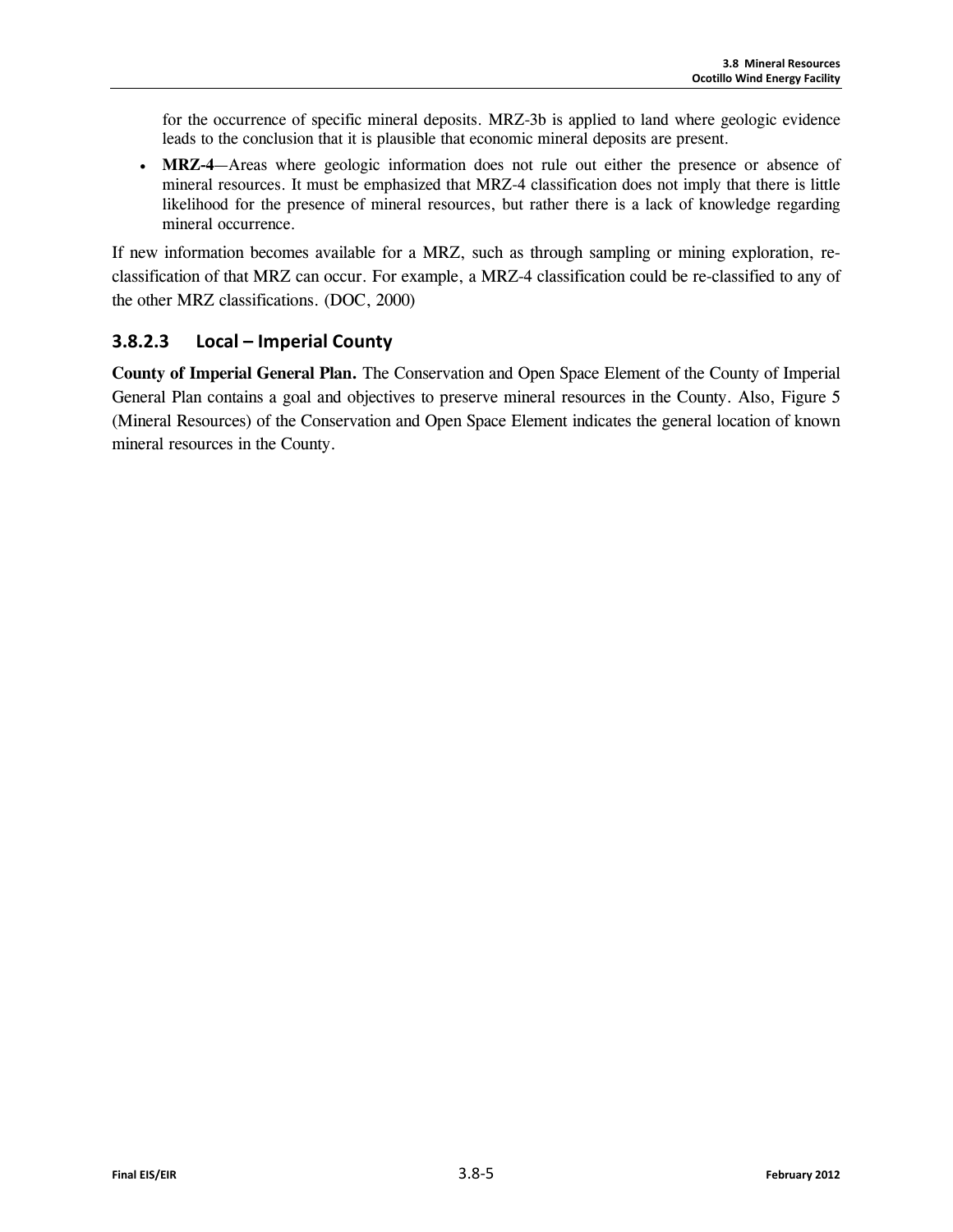# **3.9 Multiple-Use Classes**

The following discussion addresses existing Multiple-Use Classes (MUC) at the proposed OWEF site. The affected environment for this analysis describes "baseline" conditions or existing environmental conditions at the time of publishing the Draft EIS/EIR. For the purposes of this analysis, the study area has been defined as the proposed OWEF site. This is an appropriate study area for MUCs as the consistency analysis for MUC designations is site-specific.

# **3.9.1 Environmental Setting**

The CDCA Plan developed a classification system that places BLM-administered public lands in the CDCA into one of four MUCs based on the sensitivity of the resources and types of uses for each geographic area. The CDCA lands in the proposed OWEF site are within 12,500 acres of the Limited Use designation (refer to Appendix A, Figure 3.6-2). The site consists of vacant and undeveloped desert land that is currently used for recreation activities. Based on a site visit in May 2010, recreation activities include camping, off-highway vehicle (OHV) use, and target shooting. Development in the surrounding area includes the rural communities of Ocotillo and Nomirage, and the United States Gypsum Corporation's wallboard and gypsum manufacturing facility (known as Plaster City) to the east. The western boundary of the site is bordered by the Anza-Borrego Desert State Park, which is managed by the California State Parks.

Descriptions of the multiple-use classes are as follows:

**Class C:** Multiple-Use Class C (Controlled) has two purposes. First, it shows those areas which are being "preliminarily recommended" as suitable for wilderness designation by Congress. This process is explained in the Wilderness Element of the CDCA Plan. Second, it will be used in the future to show those areas formally designated as "wilderness" by Congress.

The Class C Guidelines are different from the guidelines for other classes. They summarize the kinds of management likely to be used in these areas when and if the areas are formally designated wilderness by Congress. These guidelines will be considered in the public process of preparing the final Wilderness Study Reports. However, the final management decisions depend on Congressional direction in the legislation that makes the formal designation.

**Class L:** Multiple-Use Class L (Limited Use) protects sensitive natural, scenic, ecological, and cultural resource values. Public lands designated as Class L are managed to provide for generally lower intensity, carefully controlled multiple use of resources, while ensuring that sensitive values are not significantly diminished.

**Class M:** Multiple-Use Class M (Moderate Use) is based upon a controlled balance between higherintensity use and protection of public lands. This class provides for a wide variety of present and future uses such as mining, livestock grazing, recreation, energy, and utility development. Class M management is also designed to conserve desert resources and to mitigate damage to those resources which permitted uses may cause.

**Class I:** Multiple-Use Class I is an "Intensive use" class. Its purpose is to provide for concentrated use of lands and resources to meet human needs. Reasonable protection will be provided for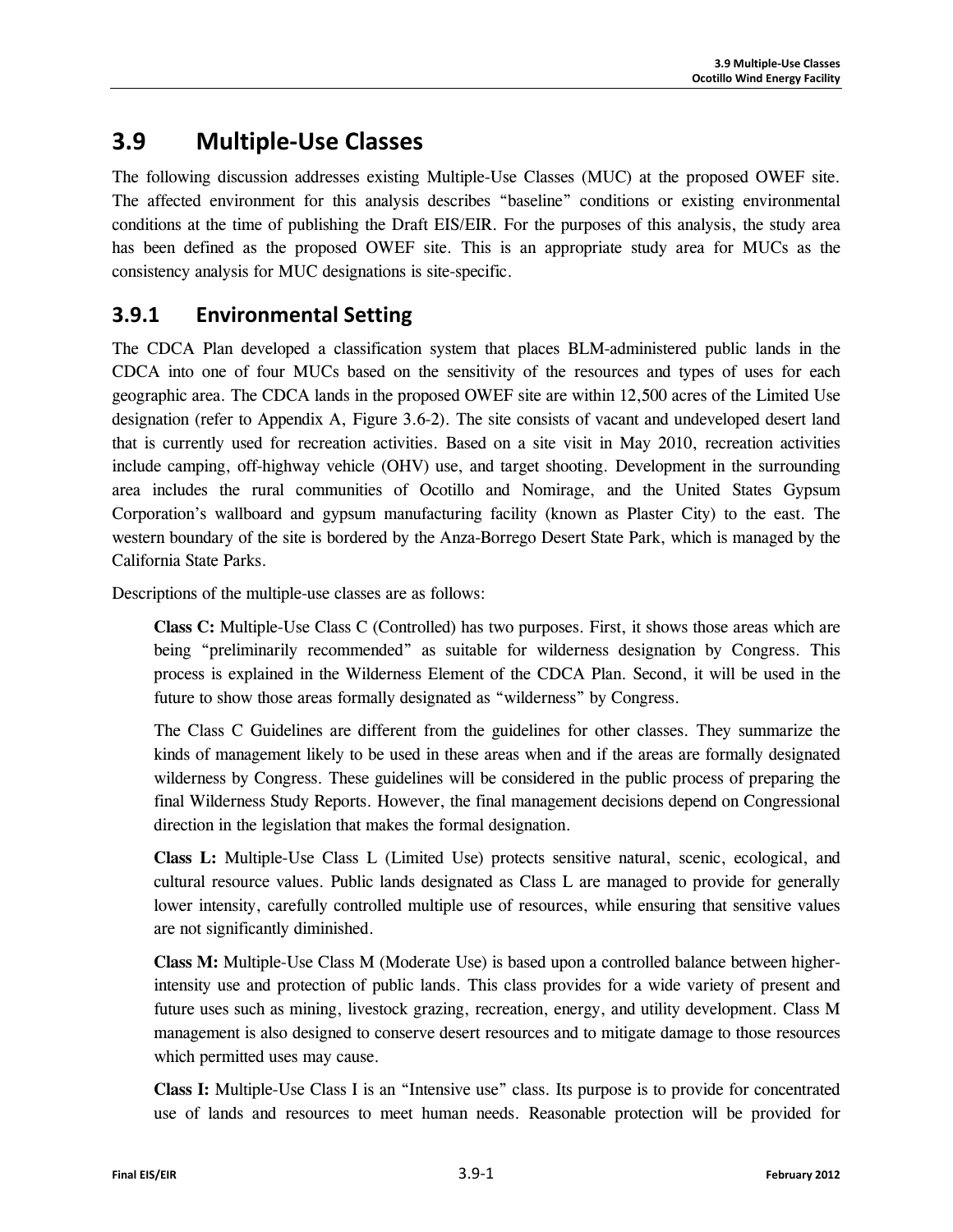sensitive natural and cultural values. Mitigation of impacts on resources and rehabilitation of impacted areas will occur insofar as possible.

**Unclassified Lands:** Scattered and isolated parcels of public land in the CDCA that have not been placed within multiple-use classes are "unclassified" land. These parcels will be managed on a caseby-case basis, as explained in the Land Tenure Adjustment Element of the CDCA Plan.

**Plan Elements:** The CDCA Plan Elements provide specific application of the multiple-use class guidelines for specific resources or activities about which the public has expressed significant concern.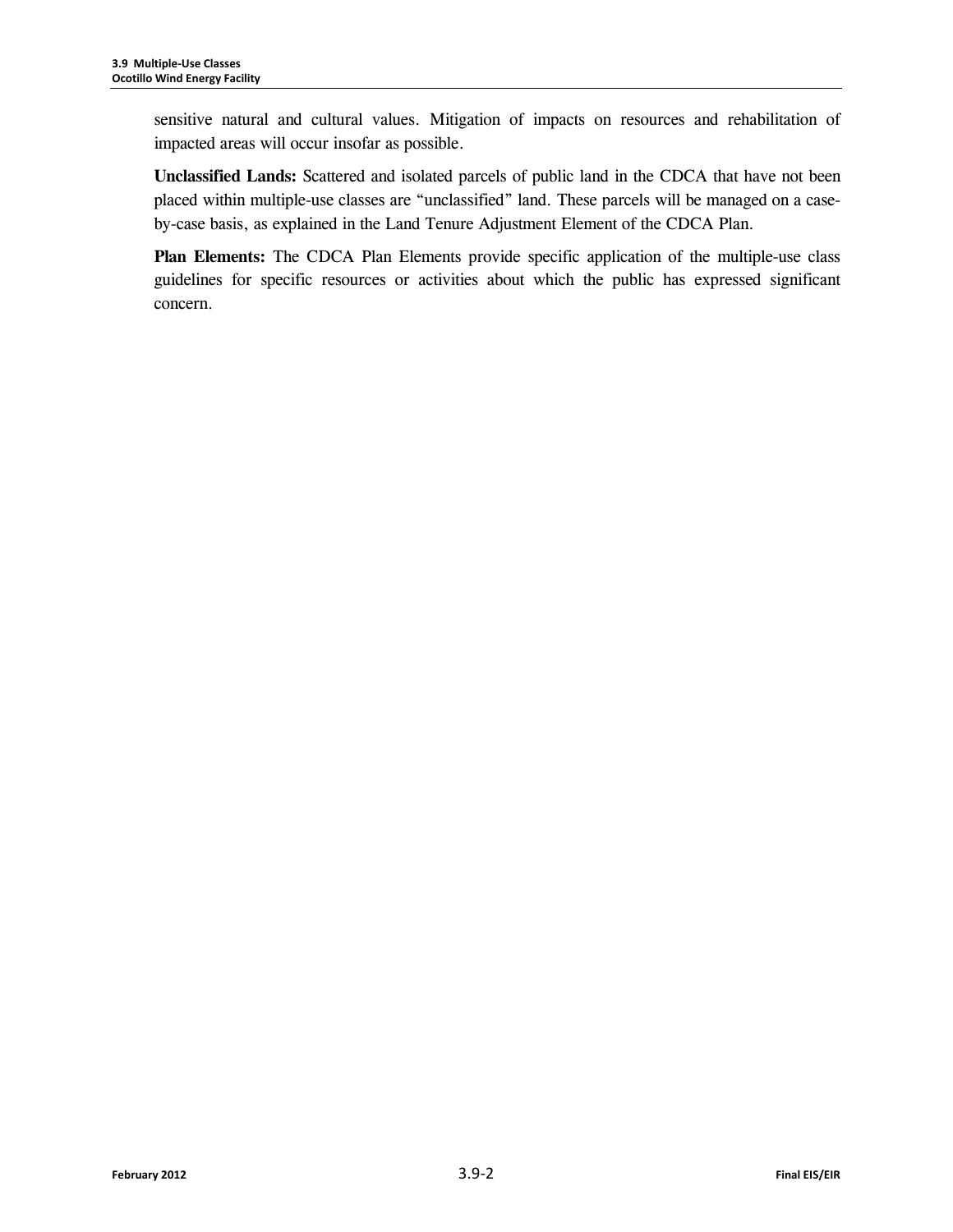# **3.10 Noise**

The following discussion addresses existing environmental conditions in the affected area, both regionally and specific to the proposed OWEF site. In addition, existing laws and regulations relevant to noise are described. In some cases, compliance with these existing laws and regulations would serve to reduce or avoid certain impacts that might otherwise occur with implementation of the proposed OWEF.

Data collection was conducted through review of Pattern Energy's Permit Application (Pattern, 2010). The study area was defined as the proposed OWEF site and areas within approximately one mile of the proposed OWEF site (see Figure 2.1-4 in Appendix A). Roadways accessing the project area were also included, such as Interstate 8 (I-8), Evan Hewes Highway, Highway 98 (SR-98), and Imperial Highway (County Highway S2). The current noise conditions in this study area were used as the baseline against which to compare potential impacts of the proposed OWEF.

Section 3.10.1 presents the environmental setting for the proposed project relevant to noise, including general information about noise fundamentals, and Section 3.10.2 presents the regulatory setting. Section 4.9 presents the noise impacts of the proposed OWEF, including the WTGs, electrical collection system, substation and switchyard, and operations and maintenance (O&M) facility, and lists mitigation measures that would minimize impacts to the extent feasible.

# **3.10.1 Environmental Setting**

#### **General Information on Noise**

Noise is defined as unwanted sound. Noise can be described in terms of three variables: amplitude (loud or soft), frequency (pitch), and time pattern (variability), and its potential effects can be described in terms of a noise generating source, a propagation path, and a receiver (FTA, 2006). The ambient sound level of a region is defined by the total noise generated within the specific environment and is usually composed of sound emanating from natural sources (birds, leaves, etc.) and from human activities (yard maintenance, vehicles, talking, etc.). Ambient sound levels vary with time of day, wind speed and direction, and level of human activity. In this context, the ambient noise level constitutes the normal or existing level of environmental noise at a given location.

Excessive noise exposure has been shown to cause interference with human activities at home, work, or recreation; community annoyance, hearing loss, and affect people's health and well-being. Even though hearing loss is the most clearly measurable health hazard, noise is also linked to other psychological, sociological, physiological, and economical effects, either temporary or permanent (EPA, 1974). Potential human annoyance and health effects associated with noise may vary depending on factors such as: (1) the difference between the new noise and the existing ambient noise levels; (2) the presence of tonal noise, noticeable or discrete continuous sounds, such as hums, hisses, screeches, or drones; (3) low frequency noise (frequency range of 8 to 1,000 Hertz [Hz]); (4) intermittent or periodic sounds, such as a single vehicle passing by, backup alarms, or machinery that operates in cycles; and (5) impulsive sounds from impacts or explosions (Brüel and Kjaer, 2000).

To describe environmental noise and to assess impacts on areas sensitive to community noise, a frequency weighting measure that simulates human perception is customarily used. The frequency weighting scale known as A-weighting best reflects the human ear's reduced sensitivity to low frequencies and correlates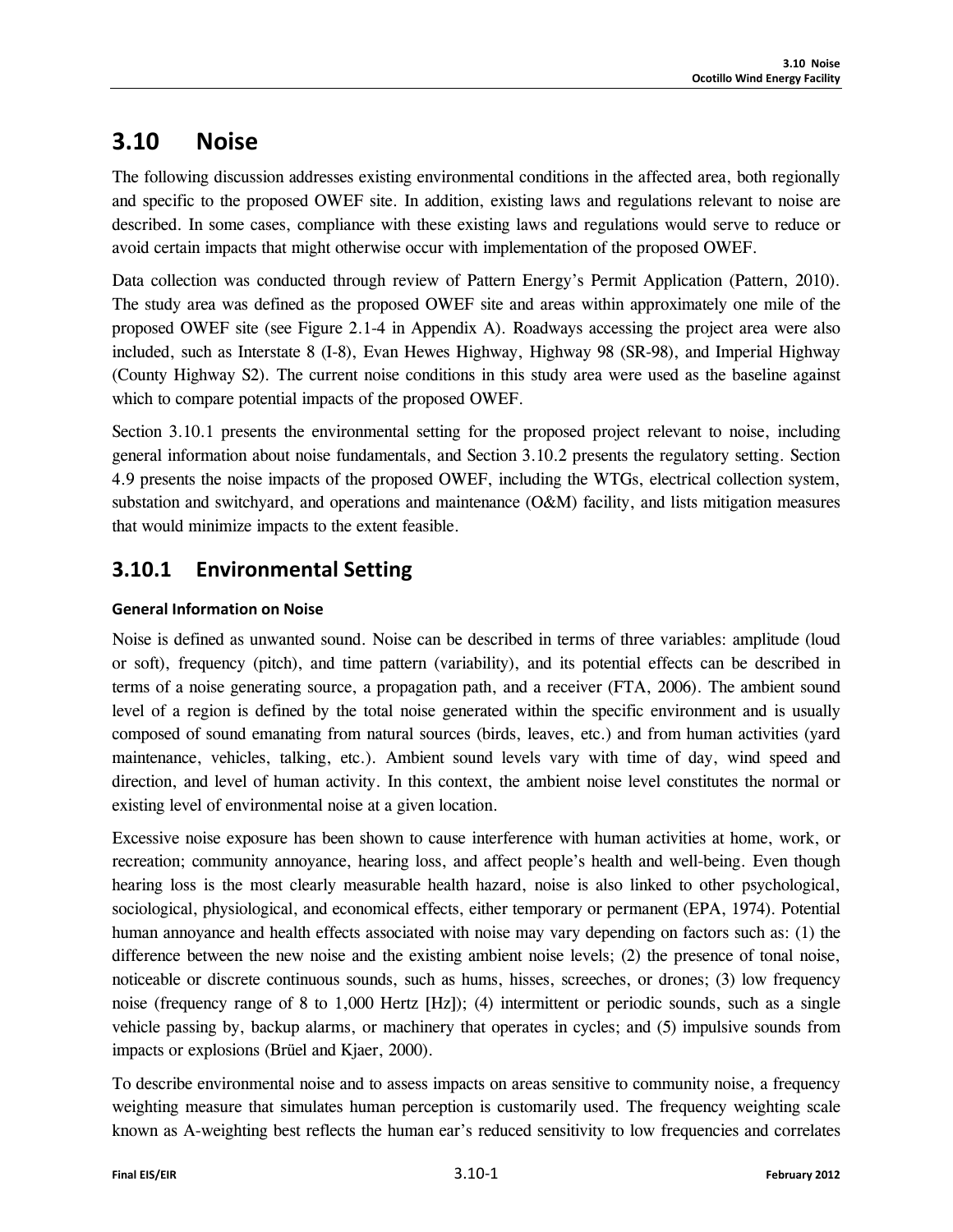well with human perceptions of the annoying aspects of noise. The A-weighted decibel scale (dBA) is cited in most noise criteria. In general, a difference of more than 3 dBA is a perceptible change in environmental noise, while a 5 dBA difference typically causes a change in community reaction. An increase of 10 dBA is perceived by people as a doubling of loudness, and almost certainly causes an adverse community response. However, at many wind project sites on BLM-administered lands, large fluctuations in broadband noise are common, and even a 10 dB increase would be unlikely to cause an adverse community response (BLM, 2005). Alternatively, noise containing discrete tones (tonal noise) is much more noticeable and more annoying at the same relative loudness level than other types of noise, because it stands out against background noise (BLM, 2005).

People experience a wide range of sounds in the environment. Typical noise levels of indoor/outdoor environments are shown in Figure 3.10-1. Excessive noise cannot only be undesirable but may also cause physical and/or psychological damage. The amount of annoyance or damage caused by noise is dependent primarily upon the amount and nature of the noise, the amount of ambient noise present before the intruding noise, and the activity of the person working or living in the area. Environmental and community noise levels rarely are of sufficient intensity to cause irreversible hearing damage, but disruptive environmental noise can interfere with speech and other communication and be a major source of annoyance by disturbing sleep, rest, and relaxation.

Decibels are logarithmic units<sup>[1](#page-76-0)</sup> that conveniently compare the wide range of sound intensities to which the human ear is sensitive. Therefore, the cumulative noise level from two or more sources will combine logarithmically, rather than linearly (i.e., simple addition). For example, if two identical noise sources produce a noise level of 50 dBA each, the combined noise level would be 53 dBA, not 100 dBA.

Sound is generally propagated by spherical spreading according to the "inverse square law"<sup>[2](#page-76-1)</sup>. For noise, the sound energy decreases with the square of the distance. As such, the sound pressure level would be reduced by 6 dB per doubling of distance from a ground-level stationary or point source. For a noise source which is relatively long, such as a constant stream of highway traffic (line source), the sound pressure spreads at a rate of 3 dB per doubling of distance. The drop-off rate also varies with both terrain conditions and the presence of obstructions in the sound propagation path. At very large distances, beyond several hundred feet, wind and temperature gradients influence sound propagation. Changes in noise levels due to wind are generally short-term without persistent directional winds, where some hours may be a decibel or two louder than others within the margin of precision of such an assessment.

<span id="page-76-0"></span><sup>1</sup> The logarithm of a number to a given base is the exponent by which the base has to be raised to produce that number. For example, the logarithm of 1000 to base 10 is 3, because 1000 is 10 to the power 3 (1000 =  $10<sup>3</sup>$  $= 10 \times 10 \times 10$ ). A logarithmic scale is a scale of measurement using the logarithm of a physical quantity (i.e., logarithmic unit) instead of the quantity itself. A simple example is a chart whose vertical axis increments are labeled 1, 10, 100, 1000, instead of 1, 2, 3, 4. Each unit increase on the logarithmic scale thus represents an exponential increase in the underlying quantity for the given base (10, in this case). Presentation of data on a logarithmic scale can be helpful when the data cover a large range of values.

<span id="page-76-1"></span><sup>2</sup> The inverse square law is any physical law stating that a specified physical quantity is inversely proportional to the square of the distance from the source of that physical quantity.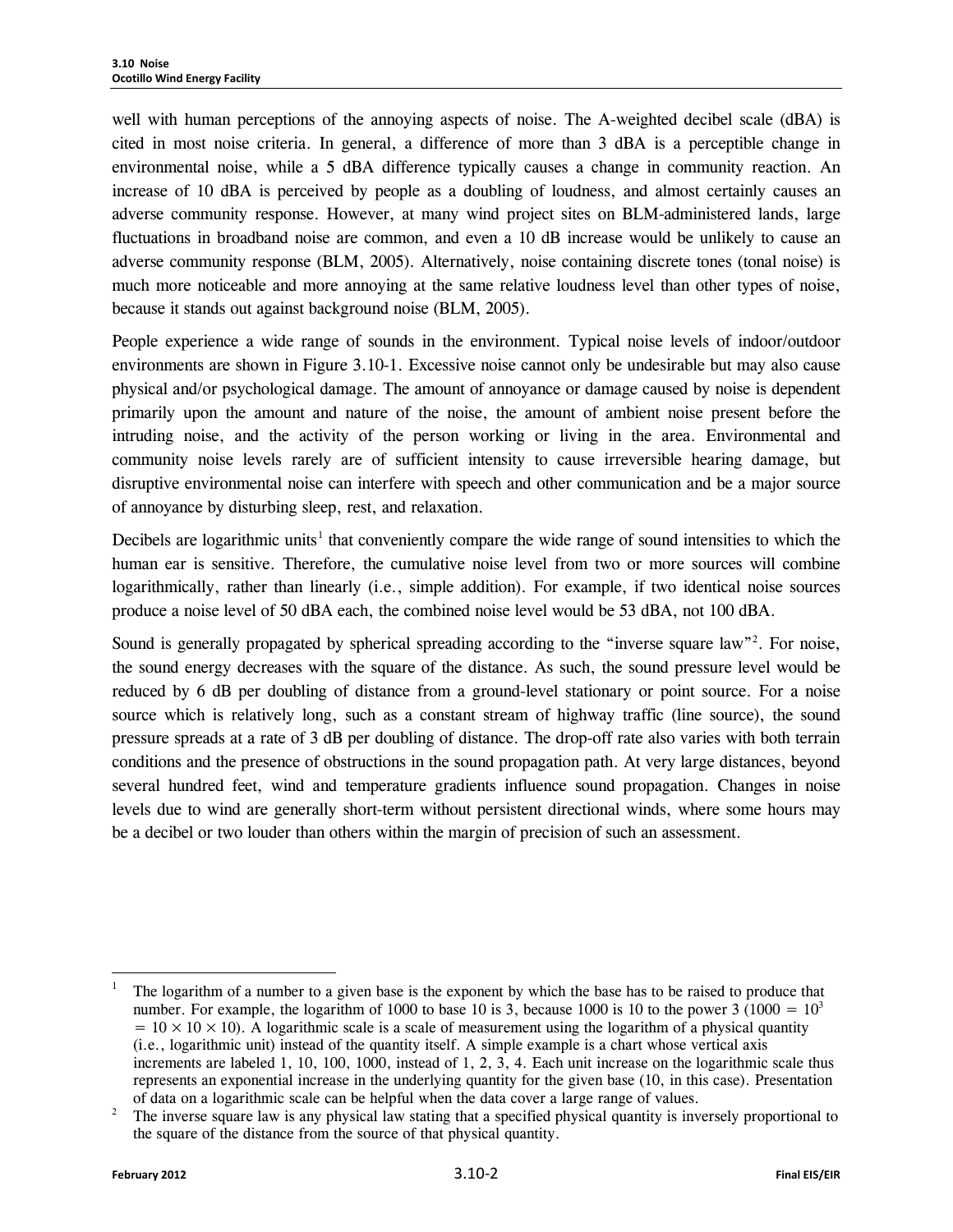

#### **Figure 3.10-1. Noise Levels of Common Sounds**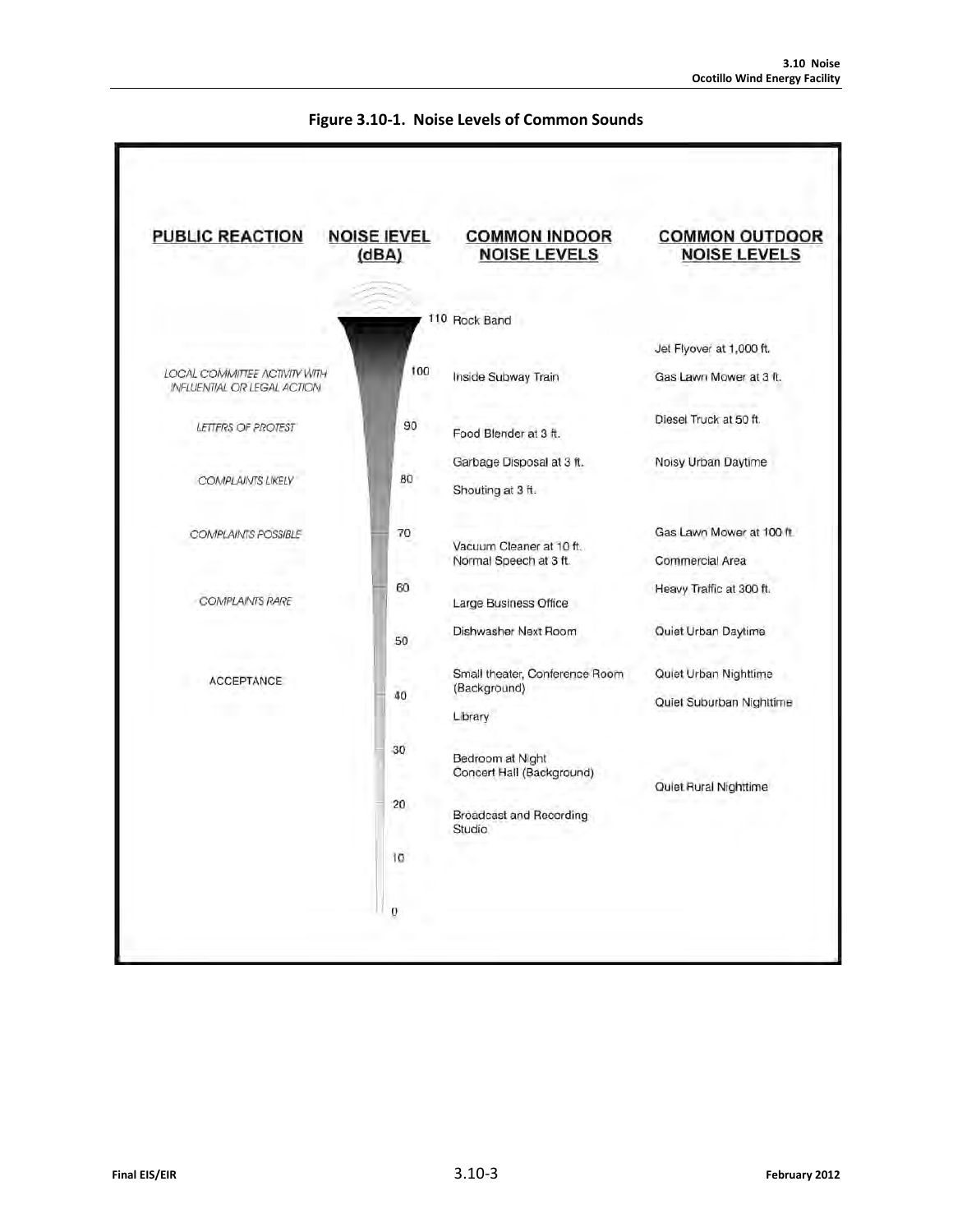The community noise environment and the consequences of human activities cause noise levels to be widely variable over time. For simplicity, sound levels are usually best represented by an equivalent level over a given time period (Leq) or by an average level occurring over a 24-hour period. The Leq, or equivalent sound level, is a single value for any desired duration, which includes all of the time-varying sound energy in the measurement period, usually one hour. Since the sensitivity to noise increases during evening and nighttime hours when people are trying to sleep, 24-hour descriptors have been developed that incorporate artificial noise penalties added to quiet-time sounds. The Community Noise Equivalent Level, CNEL, is a measure of the day-night noise exposure, with a 5 dB penalty added to evening sounds  $(7:00 \text{ p.m.} - 10:00 \text{ p.m.})$  and a 10 dB addition to nighttime sounds  $(10:00 \text{ p.m.} - 7:00 \text{ a.m.})$ . The daynight average sound level or Ldn, is equal to the 24-hour equivalent sound level with a 10 dBA penalty applied to nighttime sounds occurring between 10:00 p.m. and 7:00 a.m.

Community noise levels are closely related to the intensity of human activity and land use. Noise levels are generally considered low when ambient levels are below 45 dBA, moderate in the 45 to 60 dBA range, and high above 60 dBA. In wilderness areas, the Ldn noise levels can be below 35 dBA. In small towns or wooded and lightly used residential areas, the Ldn is more likely to be around 50 or 60 dBA. Levels around 75 dBA are more common in busy urban areas (e.g., downtown Los Angeles), and levels up to 85 dBA occur near major freeways and airports. Although people often accept the higher levels associated with very noisy urban residential and residential-commercial zones, they nevertheless are considered to be adverse to public health.

The surrounding land uses dictate what noise levels would be considered acceptable or unacceptable. Lower levels are expected in rural or suburban areas than what would be expected for commercial or industrial zones. Nighttime ambient levels in urban environments are about seven decibels lower than the corresponding daytime levels. In rural areas away from roads and other human activity, the day-to-night difference can be considerably less. Areas with full-time human occupation that are subject to nighttime noise are often considered objectionable because of the likelihood of disrupting sleep. Noise levels above 45 dBA at night can result in the onset of sleep interference effects. At 70 dBA, sleep interference effects become considerable (EPA, 1974).

#### **General Information on Wind Turbine Noise**

Earlier wind turbines were generally downwind devices containing low-frequency noise; however, modern wind turbines have the rotor blades upwind and the noise is typically broadband in nature (Pedersen and Waye, 2004). There are two main types of noise sources generated by an upwind turbine: mechanical noise and aerodynamic noise. Mechanical noise is mainly generated from rotating components in the nacelle, including the gearbox and generator, and to a lesser extent, cooling fans, pumps, and compressors, and may contain discrete tone components which are known to be more annoying than noise without tones (Pedersen and Waye, 2004). Aerodynamic noise from wind turbines has a broadband character. It originates mainly from the flow of air over the turbine blades; therefore, the sound pressure levels (SPLs) increase with tip speed. Aerodynamic noise is typically the dominant component of wind turbine noise, as manufacturers have been able to reduce the mechanical noise to a level below the aerodynamic noise. Typical sound power levels of a modern wind turbine range from 98 to 104 dBA at a wind speed of 8 meters/second (m/s), which result in 33 to 44 dBA at a dwelling 1,640 feet (500 meters) away, though this depends on meteorological and ground conditions (Pederson and Waye, 2007).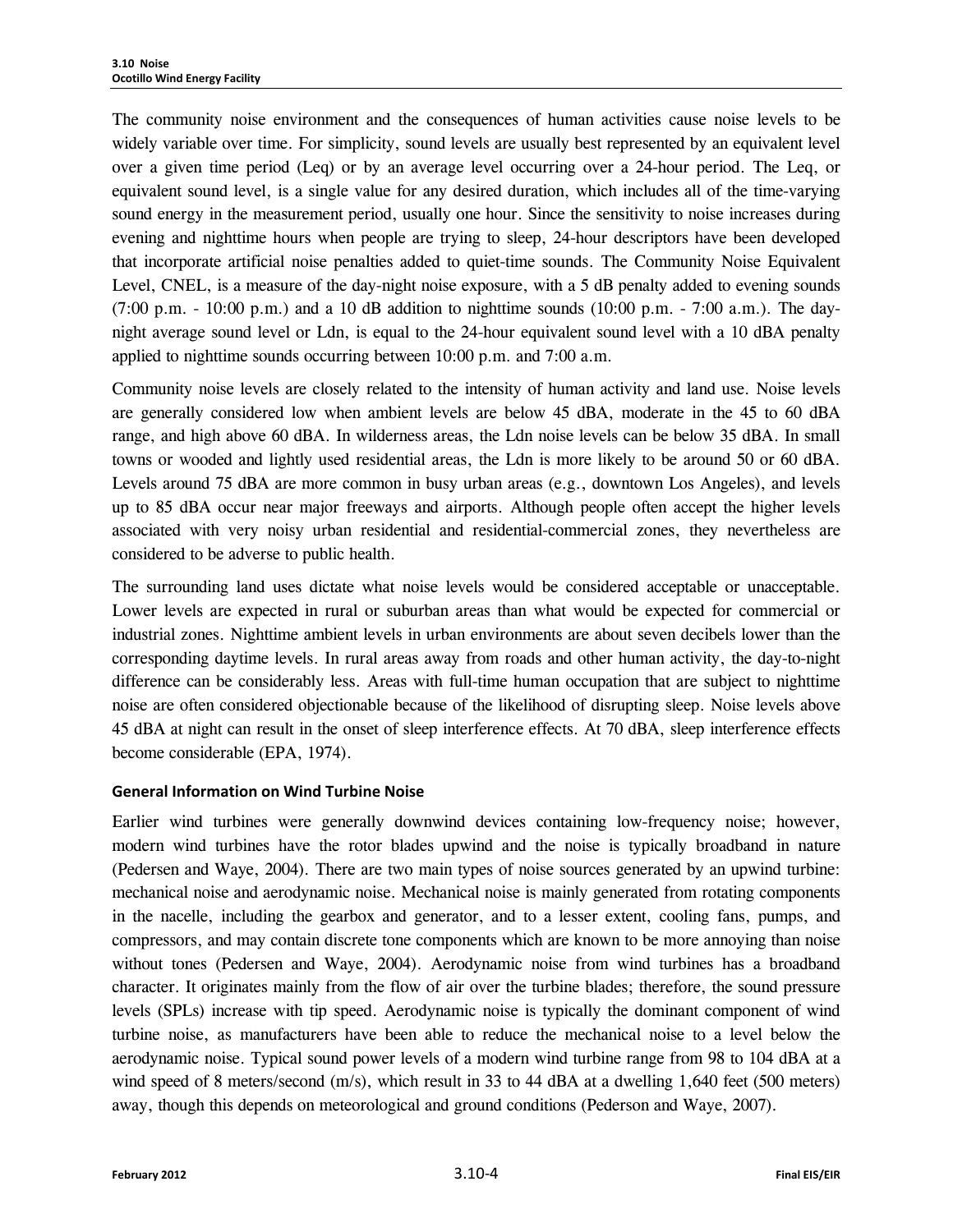International field studies of annoyance from wind turbines have generally found a weak relationship between annoyance and the equivalent A-weighted SPL (Pedersen and Waye, 2004). Different sound properties, which are not fully described by the equivalent A-weighted level, are of importance for perception and annoyance for wind turbine noise. Support for such a hypothesis was given in an experimental study where reported perception and annoyance for five recorded wind turbine noises were different, although the equivalent A-weighted SPL were the same (Pedersen and Waye, 2004). The results from that study and subsequent experiences suggest that the presence of sound characteristics subjectively described as lapping, swishing, and whistling were responsible for the differences in perception and annoyance between the sounds (Pedersen and Waye, 2004). These sound characteristics are of relevance for perception and annoyance, especially at low background levels.

It has been suggested that the perception of wind turbine noise could be masked by wind-generated noise; however, most of the wind turbines operating today have a stable rotor speed where the rotor blades generate an aerodynamic noise even if the wind speed is slow and the ambient noise is low (Pedersen and Waye, 2004). Furthermore, noise from wind turbines comprises modulations with frequency that corresponds to the blade passage frequency and is usually poorly masked by ambient noise in rural areas (Pedersen and Waye, 2004).

A series of surveys around wind farms in Scandinavia were conducted in recent years to understand the effects of wind farm noise on local residences. The first survey was done in Sweden in 2000 with 351 people located in a rural area participating (Pedersen and Waye, 2004); the second in Sweden in 2005 with 754 people participating mostly located in a suburban area (Pedersen and Waye, 2007); and the third survey in the Netherlands in 2007 with 725 people in a mostly rural area participating (Pederson et. al., 2009). In these surveys the wind farms were generally comprised of smaller turbines in the 500-800 kW range, 131 to 197 feet (40-60 meters) tall. Based on the results of all three Scandinavian studies one clear pattern emerges, and that is annoyance is notably higher in rural settings than in more built up areas (Cummings, 2010). Above 40 dBA "very" or "rather" annoyed increases to 25 percent of the rural population, whereas at 35-40 dBA annoyance drops to 15 to 20 percent (not including "slightly" annoyed, which at 30-40 dBA generally doubles the percentages) (Cummings, 2010). Moderate wind farm noise seems to trigger more than twice the annoyance cause by other typical noise sources (Cummings, 2010). There are, however, factors to consider in these annoyance trends. Annoyance does not imply constant plague; for many the annoyance is occasional and temporary. Of the 5 to 40 percent who reported annoyance at various sound exposures, half were disturbed just once or twice a week; a quarter were disturbed daily or nearly daily; roughly half were only bothered outside, the other half were also bothered inside; and a third or less of those annoyed report physical/health effects including sleep disruption (Cummings, 2010).

Community noise studies have shown that public annoyance increases substantially when there is a noise source with unpredictable variability and usual sounds. The USEPA's 1974 "Levels Document" (EPA, 1974) presents a community reaction prediction methodology, which includes annoyance correction factors for seasonal operation, background sound level, and prior experience with the noise and tone. Utilizing this methodology, correction factors would be applied to the measured Ldn, including 0 dB for summer or year-round operation,  $+10$  dB for quiet suburban or rural community,  $+5$  dB for no prior experience with the intruding noise, and  $+5$  dB for having a tonal or impulsive sound character (EPA, 1974 – Table D-7). The graph showing normalized EPA community reactions is shown in Figure 3.10-2.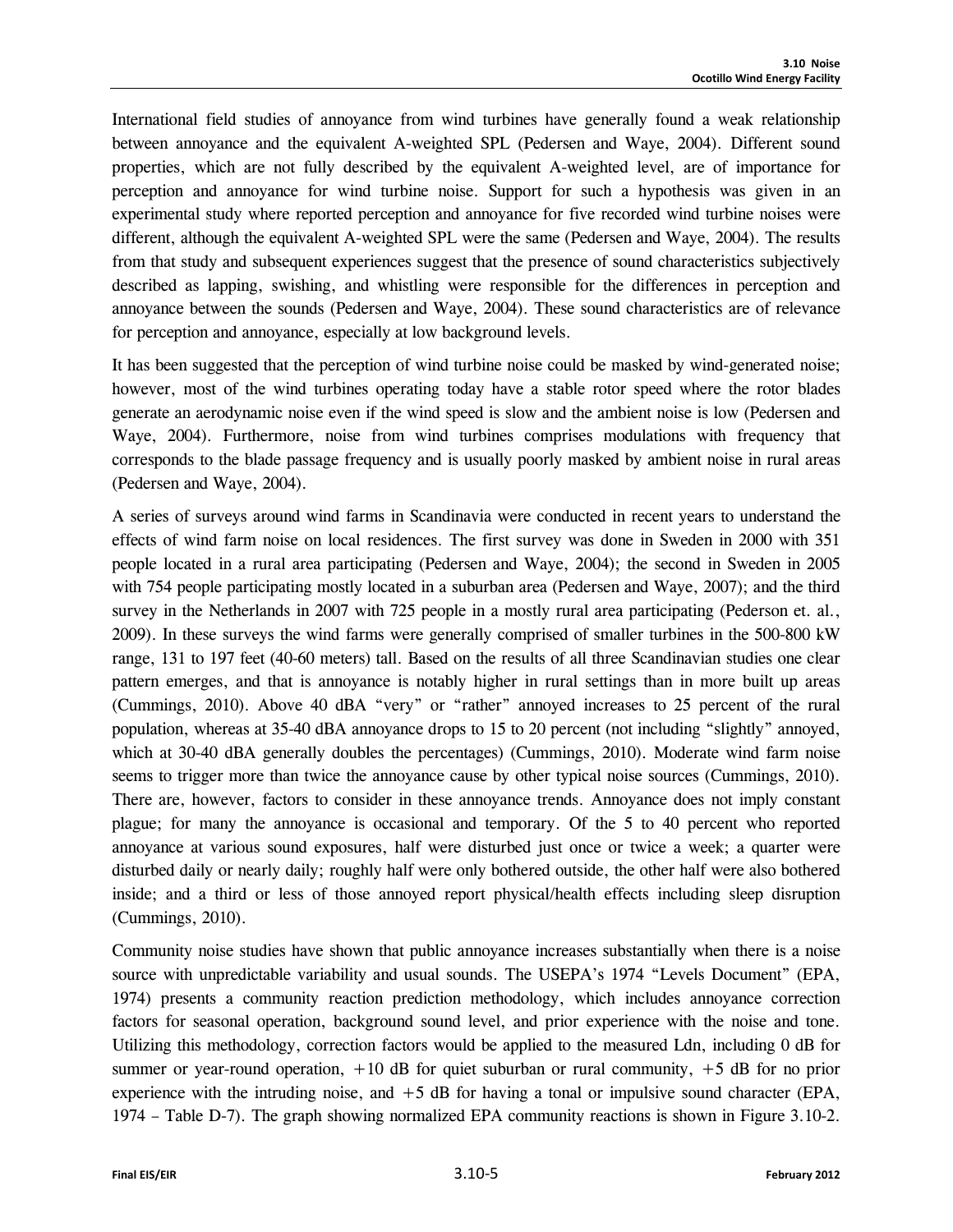This graph includes the results of independent wind turbine annoyance research by Pedersen and Waye in 2004 (Pedersen and Waye, 2004). Figure 3.10-2 clearly shows that there is a predictable adverse community response for wind turbine noise levels above 32 dBA (Ambrose and Rand, 2010).

Wind turbine noise levels below 35 dBA may be audible, but will result in community reactions ranging from "no reaction, although noise is generally noticeable" to "sporadic complaints"; whereas from 35-45 dBA, there is a predicted adverse community response ranging from "widespread complaints or single threat of legal action" to "severe threats of legal action or strong appeals to local officials to stop the noise" (Ambrose and Rand, 2010). Similarly, the Pedersen and Waye 2004 data predicts 6 to 85 percent of the community will be highly annoyed, with the associated adverse health effects of "psychological distress, stress, difficulties to fall asleep and sleep interruption." Wind turbine noise levels higher than 45 dBA will result in the highest negative community response of "vigorous community action". The Pedersen and Waye 2004 data predicts "100 percent of the community highly annoyed from wind turbine noise" with the associated adverse health effects already noted. To account for the noise level variability and tonal sound content in wind turbine noise, a limit of 35 dBA would be consistent with the EPA noise level prediction for no more than "sporadic complaints" and, the Pedersen and Waye prediction for community reaction would be reduced to just above the "high annoyance threshold for wind turbine noise" (Ambrose and Rand, 2010).



**Figure 3.10-2. Percent of Community Highly Annoyed by Wind Turbine Noise**

In general, the current understanding of wind turbine noise is that the vast majority of wind farm noise issues occur within a half-mile (sometimes more), although even in this area, half to two-thirds of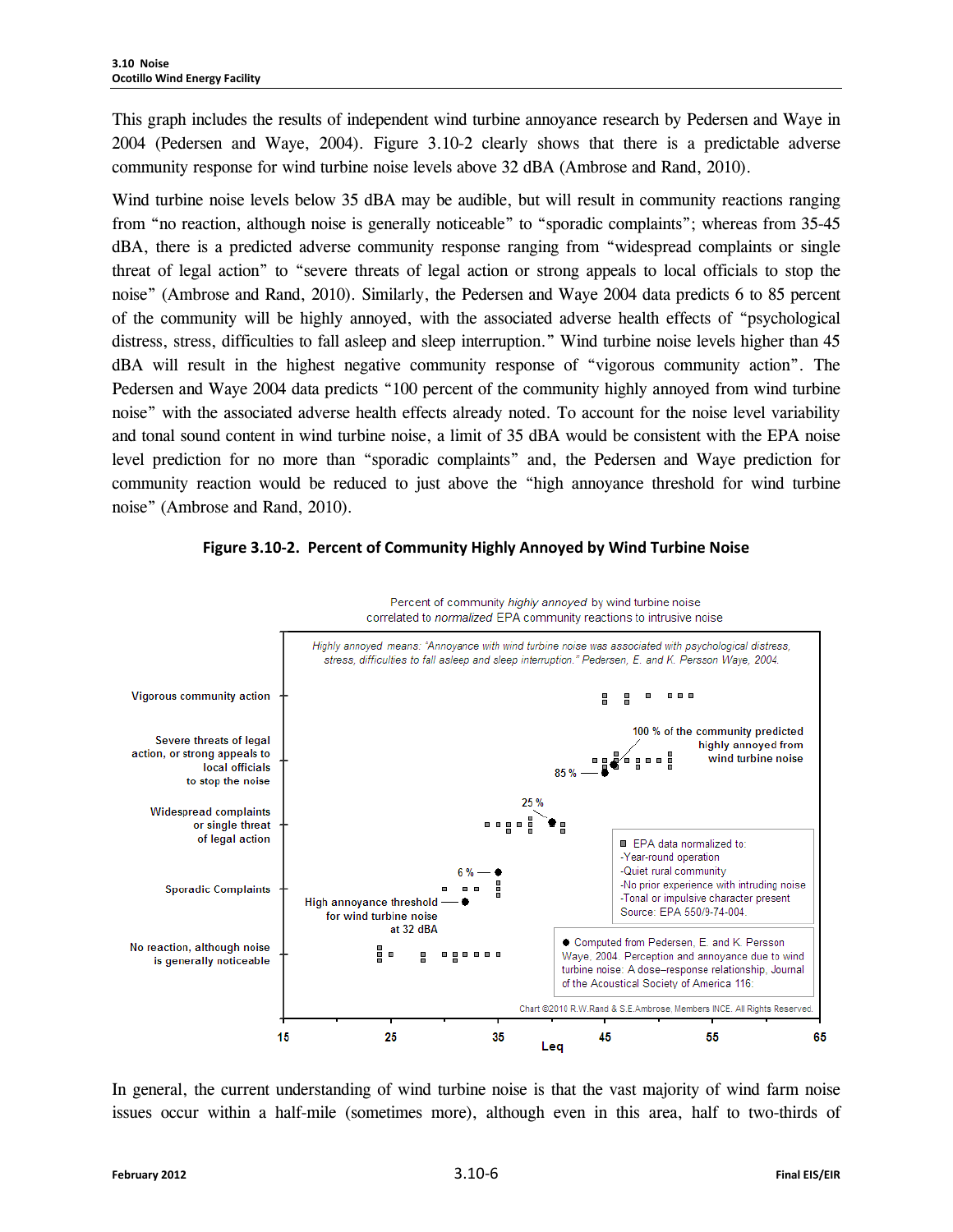residents are either totally or usually unbothered (Cummings, 2010). However, in especially quiet rural areas with residents located within a half-mile or so, noise issues often become more than rare exceptions, and fairly often affect a third to half of this nearby population (Cummings, 2010). Very few noise issues occur beyond three-quarters of a mile (Cummings, 2010).

#### **General Information on Vibration**

Vibration is a phenomenon related to noise, where common sources include trains, buses on rough roads, and construction activities such as blasting, pile-driving, and operating heavy earth-moving equipment (FTA, 2006). Vibration is an oscillatory motion through a solid medium, in which the motion's amplitude can be described in terms of displacement, velocity, or acceleration. There are several different methods that are used to quantify vibration. The peak particle velocity (PPV) is defined as the maximum instantaneous peak of the vibration signal. The PPV is most frequently used to describe vibration impacts to buildings. The root mean square (RMS) amplitude is most frequently used to describe the affect of vibration on the human body. The RMS amplitude is defined as the average of the squared amplitude of the signal. Decibel notation (VdB) is commonly used to measure RMS. The decibel notation acts to compress the range of numbers required to describe vibration.

The groundborne energy of vibration has the potential to cause structural damage and annoyance; it can be felt outdoors, but the perceived intensity of vibration effects are much greater indoors due to the shaking of structures. Several land uses are sensitive to vibrations, and include hospitals, libraries, residential areas, schools, and churches; in particular, vibration-sensitive uses include research and manufacturing where vibration-sensitive equipment is used (e.g., electron microscopes and high resolution lithographic equipment), concert halls, TV recording studios, theaters, as well as cultural and historic resources. For residential uses, the background vibration velocity level is usually 50 VdB or lower, which is well below the 65 VdB threshold of perception for humans (FTA, 2006). Although the perceptibility threshold is 65 VdB, human response to vibration is not usually significant unless the vibration exceeds 70 VdB (FTA, 2006). Rapid transit or light rail systems typically generate vibration levels of 70 VdB or more near their tracks; however, buses and trucks rarely create vibration that exceeds 70 VdB unless there are bumps in the road (FTA, 2006). If there is unusually rough road or track, wheel flats, geologic conditions that promote efficient propagation of vibration, or vehicles with very stiff suspension systems, the vibration levels from any source can be 10 decibels higher than typical (FTA, 2006). Typically, groundborne vibration generated by heavy equipment or traffic on rough roads attenuates rapidly with distance from the source of the vibration so that potential impact areas are usually confined within short distances (i.e., 200 feet or less) from the source (FTA, 2006).

## **3.10.1.1 Regional Setting**

The proposed OWEF would be located in the Imperial Valley in southwestern Imperial County north, west, and south of the unincorporated community of Ocotillo (see Figure 1-1 in Appendix A). Noise sources in the general project area include the new Sunrise Powerlink transmission line, which bisects the project site, as well as several major roadways that traverse the project site (between Site 1 and Site 2), including Imperial Highway (County Highway S2), Interstate 8 (I-8), and State Route 98 (SR-98) (see Figure 2.1-7 in Appendix A). The Evan Hewes Highway is located immediately east of the project site. Emory Ranch Airport (private) is located approximately 0.25 mile from the boundary of Site 1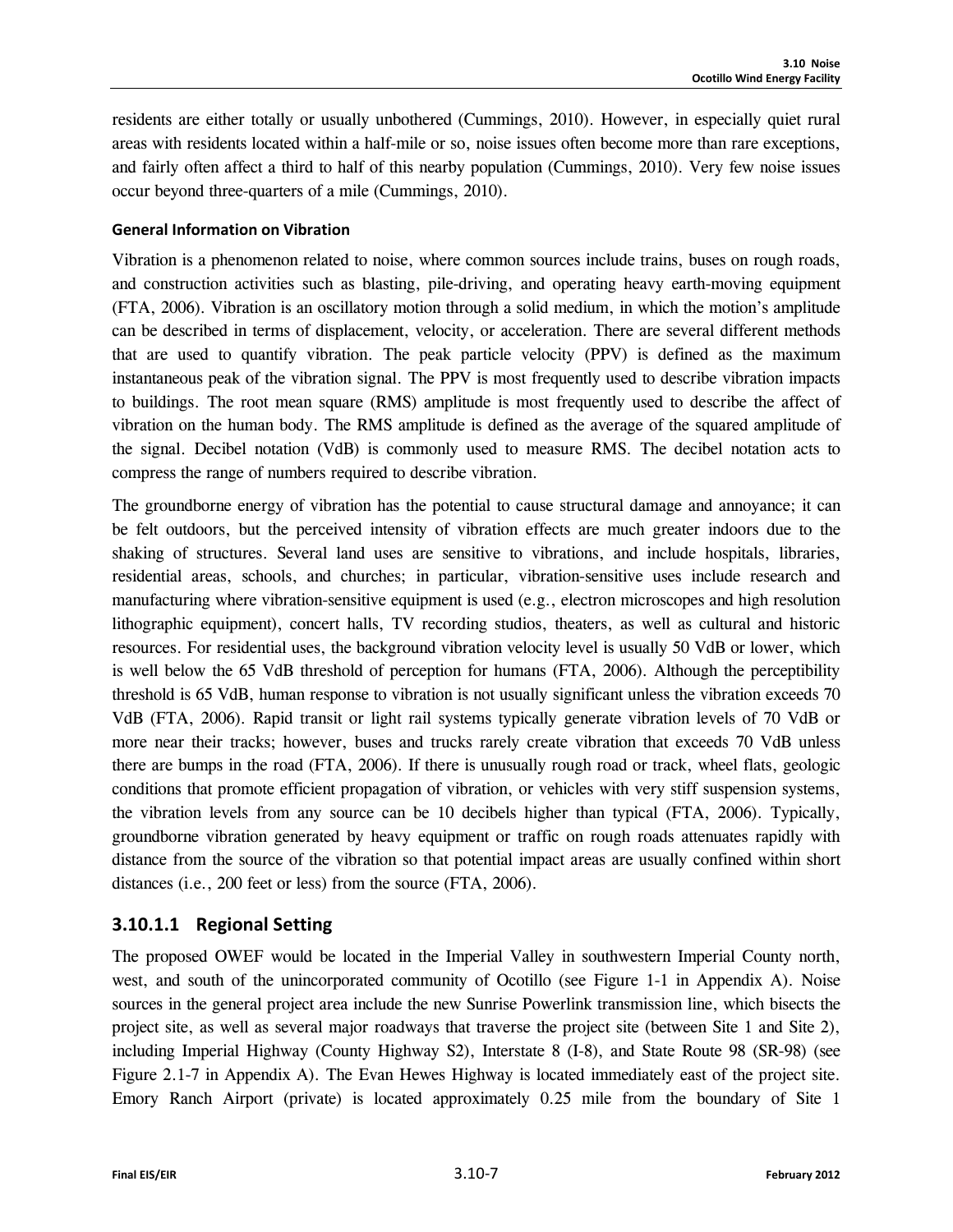(northwestern site) of the project. In addition, Special Use Airspace (SUA) and ground ranges consisting of over 241 square nautical miles of restricted airspace is located northeast of the project site.

## **3.10.1.2 Project Setting**

The proposed OWEF would be located on approximately 12,500 acres separated into two smaller sites bisected by the I-8. The northwestern site (Site 1) would be comprised of 11,300 acres generally north of I-8 and the southeastern site (Site 2) would be comprised of 1,200 acres south of I-8. Of the approximate 12,500 acres, 26 acres are private lands leased by the Applicant. Current and historical uses of the site include off-road recreational vehicle activities, hunting, hiking, camping, and use as range land.

**Sensitive Receptors.** One residence is located within the project boundary on the private lands leased by the Applicant; this residence is not considered a sensitive receptor as they have accepted the construction and operation of the project as part of the agreement in leasing their lands to the Applicant. As such, the nearest sensitive receptors to the proposed OWEF site are located immediately south of the northeastern portion of the project site in the unincorporated community of Ocotillo; and east of the southeastern portion of the project site in the Nomirage development. The closest residence to the project site is location L1 shown on Figure 3.10-3 (provided in Appendix A), and is located approximately 2,640 feet (0.5 miles) from the closest proposed wind turbine and on-site road (located northwest of L1). The Ocotillo Community Park (Figure 3.10-3, location L2), is the closest sensitive receptor to County-owned lands to be developed as part of the project. The park's property line is located approximately 2,960 feet (0.56 miles) from the nearest wind turbine. Other sensitive areas in proximity to the project site include the Jacumba Wilderness Area, which is located approximately 2,400 feet (0.45 miles) south of the nearest proposed wind turbine, and the Anza-Borrego State Park, which is approximately 1,760 feet (0.33 miles) west of the nearest turbine.

**Existing Ambient Noise Conditions.** The OWEF site is located in a rural environment, which is used for dispersed recreation and grazing with clusters of rural residences, namely in Ocotillo and the Nomirage development. Noise levels would occasionally be elevated due to aircraft over flights associated with the Emory Ranch Airport and the R-2510 complex operations (US Naval Reservation), as well as traffic along the local roadways (Imperial Highway, I-8, Evans Hewes Highway, and SR-98), and off-highway vehicle (OHV) use.

Short-term ambient noise measurements were taken on January 6 and 7, 2011. The noise measurement locations, denoted as N2 through N6, are shown on Figure 3.10-3 and are described as follows:

- (1) N1: Residence at 1380 Shell Canyon Road (closest receptor to project boundary)
- (2) N2: Ocotillo Community Park along Imperial Highway
- (3) N3: Just north of residence at 1119 Via de Anza, just north of Evan Hewes Highway
- (4) N4: Residence located at 175 E SR-98
- (5) N5: Approximately 100 feet south of residence located on Clark Lane, just south of SR-98
- (6) N6: Second to last residence on Imperial Place east of Imperial Highway

Table 3.10-1 summarizes the ambient noise measurements at these six locations.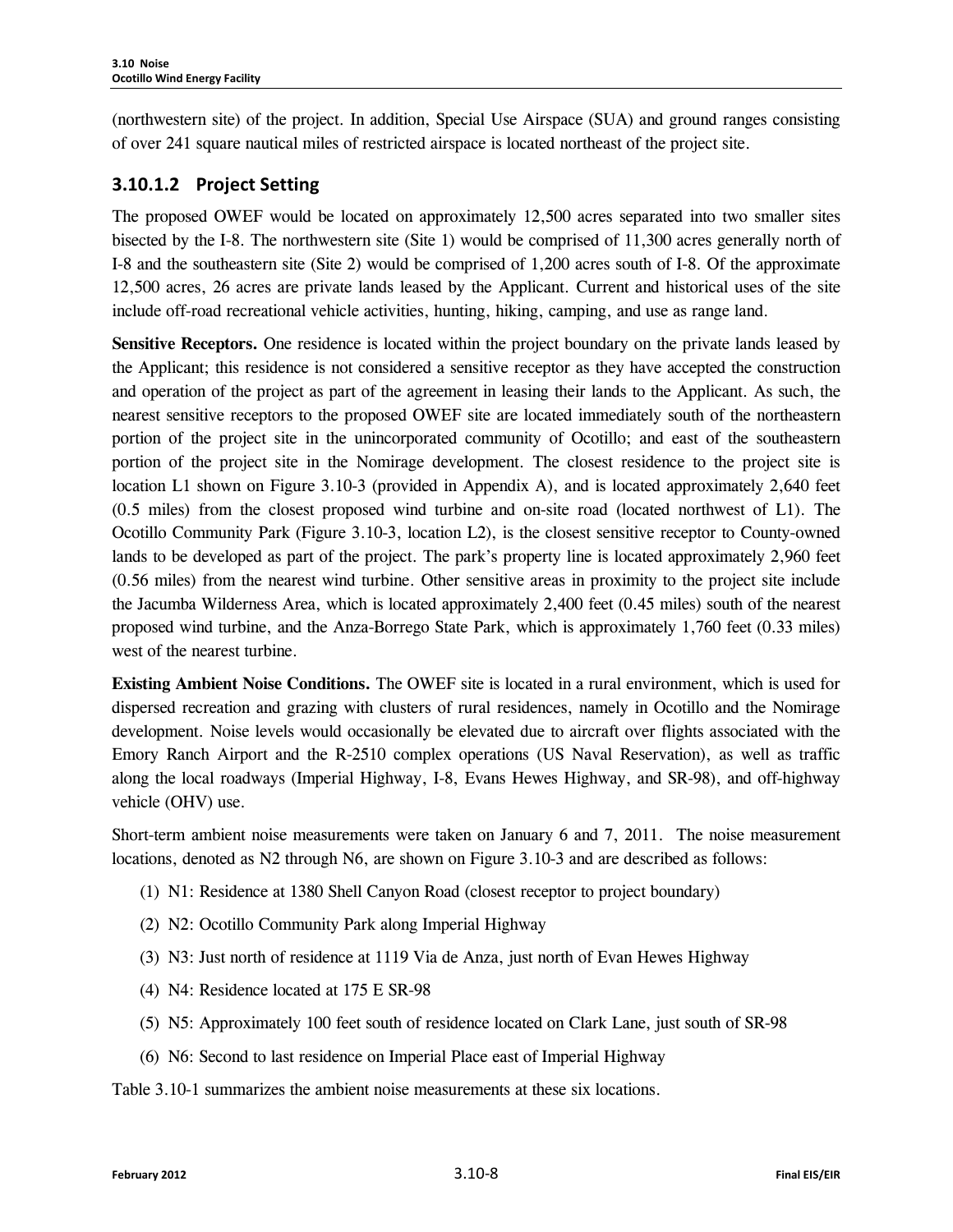| Table 3.10-1. Summary of Ambient Noise Levels                                                      |             |                             |      |                                 |                                                                                                                                |  |  |  |
|----------------------------------------------------------------------------------------------------|-------------|-----------------------------|------|---------------------------------|--------------------------------------------------------------------------------------------------------------------------------|--|--|--|
| <b>Measurement Location</b>                                                                        |             | 20-Minute Measurements, dBA |      | Time of                         | <b>Noted Noise Sources</b>                                                                                                     |  |  |  |
|                                                                                                    | Leg<br>Lmax |                             | Lmin | <b>Measurement</b>              |                                                                                                                                |  |  |  |
| N1: Residence at 1380<br>Shell Canyon Road                                                         | 40.8        | 54.8                        | 33.5 | 1/6/2011<br>4:05 to 4:25 p.m.   | <b>None</b>                                                                                                                    |  |  |  |
| N2: Ocotillo Community<br>Park along Imperial<br>Highway                                           | 52.4        | 72.8                        | 33.8 | 1/6/2011<br>4:30 to 4:50 p.m.   | 4 vehicles passed by; 4<br>vehicles pulled into the<br>parking lot.                                                            |  |  |  |
| N <sub>3</sub> : Just north of<br>residence at 1119 Via de<br>Anza                                 | 47.1        | 61.1                        | 35.6 | 1/7/2011<br>9:17 to 9:37 a.m.   | 1 vehicle drove by and<br>stopped approx. 500 feet<br>away; dogs barking; 1<br>vehicle drove by twice at a<br>very slow speed. |  |  |  |
| N4: Residence at 175 E<br>SR-98                                                                    | 67.7        | 86.0                        | 35.7 | 1/6/2011<br>3:27 to 3:47 p.m.   | 32 vehicles passed along<br>State Highway 98.                                                                                  |  |  |  |
| N5: Clark Lane just south<br>of residence, south of<br><b>SR-98</b>                                | 48.5        | 65.6                        | 35.2 | 1/7/2011<br>10:20 to 10:40 a.m. | 1 vehicle passed by on<br>Clark Lane.                                                                                          |  |  |  |
| N <sub>6</sub> : Near second to last<br>residence on Imperial<br>Place east of Imperial<br>Highway | 45.5        | 60.3                        | 35.2 | 1/7/2011<br>9:49 to 10:09 a.m.  | 7 vehicles passed by on<br>Imperial Place.                                                                                     |  |  |  |

Source: Aspen, 2011.

The Imperial County Noise Element (Table 3) lists the interstate and state highways in Imperial County, and shows the vehicle volumes, mixes and calculated noise levels. Traffic volumes are from the Circulation/Scenic Highway Element; vehicle mixes are from Caltrans 1990 data. Those road segments which would have the potential to be impacted by the OWEF are presented in Table 3.10-2.

| Table 3.10-2. Imperial County Interstate and State Highway Traffic and Noise Data |                      |       |      |                 |       |           |                           |       |         |  |
|-----------------------------------------------------------------------------------|----------------------|-------|------|-----------------|-------|-----------|---------------------------|-------|---------|--|
|                                                                                   | <b>Traffic</b>       |       |      |                 |       | Reference | Distance to ___ dB (feet) |       |         |  |
| <b>Road Segment</b>                                                               | Volume               | Speed |      | Vehicle Mix (%) |       | CNEL dB   | 70 dB                     | 65 dB | $60$ dB |  |
|                                                                                   | (x 10 <sup>3</sup> ) | (mph) | Auto | Medium          | Heavy |           |                           |       |         |  |
| <b>Existing Conditions (1990)</b>                                                 |                      |       |      |                 |       |           |                           |       |         |  |
| I-8 w/o Ocotillo                                                                  | 10.7                 | 65    | 84   | 4.8             | 11.2  | 76        | 180                       | 565   | 1605    |  |
| I-8 e/o Ocotillo                                                                  | 8.6                  | 65    | 84   | 4.8             | 11.2  | 75        | 145                       | 455   | 1355    |  |
| $-8$ e/o SR-98                                                                    | 8.7                  | 65    | 80   | 4.4             | 15.6  | 75        | 170                       | 530   | 1505    |  |
| SR-98 e/o Ocotillo                                                                | 1.8                  | 55    | 89   | 4.6             | 6.4   | 65        | $\star$                   | 55    | 175     |  |
| SR-98 w/o I-8                                                                     | 0.9                  | 55    | 77   | 2.3             | 20.7  | 65        | $\star$                   | 50    | 160     |  |
| <b>Future/Year 2015 Conditions</b>                                                |                      |       |      |                 |       |           |                           |       |         |  |
| I-8 w/o Ocotillo                                                                  | 26.1                 | 65    | 84   | 4.8             | 11.2  | 79        | 440                       | 1300  | 2600    |  |
| I-8 e/o Ocotillo                                                                  | 18.3                 | 65    | 84   | 4.8             | 11.2  | 78        | 310                       | 970   | 2150    |  |
| $I-8$ e/o SR-98                                                                   | 13.9                 | 65    | 80   | 4.4             | 15.6  | 77        | 275                       | 865   | 2010    |  |
| SR-98 e/o Ocotillo                                                                | 6.1                  | 55    | 89   | 4.6             | 6.4   | 71        | 59                        | 187   | 590     |  |
| SR-98 w/o I-8                                                                     | 1.1                  | 55    | 77   | 2.3             | 20.7  | 66        | $\star$                   | 61    | 193     |  |

Source: Imperial County, 1993 – Tables 3 and 4. e/o = east of; w/o = west of.

Notes:

(1) Contour lies within the ROW indicated by an "\*".

(2) All calculations assume flat hard terrain with no obstructions; actual conditions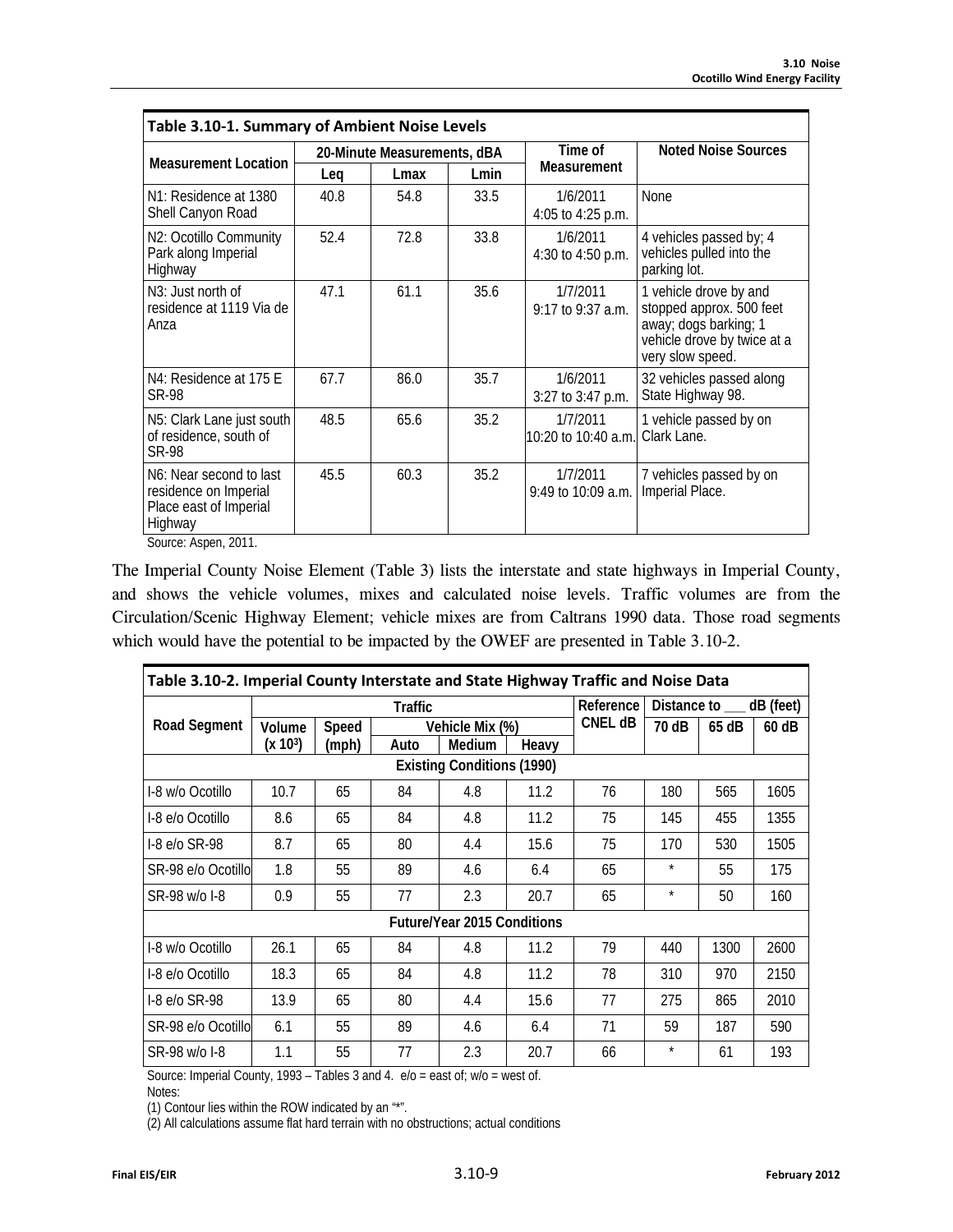As discussed in Section 3.17 (Transportation and Public Access), existing average daily traffic (ADT) volume counts were completed by LLG Engineers on December 7, 2010, for specific street segments within the project area. Because project construction would not commence until 2012 and to account for potential cumulative project traffic increases that may occur between 2010 (existing) and that time, a five percent growth factor was applied to all existing 2010 traffic volumes. Baseline traffic volumes in the study area are presented in Table 3.10-3 along with the calculated ambient noise levels (see Appendix H for detailed calculations).

| Table 3.10-3. Existing Traffic-Generated Noise Levels  |          |                               |                            |                                                                       |  |  |  |  |  |
|--------------------------------------------------------|----------|-------------------------------|----------------------------|-----------------------------------------------------------------------|--|--|--|--|--|
| <b>Road Segment</b>                                    | Speed    | Existing (2010)<br><b>ADT</b> | Construction<br>(2012) ADT | <b>Existing Noise Level,</b><br>CNEL, 50 feet from road<br>centerline |  |  |  |  |  |
| W. Evan Hewes Highway, East<br>of Imperial Highway     | $55$ mph | 250                           | 260                        | 58 dBA                                                                |  |  |  |  |  |
| Imperial Highway, I-8 EB Ramps<br>to SR-98 Yuha Cutoff | 55 mph   | 240                           | 250                        | $60$ dBA                                                              |  |  |  |  |  |
| SR-98 Yuha Cutoff, West of<br>Imperial Highway         | $55$ mph | 1.140                         | 1.200                      | $67$ dBA                                                              |  |  |  |  |  |

Source: LLG Engineers, 2010 – see Appendix H.

As shown in Table 3.10-1, sampled background noise levels in the project area range from approximately 41 to 68 dBA Leq during daytime hours. For those measurements located away from the major highways, including Evan Hewes Highway and SR-98 (N1, N2, and N6), the noise levels would range from approximately 41 dBA to 53 dBA Leq; along the highways (N3, N4, and N5) noise levels are noticeably higher, ranging from 47 to 68 dBA Leq, which is in line with the calculated roadway noise levels presented in Table 3.10-3. Nighttime noise levels away from the highways would be expected to be approximately 30 dBA, which is typical for a rural environment (BLM, 2005). However, for those residences located near or adjacent to the I-8, Evan Hewes Highway, or SR-98, noise levels would be substantially higher, as shown in Table 3.10-3. In addition, corona noise, which sounds like crackling or hissing, can be heard at levels of approximately 50 dBA along the existing Southwest Powerlink transmission line (OE, 2010).

## **3.10.2 Applicable Regulations, Plans, and Standards**

Regulating environmental noise is generally the responsibility of local governments. The U.S. Environmental Protection Agency (EPA), however, has published guidelines on recommended maximum noise levels to protect public health and welfare, and the State of California maintains recommendations for local jurisdictions in the General Plan Guidelines published by the Governor's Office of Planning and Research. The following summarizes the federal and State recommendations and local requirements.

## **3.10.2.1 Federal**

Under the Occupational Safety and Health Act of 1970 (OSHA) (29 U.S.C. §651 et seq.), the United States Department of Labor, Occupational Safety and Health Administration (OSHA) adopted regulations (29 CFR §1910.95) designed to protect workers against the effects of occupational noise exposure. These regulations list limits on noise exposure levels as a function of the amount of time during which the worker is exposed, as shown in Table 3.10-4. The regulations further specify requirements for a hearing conservation program (§1910.95(c)), a monitoring program (§1910.95(d)), an audiometric testing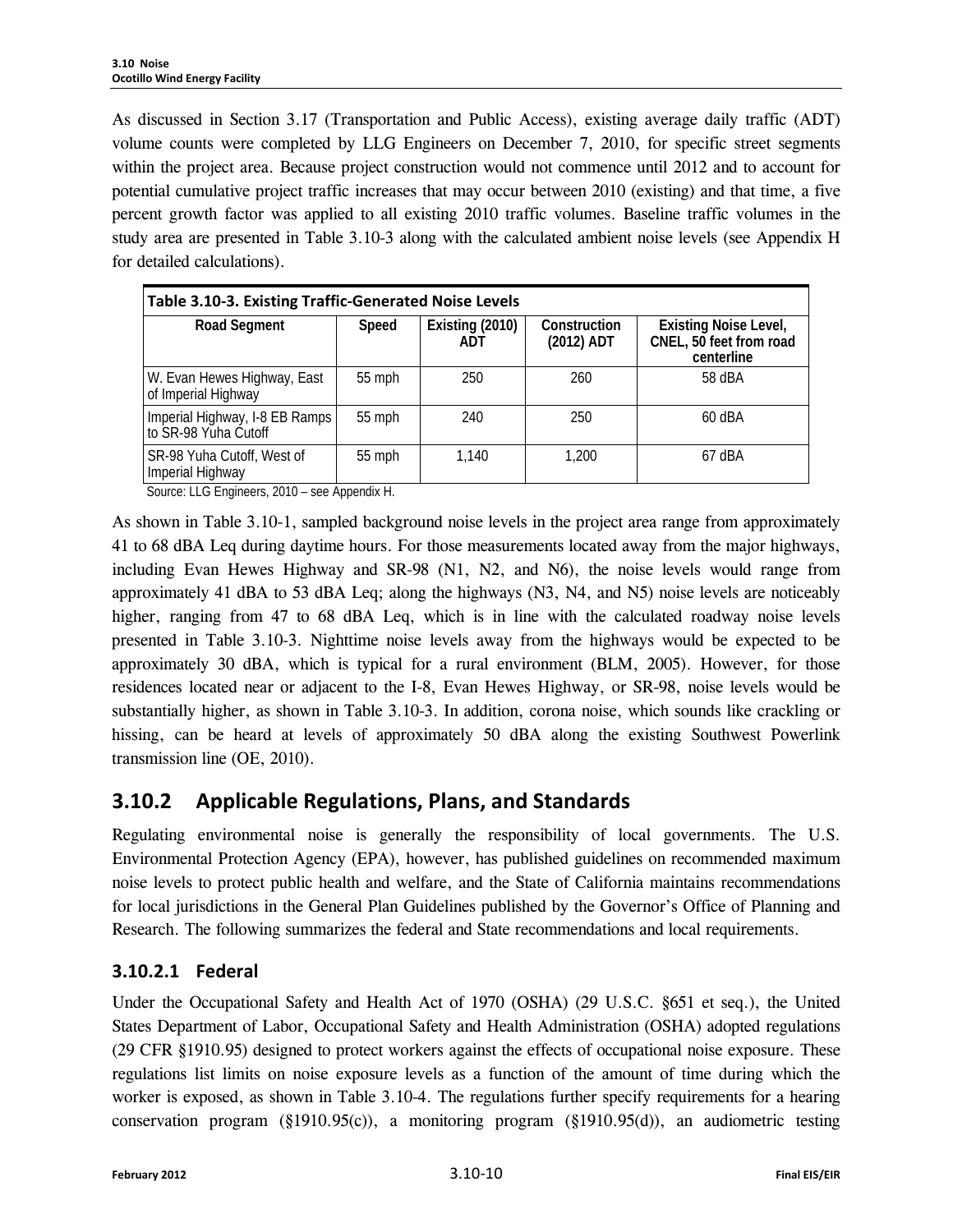program (§1910.95(g)), and hearing protection (§1910.95(i)). There are no federal laws governing community noise.

Although no federal noise regulations exist, the EPA has promulgated noise guidelines (EPA, 1974). The EPA guideline recommends an Ldn of 55 dBA to protect the public from the effect of broadband environmental noise outdoors in residential areas and farms, and other outdoor areas where people spend widely varying amounts of time and other places in which quiet is a basis for use (EPA, 1974). However, using the assumption that the noise is of broadband character can lead to errors of 5 to 10 dB by which the risk of the sound exposure is underestimated (EPA, 1974). This could lead to greater possible errors if a substantial portion of the exposure is to noise with intense pure tone components, such as those generated by wind turbines.

#### **California Desert Conservation Area Plan**

The California Desert Conservation Area (CDCA) Plan (BLM, 1980) contains provisions for public land-use management in the California Desert District under the BLM's jurisdiction. Since its first date of publication in 1980, the CDCA Plan has been amended in order to incorporate public concerns and congressional mandates in regard to the use of desert resources, such as the provisions of the California Desert Protection Act of 1994.

| Table 3.10-4. OSHA-Permissible<br><b>Noise Exposure Standards</b> |                                    |  |  |  |  |  |
|-------------------------------------------------------------------|------------------------------------|--|--|--|--|--|
| Duration<br>of Noise<br>(hours/day)                               | A-Weighted<br>Noise Level<br>(dBA) |  |  |  |  |  |
| 8                                                                 | 90                                 |  |  |  |  |  |
| 6                                                                 | 92                                 |  |  |  |  |  |
| 4                                                                 | 95                                 |  |  |  |  |  |
| 3                                                                 | 97                                 |  |  |  |  |  |
| 2                                                                 | 100                                |  |  |  |  |  |
| 1.5                                                               | 102                                |  |  |  |  |  |
|                                                                   | 105                                |  |  |  |  |  |
| 0.5                                                               | 110                                |  |  |  |  |  |
| $0.25$ or less                                                    | 115                                |  |  |  |  |  |

Source: EPA, 1974. 29 CFR §1910.95, Table G-16

In particular, noise-related guidelines established in the CDCA Plan include long-term monitoring of effects of vehicle noise on wildlife (Chapter 3, Wildlife Element) and implementation of land use compatibility standards with limited (vehicle use) areas in order to minimize conflicts between off-road vehicle use and

other existing or proposed recreational uses of the same or neighboring public lands (Chapter 3, Motorized-Vehicle Access Element). The CDCA Plan also identifies energy and utility corridors and power plant sites within the California Desert District (Chapter 3, Energy Production and Utility Corridors Element).

## **3.10.2.2 State**

California Government Code §65302 encourages each local government entity to implement a noise element as part of its general plan. In addition, the California Governor's Office of Planning and Research has developed guidelines for preparing noise elements, which include recommendations for evaluating the compatibility of various land uses as a function of community noise exposure. These recommendations have been incorporated into the Imperial County Noise Element (see below).

The California Occupational Safety and Health Administration has promulgated Occupational Noise Exposure Regulations (California Code of Regulations, Title 8, Section 5095-5099) that set employee noise exposure limits. These standards are equivalent to the Federal OSHA standards.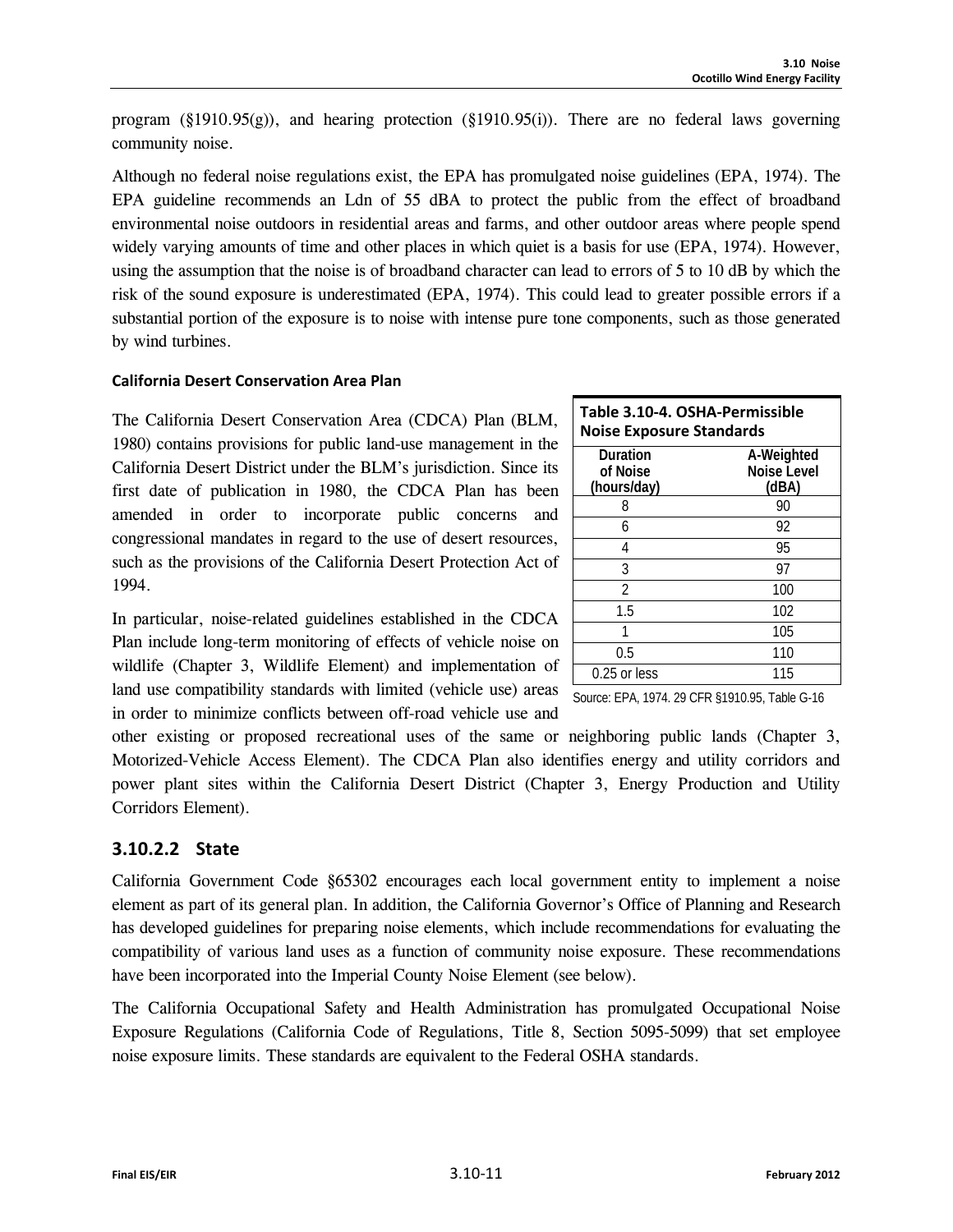### **3.10.2.3 Imperial County**

#### **County General Plan**

The Noise Element of the Imperial County General Plan provides a program for incorporating noise issues into the land use and planning process, with a goal of minimizing adverse noise impacts to sensitive noise receptors. The Noise Element establishes goals, objectives and procedures to protect the public from noise intrusion. The Noise Element is applicable to lands owned or zoned by the County. Lands regulated by the State or federal government, such as the BLM lands which comprise the majority of the OWEF site, are not subject to local land use policy (Imperial County, 1993).

The Noise Element of the Imperial County General plan defines sensitive receptors as areas of habitation where the intrusion of noise has the potential to adversely affect the occupancy, use or enjoyment of the environment. Sensitive receptors include residences, schools, hospitals, parks, office buildings, as well as non-human species, such as riparian bird species which are sensitive to excessive noise.

Section IV, Part B, defines the Noise Impact Zones, which are areas that are likely to be exposed to noise greater than 60 dB CNEL or 75 dB Leq (1-hour). The purpose of the Noise Impact Zone is to define areas and properties where an acoustical analysis of a proposed project is required to demonstrate compliance with the land use compatibility requirements and other applicable noise standards. Any property located within the distances denoted below to the identified noise source would be defined as being in a Noise Impact Zone (Imperial County, 1993):

- Interstate 1,500 feet from centerline
- State Highway or Prime Arterial 1,100 feet from centerline
- Major Arterial 750 feet from centerline
- Secondary Arterial 450 feet from centerline
- Collector Street 150 feet from centerline
- Railroad 750 feet from centerline
- Farmland in an agricultural zone  $-0.25$  mile  $(1,320$  feet)

The Imperial County General Plan Noise Element, Section IV(C), provides the land use compatibility guidelines, as shown in Table 3.10-5. These guidelines provide the criteria for environmental impact findings and conditions of project approval. These guidelines are similar to the recommendations established by the Office of Planning and Research (OPR).

The Imperial County General Plan Noise Element, Section IV(C)(2) provides property line noise limits, as shown in Table 3.10-6, that apply to noise generation from one property to an adjacent property, where the adjacent or receiving property is a sensitive receptor. In the absence of a sensitive receptor, an exception or variance to the standards may be appropriate. These standards do not apply to construction noise.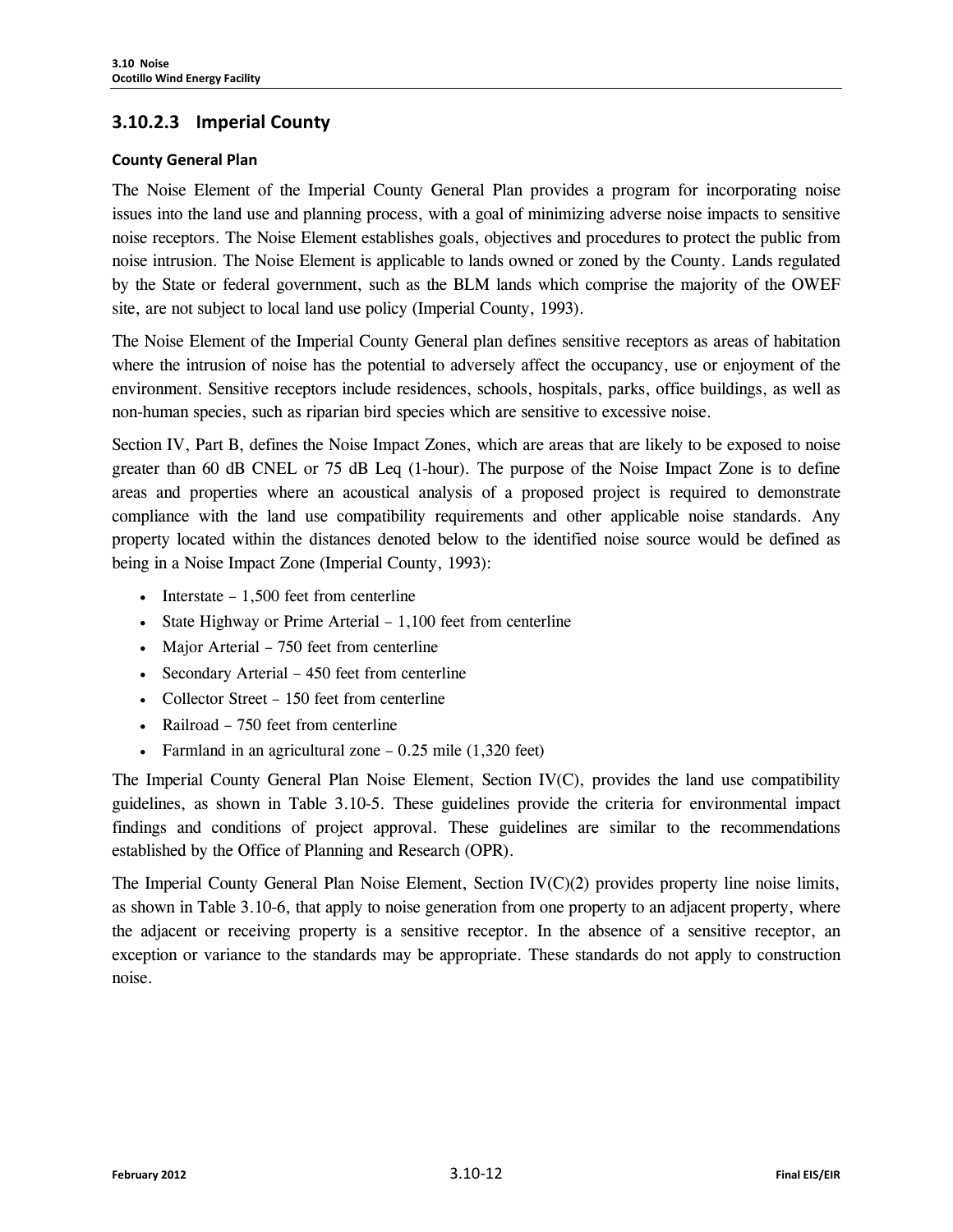| Table 3.10-5. Guidelines for Land Use Compatibility                                                                                                                                                                                                                              |                                                    |    |  |    |  |                |      |    |            |                |                |    |    |  |
|----------------------------------------------------------------------------------------------------------------------------------------------------------------------------------------------------------------------------------------------------------------------------------|----------------------------------------------------|----|--|----|--|----------------|------|----|------------|----------------|----------------|----|----|--|
|                                                                                                                                                                                                                                                                                  | <b>COMMUNITY NOISE EXPOSURE - Ldn or CNEL (dB)</b> |    |  |    |  |                |      |    |            |                |                |    |    |  |
| <b>LAND USE CATEGORY</b>                                                                                                                                                                                                                                                         |                                                    | 50 |  | 55 |  | 60             |      | 65 |            | 70             |                | 75 | 80 |  |
|                                                                                                                                                                                                                                                                                  |                                                    |    |  |    |  |                |      |    |            |                |                |    |    |  |
| Residential                                                                                                                                                                                                                                                                      |                                                    |    |  |    |  |                | 2222 |    | $\prime$ , | 11 I V         |                |    |    |  |
|                                                                                                                                                                                                                                                                                  |                                                    |    |  |    |  |                |      |    |            |                |                |    |    |  |
|                                                                                                                                                                                                                                                                                  |                                                    |    |  |    |  |                |      |    |            |                |                |    |    |  |
| Transient Lodging - Motels, Hotels                                                                                                                                                                                                                                               |                                                    |    |  |    |  |                |      |    |            |                |                |    |    |  |
|                                                                                                                                                                                                                                                                                  |                                                    |    |  |    |  |                |      |    |            |                |                |    |    |  |
|                                                                                                                                                                                                                                                                                  |                                                    |    |  |    |  |                |      |    |            |                |                |    |    |  |
| Schools, Libraries, Churches,<br>Hospitals, Nursing Homes                                                                                                                                                                                                                        |                                                    |    |  |    |  |                |      |    |            |                | <b>KANARI</b>  |    |    |  |
|                                                                                                                                                                                                                                                                                  |                                                    |    |  |    |  |                |      |    |            |                |                |    |    |  |
| Auditorium, Concert Hall,                                                                                                                                                                                                                                                        |                                                    |    |  |    |  | Ω              |      |    |            |                |                |    |    |  |
| Amphitheaters                                                                                                                                                                                                                                                                    |                                                    |    |  |    |  |                |      |    |            |                |                |    |    |  |
|                                                                                                                                                                                                                                                                                  |                                                    |    |  |    |  |                |      |    |            |                |                |    |    |  |
| Sports Arena, Outdoor Spectator                                                                                                                                                                                                                                                  |                                                    |    |  |    |  | 77X7X7X7X7X7X7 |      |    |            |                |                |    |    |  |
| <b>Sports</b>                                                                                                                                                                                                                                                                    |                                                    |    |  |    |  |                |      |    |            | <b>1711111</b> |                |    |    |  |
|                                                                                                                                                                                                                                                                                  |                                                    |    |  |    |  |                |      |    |            |                |                |    |    |  |
| Playgrounds, Neighborhood Parks                                                                                                                                                                                                                                                  |                                                    |    |  |    |  |                |      |    |            |                | <b>KKKK</b>    |    |    |  |
|                                                                                                                                                                                                                                                                                  |                                                    |    |  |    |  |                |      |    |            |                |                |    |    |  |
| Golf Courses, Riding Stables,                                                                                                                                                                                                                                                    |                                                    |    |  |    |  |                |      |    |            |                |                |    |    |  |
| <b>Water Recreation, Cemeteries</b>                                                                                                                                                                                                                                              |                                                    |    |  |    |  |                |      |    |            |                | <b>KAKANAN</b> |    |    |  |
|                                                                                                                                                                                                                                                                                  |                                                    |    |  |    |  |                |      |    |            |                |                |    |    |  |
| Office Buildings, Business<br><b>Commercial and Professional</b>                                                                                                                                                                                                                 |                                                    |    |  |    |  |                |      |    |            |                |                |    |    |  |
|                                                                                                                                                                                                                                                                                  |                                                    |    |  |    |  |                |      |    |            |                |                |    |    |  |
|                                                                                                                                                                                                                                                                                  |                                                    |    |  |    |  |                |      |    |            |                |                |    |    |  |
| Industrial, Manufacturing, Utilities,<br>Agriculture                                                                                                                                                                                                                             |                                                    |    |  |    |  |                |      |    |            |                |                |    |    |  |
|                                                                                                                                                                                                                                                                                  |                                                    |    |  |    |  |                |      |    |            |                |                |    |    |  |
| Normally Acceptable. Specified land use is satisfactory, based upon the assumption that any buildings involved are<br>of normal conventional construction, without any special noise insulation requirements.                                                                    |                                                    |    |  |    |  |                |      |    |            |                |                |    |    |  |
| Conditionally Acceptable. New construction or development should be undertaken only after a detailed analysis of<br>the noise reduction requirements is made and needed noise insulation features included in the design.                                                        |                                                    |    |  |    |  |                |      |    |            |                |                |    |    |  |
| Normally Unacceptable. New construction or development should generally be discouraged. If new construction or<br>development does proceed, a detailed analysis of the noise reduction requirements must be made and needed noise<br>insulation features included in the design. |                                                    |    |  |    |  |                |      |    |            |                |                |    |    |  |
| Clearly Unacceptable. New construction or development should generally not be undertaken.                                                                                                                                                                                        |                                                    |    |  |    |  |                |      |    |            |                |                |    |    |  |

Source: Imperial County, 1993. Table 7 – Noise/Land Use Compatibility Guidelines.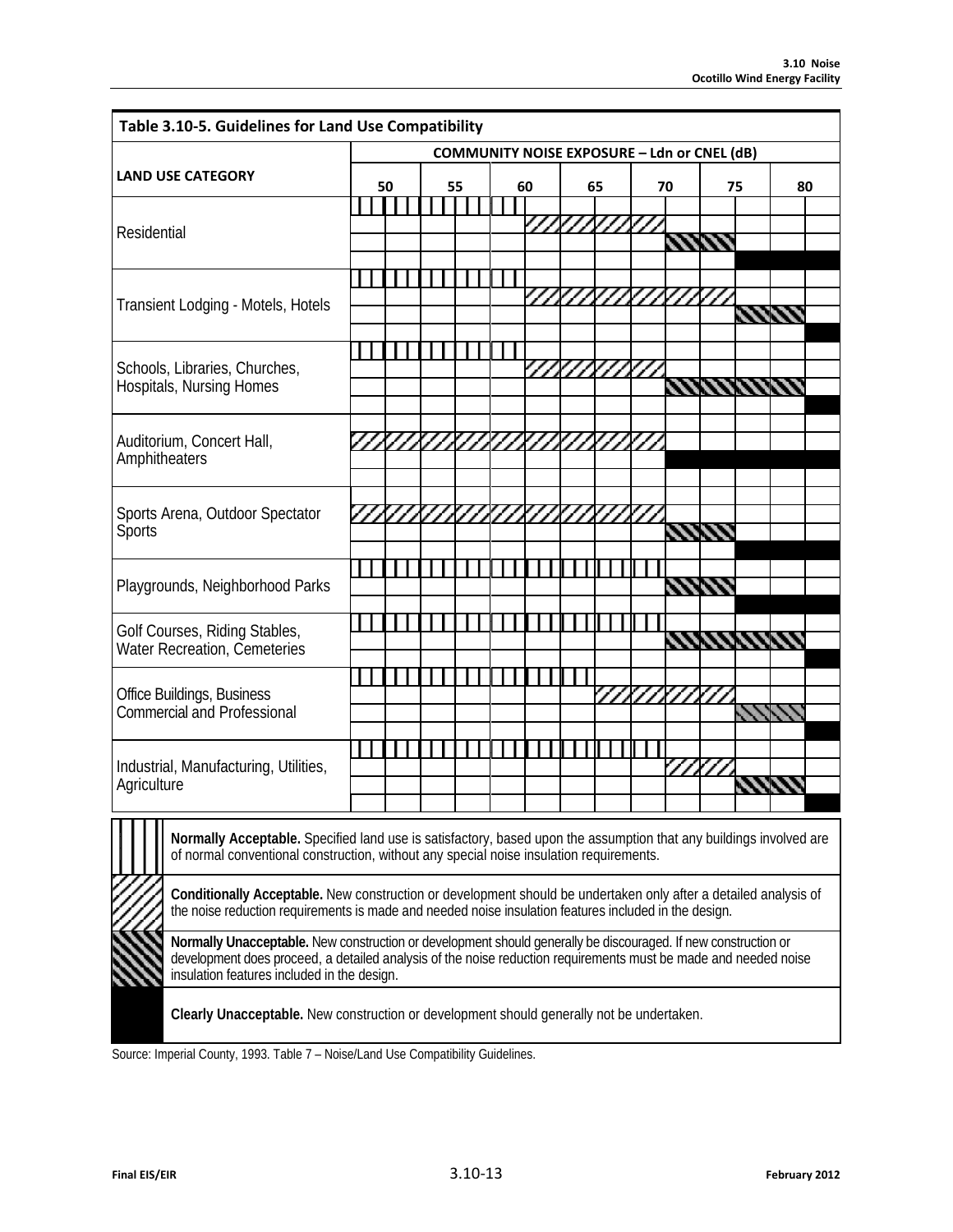| Table 3.10-6. Property Line Noise Limits                                                                               |                   |                                                        |  |  |  |  |  |
|------------------------------------------------------------------------------------------------------------------------|-------------------|--------------------------------------------------------|--|--|--|--|--|
| Zone                                                                                                                   | Time              | Applicable Limit One-hour Average<br>Sound Levels (dB) |  |  |  |  |  |
| Residential (R-1)                                                                                                      | 7 a.m. to 10 p.m. | 50                                                     |  |  |  |  |  |
|                                                                                                                        | 10 p.m. to 7 a.m. | 45                                                     |  |  |  |  |  |
| Multi-residential (R-2, R-3, R-4,                                                                                      | 7 a.m. to 10 p.m. | 55                                                     |  |  |  |  |  |
| and all other residential)                                                                                             | 10 p.m. to 7 a.m. | 50                                                     |  |  |  |  |  |
| Commercial                                                                                                             | 7 a.m. to 10 p.m. | 60                                                     |  |  |  |  |  |
|                                                                                                                        | 10 p.m. to 7 a.m. | 55                                                     |  |  |  |  |  |
| Light Industrial/Industrial Park<br>(manufacturing, all other<br>industrial, including agricultural<br>and extraction) | Anytime           | 70                                                     |  |  |  |  |  |
| General Industrial                                                                                                     | Anytime           | 75                                                     |  |  |  |  |  |

Source: Imperial County, 1993, Table 9; Imperial County, 1998.

Note: When the noise-generating property and the receiving/adjacent property have different uses, the more restrictive standard shall apply. When the ambient noise level is equal to or exceeds the Property Line noise standard, the increase of the existing or proposed noise shall not exceed 3 dB Leq.

The Imperial County General Plan Noise Element, Section IV(C)(3), provides the following construction noise standards to reduce the potential for noise impacts (Imperial County, 1993):

- Construction noise from a single piece of equipment or a combination of equipment shall not exceed 75 dB Leq, when averaged over an eight-hour period and measured at the nearest sensitive receptor. This standard assumes a construction period, relative to an individual sensitive receptor, of days or weeks.
- In cases of extended length construction times, the above standard may be tightened so as not to exceed 75 dB Leq when averaged over a one-hour period.
- Construction equipment operation shall be limited to the hours of 7 a.m. to 7 p.m., Monday through Friday, and 9 a.m. to 5 p.m. Saturday. No commercial construction operations are permitted on Sunday or holidays.

The Imperial County General Plan Noise Element, Section IV(C)(4) provides limits on the increase of noise levels compared to ambient noise levels. The Noise/Land Use Compatibility Guidelines (see Table 3.10-5, above) are not intended to allow the increase of ambient noise levels up to the maximum without consideration of feasible noise reduction measures. The following are guidelines for the evaluation of significant noise impacts (Imperial County, 1993):

- If the future noise level with implementation of the project will be within the "normally acceptable" noise levels shown in Table 3.10-5, above, but will result in an increase of 5 dB CNEL or greater, the project will have a potentially significant noise impact and mitigation measures must be considered.
- If the future noise level with implementation of the project will be greater than "normally acceptable" noise levels shown in Table 3.10-5, above, a noise increase of 3 dB CNEL or greater shall be considered a potentially significant noise impact and mitigation measures must be considered.

#### **County Ordinances**

Noise generating sources in Imperial County are regulated under the County of Imperial Codified Ordinances, Title 9, Division 7, Noise Abatement and Control. Noise limits are provided in Chapter 2